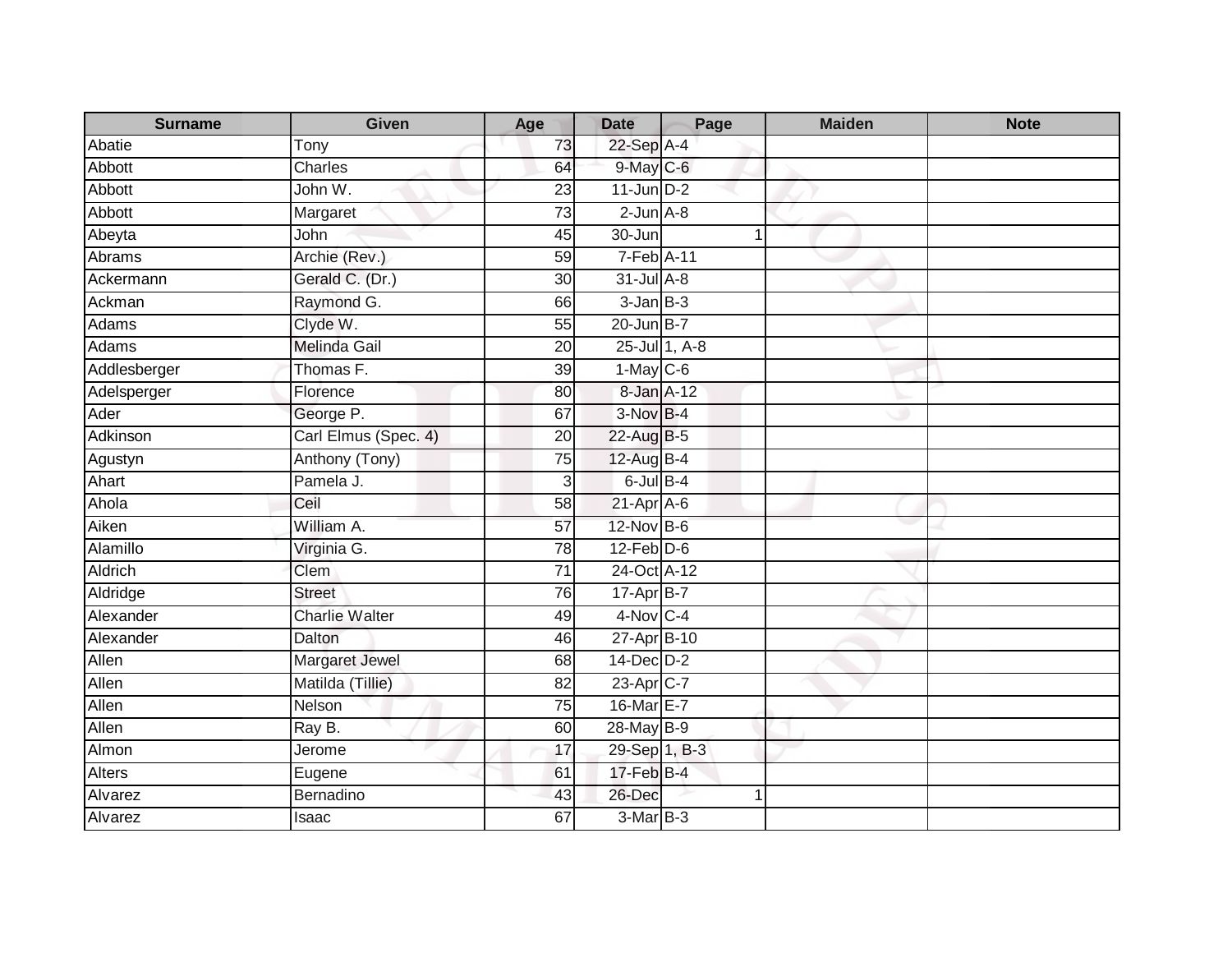| Amador     | Margarita G.        | 31              | 7-Jan A-4       |       |  |
|------------|---------------------|-----------------|-----------------|-------|--|
| Anderson   | <b>Albert David</b> | 26              | 12-Sep A-14     |       |  |
| Anderson   | Charles L.          | 76              | 3-Nov B-4       |       |  |
| Anderson   | <b>Eddie Lee</b>    | 49              | 18-Dec C-4      |       |  |
| Anderson   | Emma                | $\overline{71}$ | 23-Jul D-7      | Konow |  |
| Anderson   | Helen M.            | $\overline{74}$ | 31-Aug A-12     |       |  |
| Anderson   | Lula Mae            | 70              | $2$ -Oct $B-6$  |       |  |
| Anderson   | Margaret            | 80              | $16$ -Jun $B-4$ |       |  |
| Anderson   | Paula Cheryl        | 2 days          | $8 - Jun$ $B-3$ |       |  |
| Anderson   | Rosanne             | 34              | 22-Oct B-12     |       |  |
| Anderson   | Russell L.          | 75              | 10-Sep B-11     |       |  |
| Anderson   | <b>Stella</b>       | 81              | 26-Dec B-8      |       |  |
| Anderson   | Veda                | 72              | 29-Jun E-6      |       |  |
| Angelos    | John (Mrs.)         | 62              | 28-Jul C-4      |       |  |
| Annuziato  | Lucile Francis      | 46              | 6-Nov A-14      |       |  |
| Anton      | Joseph D. P.        | 76              | 4-Mar B-6       |       |  |
| Antonietti | <b>Nola</b>         | $\overline{32}$ | 25-Mar B-6      |       |  |
| Antusak    | Joseph D.           | 74              | $2$ -Dec $A$ -8 |       |  |
| App        | Fannie Ann          | 77              | 6-Oct A-4       |       |  |
| Apps       | Helen               | 55              | $7-Sep$ $D-15$  |       |  |
| Arana      | Rosario             | 81              | $7-Sep$ D-15    |       |  |
| Argus      | Harry               | $\overline{72}$ | 24-Dec B-11     |       |  |
| Armstrong  | Hattie J.           | 91              | 6-Feb A-8       |       |  |
| Armstrong  | Kathy Ann           | 13              | $23-Sep$ B-4    |       |  |
| Armstrong  | Ruth H.             | 68              | 27-May B-6      |       |  |
| Arney      | Steve F.            | 86              | 13-Jul B-10     |       |  |
| Arnold     | Gary                | 5               | $20$ -Jul $B-6$ |       |  |
| Arnold     | Rowena A.           | 58              | $2-Sep$ B-10    |       |  |
| Aronberg   | Alexander           | 82              | $19$ -Jan B-5   |       |  |
| Arredondo  | Antonio             | 60              | 7-Aug A-10      |       |  |
| Arrigo     | Robert T. (Kowal)   | 27              | 20-Oct B-6      |       |  |
| Arvay      | Henry J.            | 61              | 28-Dec C-4      |       |  |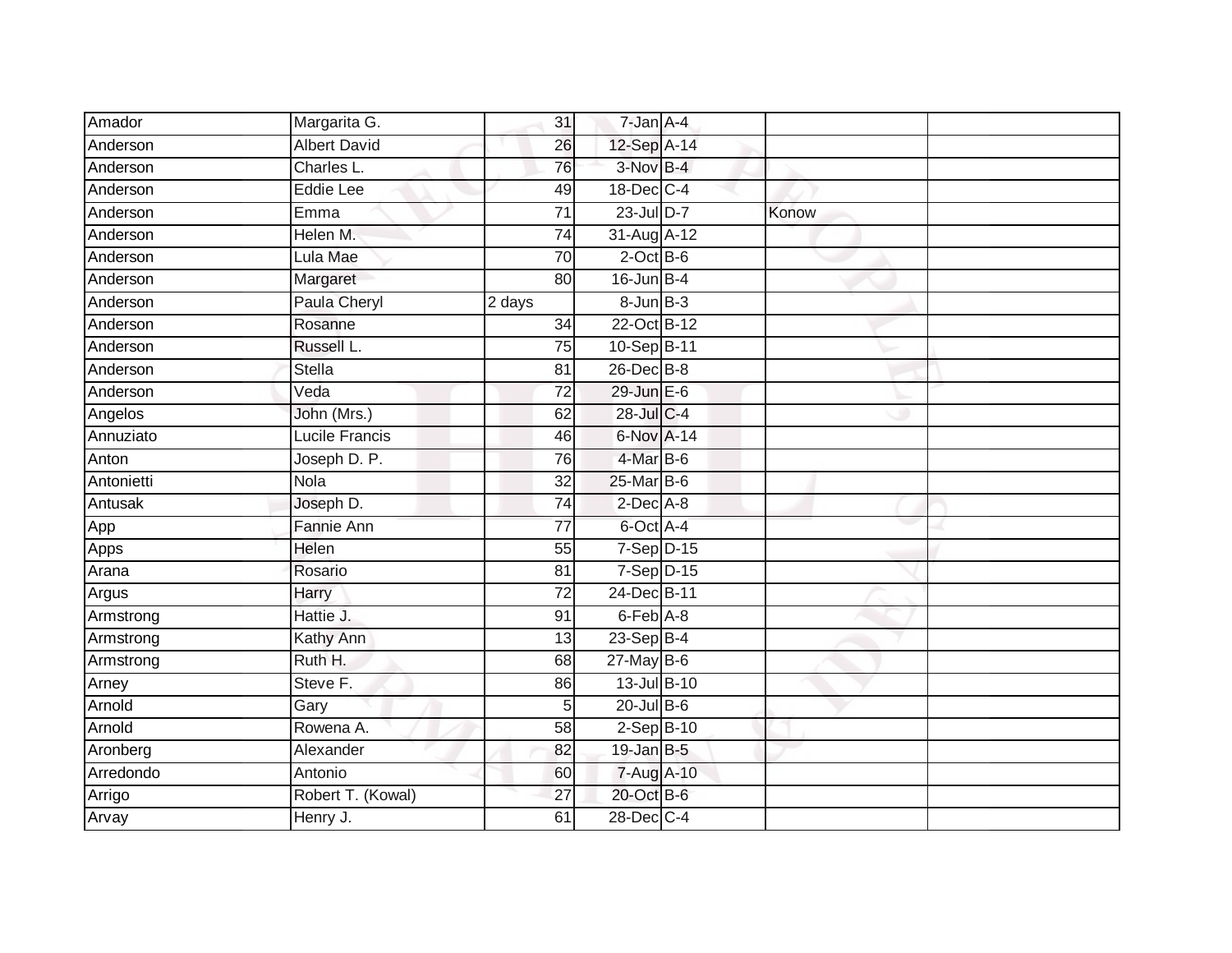| Arvay           | Joseph Sr.            | 72              | 14-Apr B-5           |  |                       |
|-----------------|-----------------------|-----------------|----------------------|--|-----------------------|
| Asher           | Ovy                   | 77              | 3-Apr <sub>C-6</sub> |  |                       |
| Askew           | Eugene Sr.            | 63              | 6-Apr B-3            |  |                       |
| Atkinson        | Loretta               | 74              | 28-Sep B-8           |  |                       |
| Austgen         | Edward                | 86              | $27$ -Feb $D-7$      |  |                       |
| Austgen         | Joseph (Joe)          | 83              | 28-Dec C-4           |  |                       |
| Austin          | Addison L.            | $\overline{71}$ | $14$ -Jan B-5        |  |                       |
| Auxier          | Henry I.              | 31              | 17-Nov A-4           |  |                       |
| Avgerinos       | George B. (Spec. 4)   | 20              | $20$ -Mar $B-6$      |  |                       |
| Avrantinis      | Andrew                | 88              | 13-Oct C-5           |  |                       |
| Baade           | <b>Jane Rhoda</b>     | 21              | 7-Feb A-11           |  |                       |
| Babincsak       | Andrew                | 70              | $16$ -Jun $B-4$      |  |                       |
| <b>Babinec</b>  | Frank                 | 82              | 17-Dec D-8           |  |                       |
| Bachman         | Tammara               | $\overline{2}$  | 27-Jun A-12          |  |                       |
| Bachman         | Vicki E.              | 20              | 27-Jun A-12          |  |                       |
| Bachusz         | John                  | 92              | 31-Oct B-3           |  |                       |
| <b>Back</b>     | Arthur E.             | 66              | $12$ -Jan $C-2$      |  |                       |
| <b>Backe</b>    | Agnes                 | 61              | 3-Oct A-8            |  |                       |
| <b>Backer</b>   | Susie                 | $\overline{77}$ | $2$ -Dec $A$ -8      |  | Also listed as Baker. |
| Bacon           | Ruth                  | $\overline{92}$ | 21-May A-10          |  |                       |
| Badenhoff       | Rose                  | 87              | $2$ -Dec $A$ -8      |  |                       |
| Badgley         | <b>Ida Rosetta</b>    | 88              | $2-Sep$ B-10         |  |                       |
| <b>Badnarik</b> | Mary                  | 71              | $9-$ Sep $B-5$       |  |                       |
| <b>Bady</b>     | Jack                  | 63              | $1$ -Oct E-2         |  |                       |
| <b>Bailey</b>   | Faith                 | 88              | $11-Feb$ B-5         |  |                       |
| <b>Bailey</b>   | <b>William Lester</b> | 64              | $17-Sep$ C-9         |  |                       |
| <b>Bailor</b>   | Charles               | $\overline{74}$ | 8-Aug A-8            |  |                       |
| Bajer           | Kathleen              | 27              | 9-Nov D-12           |  |                       |
| <b>Baka</b>     | Peter                 | 72              | 24-Mar B-4           |  |                       |
| <b>Baker</b>    | Eva L.                | 81              | 23-Mar E-5           |  |                       |
| <b>Baker</b>    | Frank J.              | $\overline{73}$ | 10-Oct A-10          |  |                       |
| <b>Baker</b>    | John                  | $\overline{44}$ | $5 - Jan$ $B - 6$    |  |                       |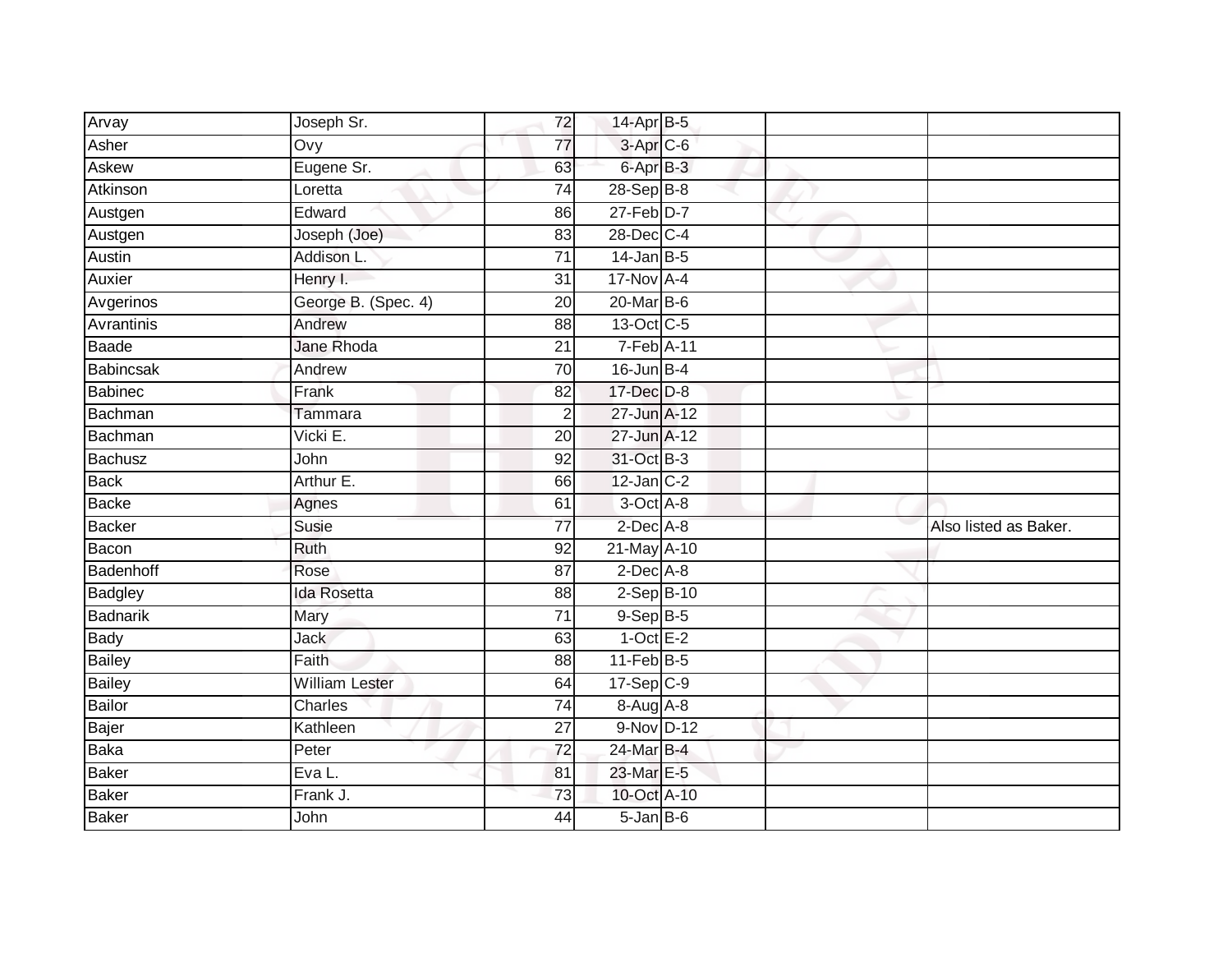| Baker              | Keith A.            | 52              | 14-Apr B-5       |           |  |
|--------------------|---------------------|-----------------|------------------|-----------|--|
| Balash             | Sophie              | 52              | 5-Oct B-6        | Uranowski |  |
| <b>Balaszek</b>    | Rose                | 69              | 23-Jun C-5       | Owczarzak |  |
| <b>Balazs</b>      | Stella B.           | 67              | 21-Aug D-6       |           |  |
| <b>Baldwin</b>     | Albert A.           | 64              | $2-$ Sep $B-10$  |           |  |
| <b>Bales</b>       | Walter F.           | 51              | 31-Dec C-8       |           |  |
| <b>Balint</b>      | Elizabeth           | 81              | $19$ -Aug $A$ -8 |           |  |
| Ball               | <b>Albert Bruce</b> | 19              | $29-SepB-3$      |           |  |
| Ballantyne         | Robert A.           | 65              | 15-Jan C-10      |           |  |
| <b>Ballas</b>      | Anton J.            | $\overline{79}$ | $4-FebB-5$       |           |  |
| Balog              | Joseph              | 61              | 26-May B-6       |           |  |
| <b>Balon</b>       | John P.             | $\overline{51}$ | $14-Apr$ B-5     |           |  |
| Balon              | <b>Theresa</b>      | 86              | 16-Mar E-7       |           |  |
| <b>Banasiak</b>    | <b>Stanley</b>      | 89              | $7$ -Oct $B-3$   |           |  |
| <b>Bandos</b>      | Anna                |                 | 21-Oct C-4       |           |  |
| Bandura            | Eva                 | 68              | 16-Mar E-7       |           |  |
| <b>Banks</b>       | Clarence            | $\overline{33}$ | $17 - Jun$ A-4   |           |  |
| Bannister          | Homer               | $\overline{71}$ | $1$ -Jun $B-4$   |           |  |
| Bapple             | Edward J.           | $\overline{75}$ | 29-Aug A-10      |           |  |
| <b>Baran</b>       | Walter A.           | 54              | $5-Nov$ B-4      |           |  |
| Baranowski         | Henry               | 70              | $2$ -Jan $B-5$   |           |  |
| <b>Barber</b>      | Paul                | $\overline{37}$ | 26-Jun A-10      |           |  |
| <b>Barbercheck</b> | Joseph              |                 | 20-Jan           | 1         |  |
| <b>Barilla</b>     | Mary                | 68              | $14-SepE-8$      |           |  |
| <b>Barker</b>      | Clifford D.         | $\overline{72}$ | $14$ -Dec $D-2$  |           |  |
| Barlog             | Mary                | 80              | $22$ -Jun B-4    |           |  |
| <b>Barnes</b>      | Cecil Lena          | 62              | $28$ -Jul C-4    |           |  |
| <b>Barnes</b>      | <b>Hattie Belle</b> | 65              | $11-Sep$ B-6     |           |  |
| Barnes             | Hershal W.          | 59              | $3-Apr$ $C-6$    |           |  |
| <b>Barnes</b>      | Rueben              | 56              | 29-Jun E-6       |           |  |
| <b>Barnes</b>      | Zepha               | 71              | 10-Aug B-12      |           |  |
| Barrera            | Fernando            | $\overline{26}$ | $6 -$ Jul        | 1         |  |
|                    |                     |                 |                  |           |  |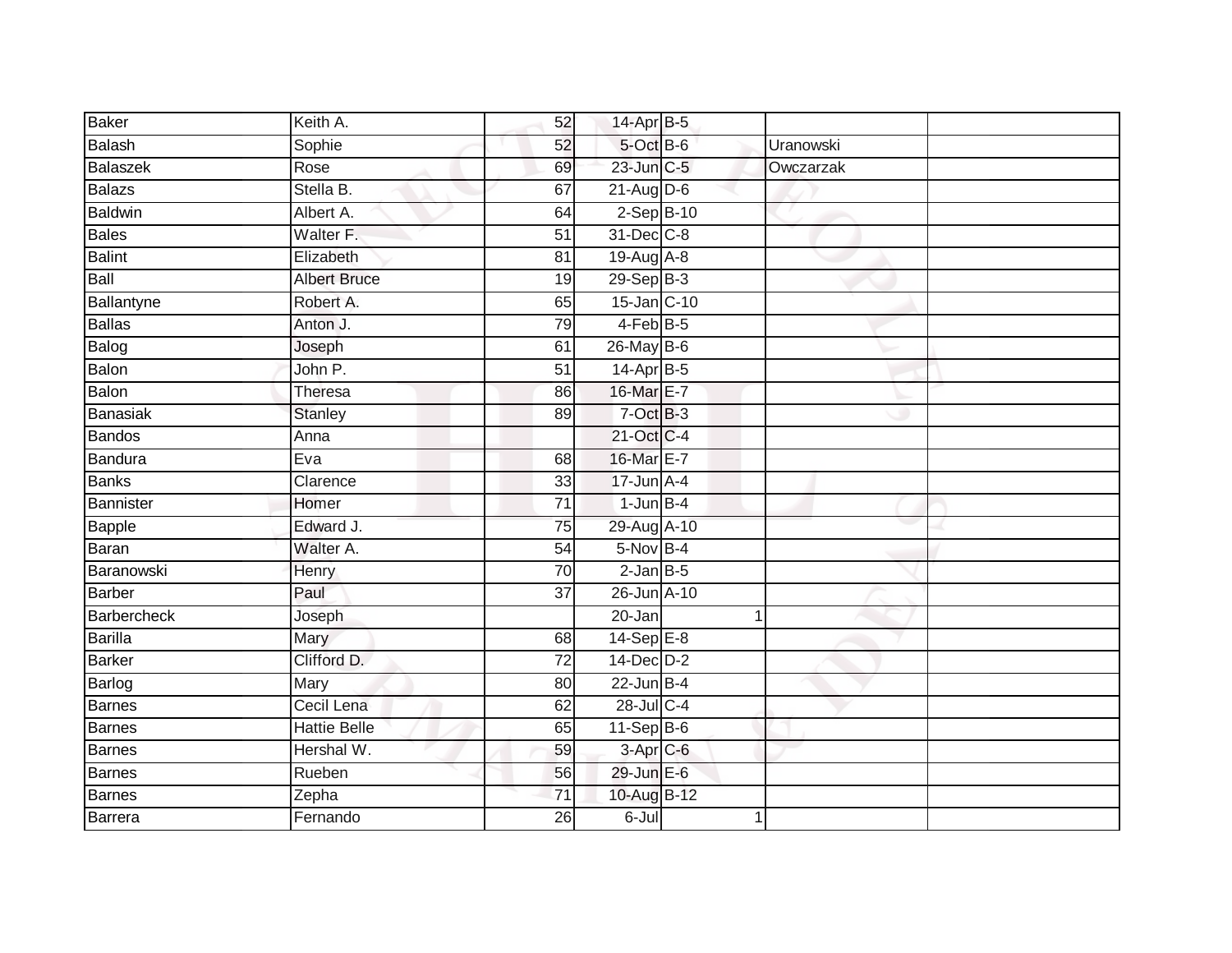| Barron         | Sarah Catherine   | 84              | $5 - Jan$ $B - 6$ |             |                                  |
|----------------|-------------------|-----------------|-------------------|-------------|----------------------------------|
| <b>Bars</b>    | Edith (Love)      | 74              | $9$ -Jun $B$ -3   |             |                                  |
| Barthold       | Mary              | 79              | 28-Dec C-4        |             |                                  |
| Bartkowski     | John Sr.          | 93              | $22$ -AugB-5      |             |                                  |
| <b>Bartley</b> | E. Ross           | $\overline{77}$ | 6-Apr B-3         |             |                                  |
| <b>Bartock</b> | Katherine         | 60              | $2$ -Nov $C$ -6   |             |                                  |
| Bartosik       | Edward W.         | 40              | 27-Mar            |             | Picture of incident<br>included. |
| Basso          | Roger (Roscoe)    | 58              | $3$ -Jun $B$ -5   |             |                                  |
| <b>Bastian</b> | Gerald E.         | 26              | 16-Mar 1, E-7     |             |                                  |
| Bates          | Paul E.           | 55              | $5$ -Jan B-6      |             |                                  |
| <b>Bates</b>   | Robert Wade Sr.   | 60              | 22-Oct B-12       |             |                                  |
| <b>Batko</b>   | Joseph            |                 | $15$ -Jun B-6     |             |                                  |
| <b>Batty</b>   | Evalyn P.         | 65              | 29-Jul B-5        |             |                                  |
| Bauer          | Walter T.         | 67              | 24-Nov D-7        |             |                                  |
| <b>Baxter</b>  | Russell           | 45              | 6-Oct             | $\mathbf 1$ |                                  |
| Bazan          | Magdalene         | 75              | 20-Jun B-7        |             |                                  |
| Bazarko        | Josephine         |                 | 10-Nov A-8        |             |                                  |
| Beach          | Bernard J.        | $\overline{72}$ | $3-SepB-8$        |             |                                  |
| Bean           | Mello Jewett      | 66              | $17$ -Jun $A$ -4  |             |                                  |
| Beardslee      | Gertrude          | 51              | $5 - Jan$ $B - 6$ |             |                                  |
| <b>Beatty</b>  | <b>Billie Lee</b> | 37              | 14-Dec D-2        |             |                                  |
| <b>Beatty</b>  | Ralph B.          | 52              | 23-Feb D-10       |             |                                  |
| <b>Beatty</b>  | Raymond J.        | 63              | 12-May B-5        |             |                                  |
| <b>Beatty</b>  | William R.        | 67              | 8-Jan A-12        |             |                                  |
| Becerra        | Martin            | $\overline{59}$ | 26-Oct E-2        |             |                                  |
| <b>Becich</b>  | John Sr.          | 70              | 29-May B-6        |             |                                  |
| <b>Beck</b>    | Marie Johanna     |                 | 6-Mar A-12        |             |                                  |
| Becker         | Mary A.           | 70              | 15-Dec B-11       |             |                                  |
| <b>Becker</b>  | Wilbert           | 53              | 6-Aug B-6         |             |                                  |
| <b>Beedle</b>  | Elma              | 69              | 29-Jun E-6        |             |                                  |
| Beiswanger     | William R.        | 49              | $3-Oct$           |             |                                  |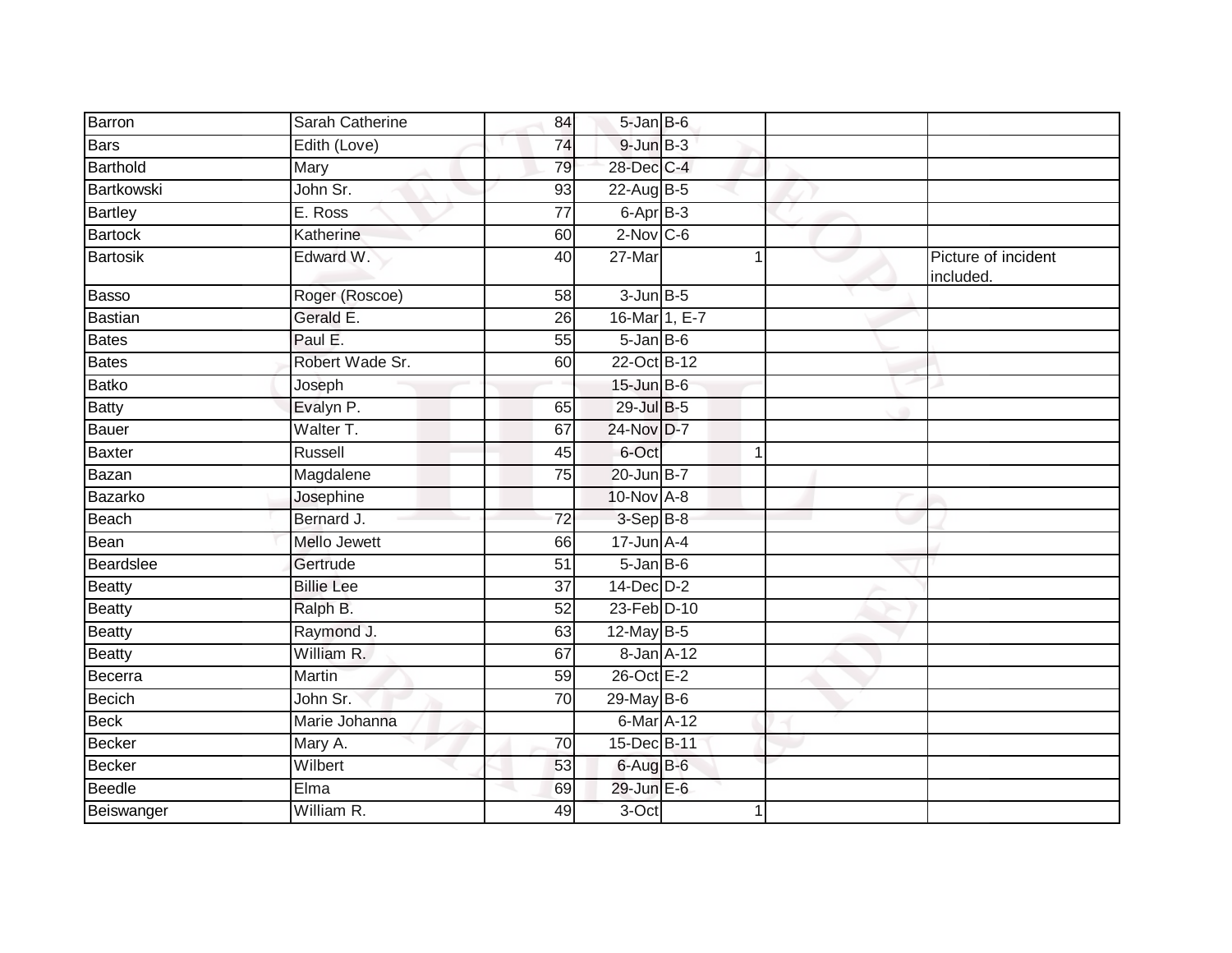| Belanger       | Murrell Jr.        | 45              | 16-Nov D-15                 |  |                                  |
|----------------|--------------------|-----------------|-----------------------------|--|----------------------------------|
| Belavitch      | <b>Mike</b>        | 61              | 26-Dec B-8                  |  |                                  |
| Belcher        | Walter S.          | 73              | 9-May C-6                   |  |                                  |
| Belka          | Joseph A.          | 66              | $1-Dec$ $C-3$               |  |                                  |
| Bell           | Lawrence           | 65              | $13$ -Feb $\overline{A}$ -8 |  |                                  |
| Bell           | Pearl E:           | 71              | 13-Oct C-5                  |  |                                  |
| Bell           | Walter A.          | 69              | 14-Mar A-6                  |  |                                  |
| Bell           | William M.         | 84              | 27-Apr B-10                 |  |                                  |
| Bellamy        | Jack A.            | 47              | 27-Apr B-10                 |  |                                  |
| Benante        | Paul S.            | 65              | 11-Mar C-4                  |  |                                  |
| Bender         | Atha               | 70              | 16-Jul B-7                  |  |                                  |
| Benetich       | James Sr.          | 78              | 31-Dec C-8                  |  |                                  |
| Benko          | Frank J.           | 49              | $6$ -Aug $B$ -6             |  |                                  |
| Benko          | Michael Jr.        | 61              | 22-Sep A-4                  |  |                                  |
| Benson         | George             | 75              | $2$ -Oct $B$ -6             |  |                                  |
| Benson         | <b>Helen Irene</b> | 63              | 14-Jul A-4                  |  |                                  |
| Benson         | Olive              | 81              | 24-Feb B-4                  |  |                                  |
| Benson         | Walter K.          | 21              | 24-Mar B-4                  |  |                                  |
| Berdis         | Benedict E. Sr.    | 57              | 15-May B-4                  |  |                                  |
| Berger         | Orrin              | 51              | 28-Feb A-14                 |  |                                  |
| Berkowicz      | <b>Todd Alan</b>   | 10 days         | 14-Mar A-6                  |  |                                  |
| Bern           | Irving             | 66              | 11-Aug B-5                  |  |                                  |
| Bernstein      | Ida                | 74              | 28-May B-9                  |  |                                  |
| Berwanger      | Aloysious J.       | 78              | $16$ -Oct $B$ -8            |  |                                  |
| Berwanger      | Henry N.           | 80              | $10$ -Nov $A-8$             |  |                                  |
| Berwanger      | Kenneth J.         | 28              | 23-Dec 1, B-6               |  | Picture of incident<br>included. |
| Berwanger      | Ruby E.            | 81              | 3-Mar B-3                   |  |                                  |
| <b>Beslich</b> | Tony V.            | $\overline{55}$ | 2-Sep B-10                  |  |                                  |
| Bessinger      | Christina          | 93              | 10-Apr A-10                 |  |                                  |
| Betters        | Gertrude H.        | 80              | $11$ -Jun $D-2$             |  |                                  |
| <b>Beville</b> | Clyde              | 57              | $2$ -Nov $C$ -6             |  |                                  |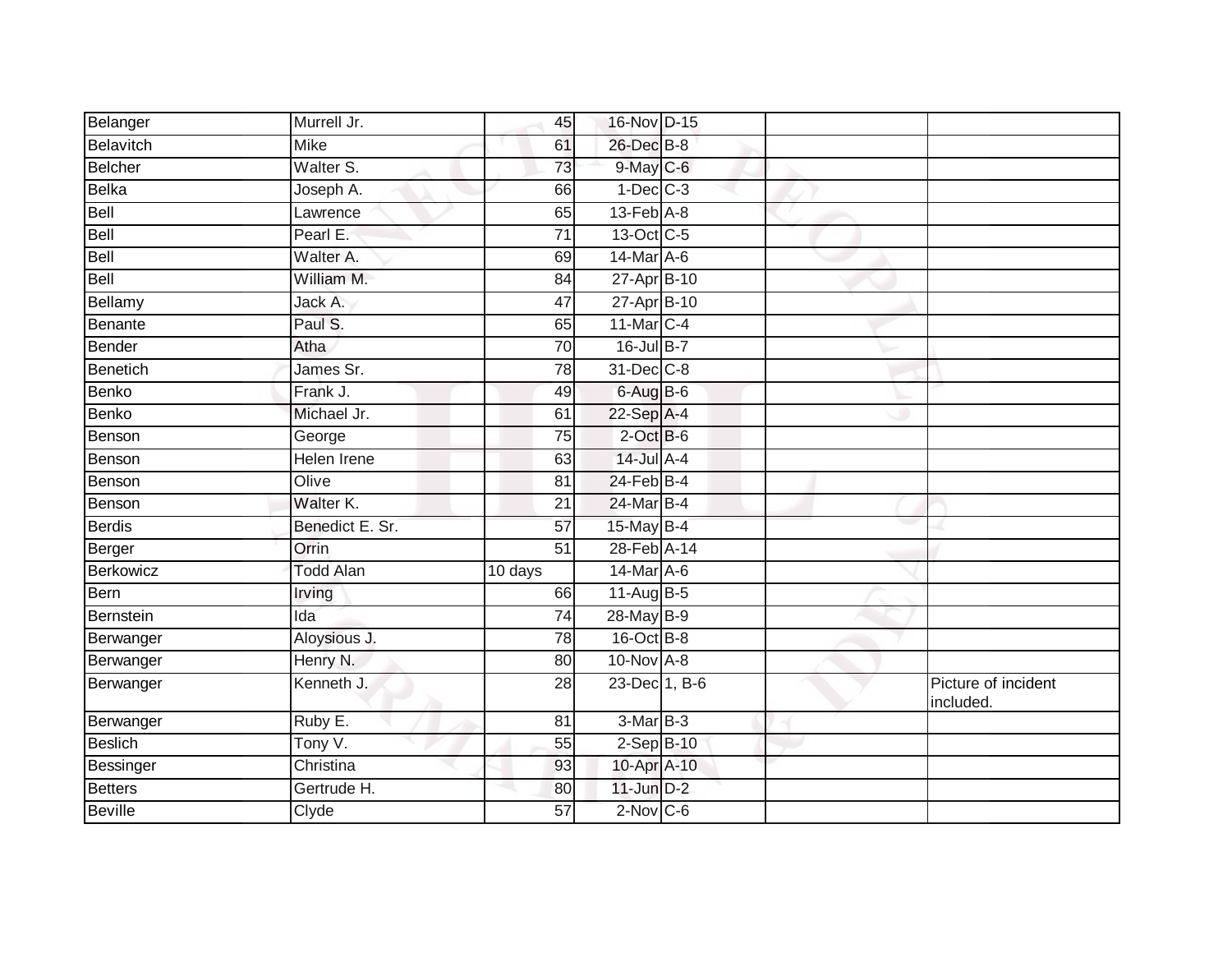| Bianchi         | Joseph                | 79              | 13-Feb A-8      |             |                          |
|-----------------|-----------------------|-----------------|-----------------|-------------|--------------------------|
| Bieda           | Joseph M.             | 46              | 6-Jan A-5       |             |                          |
| Bieda           | Stanley Sr.           | 73              | 17-Feb B-4      |             |                          |
| Biedron         | Michael P. Jr. (Pfc.) | $\overline{24}$ | 5-Feb D-6       |             |                          |
| Biegel          | George                | 86              | $4$ -Dec $B$ -4 |             |                          |
| Bieker          | Daniel W. (Dr.)       | 63              | 24-Jul B-10     |             |                          |
| Biel            | Stefan                | 68              | $1$ -Jun $B-4$  |             |                          |
| Bielat          | Helen                 | $\overline{73}$ | $24$ -Jan B-5   |             |                          |
| Bielecki        | Louis                 | 70              | $19$ -Jun $A-8$ |             |                          |
| Biernacki       | Elaine S.             |                 | $13-Nov$ D-6    | Golaszewski |                          |
| Bieszcat        | Edward (Kike)         | 52              | 18-May D-15     |             |                          |
| Bieszczat       | Frank A. (Bruce)      | 65              | 18-Aug B-6      |             |                          |
| <b>Bigus</b>    | Rose                  | 80              | $19$ -Jan B-5   |             |                          |
| <b>Bindas</b>   | Steve P.              | 43              | $22$ -Jan B-5   |             |                          |
| Bishop          | Frank H.              | 81              | 30-Sep C-4      |             |                          |
| <b>Bittick</b>  | John L.               | 80              | $24$ -Jan B-5   |             |                          |
| Bixeman         | <b>Jack Lawrence</b>  | 63              | 26-Mar B-4      |             |                          |
| Bixenman        | Ida V.                | 76              | 27-Oct A-8      |             |                          |
| <b>Bjelich</b>  | Mary                  | 77              | 28-Sep B-8      |             |                          |
| <b>Black</b>    | Andrew F.             | 68              | 8-Oct B-6       |             |                          |
| <b>Black</b>    | Jimmie Dale           | 23              | 13-Nov 1, D-6   |             |                          |
| <b>Black</b>    | <b>Mary Eisner</b>    | 48              | $9$ -Jun $B-3$  |             |                          |
| <b>Black</b>    | <b>Milton</b>         | 22              | 13-Oct C-5      |             |                          |
| Blackburn       | Marion                | 74              | 15-Dec B-11     | Ehlen       |                          |
| <b>Blair</b>    | Emma                  | 89              | 30-Oct B-5      |             |                          |
| <b>Blake</b>    | Henry J.              | 50              | $12$ -Jun B-4   |             |                          |
| Blanchard       | Russell A.            | $\overline{72}$ | 6-Mar A-12      |             |                          |
| Blanchard       | Russell S.            | $\overline{71}$ | 30-Jun B-9      |             |                          |
| Blanchette      | Mable                 | 79              | 3-Dec B-4       | Hyde        |                          |
| Blankenship     | Langley               | 62              | 19-Sep C-5      |             |                          |
| <b>Blass</b>    | Fred P.               | 83              | 11-Dec D-7      |             |                          |
| <b>Blastick</b> | Frances K.            | 77              | $2$ -Jul $B$ -6 |             | Also listed as Blaszczyk |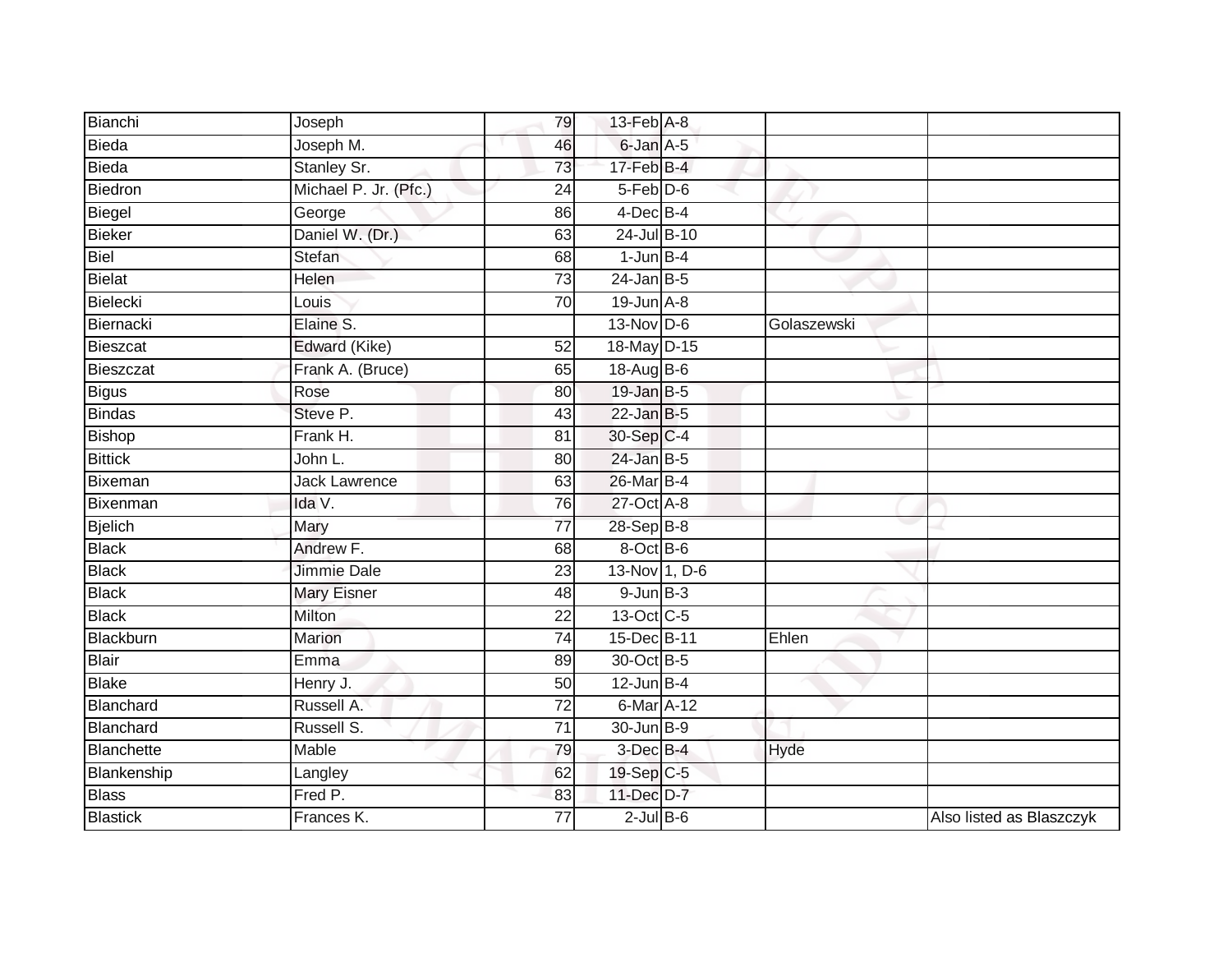| Blastick      | Michael B. (Mitch) | 64              | 8-Jun B-3        |             |  |
|---------------|--------------------|-----------------|------------------|-------------|--|
| Blazek        | George             | 53              | 23-Jun C-5       |             |  |
| Bledsoe       | Arnold O.          | 59              | 25-Feb B-6       |             |  |
| Blendu        | John (Coffman)     | 21              | 15-Sep A-8       |             |  |
| Blennert      | Patricia B.        | 61              | $11-Aug$ B-5     |             |  |
| <b>Bliss</b>  | Elisabeth M.       | 55              | 13-Jul B-10      |             |  |
| Blissmer      | Rose               | $\overline{53}$ | 23-Jul D-7       |             |  |
| <b>Block</b>  | John J.            | 79              | $15-Sep$ A-8     |             |  |
| Board         | Elizabeth (Betty)  | 27              | $7 -$ Jul A-8    |             |  |
| Boardway      | Edward C.          | 87              | $25$ -Feb $B$ -6 |             |  |
| <b>Bobos</b>  | <b>Martin</b>      | 78              | 11-May B-12      |             |  |
| <b>Bochik</b> | Frank Sr.          | 87              | $2-Apr$ $C-8$    |             |  |
| Bodie         | Harry A.           | 44              | 16-Mar E-7       |             |  |
| <b>Bodney</b> | Ann E.             | 67              | 31-Mar B-3       | <b>Biel</b> |  |
| Boehl         | Annie              | 68              | 16-Jun B-4       | Hargens     |  |
| Boender       | Peter              | 66              | $17$ -Jun $A-4$  |             |  |
| Boer          | Elziena            | $\overline{71}$ | 30-Jul B-8       |             |  |
| Boer          | Peter P.           | 70              | 13-Apr B-8       |             |  |
| Bogacz        | Norbert            | 65              | $10$ -Dec $B$ -6 |             |  |
| Boggs         | Harold (Shorty)    |                 | $14-Apr$ B-5     |             |  |
| Bogner        | Roman              | 84              | 19-Oct B-8       |             |  |
| Bogucki       | Thomas Sr.         | $\overline{71}$ | 13-Mar B-6       |             |  |
| Bogusz        | Emily              | 59              | $2$ -Jan $B-4$   |             |  |
| Bohling       | Emma               | 85              | 6-Feb A-8        |             |  |
| Bohling       | William            | 86              | $12$ -Aug $B-4$  |             |  |
| <b>Boilek</b> | Stephen C.         | 51              | 28-Aug A-12      |             |  |
| <b>Bok</b>    | <b>Richard Ray</b> | 69              | $13$ -Feb $A$ -8 |             |  |
| Bolalek       | Vincent            | 76              | 16-Feb B-11      |             |  |
| <b>Bolek</b>  | John G.            | 54              | $3$ -Jan $B-3$   |             |  |
| Bomersback    | Anthony            | 80              | 6-Apr B-3        |             |  |
| Bond          | Elbert             | 89              | 29-Sep B-3       |             |  |
| Boner         | Paul E.            | $\overline{43}$ | 19-Mar B-10      |             |  |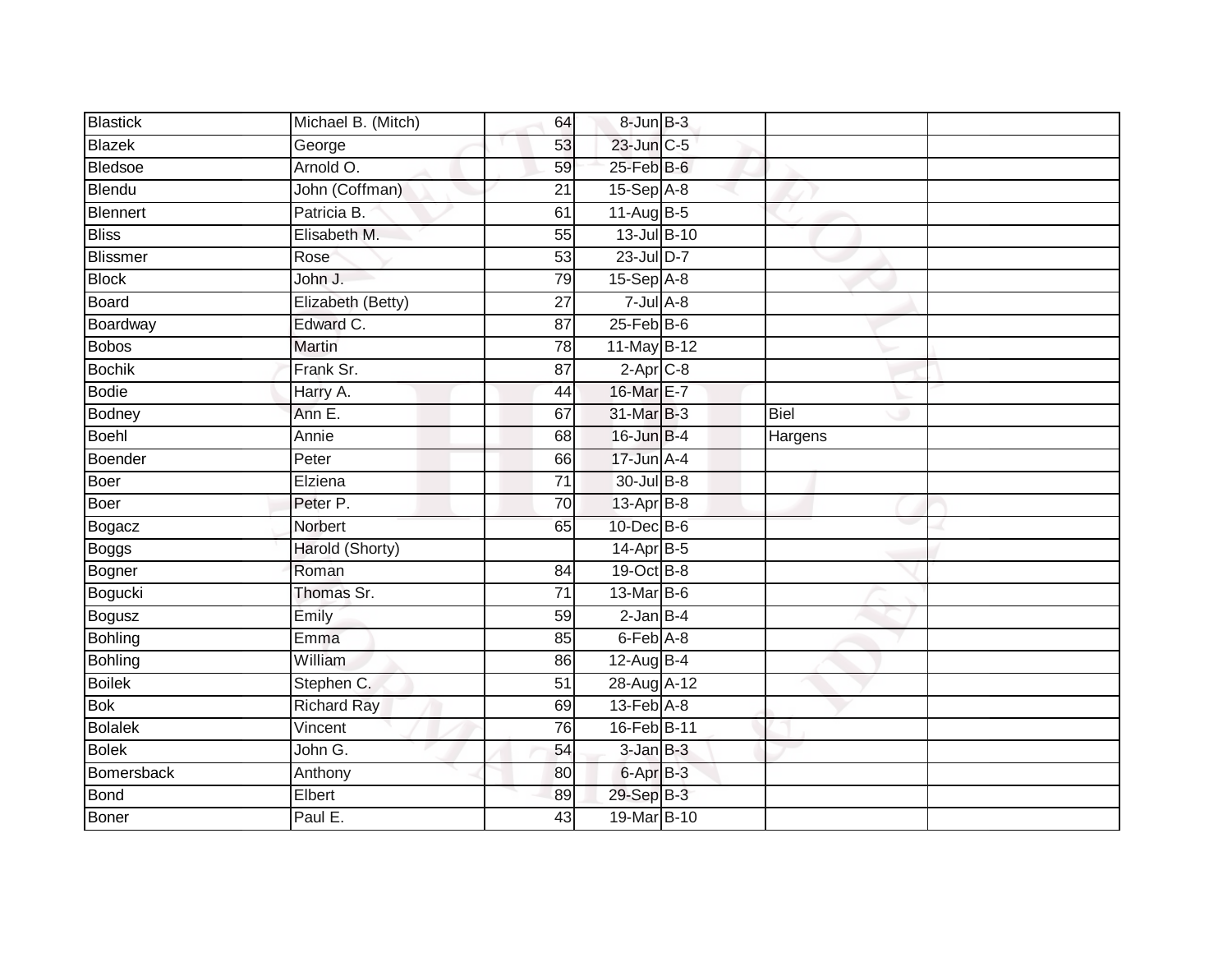| Boniecki        | George E.             | 55 | 25-Aug A-4      |             |  |
|-----------------|-----------------------|----|-----------------|-------------|--|
| Bonin           | Delores V.            | 40 | 14-Sep E-8      |             |  |
| Bonkowski       | <b>Mary</b>           | 76 | 7-Apr A-8       |             |  |
| Boonstra        | Johanna B.            | 74 | 29-Apr B-3      |             |  |
| Bora            | Rasmas Sam            | 68 | 8-Dec C-5       |             |  |
| Borchert        | Leila                 | 63 | 12-Sep A-14     |             |  |
| Borchert        | Maude                 | 79 | $16$ -Jun B-4   |             |  |
| Borowski        | Rose                  | 73 | $29$ -Jun $E-6$ |             |  |
| <b>Boss</b>     | Mary                  | 67 | 18-Jun B-5      |             |  |
| Botello         | Amalia                | 69 | 23-Oct D-7      |             |  |
| Botteron        | <b>Clarence Irvin</b> | 85 | $2$ -Jan $B-4$  |             |  |
| Bouilla         | John                  | 20 | 14-Apr          | $\mathbf 1$ |  |
| Bowen           | Margaret              | 87 | 28-Mar A-14     |             |  |
| <b>Bowers</b>   | Martha                | 82 | 3-Oct A-8       |             |  |
| <b>Bowlby</b>   | Alta L.               | 64 | 27-Aug B-7      |             |  |
| Bowman          | Arelia                | 70 | 28-Feb A-14     |             |  |
| Bowman          | Cecil H.              | 66 | 3-Oct A-8       |             |  |
| Bowman          | Elsie A.              | 68 | 24-Mar B-4      |             |  |
| Bowman          | Shirley               | 41 | 28-Dec C-4      | Walker      |  |
| Boxum           | Trena                 | 88 | $16$ -Jun B-4   |             |  |
| Boyer           | Ada                   | 80 | $11-Sep$ B-6    |             |  |
| Boyer           | Elery O.              | 78 | 7-Mar A-10      |             |  |
| Boyer           | William D.            | 84 | 8-Oct B-6       |             |  |
| Boynton         | Mary                  | 50 | $17 - Jun$ A-4  |             |  |
| Boyz            | Robert Jr.            | 41 | $22-Sep$        |             |  |
| <b>Bracco</b>   | Anna                  | 72 | $14$ -Jan B-5   |             |  |
| <b>Bradburn</b> | <b>Arthur Leroy</b>   | 61 | $2$ -Jan $B$ -5 |             |  |
| Braddam         | James E.              | 4  | 17-Jul B-6      |             |  |
| <b>Braden</b>   | Jesse J.              | 55 | 24-Mar B-4      |             |  |
| <b>Bradley</b>  | <b>B. H.</b>          | 61 | $2$ -Jul $B$ -6 |             |  |
| <b>Bradley</b>  | Francis A.            | 86 | 23-Apr C-7      |             |  |
| <b>Bradley</b>  | Milford D.            | 65 | $2$ -Jan $B-4$  |             |  |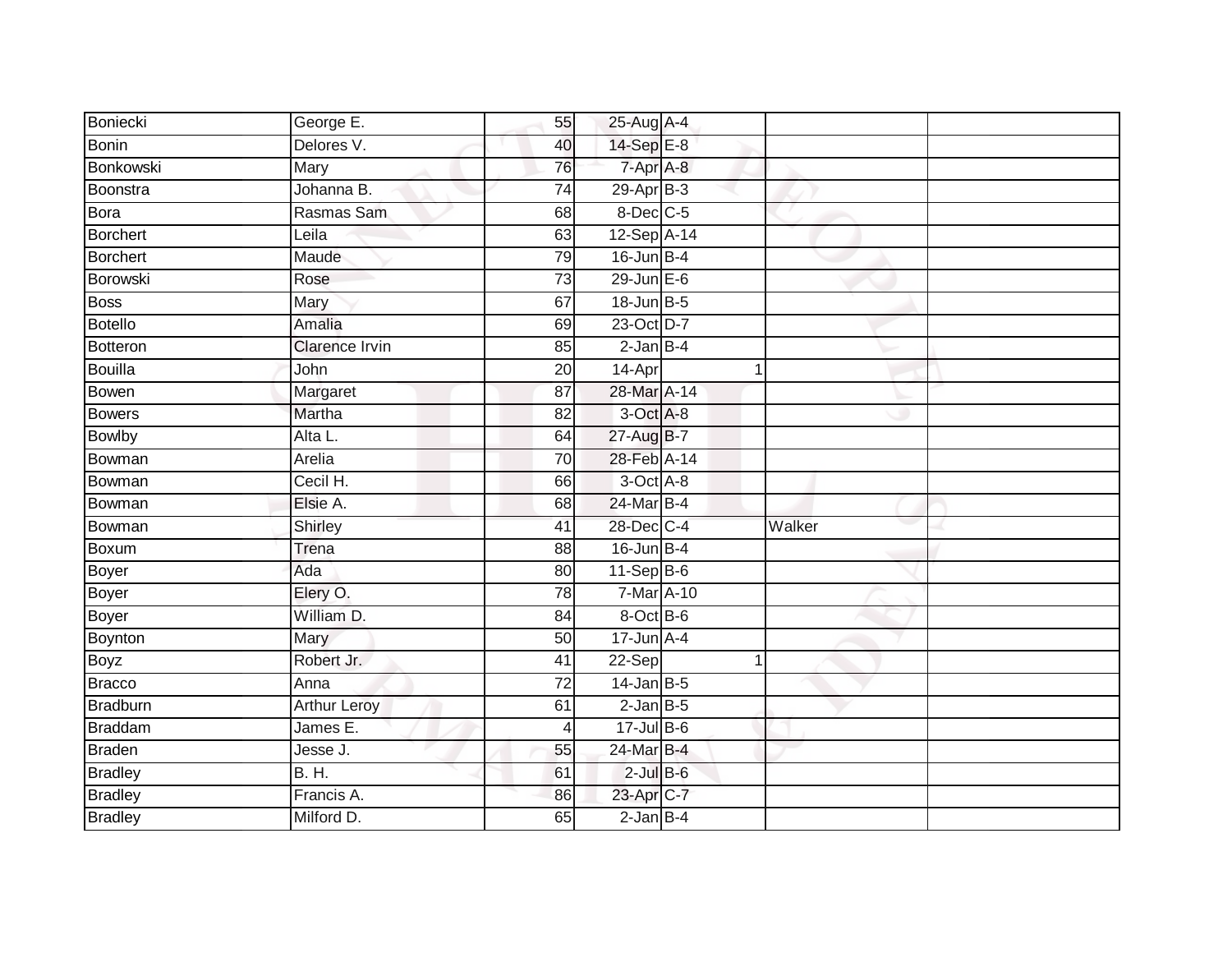| <b>Brady</b>     | Lizetta A.          | 82              | $19$ -Jan B-5     |        |  |
|------------------|---------------------|-----------------|-------------------|--------|--|
| <b>Brahos</b>    | Peter C.            | 83              | 20-Aug C-8        |        |  |
| Brannon          | Amos                | 84              | 21-Sep D-12       |        |  |
| <b>Brant</b>     | Jean P.             | 47              | 19-May B-5        |        |  |
| <b>Brant</b>     | Mary C.             | 76              | 31-Aug A-12       |        |  |
| <b>Brantner</b>  | Frank J.            | 33              | $5$ -Dec $C$ -6   |        |  |
| <b>Brasel</b>    | Beatrice A.         | 73              | 31-Oct B-3        |        |  |
| <b>Brass</b>     | John J.             | 66              | $21-Nov$ B-3      |        |  |
| Braunberger      | Alan James          | 23              | 12-Sep 1, A-14    |        |  |
| <b>Braxton</b>   | Thomas E. Sr.       | 46              | 26-Sep B-3        |        |  |
| <b>Brazina</b>   | <b>Matthew</b>      | 69              | $29-Sep$ B-3      |        |  |
| Brazlovitz       | Albert L.           | 50              | 12-Mar B-6        |        |  |
| <b>Brecka</b>    | John G.             |                 | 20-Apr C-4        |        |  |
| <b>Breclaw</b>   | John T.             | $\overline{77}$ | 28-Apr A-4        |        |  |
| <b>Breclaw</b>   | <b>Mary</b>         |                 | 23-Sep B-4        | Skvara |  |
| <b>Bremer</b>    | <b>Amelia</b>       | 85              | 14-Dec D-2        |        |  |
| <b>Bremer</b>    | Harold F.           | 55              | 6-Jun B-4         |        |  |
| <b>Bresick</b>   | Ralph P.            | 72              | $3$ -Jan $B-3$    |        |  |
| <b>Brewster</b>  | Leo                 | 27              | 15-Apr            |        |  |
| <b>Bricker</b>   | Gene A.             |                 | 25 Decmeber<br>19 |        |  |
| <b>Bricker</b>   | George N.           | 50              | 24-Nov D-7        |        |  |
| <b>Britchett</b> | Lura                | 69              | $11-Apr$ B-8      |        |  |
| <b>Brockus</b>   | Harry F.            | 61              | $2$ -Mar $E-2$    |        |  |
| <b>Brogley</b>   | Margaret A.         | 84              | $21$ -Jan $C-3$   |        |  |
| <b>Brooks</b>    | Charles H.          | 65              | $3$ -Dec $B-4$    |        |  |
| <b>Brooks</b>    | <b>Helen Eileen</b> |                 | 19-Aug A-8        |        |  |
| <b>Browe</b>     | Samuel (Dr.)        | 67              | 16-Mar E-7        |        |  |
| <b>Brown</b>     | Charles A.          | 73              | $3$ -Jan $B-3$    |        |  |
| <b>Brown</b>     | David (Mrs.)        | 28              | $21$ -Jul $B-4$   |        |  |
| <b>Brown</b>     | Ernest              | 58              | $10 -$ Jul        |        |  |
| Brown            | Harold H.           | 60              | $22$ -Jun B-4     |        |  |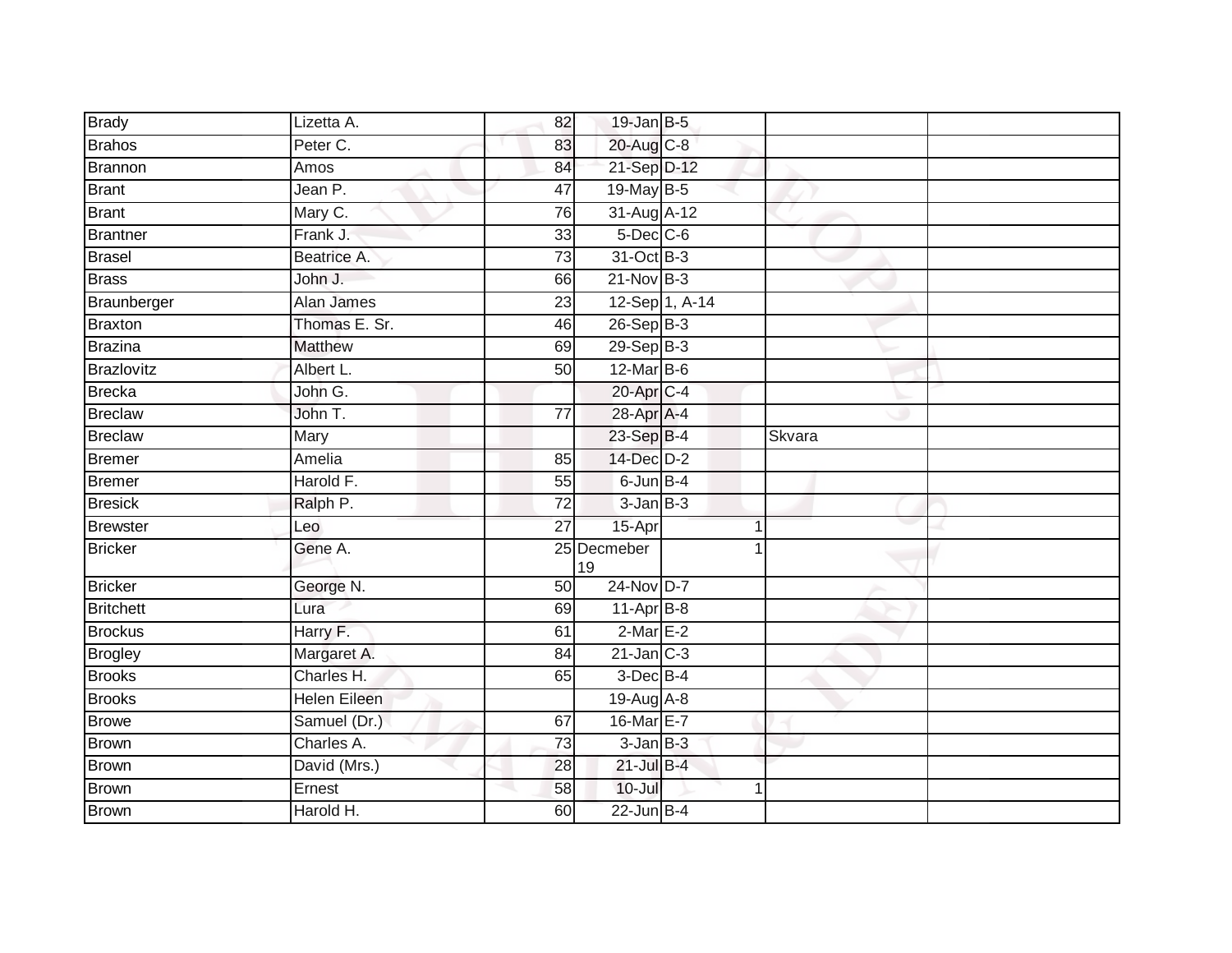| <b>Brown</b>    | Israel (Rabbi)          | 90              | 4-Nov C-4             |  |  |
|-----------------|-------------------------|-----------------|-----------------------|--|--|
| <b>Brown</b>    | James N.                | 66              | 17-Mar C-4            |  |  |
| Brown           | <b>Kimberly Sue</b>     | 3 weeks         | 3-Feb A-8             |  |  |
| Brown           | Ronald Wendell          | 30 <sub>0</sub> | 21-Oct C-4            |  |  |
| Brown           | Shirley M.              | 39              | $22-Sep$ A-4          |  |  |
| Brown           | Wardell                 | $\overline{51}$ | 29-Jan C-10           |  |  |
| Brown           | William J.              | 55              | 10-Mar A-6            |  |  |
| <b>Bruce</b>    | Arthur D.               | 55              | 30-Jan B-8            |  |  |
| <b>Brum</b>     | Paul Sr.                | 54              | $4-MarB-6$            |  |  |
| Brumm           | <b>Harriett Dorothy</b> | 58              | 16-Nov D-15           |  |  |
| <b>Bruner</b>   | Coy Allen Jr.           | 33              | $21$ -Feb $C-8$       |  |  |
| Brunner         | Eugene Sr.              | 46              | $20$ -Jul B-6         |  |  |
| Brunson         | James E.                | 61              | $3 - Jun$ $B - 5$     |  |  |
| Bryzgalski      | Edmund S.               | 59              | 31-Dec C-8            |  |  |
| <b>Brzek</b>    | Raymond H.              | $\overline{41}$ | 21-Mar B-12           |  |  |
| <b>Brzenk</b>   | Eugene                  | 37              | $2$ -Jan $B-4$        |  |  |
| <b>Brzenk</b>   | Walter Sr.              | $\overline{74}$ | 19-Dec B-8            |  |  |
| Brzezinski      | Catherine               | 84              | $26$ -Feb $B-3$       |  |  |
| <b>Bubac</b>    | Ervin R.                | 61              | $2$ -Dec $A$ -8       |  |  |
| Bubala          | Augustine M.            | 48              | 27-Jul B-5            |  |  |
| <b>Bubala</b>   | Francis C.              | 54              | 28-May B-9            |  |  |
| <b>Buczek</b>   | Jacob G.                | 80              | 19-Mar B-10           |  |  |
| <b>Buehler</b>  | Herman                  |                 | 5-Aug A-7             |  |  |
| <b>Buettner</b> | George P.               | 84              | 26-Nov A-4            |  |  |
| Buggs           | Ida Mae                 | 56              | $25$ -Nov B-4         |  |  |
| <b>Bulenic</b>  | Anna                    | $\overline{74}$ | 24-Jul B-10           |  |  |
| <b>Bullock</b>  | <b>Virgil Lee</b>       | 68              | $17-Nov1 + 4$         |  |  |
| <b>Bult</b>     | Peter H.                | 77              | 14-Apr B-5            |  |  |
| <b>Bultge</b>   | Mary                    | 88              | $23$ -Jan $A-8$       |  |  |
| <b>Bunde</b>    | Myrtle                  | 72              | $12$ -Jun $B-4$       |  |  |
| <b>Burczak</b>  | Anna                    | 79              | 7-Sep D-15            |  |  |
| <b>Burczyk</b>  | Edward C.               | 51              | $17 - \text{Feb}$ B-4 |  |  |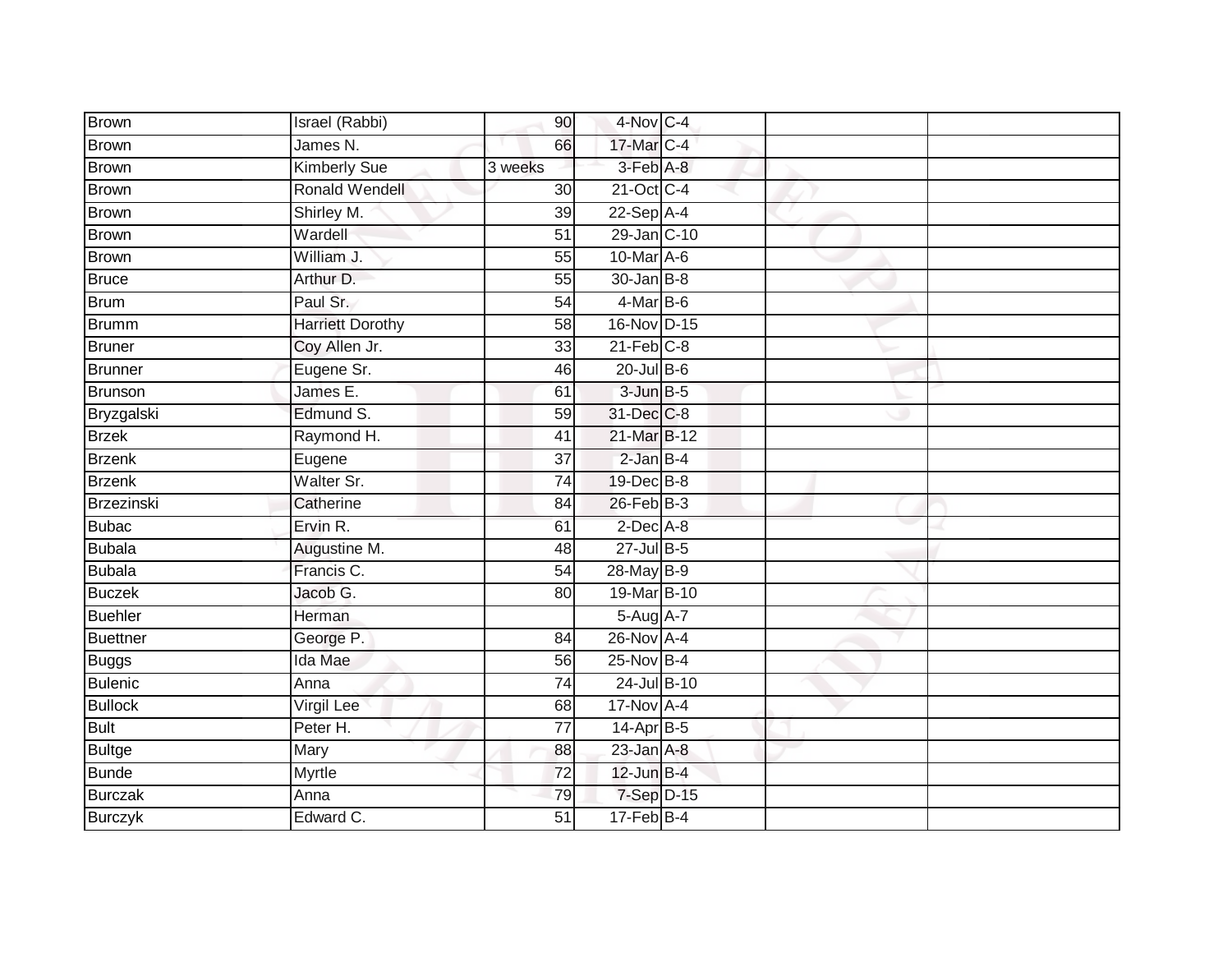| <b>Burczyk</b>  | Raymond                 | 48              | 6-Jan A-5         |            |              |  |
|-----------------|-------------------------|-----------------|-------------------|------------|--------------|--|
| <b>Burge</b>    | <b>Mary Theresa</b>     | $\overline{71}$ | 15-Jun B-6        |            |              |  |
| Burgstrom       | Gladys M.               | 73              | 6-Aug B-6         |            |              |  |
| <b>Burke</b>    | Linda                   | 19              | $9$ -Jan $A$ -6   |            | <b>Dines</b> |  |
| <b>Burke</b>    | <b>Thomas Alexander</b> | 1 day           | 12-Oct B-10       |            |              |  |
| <b>Burkes</b>   | Gertha                  | $\overline{22}$ | $4$ -Dec $B$ -4   |            |              |  |
| <b>Burkey</b>   | Carrie V.               | $\overline{87}$ | $4-SepB-7$        |            |              |  |
| <b>Burkus</b>   | Marcella                | 83              | 13-Jul B-10       |            |              |  |
| <b>Burnett</b>  | <b>Mary Hattie</b>      | 91              | $12$ -Jun B-4     |            |              |  |
| <b>Burnette</b> | Karen (Jeanie)          | 11              | 29-Jun E-6        |            |              |  |
| Burniston       | Florence M.             | 86              | 13-Jul B-10       |            |              |  |
| <b>Burns</b>    | Harold E.               | 59              | $8 - Jun$ $B - 3$ |            |              |  |
| <b>Buron</b>    | Edward A.               | 57              | 3-Mar B-3         |            |              |  |
| Burosh          | Andrew J. Sr.           | 84              | $2$ -Jun $A-8$    |            |              |  |
| Burton          | <b>Dale</b>             | $\overline{7}$  | 20-Aug C-8        |            |              |  |
| Burton          | Edgar                   | 78              | 21-Apr A-6        |            |              |  |
| Burton          | James A. (Cpl.)         | $\overline{20}$ | $4-FebB-5$        |            |              |  |
| Busanic         | George                  | 52              | $9$ -Jun $B-3$    |            |              |  |
| <b>Bush</b>     | Ada                     | 85              | 17-Apr B-7        |            |              |  |
| <b>Bush</b>     | George T.               | $\overline{57}$ | $4 - AprB - 4$    |            |              |  |
| <b>Bussie</b>   | Emile O.                | 64              | $2$ -Dec $A$ -8   |            |              |  |
| <b>Butler</b>   | Dennis E.               | $\overline{26}$ | 6-Feb A-8         |            |              |  |
| <b>Butler</b>   | Frances M.              | 62              | $27$ -May $B-6$   |            |              |  |
| <b>Butler</b>   | Norma G.                | 49              | $8$ -Dec $C$ -5   |            |              |  |
| Buzzanca        | Carmela                 | 83              |                   | 9-Apr B-13 |              |  |
| <b>Byelick</b>  | <b>Nick</b>             | 49              | $5-Feb$ $D-6$     |            |              |  |
| <b>Byers</b>    | <b>Cose Walter</b>      | $\overline{12}$ | 12-Mar B-6        |            |              |  |
| <b>Byrd</b>     | William A.              | 66              | 31-Oct B-3        |            |              |  |
| <b>Byrne</b>    | Edward J.               | 48              | $10$ -Jan $B-3$   |            |              |  |
| <b>Byron</b>    | Leonald J. (Leo)        | 55              | 3-Feb A-8         |            |              |  |
| Cabeen          | Frances L.              | 68              | 16-Dec C-4        |            |              |  |
| Cabrera         | Gabriel Sr.             | $\overline{72}$ | 10-Mar A-6        |            |              |  |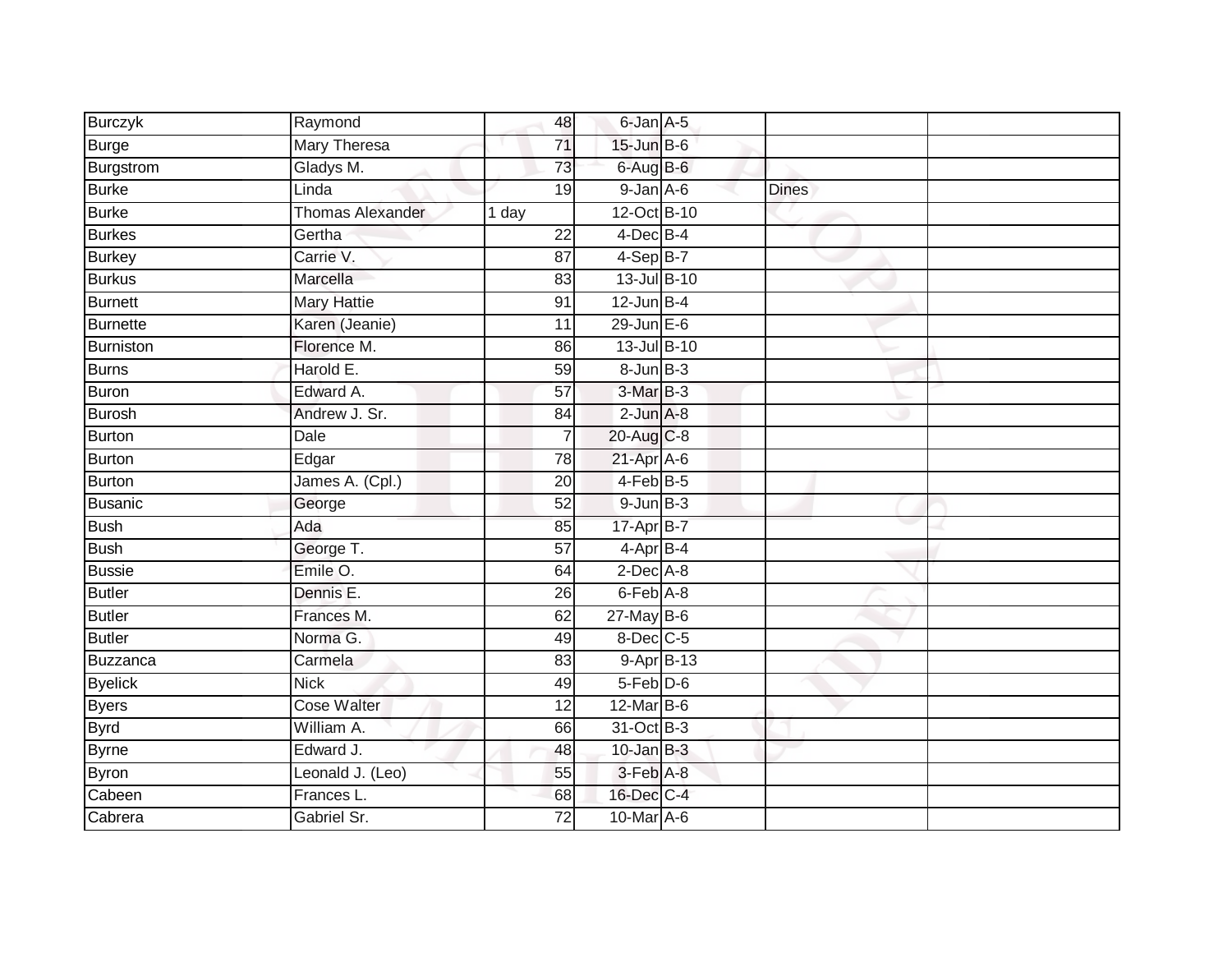| Caesar                   | Ruth N.                | 47              | 17-Apr B-7        |       |             |  |
|--------------------------|------------------------|-----------------|-------------------|-------|-------------|--|
| Cahala                   | <b>William Henry</b>   | 51              | 25-Feb B-6        |       |             |  |
| Cahall                   | <b>Robert Lee</b>      | 77              | 31-Dec C-8        |       |             |  |
| Cahn                     | Mae                    | 74              | 24-Nov D-7        |       | Mercer      |  |
| Cain                     | Zell L.                | $\overline{92}$ | 24-Dec B-11       |       |             |  |
| Caldwell                 | Alberta M.             | 85              | $20$ -Jan $A-9$   |       |             |  |
| Callahan                 | George J.              | 71              | 26-Sep B-3        |       |             |  |
| Camacho                  | Heleodoro              | 66              | 3-Aug A-12        |       |             |  |
| $\overline{\text{Camp}}$ | David H.               | 64              | 6-Nov A-14        |       |             |  |
| Campbell                 | <b>Bertha</b>          | 78              | $24$ -Jan B-5     |       |             |  |
| Campbell                 | Daisy I.               | 78              | 13-Jul B-10       |       |             |  |
| Campbell                 | Edna M.                | 85              | 10-Mar A-6        |       |             |  |
| Canine                   | Ralph J. (Lieut. Gen.) | 73              | 11-Mar C-4        |       |             |  |
| Cannon                   | George W.              | 49              | 15-Sep A-8        |       |             |  |
| Capodice                 | August J.              |                 | 17-Nov A-4        |       |             |  |
| Carley                   | Mabelle M.             | 52              | 23-May B-7        |       |             |  |
| Carley                   | Mildred L.             | 63              | $31$ -Jan B-8     |       |             |  |
| Carlson                  | Carl Albert (Swede)    | 55              | $22-Sep$ A-4      |       |             |  |
| Carlson                  | Daniel                 | 78              | $3$ -Jun $B$ -5   |       |             |  |
| Carlton                  | Robert L.              | 36              | 25-Sep A-10       |       |             |  |
| Carmody                  | Wayne                  | 25              | 18-Mar            |       | $\mathbf 1$ |  |
| Carnahan                 | Dennis                 |                 | 54 Novmeber<br>10 | $A-8$ |             |  |
| Carpenter                | Loretta                | $\overline{58}$ | $3-SepB-8$        |       |             |  |
| $\overline{\text{Carr}}$ | Anna                   | 63              | 20-Jun            |       | 1           |  |
| Carreras                 | Antonio G.             | 64              | $22$ -Jun B-4     |       |             |  |
| Carstensen               | Ernestine M.           | 92              | 14-Nov B-10       |       |             |  |
| Carter                   | Donald P.              | 29              | $10$ -Jun $B-4$   |       |             |  |
| Carter                   | <b>James Edward</b>    | $\overline{54}$ | 12-Mar B-6        |       |             |  |
| Carter                   | Lula M.                | 83              | 7-May B-6         |       | Shideler    |  |
| $\overline{\text{Case}}$ | Harold H.              | 65              | $9$ -May $C$ -6   |       |             |  |
| Case                     | Norman A.              | 55              | $27$ -Jul B-5     |       |             |  |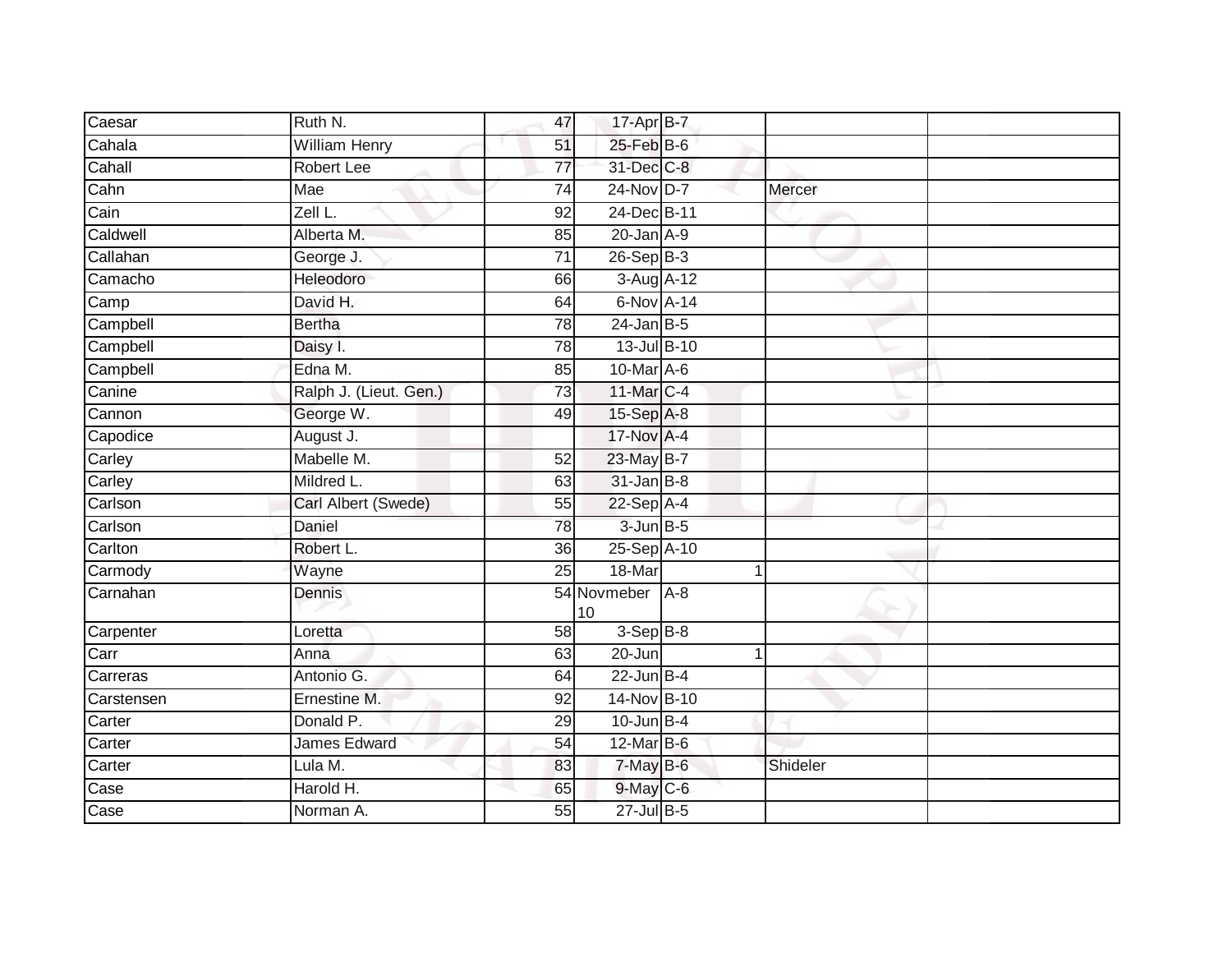| Casey           | Mildred              | 59              | 22-Sep A-4       |  |                           |
|-----------------|----------------------|-----------------|------------------|--|---------------------------|
| Cash            | <b>Eurie Hayes</b>   | 67              | 16-Jan B-6       |  |                           |
| Cashman         | Marie F.             | 80              | $2$ -Oct $B$ -6  |  |                           |
| Cassady         | Clara                | 61              | 24-Mar B-4       |  |                           |
| Castillo        | Maria M.             | $\overline{21}$ | 16-Oct B-8       |  |                           |
| Castle          | Marjorie C.          | 46              | $13-Nov$ D-6     |  |                           |
| Cataldi         | Vasco                | 64              | $24$ -Jan B-5    |  |                           |
| Catlin          | Lillian C.           | 72              | $2$ -May $C$ -9  |  |                           |
| Cause           | George               | 66              | 7-Mar A-10       |  |                           |
| Cavallo         | John L.              | 52              | $4-Nov$ C-4      |  |                           |
| Cebra           | <b>Susan Elaine</b>  | 17 months       | 14-Feb A-10      |  |                           |
| Cedergren       | Gertrude Douglas     | 73              | 3-Sep B-8        |  |                           |
| Cepil           | Angeline             | 74              | 20-Apr C-4       |  |                           |
| Chadbourne      | Gertrude V.          | 72              | 23-Dec B-6       |  |                           |
| Challoner       | Eunice               | 62              | $17$ -Feb $B$ -4 |  |                           |
| Chambers        | Eugene E.            | 60              | 14-Dec D-2       |  |                           |
| <b>Chambers</b> | Julie L.             | $\overline{7}$  | $23$ -Jan $A-8$  |  |                           |
| Chambers        | Lorenzo Sr.          |                 | 24-Mar B-4       |  |                           |
| Chambers        | Olive I.             | 80              | $1$ -Jun $B-4$   |  |                           |
| Chandler        | Emery T.             | 64              | $7 - Jan A - 4$  |  |                           |
| Chandler        | Henderson            | 37              | 28-Feb A-14      |  |                           |
| Chandler        | Maxine B.            | 45              | 12-Aug B-4       |  |                           |
| Chapin          | Alice C.             | 70              | 13-Jul B-10      |  |                           |
| Chapin          | Alma Viola           | 81              | 30-Dec A-4       |  |                           |
| Chapman         | Everet (Tom)         | 21              | 21-Dec           |  |                           |
| Chapman         | Roy                  | 48              | 9-Oct B-10       |  |                           |
| Chapman         | William Bryant (Dr.) | 72              | 7-Sep D-15       |  |                           |
| Chappey         | Walter               | 53              | 28-Dec C-4       |  |                           |
| Charner         | Harry I.             | 68              | 18-Dec C-4       |  | Also listed as Charnekar. |
| Charnote        | Thomas               | 25              | 26-Oct E-2       |  |                           |
| Chase           | Olive L.             | 71              | 18-Mar C-4       |  |                           |
| <b>Chellios</b> | George               | $\overline{74}$ | 6-Nov A-14       |  |                           |
|                 |                      |                 |                  |  |                           |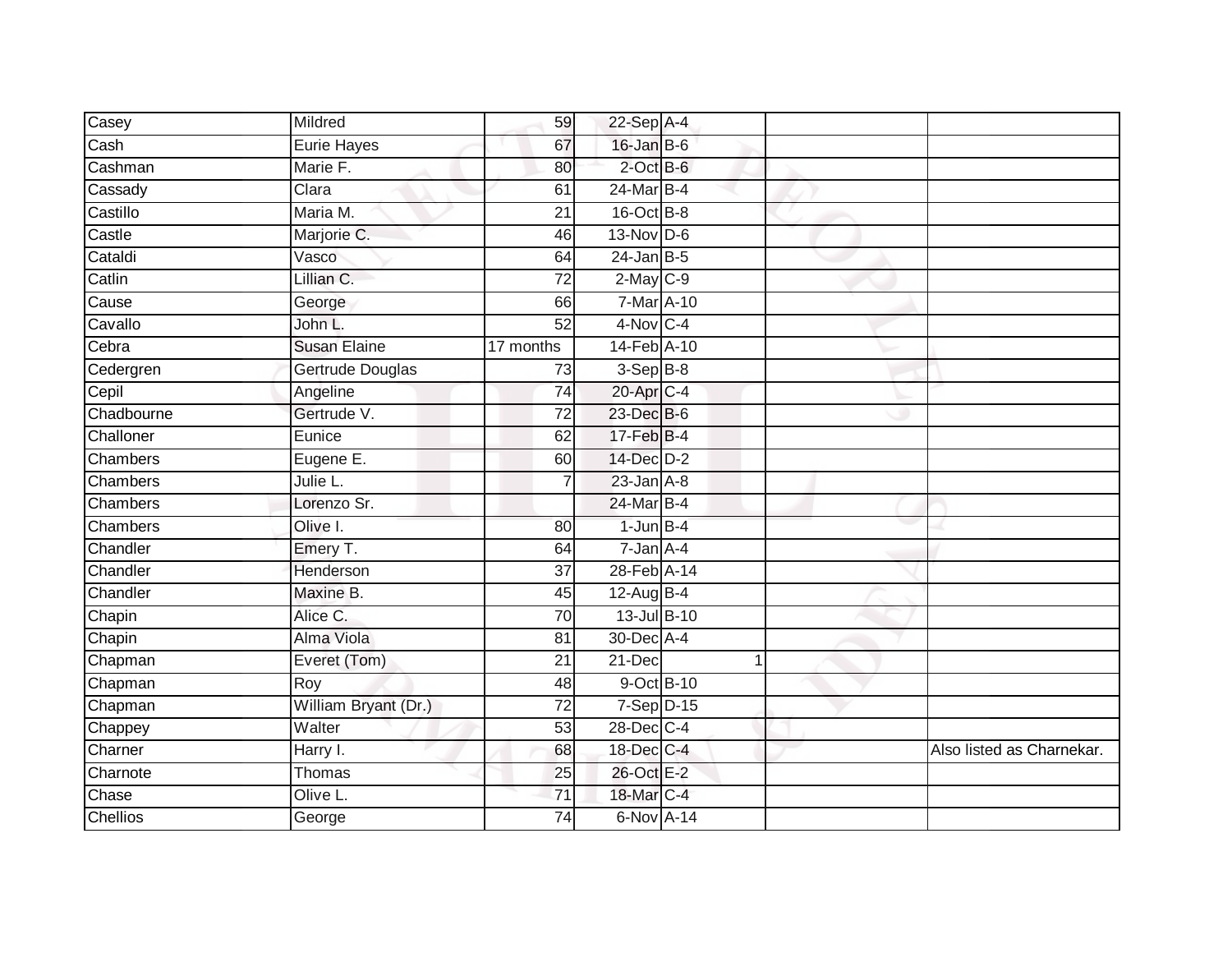| Chenault       | Bertha A.            | 80              | 18-Jun B-5              |  |                                  |
|----------------|----------------------|-----------------|-------------------------|--|----------------------------------|
| Chenault       | Elizabeth L. (Betty) | 56              | 7-Aug A-10              |  |                                  |
| Chenault       | Walter H.            | 86              | 16-May B-6              |  |                                  |
| Chenore        | Winnie               | 79              | 6-May B-4               |  |                                  |
| Chepregi       | Julia                | $\overline{77}$ | $1-AprA-8$              |  |                                  |
| Chicvara       | Andrew               | 83              | 9-Oct B-10              |  |                                  |
| Chicvara       | Marie                |                 | 26-Nov A-4              |  |                                  |
| Chisholm       | William D.           | $\overline{32}$ | 17-Dec D-8              |  |                                  |
| Chmielewski    | Ann                  |                 | $5-Feb$ $D-6$           |  |                                  |
| Choate         | <b>Huey Lee</b>      | 50              | 28-Nov C-6              |  |                                  |
| Chodecki       | <b>Helen</b>         | 18              | 23-Dec                  |  | Picture of incident<br>included. |
| Chorba         | Andrew Sr.           | 84              | 14-Mar A-6              |  |                                  |
| <b>Christ</b>  | Ifigenia             | 62              | 23-Apr <sub>C-7</sub>   |  |                                  |
| Christenson    | Oliver J.            | 46              | 11-Apr B-8              |  |                                  |
| Christian      | Sam                  | $\overline{77}$ | $2$ -Oct $B$ -6         |  |                                  |
| Christophersen | Ralph C.             | $\overline{55}$ | 15-Aug B-5              |  |                                  |
| Chrzanowski    | Alex (Juke)          |                 | $9-Sep$ $B-5$           |  |                                  |
| Chumbley       | Emma F.              |                 | 66 Decmeber   A-4<br>30 |  |                                  |
| Chwastik       | Peter                | 66              | 16-Feb B-11             |  |                                  |
| Ciastko        | Chester              | $\overline{73}$ | $2$ -Nov $ C-6 $        |  |                                  |
| Cibak          | Andrew Sr.           | 60              | 8-May B-10              |  |                                  |
| Cichocki       | <b>Helen</b>         | 52              | $6$ -Jul $B-4$          |  |                                  |
| Cichocki       | Sylvester A.         | 53              | $6$ -Jul $B-4$          |  |                                  |
| Cichy          | Casimir              | 62              | 29-May B-6              |  |                                  |
| Ciciora        | <b>Stanley Frank</b> | 68              | 10-Oct A-10             |  |                                  |
| Ciesko         | John William         | 57              | 20-Feb D-10             |  |                                  |
| Cieslak        | Andrew               | $\overline{71}$ | 29-Aug A-10             |  |                                  |
| Clarida        | Kimberly             | 3               | 29-Dec C-6              |  |                                  |
| Clark          | <b>Guy Trimble</b>   | 62              | $2$ -Oct B-6            |  |                                  |
| Clark          | Lorin                | 75              | 16-Nov D-15             |  |                                  |
| Claus          | Ben R.               | 64              | $29-Apr$ B-3            |  |                                  |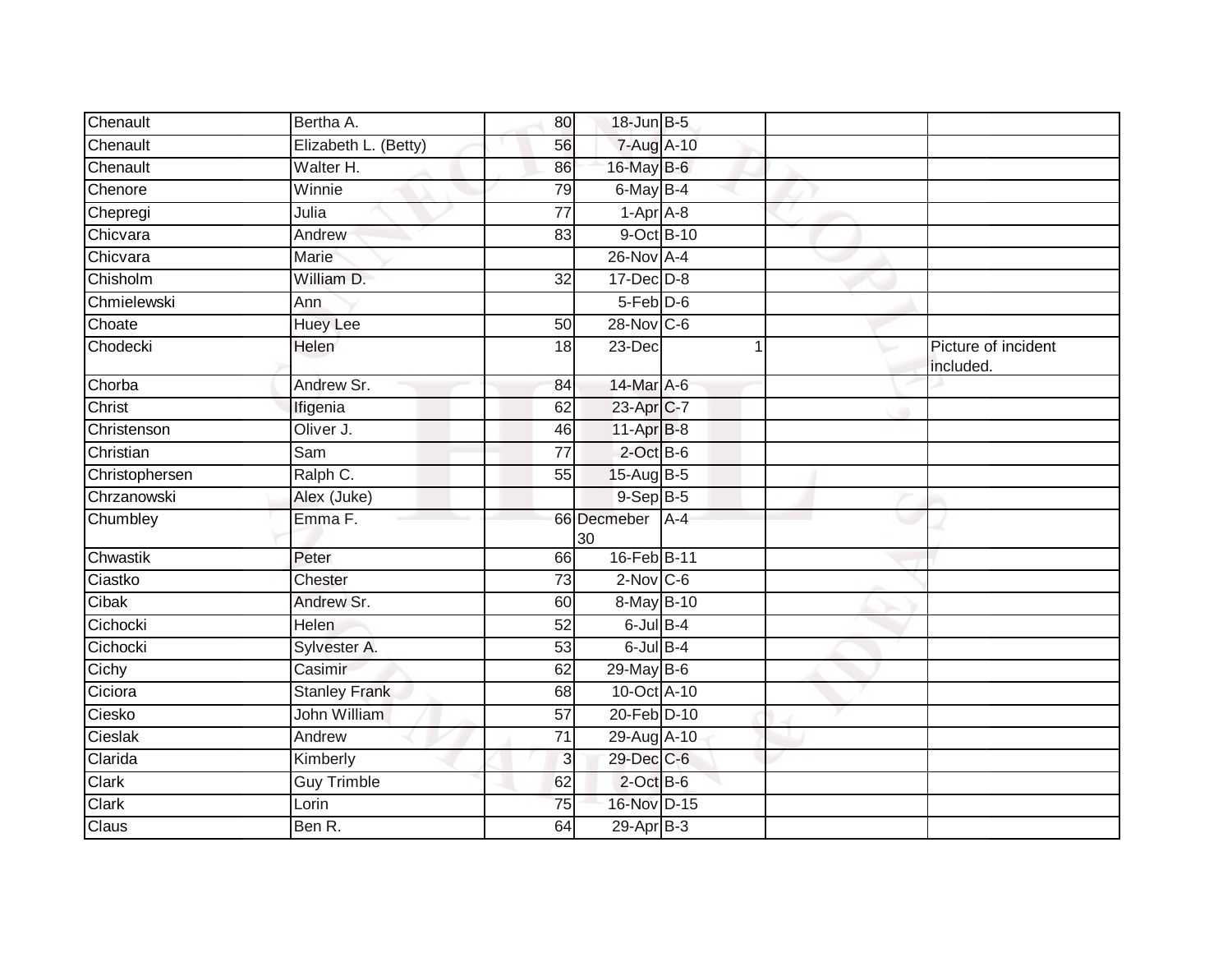| Clayton         | Earl                   | 67              | 21-Sep D-12     |            |        |  |
|-----------------|------------------------|-----------------|-----------------|------------|--------|--|
| <b>Clemens</b>  | George S.              | 70              | $21$ -Aug D-6   |            |        |  |
| <b>Clements</b> | Gregg S.               | 17              | 28-Dec C-4      |            |        |  |
| Clements        | Margaret M.            | 62              | $6$ -Jul $B-4$  |            |        |  |
| Clendenen       | Arliss B.              | $\overline{47}$ | $9 - Jan A - 6$ |            |        |  |
| Clevinger       | Harold W.              | 58              | 14-Dec D-2      |            |        |  |
| Coapstick       | Floyd Manson Sr.       | 46              | 13-Mar B-6      |            |        |  |
| Coduti          | Micheline (Mickey)     | 50              | $27$ -Jan B-5   |            |        |  |
| Coffman         | Henry                  | $\overline{75}$ | 8-Dec C-5       |            |        |  |
| Cogdill         | <b>Samuel Roderick</b> | $\overline{22}$ | 24-Aug C-12     |            |        |  |
| Cohen           | Elizabeth              | $\overline{83}$ | $12$ -Aug B-4   |            |        |  |
| Colbert         | Maggie (Ashby Vaughn)  | 79              |                 | 3-Jul B-10 |        |  |
| Cole            | Otto N.                | 85              | 5-Nov B-4       |            |        |  |
| Coleman         | Antoinette             | 5 <sub>5</sub>  | 27-Oct          |            | 1      |  |
| Coleman         | Levina                 | $\overline{24}$ | 27-Oct          |            |        |  |
| Coleman         | Michael                | 17              | $3-JanB-3$      |            |        |  |
| Coleman         | <b>Steve</b>           | 25              | $28 - Oct$      |            | 1      |  |
| Collins         | David Lee (Staff Sgt.) | 22              | $22$ -Jun B-4   |            |        |  |
| <b>Collins</b>  | Dennis J.              | 74              | $9$ -Jan $A$ -6 |            |        |  |
| Collins         | Mary S.                |                 | 9-Feb B-10      |            |        |  |
| Collins         | Nathaniel              | 36              | $7$ -Dec $D$ -6 |            |        |  |
| <b>Collins</b>  | Pearl E.               | $\overline{88}$ | 28-Oct C-4      |            |        |  |
| <b>Collins</b>  | Roy C.                 | 67              | 30-Mar C-2      |            |        |  |
| Colson          | Elmer R.               | 60              | $12$ -Jun B-4   |            |        |  |
| Coman           | John                   | 76              | 25-Sep A-10     |            |        |  |
| Comforti        | Irene                  | 43              | 20-Jul B-6      |            | Franyi |  |
| Conant          | Allen J. Sr.           | 69              | $4$ -May B-6    |            |        |  |
| Condon          | Patrick Jr.            | 19              | 28-Sep          |            | 1      |  |
| Conlee          | Robert                 | 46              | 23-Jul D-7      |            |        |  |
| Connolly        | Evelyn                 |                 | 12-Mar B-6      |            |        |  |
| Connors         | Robert J.              | 76              | $14$ -Jan B-5   |            |        |  |
| Conover         | William L.             | 59              | 28-Aug A-13     |            |        |  |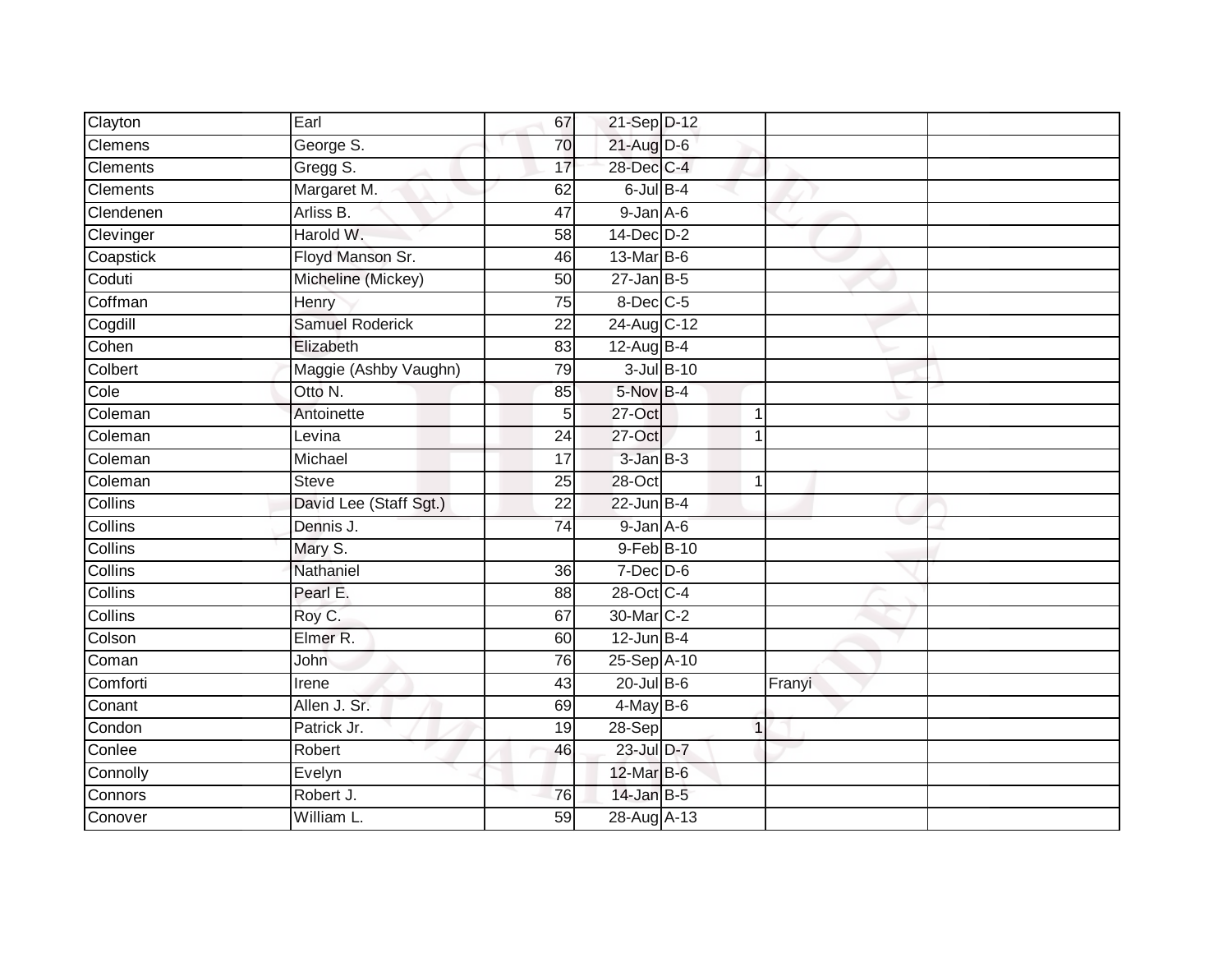| Convery     | James                  | 87              | 7-May B-6                  |              |  |
|-------------|------------------------|-----------------|----------------------------|--------------|--|
| Cook        | Denise                 | $\overline{9}$  | 27-Apr B-10                |              |  |
| Cook        | Lillian M.             | 76              | $12$ -Jun $B-4$            |              |  |
| Cook        | Lorraine Pearl         | 42              | $16$ -Dec $C-4$            |              |  |
| Cook        | Margaret               | 90              | $17$ -Jul B-6              |              |  |
| Cook        | Wilma M.               | 57              | 24-Oct A-12                |              |  |
| Cooper      | Albert                 | 31              | 10-Feb                     | 1            |  |
| Copeland    | <b>Ernestine Marie</b> | 58              | 16-Feb B-11                |              |  |
| Corbin      | Ada                    | 69              | $13$ -Feb $\overline{A-8}$ |              |  |
| Corbin      | George C.              | 66              | 28-Dec C-4                 |              |  |
| Cornelison  | David H.               | 19              | 29-Aug A-10                |              |  |
| Cornelison  | Norma Elaine           | 46              | 3-Mar B-3                  |              |  |
| Cornell     | Dana R.                | 77              | $22$ -Jan B-5              |              |  |
| Cornell     | Frances                | 70              | $2$ -Feb $B$ -14           |              |  |
| Cosor       | John                   | $\overline{75}$ | 28-Mar A-14                |              |  |
| Costner     | Floyd E.               | 60              | 10-Aug B-12                |              |  |
| Coty        | Jessie                 | 64              | $4$ -Dec $B-4$             |              |  |
| Courtwright | Loren M.               | 44              | 16-Nov D-15                |              |  |
| Couts       | Ida B.                 | 86              | 22-Jul B-5                 |              |  |
| Cox         | Arnold S.              | 62              | $23$ -Mar $E-5$            |              |  |
| Cox         | Caroline B.            | 81              | 10-Oct A-10                |              |  |
| Cox         | Russell V.             | 49              | 8-Dec C-5                  |              |  |
| Cox         | Samuel (Sam)           | 32              | 30-Nov C-8                 |              |  |
| Cox         | Schuyler               | 85              | $2$ -Oct B-7               |              |  |
| Crague      | <b>Terry Allen</b>     | 51/2<br>months  |                            | 4-Dec 1, B-4 |  |
| Craig       | Bradley C.             | 85              | $5-Feb$ $D-6$              |              |  |
| Cranberg    | Fannie                 | 71              | 26-May B-6                 |              |  |
| Crane       | James J.               | 58              | 24-Apr B-6                 |              |  |
| Cranor      | Clyde                  | 66              | 24-Jun B-5                 |              |  |
| Crawford    | John Denham            | 70              | 24-Sep B-3                 |              |  |
| Creek       | Cecile Marie           | 51              | $29-Apr$ B-3               |              |  |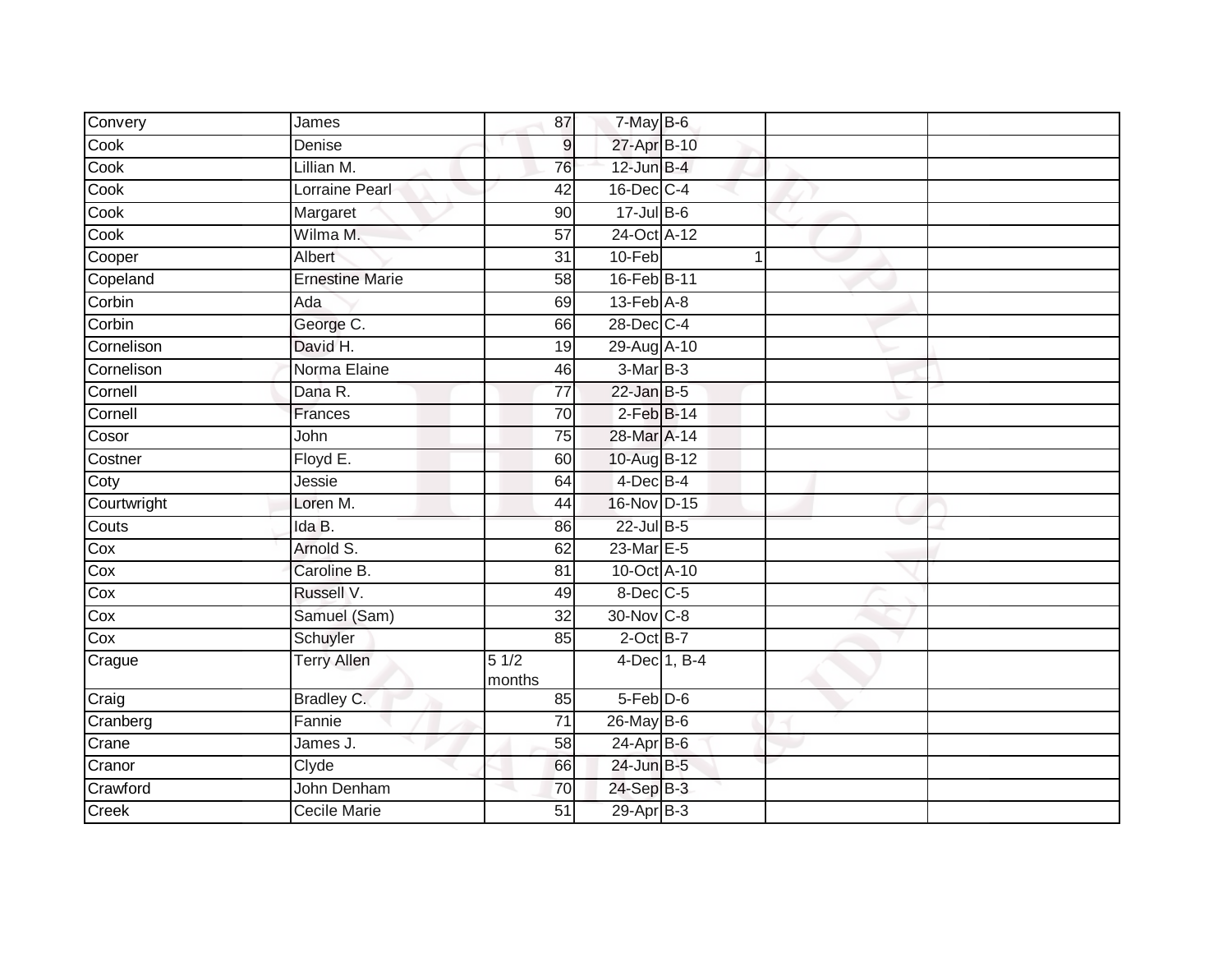| Crews          | Ella               | 61              | 16-Jul B-7      |                |         |                                 |
|----------------|--------------------|-----------------|-----------------|----------------|---------|---------------------------------|
| Croom          | <b>Annie Ruth</b>  | 41              | 20-Apr C-4      |                |         |                                 |
| Crow           | Andrew             | 52              | 24-Jan B-5      |                |         |                                 |
| Cruse          | Willie             | 73              | 17-Nov A-4      |                |         |                                 |
| Crussen        | Lawrence A.        | 73              | 27-Aug B-7      |                |         |                                 |
| Cruz           | Tomas              | 73              | $13$ -Jan $A-8$ |                |         |                                 |
| Csecsi         | John               | 83              | 17-Apr B-7      |                |         |                                 |
| Cuffle         | Nellie A.          | 48              | $24$ -Nov D-7   |                |         |                                 |
| Cull           | Louis W.           | 75              | $8 - Jun$ $B-3$ |                |         |                                 |
| Cummings       | Bert E.            | 82              | 20-Apr C-4      |                |         |                                 |
| Cummings       | Patrick M.         | 69              | $1$ -Jul $B-8$  |                |         |                                 |
| Cummins        | Clara D.           | 76              | $24$ -Jun $B-5$ |                |         |                                 |
| Cunningham     | Henry              | 67              | 19-Dec B-8      |                |         |                                 |
| Cunningham     | Oscar              | 67              | 9-Nov D-12      |                |         |                                 |
| Cunningham     | $\overline{O}t$ ta | 76              | $2-Sep$ B-10    |                | Shipley |                                 |
| Cunningham     | $\overline{Oza}$   | 62              | 17-Nov A-4      |                |         |                                 |
| Cunningham     | Plenny             | 85              | $1-Dec$ $C-3$   |                |         |                                 |
| Cunningham     | William J.         | 37              | 13-Nov          | $\overline{1}$ |         |                                 |
| Cupp           | Theresa            | 45              | 6-Mar A-12      |                |         |                                 |
| Curtis         | James Sr.          | 51              | $6$ -Aug $B$ -6 |                |         |                                 |
| Curtis         | Marie (Jo)         | 61              | $17-Aug$ B-6    |                |         |                                 |
| Custer         | Alpha A.           | $\overline{80}$ | 14-Oct C-4      |                |         |                                 |
| Cutler         | William F. Sr.     | 76              | 14-Mar A-6      |                |         |                                 |
| Cvitkovich     | John               | 62              | 16-Nov D-15     |                |         |                                 |
| Cvitkovich     | Joseph             | 73              | 19-Oct B-8      |                |         |                                 |
| Czech          | Stanley            | 79              | 21-Mar B-12     |                |         |                                 |
| Daehn          | <b>Hulda</b>       | 79              | $29$ -Jun $E-6$ |                |         |                                 |
| Dahm           | Erich              | 6               | 10-Aug B-12     |                |         |                                 |
| Dalton         | Donald R.          | 45              | 18-Jul C-6      |                |         |                                 |
| Daniel         | <b>Bertha</b>      | 38              | 23-Dec 1, B-6   |                |         | Picture of incident<br>included |
| <b>Daniels</b> | David H.           | 86              | $1-May$ C-6     |                |         |                                 |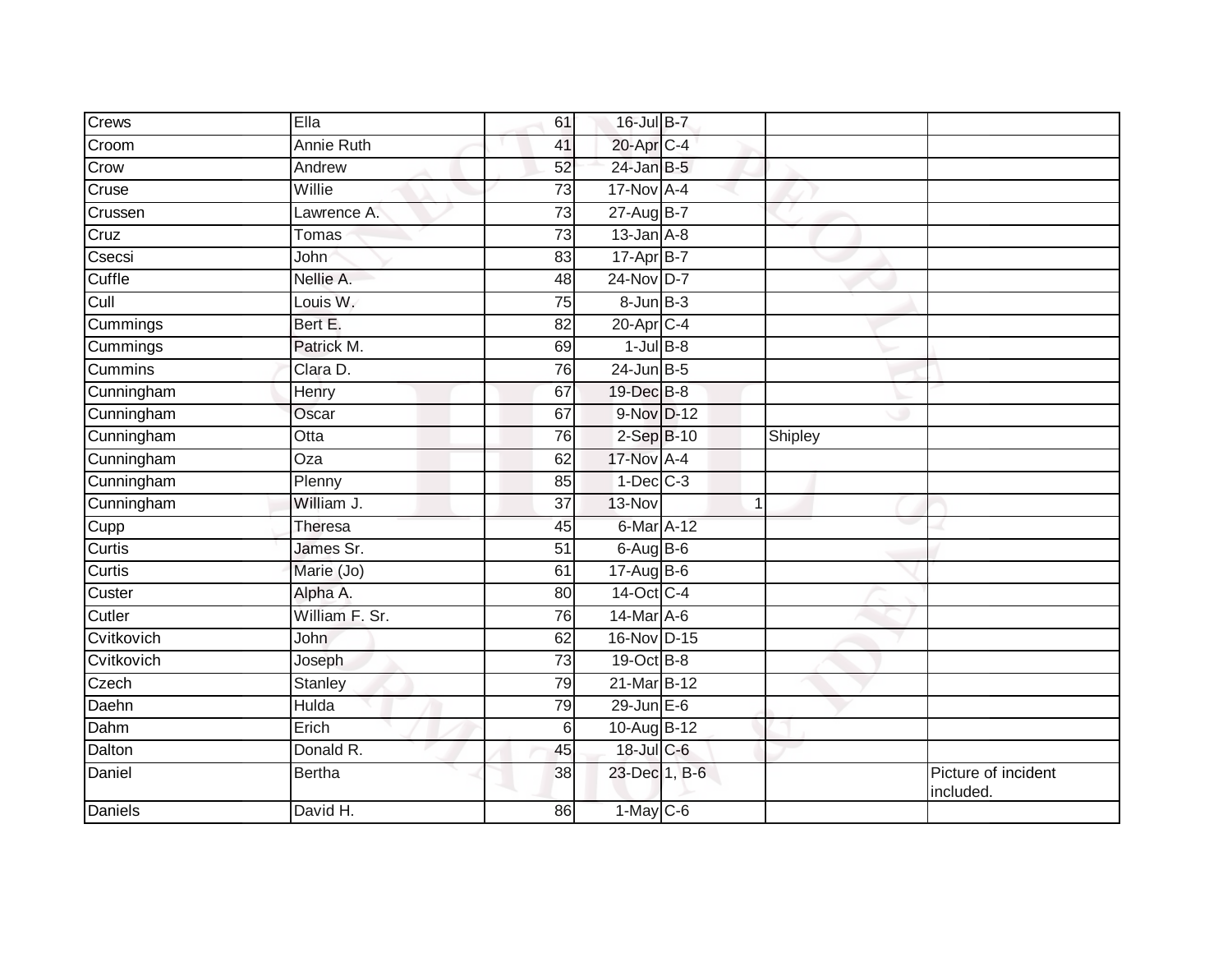| Daniels      | Joseph J.          | 54              | 24-Dec B-11       |               |   |                                                                              |
|--------------|--------------------|-----------------|-------------------|---------------|---|------------------------------------------------------------------------------|
| Daniels      | Steven J.          | 61              | 26-Feb B-3        |               |   |                                                                              |
| Dankert      | Elsie T.           | 58              | 18-Dec C-4        |               |   |                                                                              |
| Dankowski    | Roman              | 61              | $26$ -May B-6     |               |   |                                                                              |
| Danzik       | Anne Louise        | 40              | $2$ -Feb $B$ -14  |               |   |                                                                              |
| Darmody      | Edna               | 83              | 16-Dec C-4        |               |   |                                                                              |
| Darnell      | Leo (Rev.)         | 62              | $17$ -Jan D-7     |               |   |                                                                              |
| Dauber       | Edward             | 61              | 27-Nov C-11       |               |   |                                                                              |
| Davey        | Dean A.            | 33              | 4-Feb B-5         |               |   |                                                                              |
| Davis        | Charles E.         | 67              | 5-Oct B-6         |               |   |                                                                              |
| Davis        | <b>Daniel Carl</b> | 18              |                   | 18-Jul 1, C-6 |   |                                                                              |
| Davis        | Dessie B. (Rev.)   | 50              | 6-Nov             |               | 1 |                                                                              |
| Davis        | <b>Eddie Mae</b>   | 30              | 23-May B-7        |               |   |                                                                              |
| Davis        | Ephriam H.         | 85              | 16-Jul B-7        |               |   |                                                                              |
| <b>Davis</b> | George C. Sr.      | $\overline{73}$ | $4-Aug$ A-6       |               |   |                                                                              |
| Davis        | Harry              | 93              | 21-Oct C-4        |               |   |                                                                              |
| Davis        | Josephine          | 92              | $5 - Jun$ $B - 6$ |               |   |                                                                              |
| Davis        | Josie B.           | 89              | 28-Sep B-8        |               |   |                                                                              |
| Davis        | Leonard            | 4               | 20-Nov B-8        |               |   |                                                                              |
| Davis        | Margaret M.        | $\overline{72}$ | 20-Feb D-10       |               |   |                                                                              |
| Davis        | Myron D.           | 71              | 29-Jul B-5        |               |   |                                                                              |
| <b>Davis</b> | Willie F.          | 70              | $24$ -Nov D-7     |               |   |                                                                              |
| Davis        | Willis             | 56              | 3-Apr             |               | 1 |                                                                              |
| Dawanga      | Deborah Louise     | 8               | 14-Feb            |               |   | Picture of incident<br>included.; Full obituary<br>listed February 16, B-11. |
| Dawanga      | Melda Louise       | $\overline{30}$ | 14-Feb            |               |   | Picture of incident<br>included.; Full obituary<br>listed February 16, B-11  |
| Dawson       | Robert J.          | 63              | $2-AprC-8$        |               |   |                                                                              |
| Dazey        | Jason              | 64              | 23-Nov F-11       |               |   |                                                                              |
| De Briae     | Harold N.          | 69              | $7$ -Jan $A-4$    |               |   |                                                                              |
| De Martino   | Vincent (Jim)      | 76              | $17$ -Jul $B-6$   |               |   |                                                                              |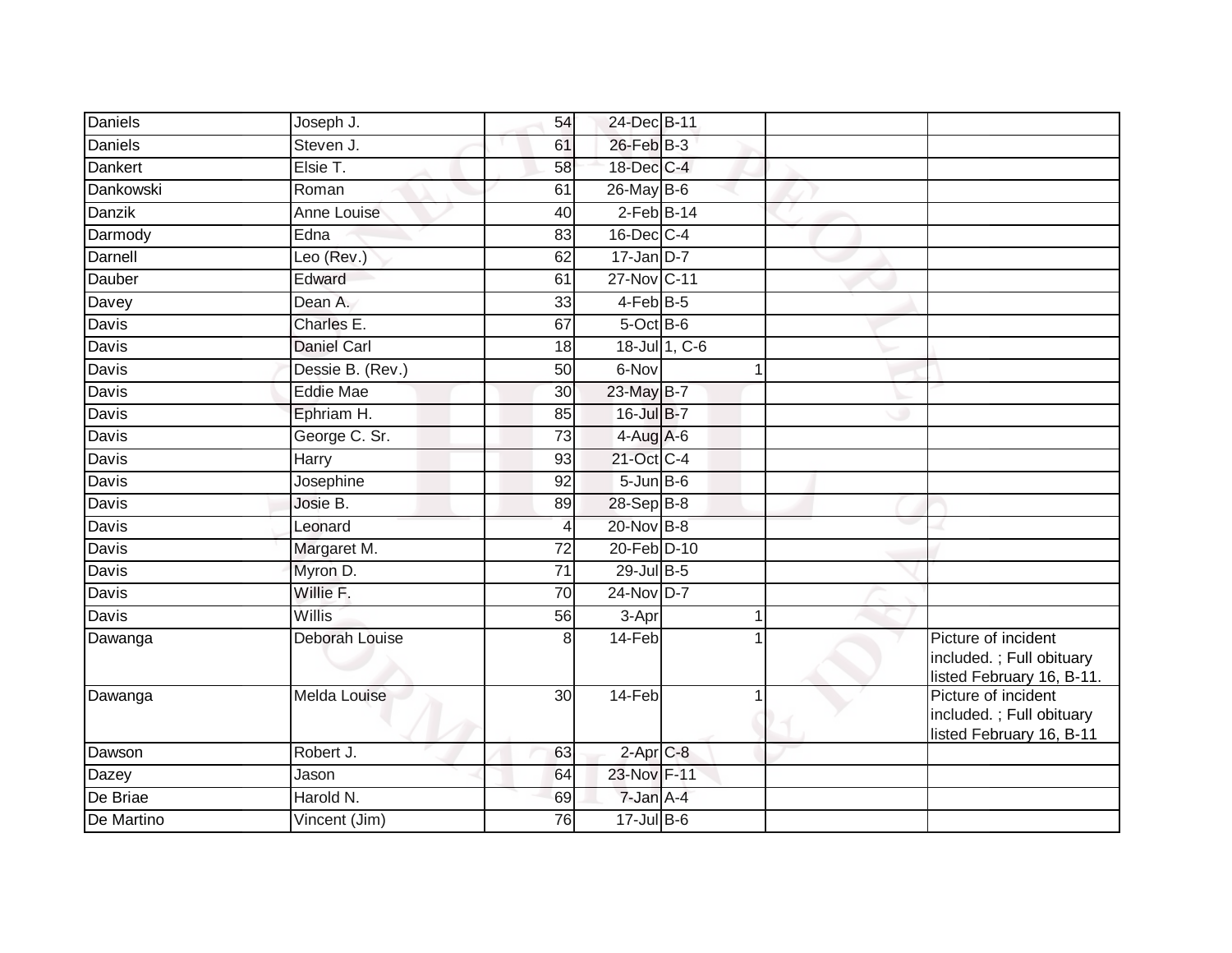| De St. Aubin   | Justin                     | 72              | 14-Aug A-10      |               |                                  |
|----------------|----------------------------|-----------------|------------------|---------------|----------------------------------|
| De Young       | Harry J. (Bob)             | 42              | $2$ -Feb $B-14$  |               |                                  |
| Dean           | Flora                      | 93              | 27-Jun A-12      |               |                                  |
| Dean           | Irene D.                   | 73              | $24$ -Jun $B-5$  |               |                                  |
| Dean           | Myrtle                     | 69              | $18$ -Jul C-6    |               |                                  |
| Dean           | Nina Lyon                  |                 | $28$ -Jan B-5    |               |                                  |
| Dean           | Russell                    | 69              | 27-Mar A-10      |               |                                  |
| Debbert        | Florence                   | $\overline{72}$ | 9-Feb B-10       |               |                                  |
| Debeneditto    | Josephine                  | 77              | $3-Nov$ B-4      |               |                                  |
| Decker         | Harold                     | 64              | $21$ -Dec $B-8$  |               |                                  |
| <b>DeGraff</b> | William B.                 | 72              | $14$ -Jan B-5    |               |                                  |
| DeJong         | Katie                      | 86              | $2$ -Jun $A - 8$ |               |                                  |
| DeLaurentis    | James A.                   | 60              | 16-Dec C-4       |               |                                  |
| <b>Delfer</b>  | Raymond O.                 | 69              | 17-Jul B-6       |               |                                  |
| Delgado        | Lorenzo                    | 79              | 28-Dec C-4       |               |                                  |
| Delitko        | Emil Sr.                   | 84              | $13$ -Jan $A-8$  |               |                                  |
| Dembowski      | Henry C. Jr.               | $\overline{26}$ | 23-Dec 1, B-6    |               | Picture of incident<br>included. |
| Demengas       | Thomas A.                  | 64              | 13-Aug B-12      |               |                                  |
| Demkovich      | Albert J.                  | 48              | $27$ -Feb $D-7$  |               |                                  |
| Demkovich      | Viola                      | 45              | $11-Aug$ B-5     | Cook          |                                  |
| Denihan        | John F.                    | 82              | 28-Nov C-6       |               |                                  |
| Dennison       | Edith A.                   | 75              | 5-Oct B-6        |               |                                  |
| Denny          | Juanita                    | 48              | $17$ -Feb $B$ -4 |               |                                  |
| Dent           | Arlena                     | 18              | 26-Aug B-3       |               |                                  |
| Denton         | George (Shorty)            | 65              | $9$ -Jul $C$ -6  |               |                                  |
| <b>DePaula</b> | Mary Louise                | 39              | 10-Oct A-10      | <b>Norris</b> |                                  |
| <b>DeRemer</b> | <b>Bertha</b>              |                 | $9$ -Jun $B-3$   |               |                                  |
| Dermody        | John L.                    | $\overline{72}$ | 8-Sep C-5        |               |                                  |
| <b>Dernik</b>  | Frank                      | 75              | 18-Mar C-4       |               |                                  |
| Derrow         | Minnie M.                  | 80              | 24-Mar B-4       |               |                                  |
| <b>DeSales</b> | Mary (Sister Jane Antczak) | 49              | 5-Oct B-6        |               |                                  |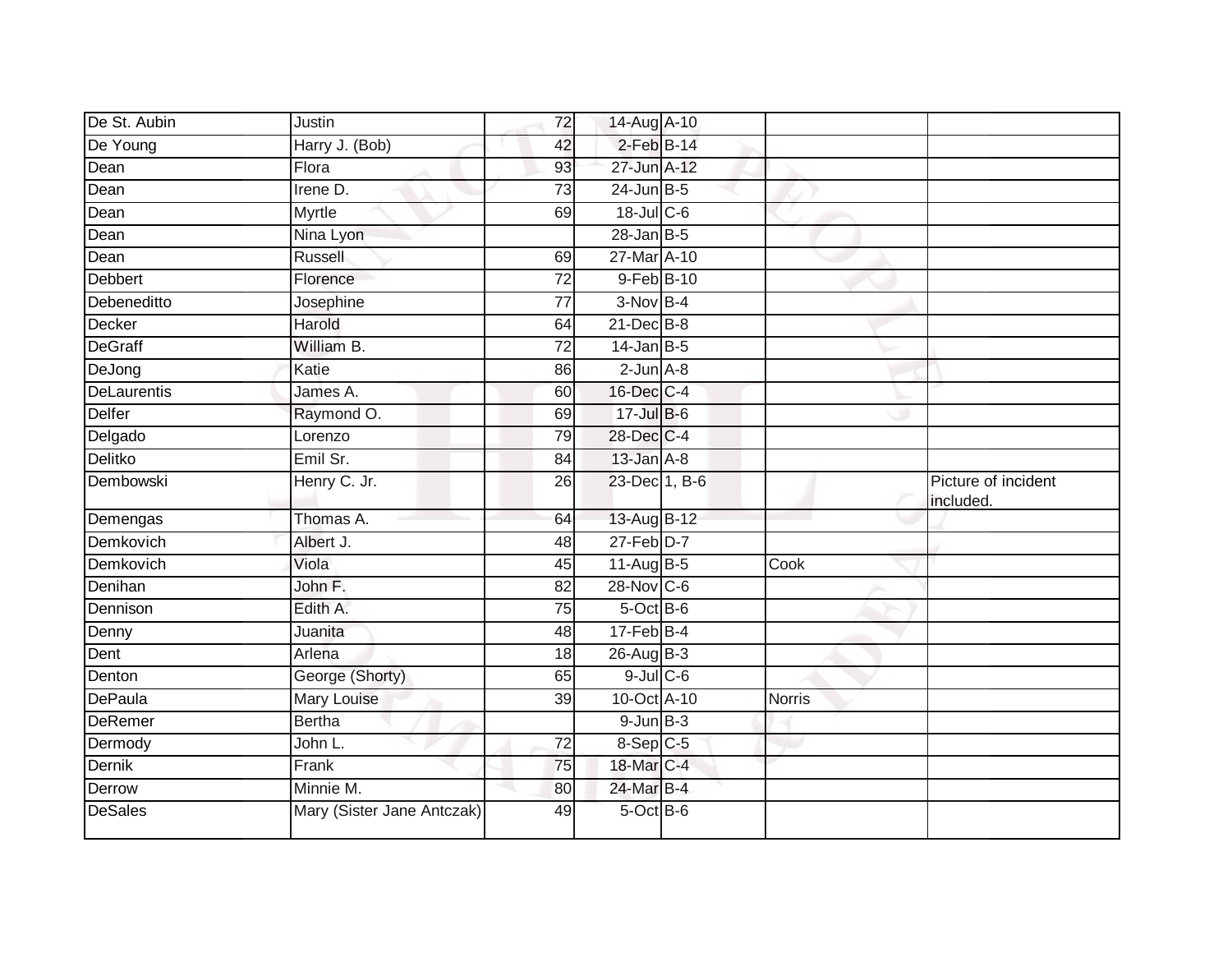| Desmond          | Gerald G.              | 52              | 19-Oct B-8        |                |          |                                  |
|------------------|------------------------|-----------------|-------------------|----------------|----------|----------------------------------|
| Detterline       | Alvin Sr.              | 76              | $13$ -Jan $A-8$   |                |          |                                  |
| Devine           | Fannie                 | 63              | 9-Jan A-6         |                |          |                                  |
| DeVries          | Nellie                 | 88              | 18-Mar C-4        |                |          |                                  |
| <b>DeVries</b>   | Thomas                 | 63              | $1$ -Jul $B-8$    |                |          |                                  |
| Dewey            | Alber L. Jr.           | $\overline{21}$ | 23-Nov F-11       |                |          |                                  |
| DeYoung          | Otto Sr.               | 86              | 17-Mar C-4        |                |          |                                  |
| Dietrich         | Margret Blair          | 82              | $7-MayB-6$        |                |          |                                  |
| <b>Dillon</b>    | Walter                 | 59              | $3$ -Jun $B$ -5   |                |          |                                  |
| Disselkoen       | Donald Gene (Cpl.)     | 21              | $18$ -Jun $B - 5$ |                |          |                                  |
| <b>Dixey</b>     | Raymond C.             | 69              | 14-May B-5        |                |          |                                  |
| Dixon            | <b>Thomas Cody</b>     | 74              | 5-Oct B-6         |                |          |                                  |
| Dizon            | Gualberto R. Sr.       | 66              | 21-Dec B-8        |                |          |                                  |
| <b>Djudjich</b>  | <b>Branka</b>          | $\overline{19}$ | 18-Apr            | $\overline{1}$ |          |                                  |
| Doan             | Darlein N.             | 62              | $11$ -Feb $B$ -5  |                |          |                                  |
| Doan             | Robert Andrew          | 3 days          | 24-Sep B-3        |                |          |                                  |
| <b>Dobrinich</b> | John Jr. (Chow)        | 44              | $7-Apr$ A-8       |                |          |                                  |
| Domsich          | Anne                   | 60              | 12-Mar B-6        |                | Vrbancic |                                  |
| Donahue          | Earl J.                | 82              | 30-Nov C-8        |                |          |                                  |
| Donaldson        | <b>Everett Francis</b> | $\overline{35}$ | $27 - Jan$ B-5    |                |          |                                  |
| Donofrio         | Arthur C.              | 16              | 24-Mar            |                |          | Picture of incident<br>included. |
| Donovan          | James R.               |                 | 77 Decmeber<br>21 | $B-8$          |          |                                  |
| Donovan          | John                   | 62              | 6-Feb A-8         |                |          |                                  |
| Dorris           | Stanley W.             | 64              | 17-Apr B-7        |                |          |                                  |
| Dorsey           | Eugene W.              | 56              | 16-Sep C-4        |                |          |                                  |
| Dostal           | Anna L.                | 88              | $7$ -May $B$ -6   |                |          |                                  |
| Dowling          | Bernard A.             | 63              | $19$ -Jan B-5     |                |          |                                  |
| Dowling          | Cathleen               | 7 months        | 23-Apr C-7        |                |          |                                  |
| Downey           | $\overline{C}$ lara M. |                 | 20-Aug C-8        |                |          |                                  |
| Downey           | Clarence               | $\overline{72}$ | 13-Oct C-5        |                |          |                                  |
| Downey           | William C.             | 80              | $11$ -Jun $D-2$   |                |          |                                  |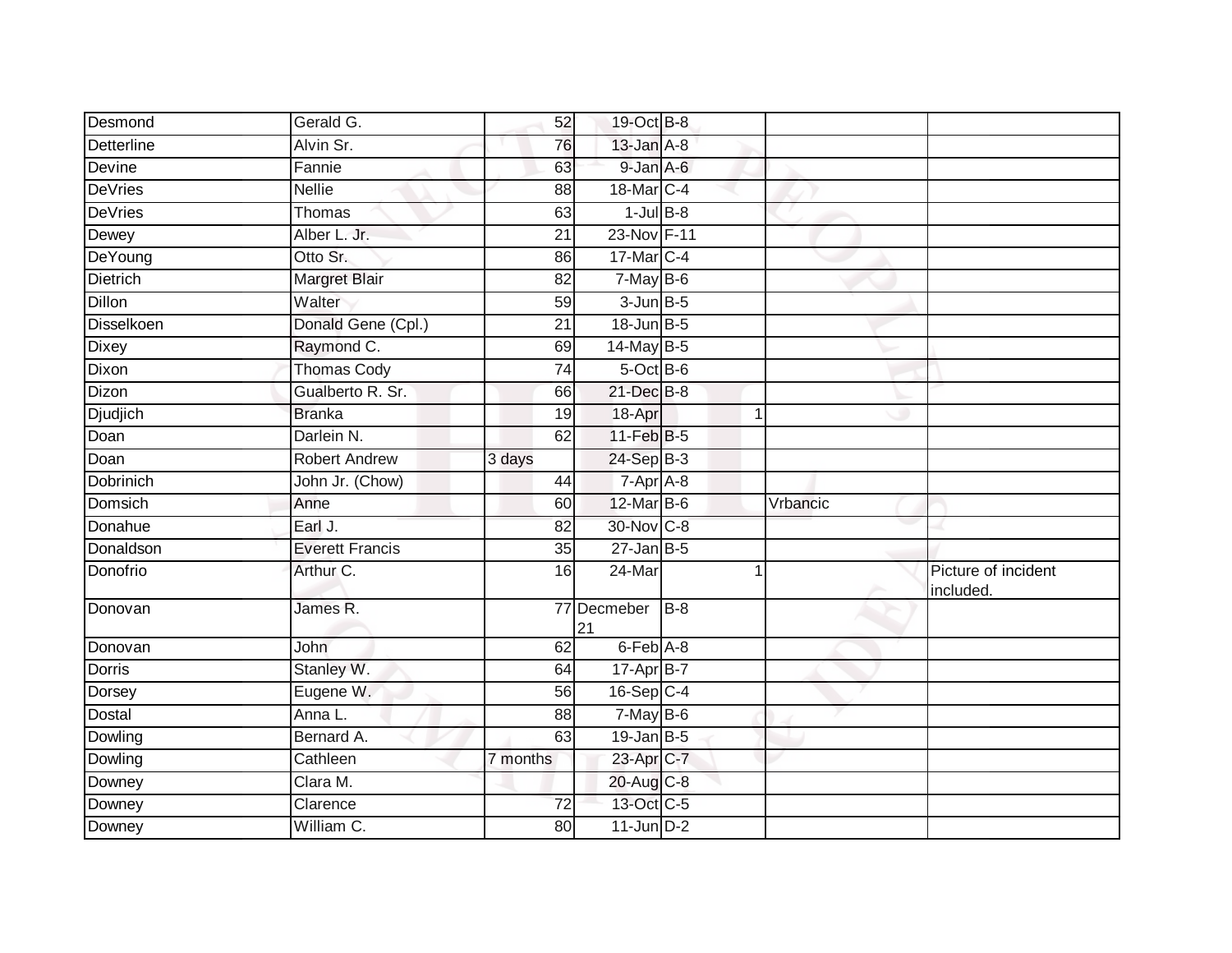| Downing         | Clarence L.          | 70              | $26$ -Feb $B-3$          |                |        |                   |
|-----------------|----------------------|-----------------|--------------------------|----------------|--------|-------------------|
| Downing         | Leslie Jr.           | 45              | 11-Nov 1, C-4            |                |        | Picture included. |
| Downing         | Myrtle M.            | 78              | 14-Jul A-4               |                |        |                   |
| Doyle           | Katherine L.         | 81              | 9-Nov D-12               |                |        |                   |
| Drapac          | George A.            | 80              | $20 - Nov$ B-8           |                |        |                   |
| <b>Dratwa</b>   | Helen M.             | 64              | $23$ -Dec B-6            |                |        |                   |
| Drevyanko       | Michael P.           | 67              | $14$ -Mar $A$ -6         |                |        |                   |
| Drewenski       | Frank A.             | 69              | 27-Oct A-8               |                |        |                   |
| <b>Drinski</b>  | Daren Lee            | 21              | $8 - Apr$ <sub>C-4</sub> |                |        |                   |
| <b>Drosos</b>   | Bernice (Bea)        | 47              | $2$ -Dec $A$ -8          |                | Klocek |                   |
| Drozdz          | Andrew               | 78              | $16$ -Dec $C-4$          |                |        |                   |
| Drury           | <b>Scott William</b> | 2 days          | $7$ -Oct B-3             |                |        |                   |
| <b>Dubickas</b> | George (Mrs.)        | 50              | $7-Sep$ D-15             |                |        |                   |
| <b>Dubrick</b>  | Valerie A.           | 65              | 23-Nov F-11              |                |        |                   |
| Dudash          | Donald D.            | 9               | 10-Nov A-8               |                |        |                   |
| <b>Dudzik</b>   | Frank P.             | 81              | 17-Feb B-4               |                |        |                   |
| <b>Dudzik</b>   | Rose                 | $\overline{87}$ | $1$ -Jun $B-4$           |                |        |                   |
| <b>DuFault</b>  | Peter V.             | 44              | 23-Jul D-7               |                |        |                   |
| Dugan           | <b>James Daniel</b>  | 57              | $29$ -Jun $E-6$          |                |        |                   |
| Duggan          | <b>Maxine</b>        | 65              | $24$ -Jun $B-5$          |                |        |                   |
| Duhon           | Joseph               | 82              | 20-Apr <sub>C-4</sub>    |                |        |                   |
| Duhon           | Mary                 | 81              | $8 - Jun$ $B-3$          |                |        |                   |
| <b>Dulik</b>    | John J.              | 59              | $2-SepB-10$              |                |        |                   |
| <b>Dumich</b>   | Kenneth J.           | 26              | $6$ -Jan $A$ -5          |                |        |                   |
| Duncan          | Carson               | 79              | $24$ -Feb $B-4$          |                |        |                   |
| Dunn            | Jeannine             | 39              | $17 - Dec$ $D-8$         |                |        |                   |
| Dunn            | Jennifer             | 3               | 12-Mar                   | 1              |        |                   |
| Dunn            | Sondie               | 31              | 12-Mar                   | $\overline{1}$ |        |                   |
| Dunphy          | Mamie                | 91              | 19-Mar B-10              |                |        |                   |
| Dunphy          | Russel               | 69              | $4$ -Dec $B-4$           |                |        |                   |
| Dunsmore        | Glenn A.             | 76              | 10-Sep B-11              |                |        |                   |
| Duplaga         | Angeline (Nellie)    | 76              | 28-Nov C-6               |                |        |                   |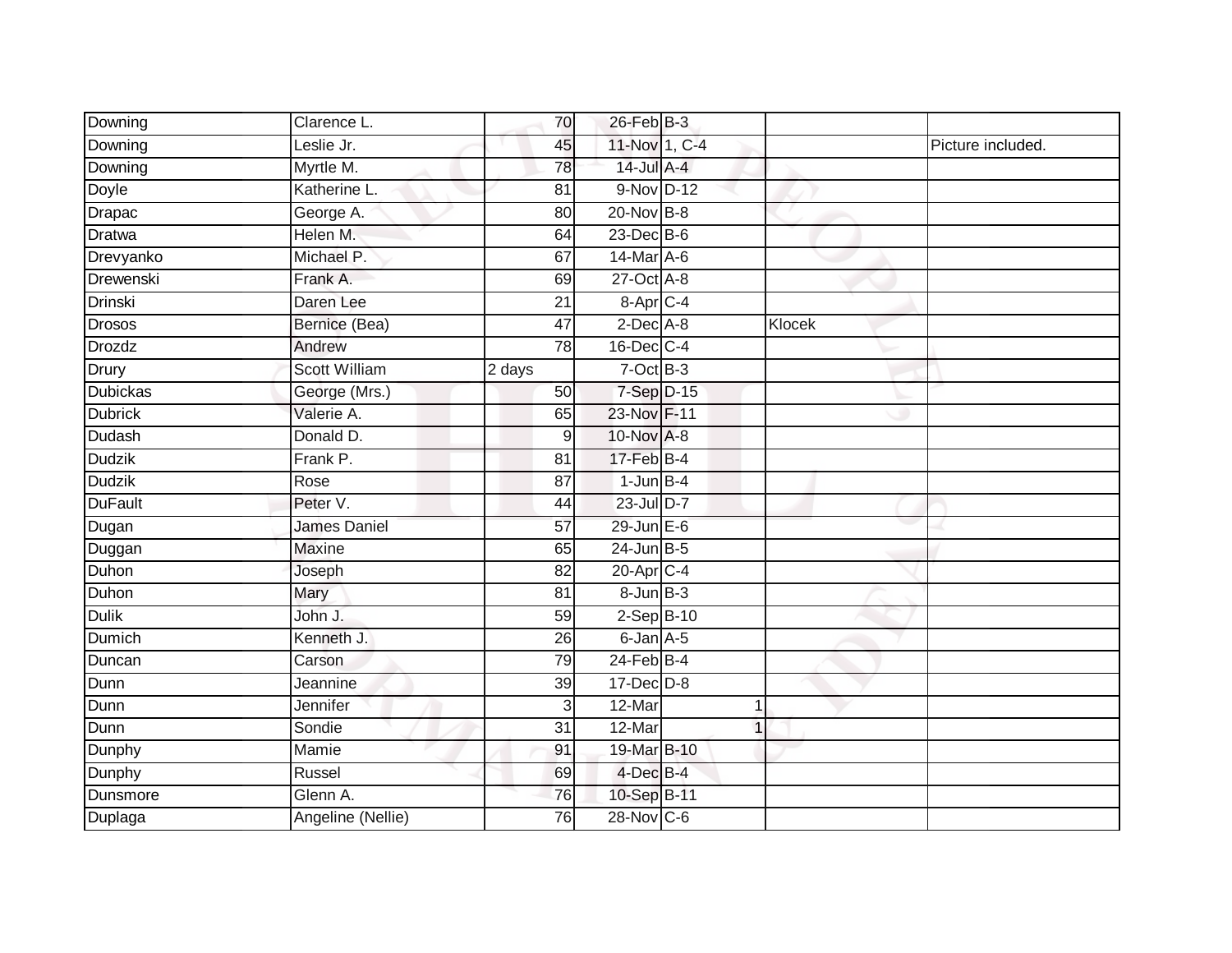| Dupree          | Leorna Harris  | 93              | 5-Aug A-7         |              |  |
|-----------------|----------------|-----------------|-------------------|--------------|--|
| Duray           | John           |                 | 87 Januaty 16 B-6 |              |  |
| Durham          | Lillie B.      | 55              | 29-Jan C-10       |              |  |
| Durham          | Orval          | 36              | 6-Aug B-6         |              |  |
| <b>Dust</b>     | Anna           | $\overline{90}$ | $9-Sep$ $B-5$     |              |  |
| <b>Dutczak</b>  | Theodore (Ted) | $\overline{74}$ | $2-AprC-8$        |              |  |
| <b>Dvorscak</b> | John           | 69              | 18-Jul C-6        |              |  |
| Dwyer           | William J. Sr. | 82              | 15-Aug B-5        |              |  |
| <b>Dybel</b>    | Michael A.     | 18              | 14-Oct C-4        |              |  |
| Dykhuizen       | Henry          | 67              | 9-May C-6         |              |  |
| Dykstra         | Harry Sr.      | 76              | 16-Nov D-15       |              |  |
| <b>Dykstra</b>  | Jeltje         | 73              | 28-Apr A-4        |              |  |
| <b>Dzurilla</b> | Valentine      | 96              | 9-Nov D-12        |              |  |
| Dzurovcak       | Helen          | 56              | 29-Oct B-3        |              |  |
| Dzurovcak       | John A.        | 56              | 7-May B-6         |              |  |
| Earley          | Marion         | 52              | 22-Oct B-12       |              |  |
| Earnshaw        | John Sr.       | $\overline{81}$ | 26-Dec B-8        |              |  |
| Eberhardt       | Marie          | 48              | 14-Apr            |              |  |
| Eberle          | Frank J.       | 65              | 2-Sep B-10        |              |  |
| Ebler           | Catherine      | $\overline{78}$ | 6-Oct A-4         |              |  |
| Edelman         | Fannie         | 65              | 26-May B-6        |              |  |
| Eder            | Emma K.        | 87              | 23-Mar E-5        |              |  |
| Edison          | William O.     | 55              | $2-Apr$ $C-8$     |              |  |
| Edrosian        | Eprom          | 78              | 26-Aug B-3        |              |  |
| Egener          | David Anthony  | 10              |                   | 8-Aug 1, A-8 |  |
| Ehrhardt        | Carrie S.      | 91              | 21-Sep D-12       |              |  |
| Eich            | David          | 33              | 16-Feb B-11       |              |  |
| Eichelberger    | Lilbert S.     | 54              | 17-Mar C-4        |              |  |
| Eidam           | George G.      | 40              | 10-Dec B-6        |              |  |
| Eifrid          | <b>Jack</b>    | 78              | 27-Oct A-8        |              |  |
| Einsele         | Hanni          | 77              | 22-Jul B-5        |              |  |
| Einsweiler      | Earl J.        | 62              | 11-Apr B-8        |              |  |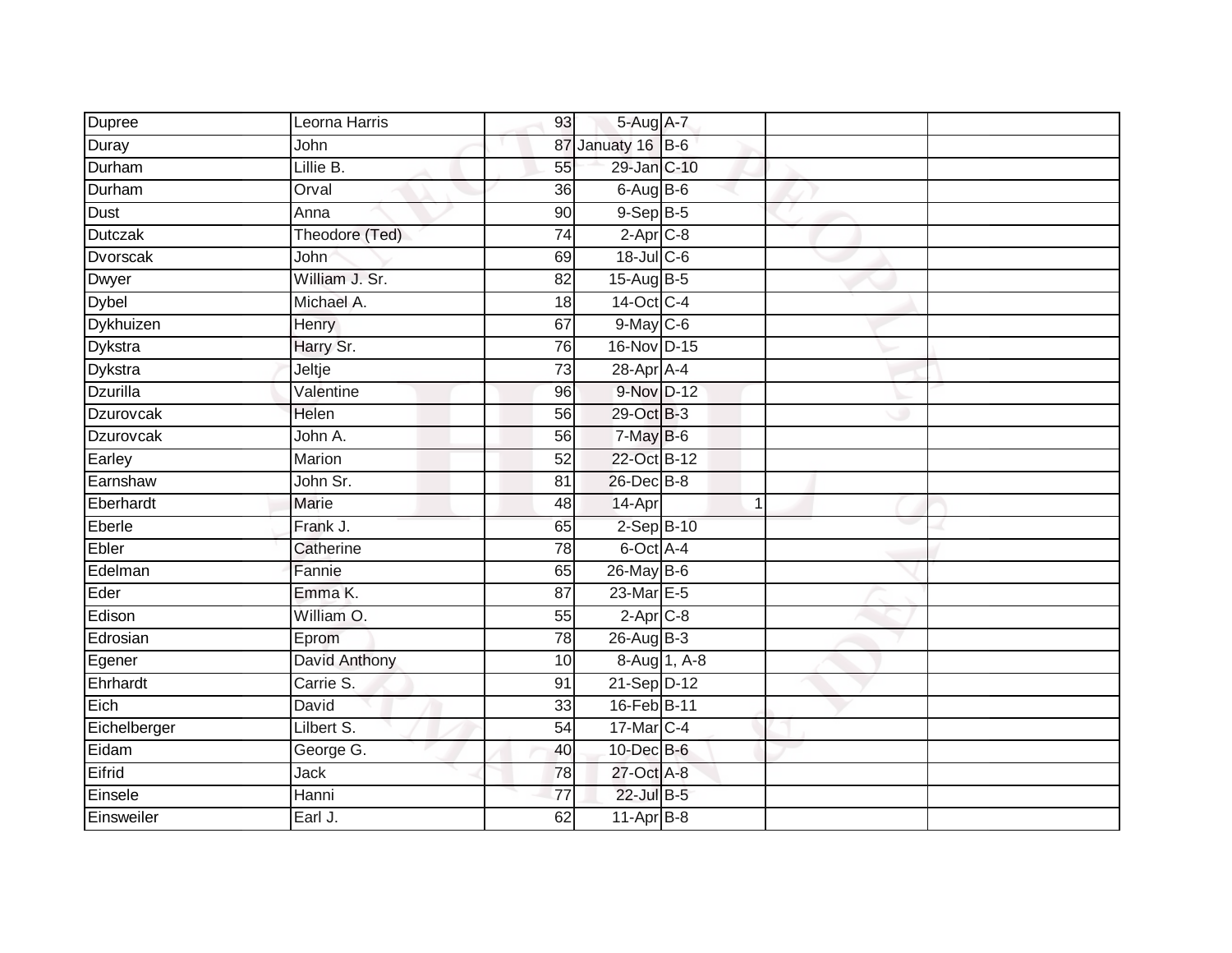| Eisenhutt      | Joseph S. Sr.      | 77              | $2$ -Jan $B-4$    |                |  |
|----------------|--------------------|-----------------|-------------------|----------------|--|
|                | James E.           |                 | 22-Jun B-4        |                |  |
| Eldridge       |                    |                 |                   |                |  |
| Eldridge       | Joseph             | 63              | 26-Mar B-4        |                |  |
| <b>Elkins</b>  | Martha             | 71              | 17-Mar C-4        |                |  |
| Ellenberg      | Glenn              | $\overline{22}$ | $12-Oct$          | $\overline{1}$ |  |
| <b>Elliott</b> | Earl R.            | 61              | $10$ -Dec $B$ -6  |                |  |
| Elliott        | Howard H.          | 79              | 30-Jun B-9        |                |  |
| Elliott        | Lorraine           | 51              | 24-Nov D-7        | O'Dowd         |  |
| Ellison        | H. Howard          | 76              | 30-Mar C-2        |                |  |
| Elman          | Conrad             | 65              | $18$ -Feb $ B-3 $ |                |  |
| Elmore         | Marshall           | 64              | $25$ -Feb $B$ -6  |                |  |
| Emerson        | Rose               | 92              | 17-Apr B-7        |                |  |
| Emerson        | Vertice            | 65              | $2$ -Jan $B-4$    |                |  |
| Emery          | Anna Elizabeth     |                 | 9-May C-6         |                |  |
| Emery          | Katherine          |                 | 18-Aug B-6        |                |  |
| Emmons         | Floyd              | 65              | $4-Aug$ $A-6$     |                |  |
| England        | Chester W.         | 67              | $5$ -Dec $C$ -6   |                |  |
| Enloe          | Garland            | 60              | $1$ -Jul $B-8$    |                |  |
| Enright        | Elizabeth (Betty)  | 56              | 9-Jun 1, B-3      |                |  |
| Erickson       | <b>Gwen Louise</b> | 34              | 18-May D-15       |                |  |
| Ernst          | Evelyn M.          | 45              | 14-Mar A-6        |                |  |
| Ernsting       | Harry              | 76              | $2$ -Jun $A-8$    |                |  |
| Eskridge       | Wilbur C.          |                 | 22-Dec C-7        |                |  |
| Esposito       | Ralph              | 84              | 30-Nov C-8        |                |  |
| Esquibell      | Eva                | 64              | $6$ -Mar $A$ -12  |                |  |
| Etter          | Lillian            | 67              | $2$ -May $C$ -9   |                |  |
| Eurley         | Josephine C.       | 80              | 27-Aug B-7        |                |  |
| Evans          | Charles            | 39              | 23-Nov F-11       |                |  |
| Evans          | Emma               | 72              | 15-Jan C-10       |                |  |
| Everett        | Elizabeth          | 84              | 31-Jul A-8        | Boynton        |  |
| Ewing          | J. King            | 76              | $21$ -Jul B-4     |                |  |
| Ezell          | <b>Henderson</b>   | $\overline{42}$ | 4-Dec B-4         |                |  |
|                |                    |                 |                   |                |  |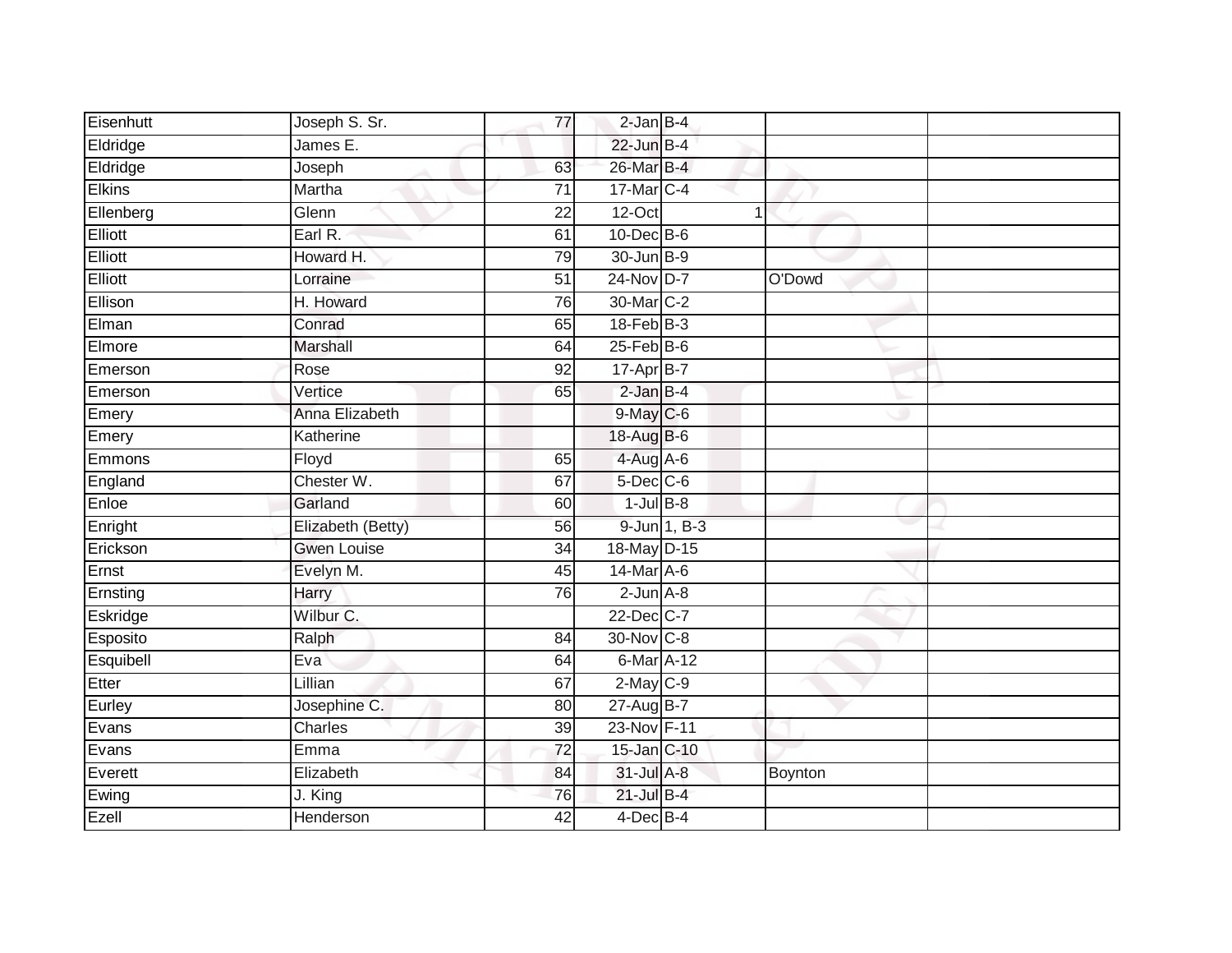| Ezra       | Howard            | 54              | $13-Nov$ D-6      |   |                   | Picture included. |
|------------|-------------------|-----------------|-------------------|---|-------------------|-------------------|
| Fabian     | Elizabeth R.      | 76              | 5-Aug A-7         |   | Ginpher           |                   |
| Fahey      | Harry             | 82              | $31 - Jan$ $B-8$  |   |                   |                   |
| Fairall    | Donald O.         | 31              | 15-Dec            | 1 |                   |                   |
| Fairchild  | Dennis M. (Sgt.)  | $\overline{20}$ | $21$ -Jan $C-3$   |   |                   |                   |
| Falconbury | Earl F. (Pfc.)    | 18              | 30-Mar C-2        |   |                   |                   |
| Falgier    | Irene V.          | 48              | $1-Aug$ $B-8$     |   |                   |                   |
| Falk       | George E.         | 74              | $2$ -Jan $B-4$    |   |                   |                   |
| Fanio      | James             | 50              | 18-Mar            |   |                   |                   |
| Faricelli  | Matthew W.        | 49              | $25$ -Jul $A-8$   |   |                   |                   |
| Fariss     | O. C.             | 73              | $16-Sep$ C-4      |   |                   |                   |
| Farmer     | Chester J. (Dr.)  | 82              | 8-May B-10        |   |                   |                   |
| Farrell    | Agatha C. (Lucky) | 58              | 13-Nov D-6        |   |                   |                   |
| Farster    | Roy E.            |                 | 25-Mar B-6        |   |                   |                   |
| Fasnacht   | Raymond A.        | 45              | 26-May B-6        |   |                   |                   |
| Faulk      | Agnes C.          | 80              | 22-Apr A-8        |   |                   |                   |
| Faulkner   | Roy               | 52              | 16-Dec C-4        |   |                   |                   |
| Faure      | Herman D.         | 51              | $20$ -Jul B-6     |   |                   |                   |
| Fedor      | Anna              | 80              | 29-Oct B-3        |   |                   |                   |
| Fedorko    | Anna              | 69              | 17-Aug B-6        |   |                   |                   |
| Feinberg   | Josephine M.      | 50              | $5 - Jun$ $B - 6$ |   |                   |                   |
| Fekete     | Mary              | 68              | 24-Nov D-7        |   |                   |                   |
| Fenes      | Edna A.           | 57              | 15-Aug B-5        |   |                   |                   |
| Ferguson   | Carl (Bill)       | $\overline{52}$ | 15-Jan C-10       |   |                   |                   |
| Ferrari    | Mary              | 71              | 27-Jun A-12       |   | Raskosky          |                   |
| Ferris     | Charles W.        | 62              | $20$ -Mar $B$ -6  |   |                   |                   |
| Fetsch     | Andrew J. Sr.     | 59              | 18-Aug B-6        |   |                   |                   |
| Fetta      | Genevieve         | 58              | 11-Nov C-4        |   | Jakubczak, Jacobs |                   |
| Feyesh     | John              | 82              | 13-Oct C-5        |   |                   |                   |
| Feyzula    | Matt              | $\overline{77}$ | 23-Dec B-6        |   |                   |                   |
| Fick       | Esther M.         | 72              | 29-Dec C-6        |   |                   |                   |
| Fick       | Frederick H.      | 91              | $2$ -Oct $B$ -6   |   |                   |                   |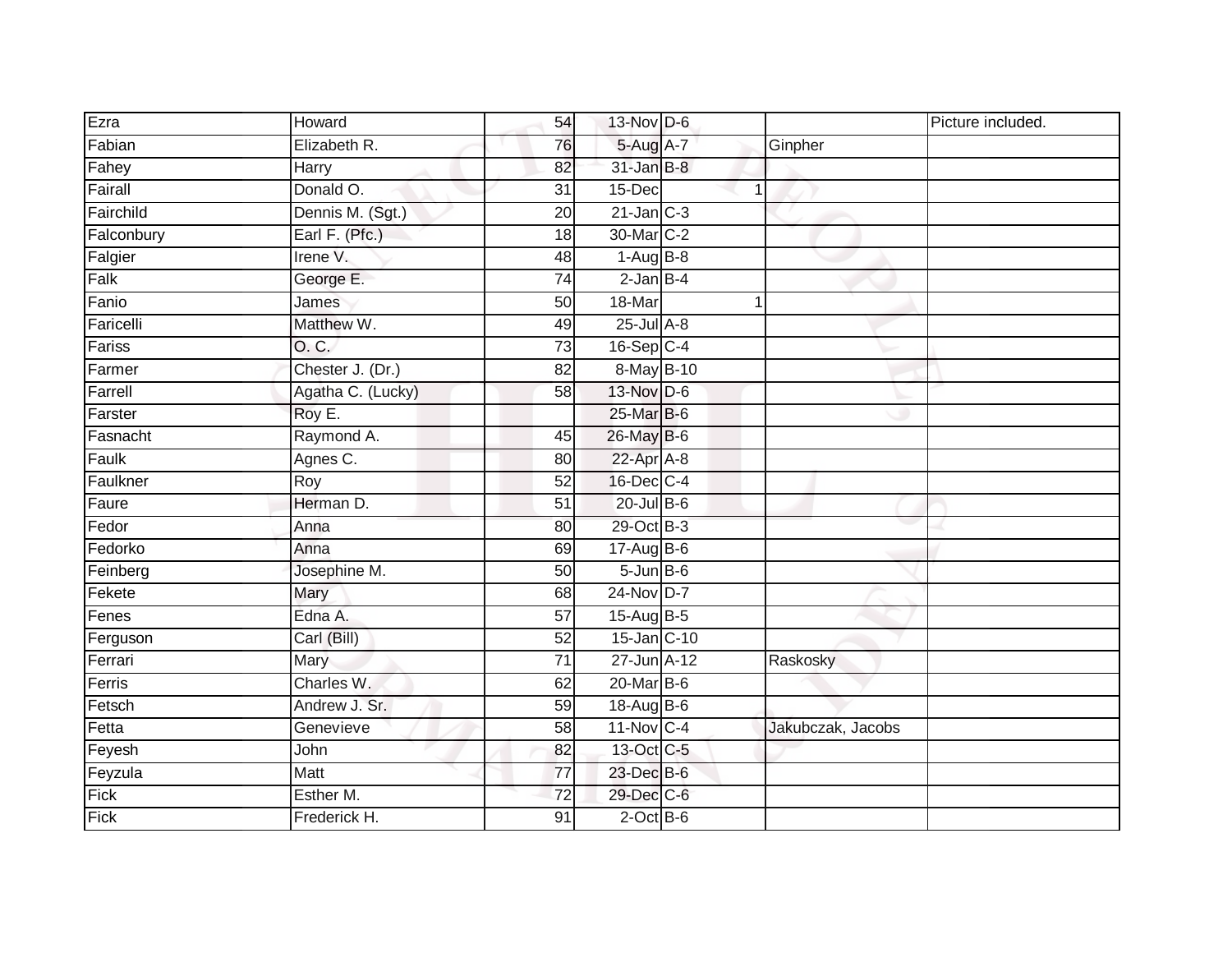| Fields      | Fern                   | 61              | 20-May B-6        |              |            |
|-------------|------------------------|-----------------|-------------------|--------------|------------|
| Fields      | Margie                 | 79              | 30-Sep C-4        |              |            |
| Fiene       | Marie B.               | $\overline{72}$ | $5$ -Oct $B$ -6   |              |            |
| Figlewicz   | John                   | 74              | 24-Mar B-4        |              |            |
| Filipiak    | Joseph                 | $\overline{82}$ | $9-$ Sep $B-5$    |              |            |
| Finch       | Joseph (Joe)           | 50              | 28-Apr A-4        |              |            |
| Finchum     | Hodge G.               | 65              | $1$ -Jun $B-4$    |              |            |
| Findley     | Roy M. (Airman 1/C)    | 20              | $7 - Jan A - 4$   |              |            |
| Fischer     | Helen A.               | 62              | 9-Dec B-10        |              | Gumm       |
| Fisher      | Edwin L.               | 61              | $1-May$ C-6       |              |            |
| Fisher      | Luther S.              | 66              | $11-Apr$ B-8      |              |            |
| Fitzgerald  | Edwin P.               | 73              | 23-Feb D-10       |              |            |
| Fitzgerald  | Vernon                 | 54              | $29$ -Jun $E-6$   |              |            |
| Flatt       | Theao J.               | 73              | 28-Nov C-6        |              |            |
| Fleck       | Ann                    | 70              | 22-May A-10       |              | Ebans      |
| Fleck       | Gregory L. (Army Pvc.) |                 | 13-May B-4        |              |            |
| Fleming     | Edmund J. (Edward)     | 49              | 20-Jun B-7        |              |            |
| Flock       | Benjamin H. (Ben)      | 56              |                   | 1-Dec 1, C-3 |            |
| Flohr       | Hildur A.              | 81              | 23-Nov F-11       |              |            |
| Florkiewicz | Julia                  | $\overline{76}$ | 4-Sep B-7         |              | Wasylowsky |
| Flynn       | Robert H.              | 37              | $28-SepB-8$       |              |            |
| Fogle       | Wilbur Sr.             | 57              | $5 - Jun$ $B - 6$ |              |            |
| Foley       | Timothy B.             | 3               | 28-Sep B-8        |              |            |
| Follick     | Luella P. (Katch)      | 79              | $29-SepB-3$       |              |            |
| Follmar     | Martin Sr.             | 80              | $30$ -Jan $B$ -8  |              |            |
| Fonck       | Lawrence               | 69              | 10-Aug B-12       |              |            |
| Foor        | Osee W.                | 70              | 15-May B-4        |              |            |
| Ford        | Clara A.               | 81              | $19$ -Aug $A$ -8  |              |            |
| Ford        | Truman                 | 47              | $4$ -May B-6      |              |            |
| Foreman     | Herbert                | 76              | 4-May B-6         |              |            |
| Forney      | Ada Mae                | 69              | 8-Oct B-6         |              |            |
| Foss        | Leslie H.              | 62              | 7-Nov A-10        |              |            |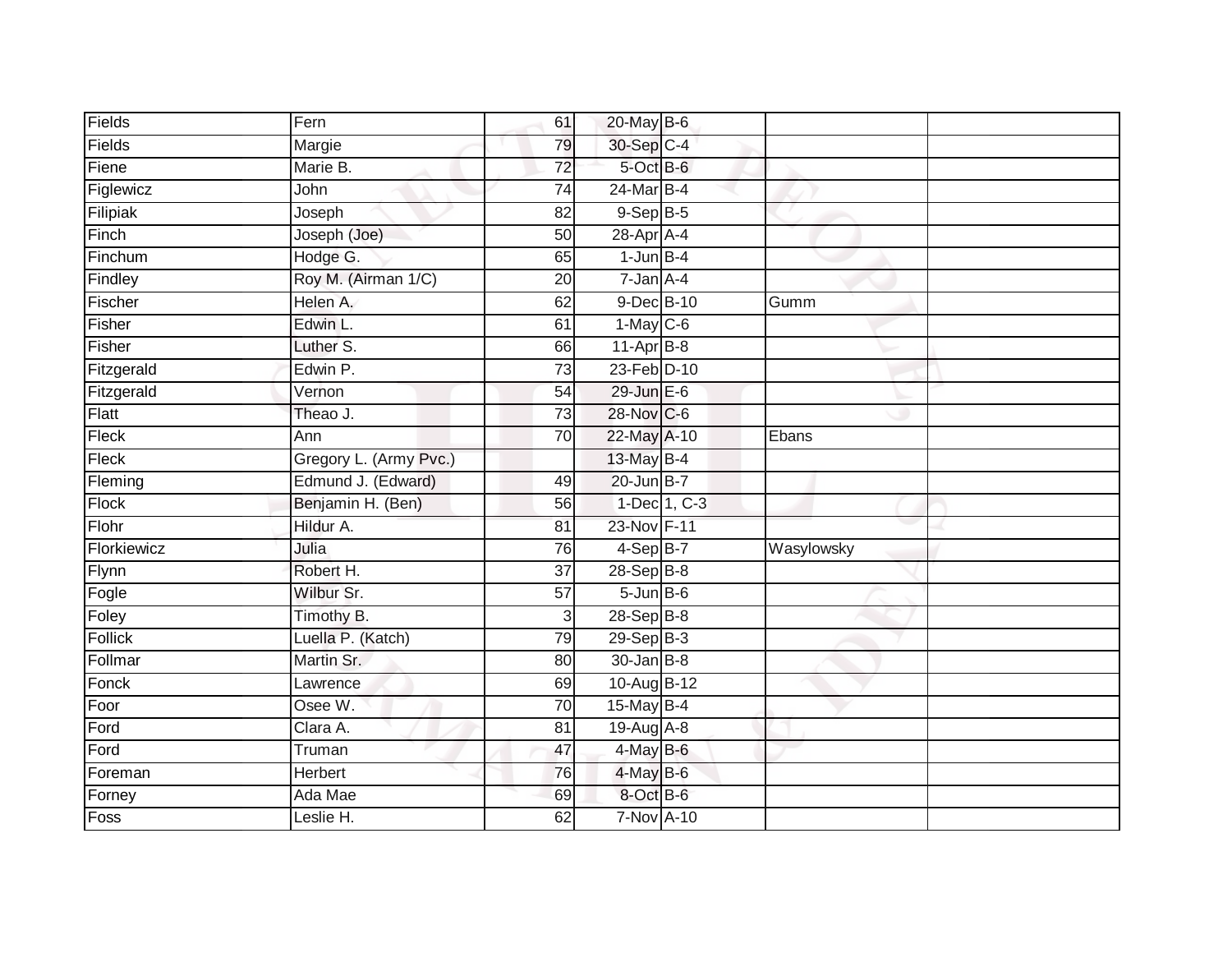| Foster      | Gordon S.               |                 | 20-Oct B-6       |               |  |
|-------------|-------------------------|-----------------|------------------|---------------|--|
| Foster      | John Robert             | 55              | $11$ -Jul B-4    |               |  |
| Foster      | <b>Mary Ellen</b>       | Infant          | 10-Dec B-6       |               |  |
| Fountain    | Mary Ellen              | 21 months       | 7-Apr A-8        |               |  |
| Fowler      | Harry                   |                 | $12$ -Nov $B-6$  |               |  |
| Fox         | Marie R.                | 64              | $14$ -May B-5    |               |  |
| France      | Alice L.                | 90              | 6-Oct A-4        |               |  |
| Francis     | Terrance D.             | 21              | $23$ -Jan $A-8$  |               |  |
| Francoeur   | Lowell                  | 65              | 29-Jan C-10      |               |  |
| Frank       | Clara M.                | $\overline{74}$ | 28-Dec C-4       |               |  |
| Frank       | Otto                    | 76              | $3$ -Jan $B-3$   |               |  |
| Franker     | William J.              | $\overline{74}$ | 16-Apr C-7       |               |  |
| Franklin    | Lee R.                  | 84              | 29-Sep B-3       |               |  |
| Franklin    | Roy C.                  | 78              | 28-Sep B-8       |               |  |
| Franknecht  | Walter                  | 55              | $1-Apr$ A-8      |               |  |
| Frankowski  | Otto M.                 | 87              | $12$ -Feb $D-6$  |               |  |
| Frazier     | Arthur (Bill)           | $\overline{51}$ | $29$ -Jun $E-6$  |               |  |
| Fredrickson | Mildred                 | 69              | 24-Aug C-12      | <b>Burton</b> |  |
| Freeman     | Ed                      | 73              | 23-Feb D-10      |               |  |
| Freeny      | Emmerline               | 99              | $6$ -Jun $B-4$   | Mitchell      |  |
| French      | Geraldine               | 36              | $20$ -Jan $A-9$  |               |  |
| Freudinger  | Anthony                 | $\overline{74}$ | $17$ -Feb $B$ -4 |               |  |
| Freudinger  | Charles G.              | 77              | 14-May B-4       |               |  |
| Freyek      | John                    | 55              | 29-Sep B-3       |               |  |
| Frezza      | Rudolph                 | $\overline{75}$ | $3-Sep$ B-8      |               |  |
| Friant      | Irene F.                | 54              | 7-Apr A-8        |               |  |
| Fritz       | Josephine               | 69              | $3-Apr$ $C-6$    |               |  |
| Froman      | Roy (Dave)              | 62              | $25$ -Feb $B$ -6 |               |  |
| Fron        | Gene                    | 54              | 14-Jul A-4       | Kenar         |  |
| Fronczek    | Albert                  | 74              | 24-Nov D-7       |               |  |
| Fryar       | Ida (May)               | 87              | 5-Jan B-6        |               |  |
| Frye        | Michael B. (Lance Cpl.) | $\overline{20}$ | $13-Feb$ $A-8$   |               |  |
|             |                         |                 |                  |               |  |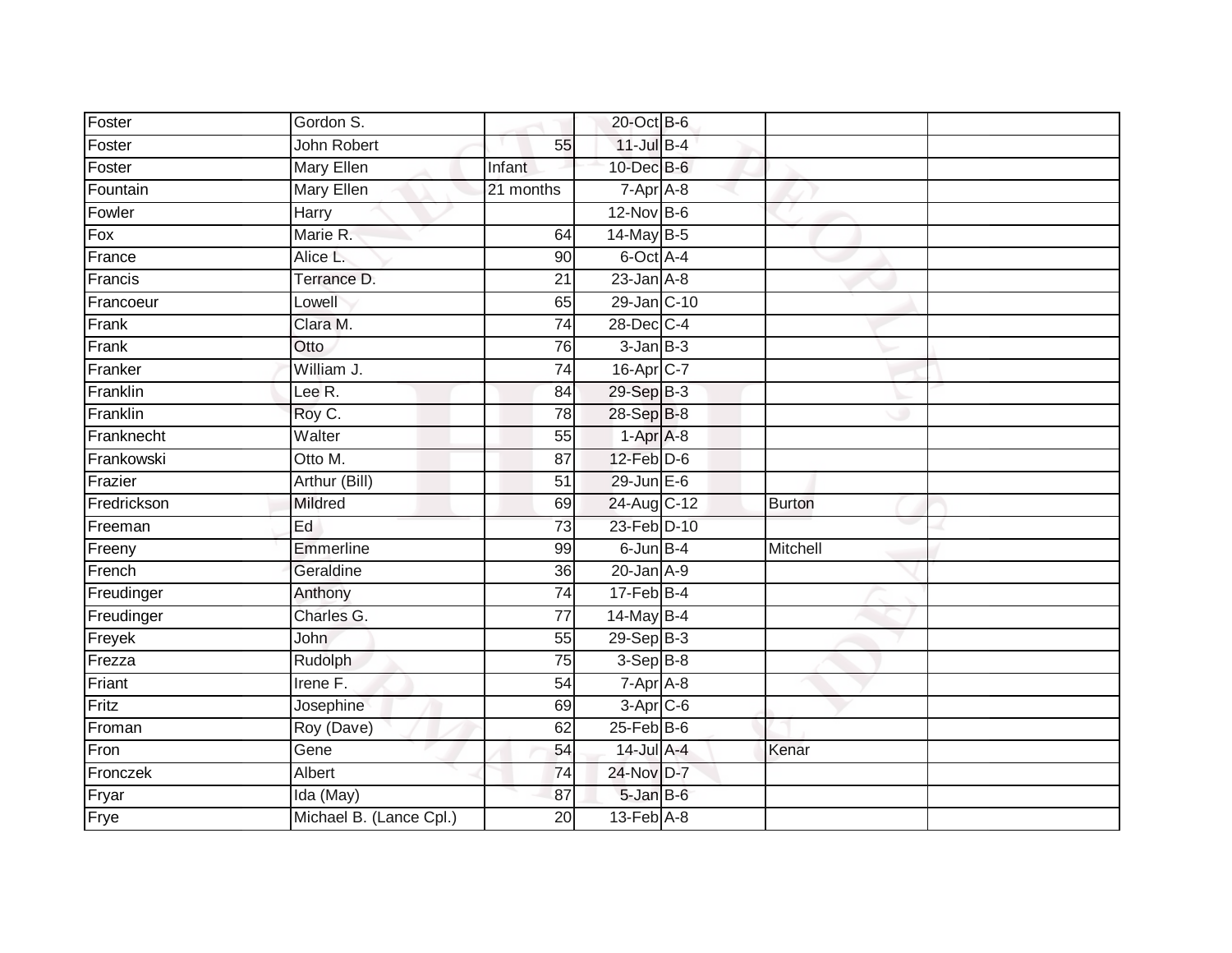| Frye       | <b>Robert Holt</b>     | 58              | $10$ -Jan B-3    |  |                                                                             |
|------------|------------------------|-----------------|------------------|--|-----------------------------------------------------------------------------|
| Fuchs      | Norman G.              | 46              | 9-Nov D-12       |  |                                                                             |
| Fudge      | William                | 36              | $9-$ Sep $B-5$   |  |                                                                             |
| Fudurich   | George                 | 52              | $7$ -Jul $A$ -8  |  |                                                                             |
| Fulkerson  | Robert Allan (Spec. 4) | $\overline{21}$ | $13-Apr$ B-8     |  | Picture included.; Full<br>obituary listed April 17, B-<br>$\overline{7}$ . |
| Funk       | Harry B.               | 81              | $19$ -Jan B-5    |  |                                                                             |
| Furjel     | Anna                   | 68              | $23-Sep$ B-4     |  |                                                                             |
| Furman     | Caroline               | $\overline{77}$ | $27$ -Oct $A-8$  |  |                                                                             |
| Furtak     | John                   | 86              | 15-May B-4       |  |                                                                             |
| Furticella | Charles                | 60              | 24-Mar B-4       |  |                                                                             |
| Furticella | Tony                   | 85              | 20-Jun B-7       |  |                                                                             |
| Fus        | Andrew A.              | 61              | $2$ -Feb $B-14$  |  |                                                                             |
| Gabrielson | Oke Gust               | 69              | $21$ -Aug $D-6$  |  |                                                                             |
| Gaidos     | Peter Paul Sr.         | 66              | 26-Feb B-3       |  |                                                                             |
| Gaines     | Herman G.              | 64              | $23$ -Jan $A-8$  |  |                                                                             |
| Gajda      | Barbara                | 83              | $1$ -Jul $B-8$   |  |                                                                             |
| Gajdos     | Joseph                 | 80              | 19-Oct B-8       |  |                                                                             |
| Galcak     | Martin                 | 75              | 4-Apr B-4        |  |                                                                             |
| Galik      | Jerry                  | 69              | $6$ -Jun $B-4$   |  |                                                                             |
| Galocy     | Andrew                 |                 | $20$ -Jul $B-6$  |  |                                                                             |
| Galvan     | Candelaria M.          | 50              | 25-Aug A-4       |  |                                                                             |
| Galvin     | Alexander              | 82              | $4$ -Jun $B-4$   |  |                                                                             |
| Galvin     | Fred G.                | $\overline{74}$ | 22-Oct B-12      |  |                                                                             |
| Gambino    | James J.               | 62              | 31-Aug A-12      |  |                                                                             |
| Garcia     | Victor                 | 69              | 19-Oct B-8       |  |                                                                             |
| Gardell    | Carla O.               | 72              | $29$ -Dec $C$ -6 |  |                                                                             |
| Gardner    | <b>Bertha</b>          | 75              | 19-Oct B-8       |  |                                                                             |
| Garey      | Lorene P.              | 31              | $3-Nov$ B-4      |  |                                                                             |
| Garey      | Michael                | 7               | $3-Nov$ B-4      |  |                                                                             |
| Garey      | Todd                   | 3               | 3-Nov B-4        |  |                                                                             |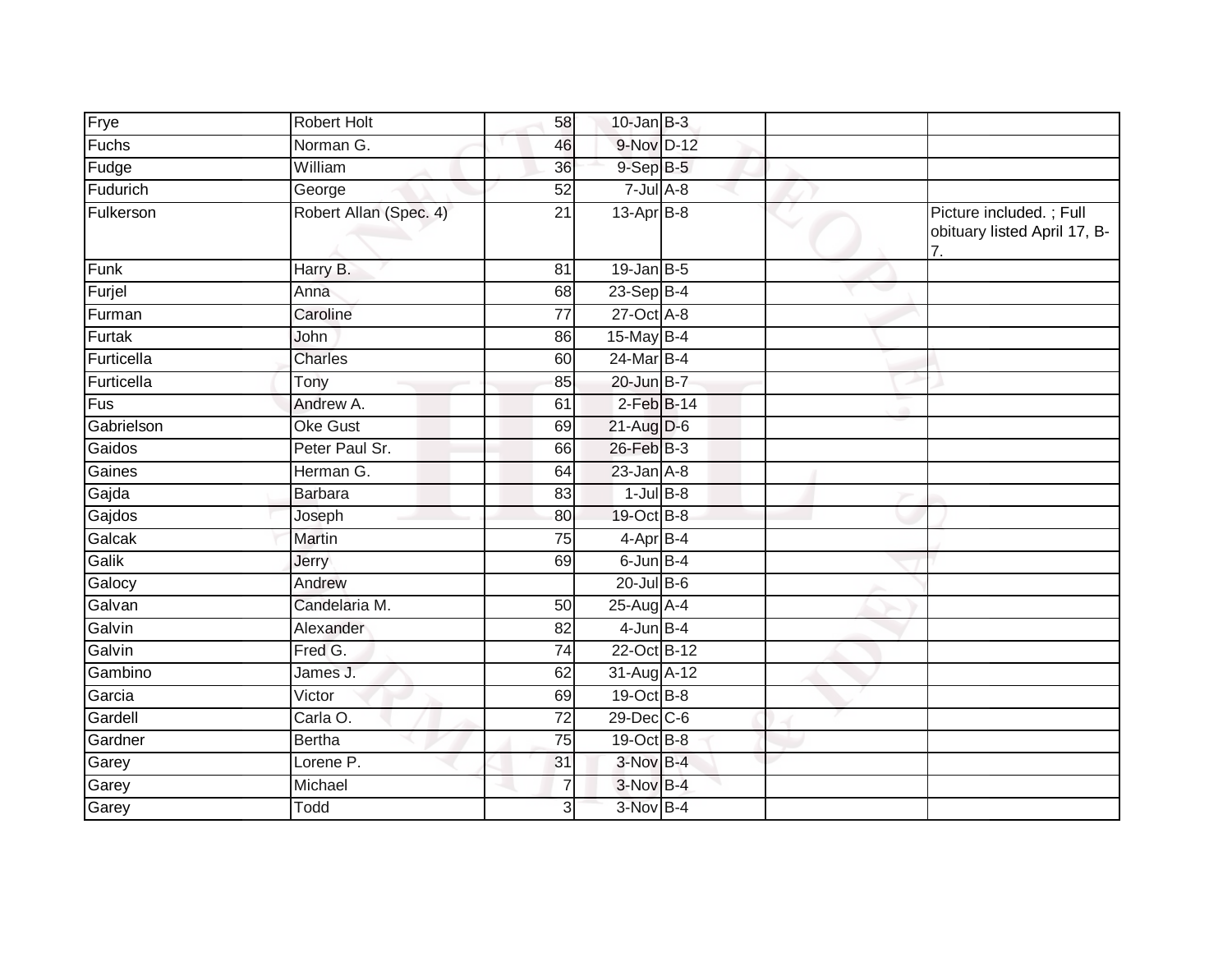| Gargula       | George                 | 78              | 22-Oct B-12       |            |            |                   |
|---------------|------------------------|-----------------|-------------------|------------|------------|-------------------|
| Garner        | Leon $E$ .             | 68              | 28-Mar A-14       |            |            | Picture included. |
| Garner        | Louise H.              | 65              | 18-Dec C-4        |            |            |                   |
| Garner        | Reid R.                | $\overline{77}$ | $5-Sep$ D-4       |            |            |                   |
| Garrett       | Lillie M.              | 63              | 20-May B-6        |            |            |                   |
| Garrigus      | Joe                    | 61              | $27$ -Jul $B-5$   |            |            |                   |
| Garthwaite    | Dorothy E.             | 55              | 18-Dec C-4        |            | Thielen    |                   |
| Garza         | Eliseo                 | 56              | $2-Apr$ C-8       |            |            |                   |
| Gaskey        | Dwayne                 | 5 weeks         | 28-Apr A-4        |            |            |                   |
| Gaskey        | Mary                   |                 | $3$ -Jun $B$ -5   |            |            |                   |
| Gaskill       | <b>Lawrence Wesley</b> | 57              | 5-Aug A-7         |            |            |                   |
| Gaston        | Florence L.            | 78              | 31-Mar B-3        |            |            |                   |
| Gavranic      | Mary                   | 75              | $2$ -Jun $A-8$    |            |            |                   |
| Gawron        | John                   | 77              | 11-Dec D-7        |            |            |                   |
| Geffert       | Andrew J. Sr.          | 69              | 22-Oct B-12       |            |            |                   |
| Gehrke        | Emma L.                | 93              | 28-Dec C-4        |            |            |                   |
| Gehrke        | Gerald R.              | 19              | $29-AprB-3$       |            |            |                   |
| Geijer        | Amelia                 | 91              | 16-Apr C-7        |            |            |                   |
| Geisen        | Ann                    | 49              | 27-Nov C-11       |            | Bomersback |                   |
| Geiser        | Evelyn B.              | 49              | 26-Aug B-3        |            |            |                   |
| Geisler       | Lloyd C.               | 77              | 9-Mar C-4         |            |            |                   |
| Geissendorfer | Leonard G.             | 69              | 28-Mar A-14       |            |            |                   |
| Gemmer        | John                   | 52              | $6$ -Jul $B-4$    |            |            |                   |
| Genzler       | John I.                | 54              | 15-Oct B-12       |            |            |                   |
| George        | <b>Wanda Mae</b>       | 43              | $5 - Jan$ $B - 6$ |            |            |                   |
| Georgeff      | Nadine                 | 64              | $1-Dec$ $C-3$     |            |            |                   |
| Geragosian    | Samson                 | $\overline{84}$ | 6-Jan A-5         |            |            |                   |
| Geralds       | Clint                  | 66              | 15-Jul A-8        |            |            |                   |
| Gerken        | Nancy Jeanne           | 38              | 10-Oct A-10       |            |            |                   |
| German        | George Sr.             | 79              |                   | 3-Jul B-10 |            |                   |
| Germek        | Elizabeth              | 73              | 6-Jan A-5         |            |            |                   |
| Geruska       | Ben A.                 | 61              | $11$ -Jun $D-2$   |            |            |                   |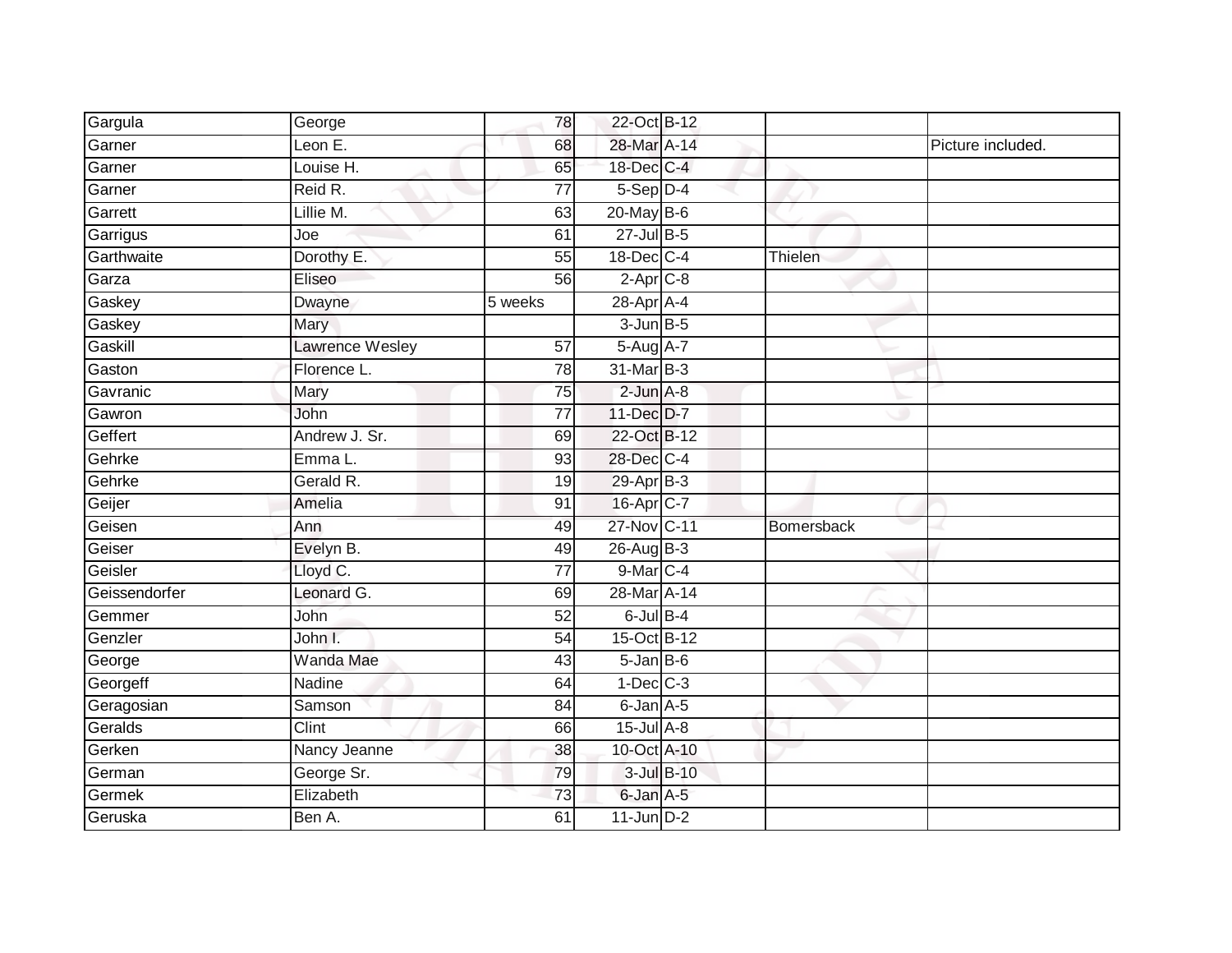| Geyer     | Ira B.               | 90              | 20-Oct B-6        |  |  |
|-----------|----------------------|-----------------|-------------------|--|--|
| Giba      | Peter                | 38              | 21-Dec            |  |  |
| Gibbons   | Roy J.               | $\overline{71}$ | 23-Jun C-5        |  |  |
| Gibbs     | Rachel               | 4 months        | $29-AprB-3$       |  |  |
| Giffin    | Evalyn               |                 | $5$ -May $B$ -5   |  |  |
| Giffin    | Minnie A.            | 84              | 3-Feb A-8         |  |  |
| Gifford   | LaVerne G.           | 63              | $6$ -Jun $B-4$    |  |  |
| Gifford   | Leighton Earl (Jack) | 74              | $6$ -Jul $B$ -4   |  |  |
| Gifford   | <b>Tod Owen</b>      | 2 months        | $15-Sep$ A-8      |  |  |
| Giles     | James D.             | $\overline{68}$ | 13-Nov D-6        |  |  |
| Gill      | Carol Ann            | 25              | $5 - Jan$ $B - 6$ |  |  |
| Gill      | Ruperta L.           | 66              | 26-Sep B-3        |  |  |
| Gillett   | George C.            | 92              | 7-Feb A-11        |  |  |
| Gillian   | Ethel V.             | 68              | $27$ -Jan B-5     |  |  |
| Gillium   | Dana R.              | $\overline{13}$ | 20-Aug C-8        |  |  |
| Gilmour   | John W.              | 85              | 17-Mar C-4        |  |  |
| Gilson    | David Lee Sr.        | 56              | $5 - JanB - 6$    |  |  |
| Girasin   | Betty K.             | 40              | $10$ -Jul B-6     |  |  |
| Girasin   | Veronika             | 70              | $22$ -Jun B-4     |  |  |
| Girski    | Sophie               | 75              | $24-SepB-3$       |  |  |
| Glavinich | Matt                 | 76              | $1$ -Jul $B$ -8   |  |  |
| Glaze     | Martha               | 79              | $11-Sep$ B-6      |  |  |
| Gleason   | William M.           | 53              | 29-May B-6        |  |  |
| Gleba     | Frank                | 89              | 28-Mar A-14       |  |  |
| Glennon   | <b>Mary Etta</b>     | 89              | 23-Oct D-7        |  |  |
| Glowacki  | Antoinette           | 84              | $11-AprB-8$       |  |  |
| Gnerlich  | Clara                | 75              | $2$ -Dec $A-8$    |  |  |
| Goddard   | Madonna              | 56              | 19-Mar B-10       |  |  |
| Godfrey   | Marie Odom           | 38              | 29-Jun E-6        |  |  |
| Godza     | Michael              | 76              | $21$ -Jul B-4     |  |  |
| Goergen   | Amanda A.            | 81              | $1$ -May C-6      |  |  |
| Goff      | Lloyd K.             | 57              | 21-Sep D-12       |  |  |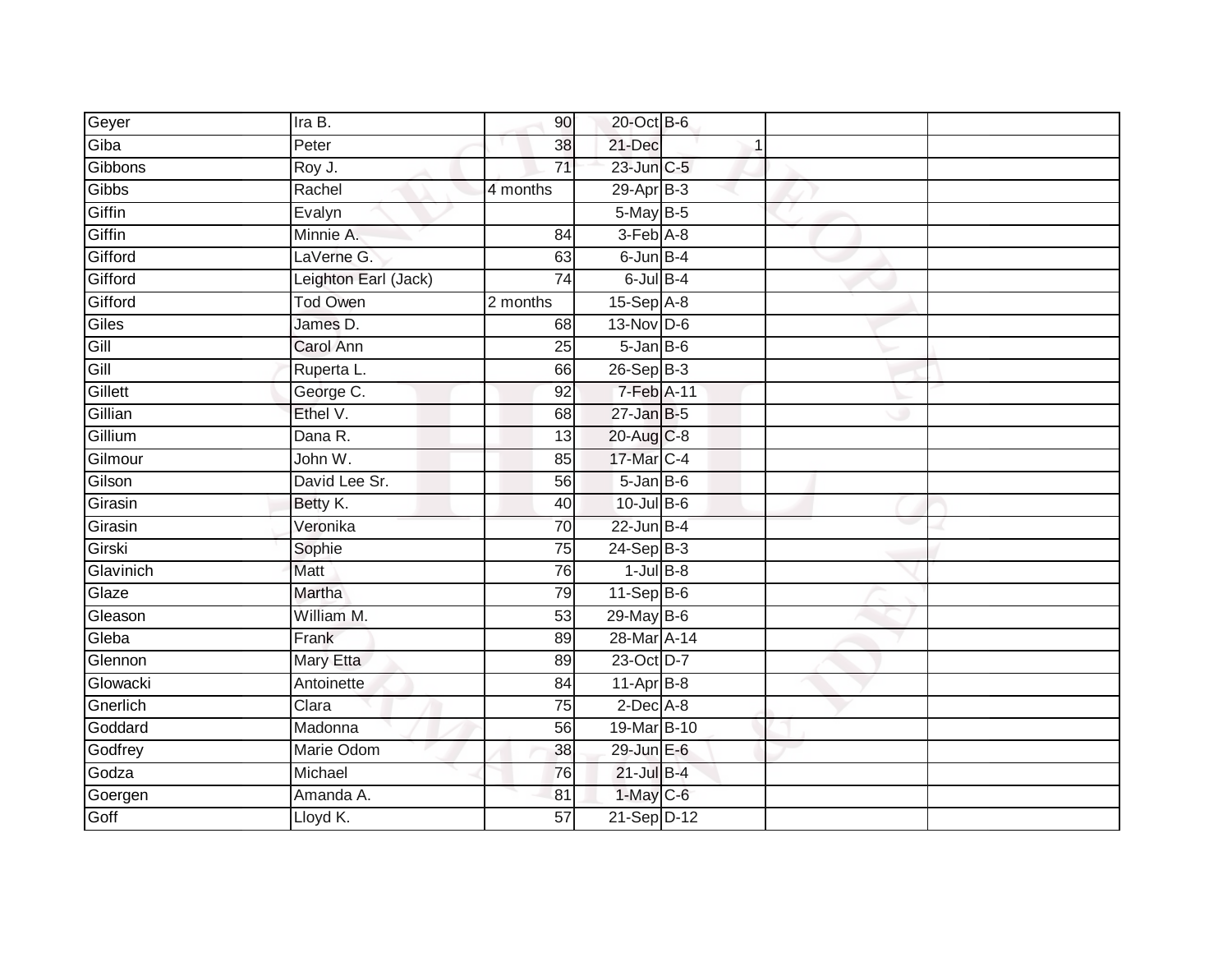| Golden      | Felix               | 72              | 7-Apr A-8         |              |          |  |
|-------------|---------------------|-----------------|-------------------|--------------|----------|--|
| Golubiewski | Waclaw              | 89              | 22-Dec C-7        |              |          |  |
| Gombus      | Lester L.           | 50              | $31$ -Jan B-8     |              |          |  |
| Gonzales    | Aurelia             | 58              | 3-Aug A-12        |              | Zamarron |  |
| Gonzalez    | Marie M.            | 59              | 27-Apr B-10       |              |          |  |
| Gonzalez    | Omar                | 6               | $7$ -Oct $B-3$    |              |          |  |
| Good        | Henry L.            | 79              | $5 - Jan$ $B - 6$ |              |          |  |
| Goodlander  | George W.           | 69              | 6-Feb A-8         |              |          |  |
| Goodrich    | Fred C.             | 62              | $17$ -Feb $B$ -4  |              |          |  |
| Gooley      | Sophia M.           | 93              |                   | 9-Oct B-10   |          |  |
| Goolsby     | Clyde               | 49              | 10-Oct A-10       |              |          |  |
| Gootee      | Edward              | 15              |                   | 6-Jun 1, B-4 |          |  |
| Gorby       | Charles E.          | 29              | 16-Feb B-11       |              |          |  |
| Gordon      | Nicholas Sr.        | 85              | 24-Dec B-11       |              |          |  |
| Gortrell    | Alice               | $\overline{87}$ | 3-Nov B-4         |              |          |  |
| Gottschall  | Hortense M.         |                 | 18-May D-15       |              |          |  |
| Govert      | Harry J.            | 67              | 14-Apr B-5        |              |          |  |
| Gowins      | <b>Preston Hook</b> | 56              | $17$ -Feb $B-4$   |              |          |  |
| Grabara     | Jerome I.           | 73              | 20-Mar B-6        |              |          |  |
| Grabowski   | Joseph              |                 | 10-Nov A-8        |              |          |  |
| Grabowski   | Otto W.             | 75              | $17 - Dec$ $D-8$  |              |          |  |
| Grace       | James O. (Jack)     | 52              | $25 - Jun$ B-8    |              |          |  |
| Gradek      | Joanne Marie        | 2               | 28-Feb A-14       |              |          |  |
| Graf        | Charlotte (Lol)     | 78              | 12-Aug B-4        |              |          |  |
| Graham      | <b>Tammy Ann</b>    | Infant          | 10-Apr A-10       |              |          |  |
| Grahovac    | Marica (Mary)       | 83              | $13$ -Jan $A-8$   |              |          |  |
| Grajauskis  | <b>Bernice</b>      | 64              | $16$ -Jan B-6     |              |          |  |
| Grandille   | William F.          | 45              | 19-May B-5        |              |          |  |
| Grandy      | William Eugene      | 5 months        | 16-Feb B-11       |              |          |  |
| Granger     | Bessie L.           | 84              | 13-Aug B-12       |              |          |  |
| Granger     | Bessie M.           | 59              | 23-Feb D-10       |              |          |  |
| Granger     | Sidney              | $\overline{87}$ | 26-Mar B-4        |              |          |  |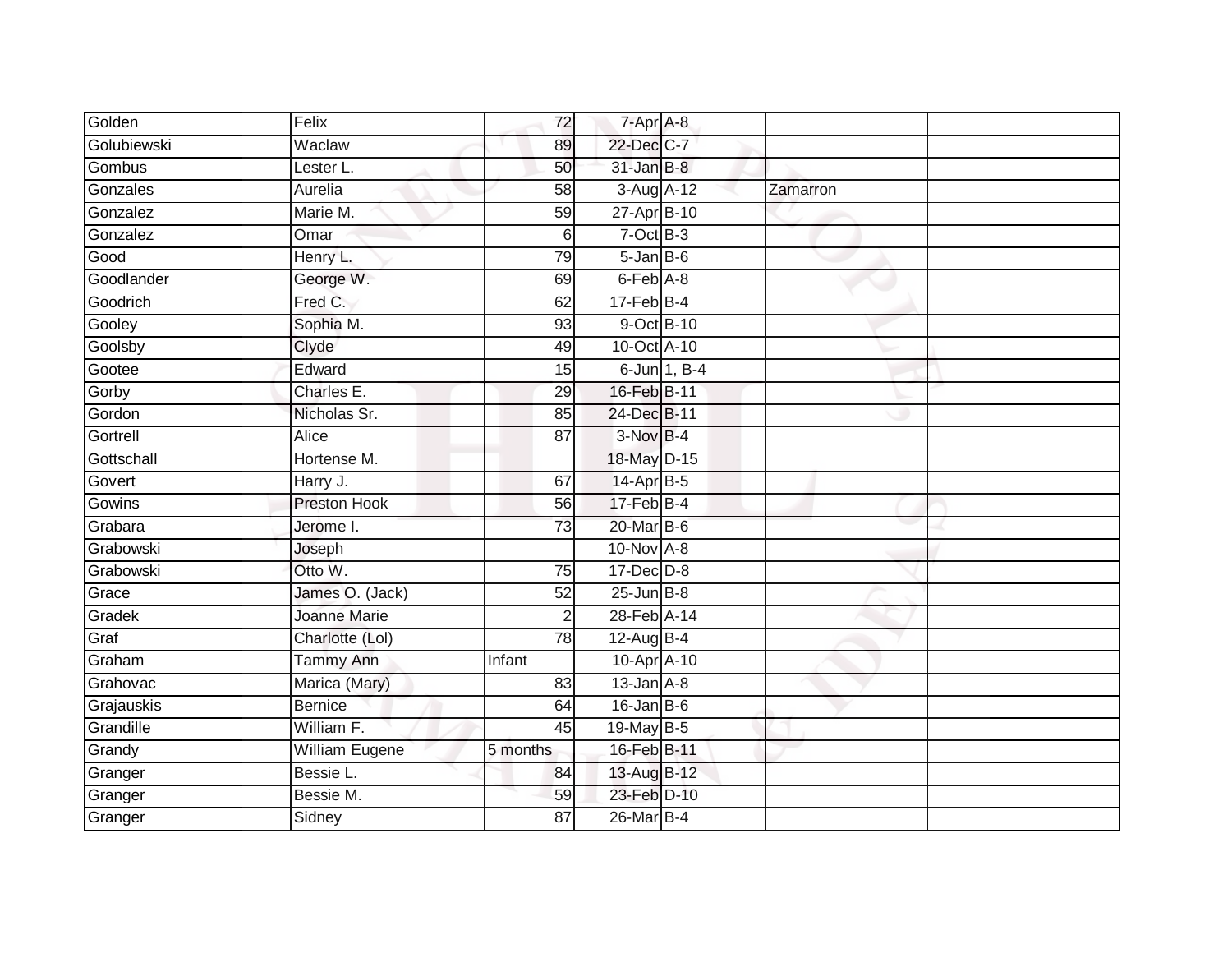| Graska      | Mary                 | 68              | 30-Jun B-9               | Sobocinski |                          |
|-------------|----------------------|-----------------|--------------------------|------------|--------------------------|
| Graske      | <b>Bettie</b>        | 54              | 16-Oct B-8               | Herbold    |                          |
| Graske      | Richard A.           | 41              | 15-Oct B-12              |            | Also listed as Crzeczka. |
| Grassel     | Myrtle M.            | 73              | 19-Mar B-10              |            |                          |
| Grau        | Gertrude             | 64              | $26$ -Jan B-10           | Boersma    |                          |
| Graves      | Leonard              | 46              | $12$ -Feb $D-6$          |            |                          |
| Gray        | Catherine M.         | 57              | 16-Sep C-4               |            |                          |
| Gray        | Claude John          | 81              | $20$ -Mar $B-6$          |            |                          |
| Gray        | Russell A. Sr.       | 63              | 7-Jan A-4                |            |                          |
| Grebisz     | <b>Marta</b>         | 66              | 8-Jan A-12               |            |                          |
| Green       | Doyle F.             | 43              | 20-Jan                   |            |                          |
| Green       | Franklin A.          | $\overline{92}$ | $6$ -Jul $B-4$           |            |                          |
| Gregorowicz | Bernice J.           | 46              | 4-Apr B-4                |            |                          |
| Gregory     | Ann C.               | $\overline{73}$ | 29-May B-6               |            |                          |
| Greiner     | Faye M.              | 48              | 6-Feb A-8                |            |                          |
| Greiner     | Fred H.              | 80              | $14$ -Jan B-5            |            |                          |
| Greinke     | Herman F.            | 83              | $6 - \overline{Apr}$ B-3 |            |                          |
| Grigas      | Anthony              | 75              | $12$ -Jan C-2            |            |                          |
| Grindle     | Mark R.              | $\overline{77}$ | 28-Jul C-4               |            |                          |
| Groeger     | Anna F.              | 76              | $10$ -Jan $B-3$          |            |                          |
| Groen       | Howard               | 65              | 12-May B-5               |            |                          |
| Gronski     | Martha               | 81              | $16$ -Jan B-6            |            |                          |
| Groot       | Jacob                | 73              | $21-Apr$ A-6             |            |                          |
| Grosner     | Allie (Pierce)       | 80              | 10-Nov A-8               |            |                          |
| Gross       | Ernest               | 62              | 15-Jul A-8               |            |                          |
| Grossheim   | Lucille              | 59              | 10-Mar A-6               | Emmerling  |                          |
| Grossner    | Frank                | 65              | $21$ -Feb $C-8$          |            |                          |
| Grubach     | Mary                 | 74              | $23$ -Dec $B$ -6         |            |                          |
| Grubb       | Charlene             | 44              | 30-Mar C-2               |            |                          |
| Gruener     | <b>Mary Beatrice</b> | 72              | $2$ -May $C-9$           |            |                          |
| Gruenhagen  | Helen Walther        | 65              | $5$ -Dec $C$ -6          |            |                          |
| Gruszka     | Antonette            | 65              | $27$ -Jan B-5            |            |                          |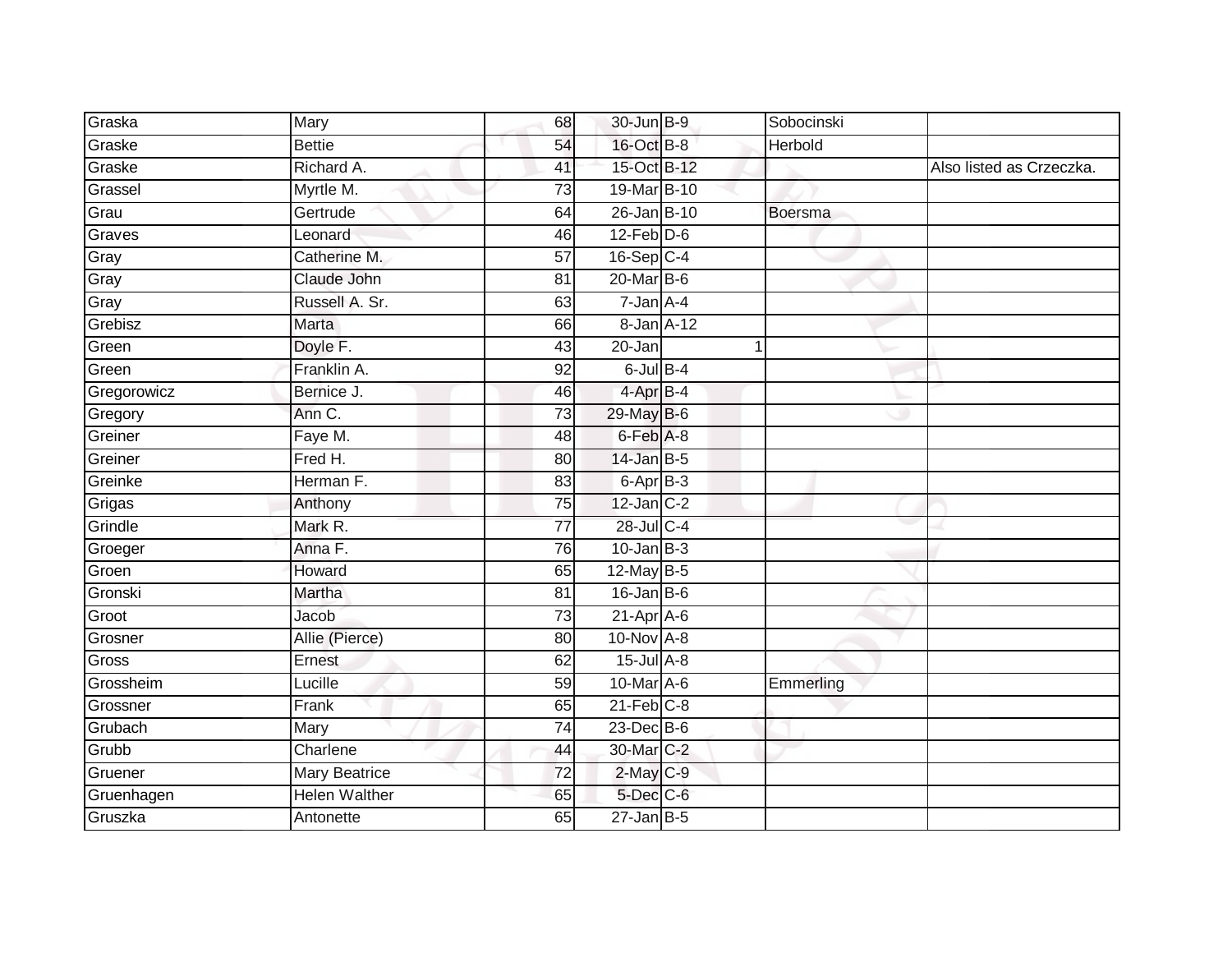| Gruszka         | Mary                 | 84              | $6$ -Jul $B-4$  |               |         |                       |
|-----------------|----------------------|-----------------|-----------------|---------------|---------|-----------------------|
| Grzankowski     | <b>Harriet</b>       | 74              | 12-Nov B-6      |               |         | Also listed as Grant. |
| Grzella         | Mary B.              | 83              | 17-Aug B-6      |               |         |                       |
| Guaccio         | Anthony Allen        | 28              | 24-Dec B-11     |               |         |                       |
| Guarino         | Frank Sr.            |                 | $26-SepB-3$     |               |         |                       |
| Gudde           | James Dewayne        | 2 days          | 24-Nov D-7      |               |         |                       |
| Guelfo          | Thresha              | 48              | $10$ -Feb $C-6$ |               | Puplava |                       |
| Guerra          | Juan                 | 76              | 8-Apr C-4       |               |         |                       |
| Guerrero        | <b>David Richard</b> | 12              | $2$ -Mar $E-2$  |               |         |                       |
| Guess           | Ernest H.            | 79              | 21-Sep D-12     |               |         |                       |
| Guffey          | Grace                | 57              | $3-Nov$ B-4     |               |         |                       |
| Gulotta         | Lawrence             | $\overline{72}$ | 30-Nov C-8      |               |         |                       |
| Gunder          | Minnie E.            | 92              |                 | 9-Apr B-13    |         |                       |
| <b>Gurchiek</b> | Catherine            | 70              | 29-Dec C-6      |               |         |                       |
| Guritz          | Henry M.             | 70              | $22$ -Jun B-4   |               |         |                       |
| Guth            | Monroe Lee           | 82              | 12-Sep A-14     |               |         |                       |
| Gutmann         | Julian               | 65              | 13-Mar B-6      |               |         |                       |
| Haan            | Clarence             | 65              | $1-AprA-8$      |               |         |                       |
| Haburay         | Frederick J.         | 31              | 13-Nov          |               |         |                       |
| <b>Hack</b>     | Elizabeth            | 90              | 13-May B-4      |               |         |                       |
| Hadley          | Lola                 | 20              | $1-Dec$ $C-3$   |               |         |                       |
| Haehnel         | Gust                 | 89              | $11$ -Jul B-4   |               |         |                       |
| Hagans          | <b>Exie Mae</b>      |                 | 27-Mar A-10     |               |         |                       |
| Hageman         | Emery W.             | 61              | $11-Aug$ B-5    |               |         |                       |
| Hager           | Arlouise Imogene     | 44              | $19-Nov$ E-6    |               |         |                       |
| Hager           | Harry A. Sr.         | 59              |                 | 3-Jul B-10    |         |                       |
| Haggerty        | <b>Chalres</b>       |                 | 3-Oct A-8       |               |         |                       |
| <b>Hain</b>     | Velma V.             | 67              | $21-Nov$ B-3    |               |         |                       |
| Hajducko        | Frances              | 45              |                 | 17-Mar 1, C-4 |         |                       |
| Haley           | Harold T. Sr.        | 71              | 7-Aug A-10      |               |         |                       |
| Hall            | Annie Laura          | 48              | 12-Nov B-6      |               |         |                       |
| Hall            | Edward               | $\overline{3}$  | $11 - Jun$      |               |         |                       |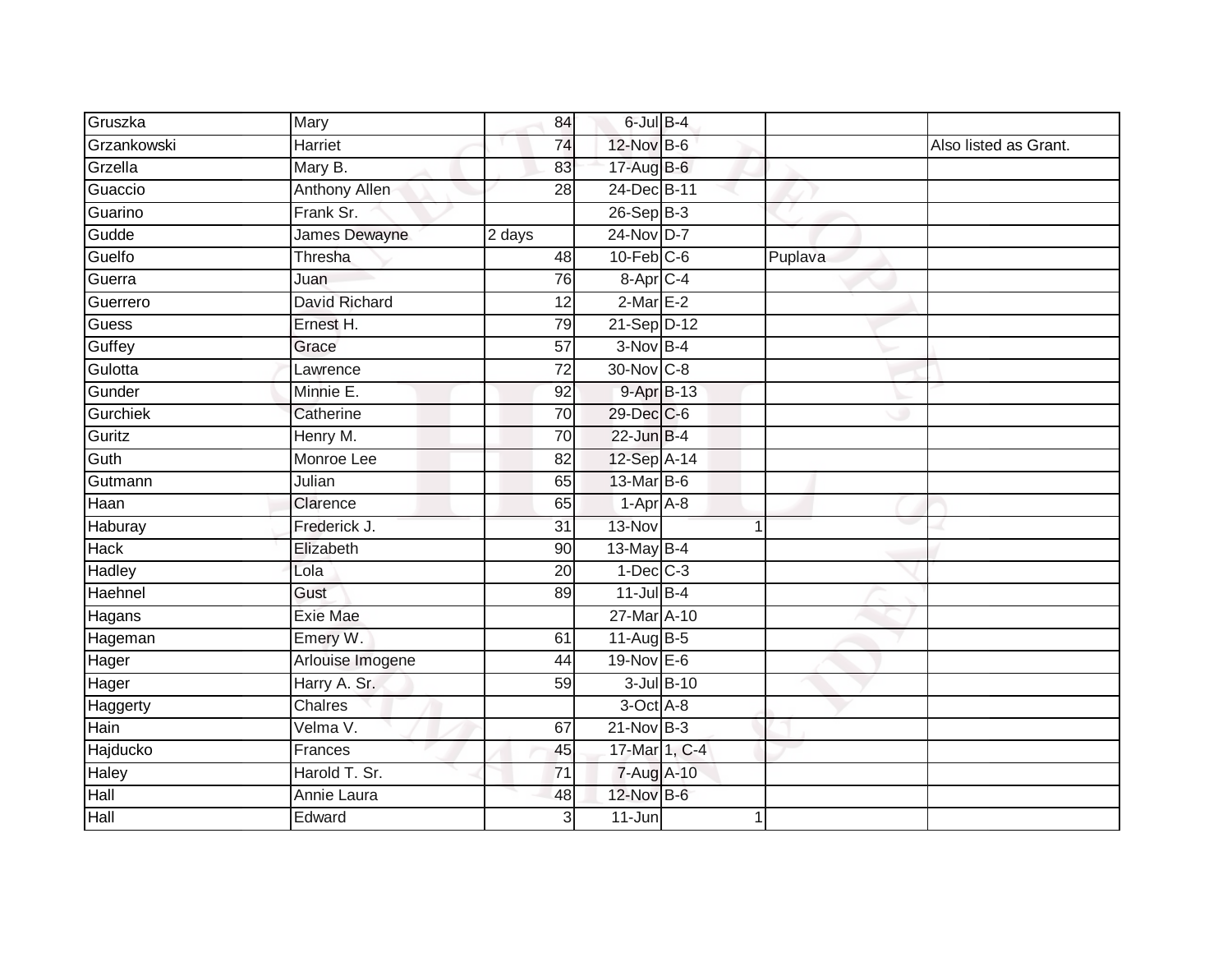| Hall            | Erma                 | 80              | 19-Dec B-8       |             | Cummings  |
|-----------------|----------------------|-----------------|------------------|-------------|-----------|
| Hall            | Gertrude D.          | 72              | $10$ -Jan $B-3$  |             |           |
| Hall            | Helen                | 36              | 6-Jan A-5        |             |           |
| Hall            | John R.              | 39              | 8-Oct B-6        |             |           |
| Hall            | Oscar                | $\overline{37}$ | 7-Feb A-11       |             |           |
| Hallberg        | Perry A.             | 79              | 23-Nov F-11      |             |           |
| <b>Haller</b>   | John F.              | 68              | $28$ -Jan B-5    |             |           |
| <b>Hallett</b>  | James                |                 | 20-Mar B-6       |             |           |
| <b>Halliar</b>  | Charles R.           | 67              | 19-Aug A-8       |             |           |
| <b>Hallier</b>  | John J.              | 64              | 18-Sep C-2       |             |           |
| <b>Hallock</b>  | Andrew J. Sr.        | 59              | $1-AugB-8$       |             |           |
| <b>Halls</b>    | Gregory              | 17              | 7-Nov            | $\mathbf 1$ |           |
| Ham             | Jane                 | 51              | $25$ -Feb $B$ -6 |             |           |
| Hamacher        | John                 | 88              | 14-Aug A-10      |             |           |
| Hamel           | Teddy Leon (Pfc.)    | $\overline{21}$ | $2$ -Dec $A-8$   |             |           |
| Hamilton        | Clayton Lagrue (Joe) | 69              | $12$ -Jan $C-2$  |             |           |
| <b>Hamilton</b> | <b>Elvis</b>         | $\overline{71}$ | $27$ -Jan B-5    |             |           |
| Hamilton        | Robert J.            | 23              | 22-Aug B-5       |             |           |
| Hamlin          | Gilbert S.           |                 | 11-Mar C-4       |             |           |
| Hamm            | Harry R.             | 65              | 17-Oct B-5       |             |           |
| Hamm            | Sylvia Rachel        | 70              | 14-Apr B-5       |             |           |
| Hammond         | Elmer D. (Pete)      | 60              | 28-Feb A-14      |             |           |
| Hammond         | John R.              | 28              | 26-Jan B-10      |             |           |
| Hammond         | Joseph Jr.           | 41              | $3-Sep$ B-8      |             |           |
| Hammons         | Lucille (Effie)      | 82              | 13-Aug B-12      |             |           |
| Hampton         | Elna                 |                 | 10-Aug B-12      |             |           |
| Hanagan         | Thomas J.            | 59              | 13-Oct C-5       |             |           |
| Hanas           | Charlotte A.         | 46              | 27-Aug B-7       |             |           |
| Hancock         | Clarence W.          | 61              | $3-MarB-3$       |             |           |
| Hand            | Lillian A.           | 59              | 27-Apr B-10      |             | Gurgovich |
| Hanish          | Clarence G.          | 53              | 29-Apr B-3       |             |           |
| Hankisz         | Stanley              | $\overline{81}$ | $12$ -Feb $D-6$  |             |           |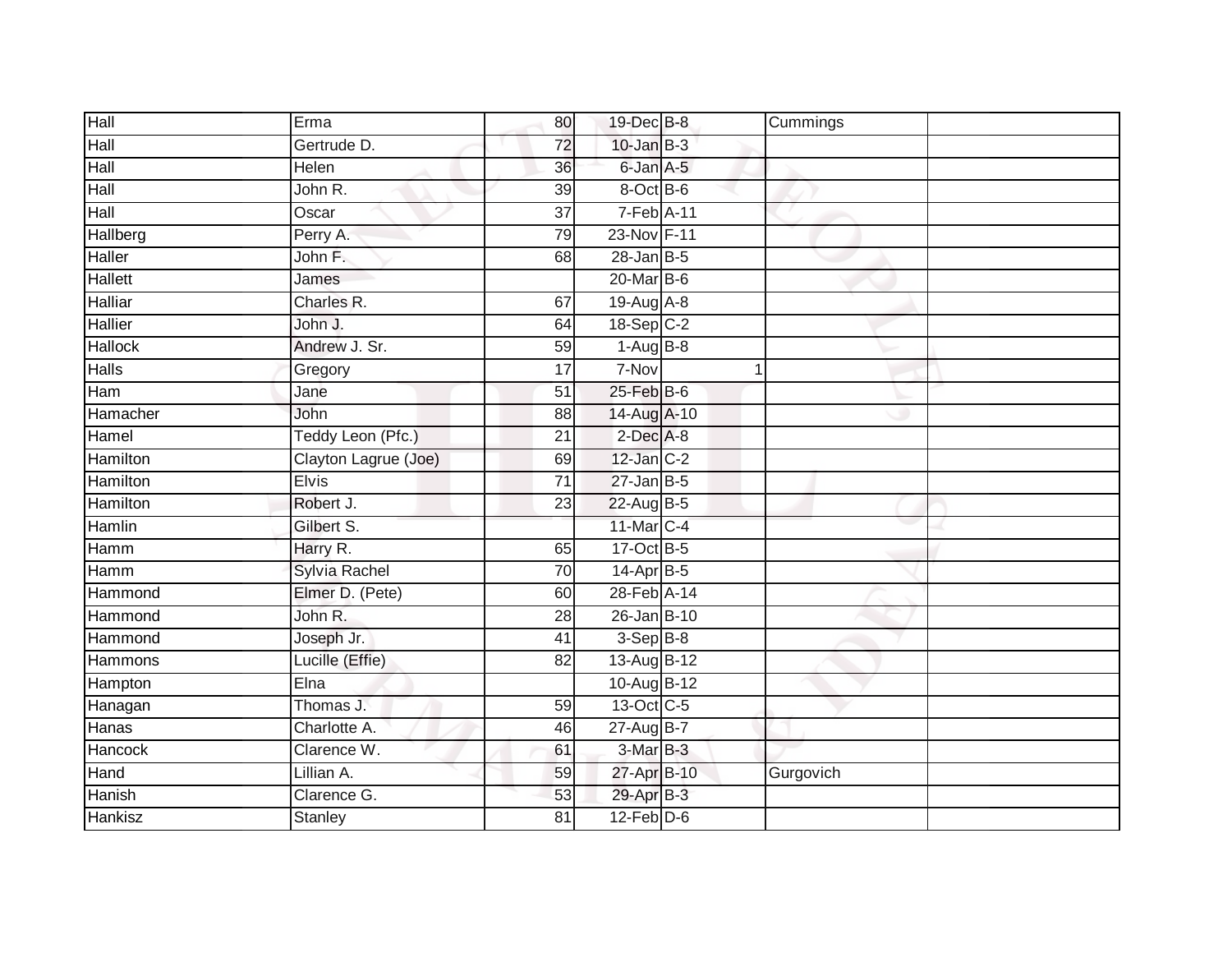| Hannan         | Dennis                | 39              | 26-Feb B-3              |              |  |
|----------------|-----------------------|-----------------|-------------------------|--------------|--|
| Hansel         | Rudolph Paul          | 57              | 15-Jul A-8              |              |  |
| Hansen         | Fredrick H.           | 82              | 15-Aug B-5              |              |  |
| Hansen         | John J.               | 68              | 7-Feb A-11              |              |  |
| Hansen         | <b>Robert Ted</b>     | $\overline{18}$ | $29-AprB-3$             |              |  |
| Hanson         | Lillian A.            | 53              | $10-Nov \overline{A-8}$ |              |  |
| Hanspard       | Emma                  | 65              | 15-Jul A-8              |              |  |
| Hapak          | Caroline              | 77              | 19-May B-5              |              |  |
| Harbin         | Danny                 | 20              | 10-Aug B-12             |              |  |
| Harding        | Emma                  | 79              | 10-Aug B-12             |              |  |
| Hardy          | Booker T.             | 64              | $17$ -Jun $A-4$         |              |  |
| Harlow         | Arthur                | 75              | $11$ -Jul B-4           |              |  |
| Harlow         | Claude Forrest (Gene) | 62              | $22$ -Jan B-5           |              |  |
| Harmon         | <b>Kristine Marie</b> | 7 weeks         | $10$ -Jul B-6           |              |  |
| <b>Harms</b>   | George R.             | $\overline{68}$ | 24-Nov D-7              |              |  |
| Harms          | Henry M.              | 74              | 31-Aug A-12             |              |  |
| <b>Harness</b> | Donald E.             | 50              | $5 - Jun$ $B - 6$       |              |  |
| Harness        | Winifred C.           | 71              | 4-Apr B-4               |              |  |
| Harper         | Ella                  | 89              | $31$ -Jan $B-8$         |              |  |
| Harper         | Robert                | 61              | 20-Aug C-8              |              |  |
| Harris         | Charles               | 68              | 22-Apr A-8              |              |  |
| Harris         | Johnny L.             | $\overline{21}$ | 7-Feb A-11              |              |  |
| Harris         | Leonard               | 62              | 28-Jan                  | 1            |  |
| Harris         | Linda Jo              | $\overline{24}$ | 9-Mar C-4               |              |  |
| Harris         | Rosie                 | 73              | 20-Nov B-8              |              |  |
| Harris         | Tim                   | 30              | $22$ -Jan B-5           |              |  |
| Harsany        | Louis                 | 52              | $12$ -Feb $D-6$         |              |  |
| Harshbarger    | Hallie Johnson        | 82              | $7-Sep$ D-15            |              |  |
| Hartwich       | Alice G.              | 51              | $1$ -Dec $C$ -3         | <b>Baker</b> |  |
| Harvey         | Terrence E.           | 30              | 20-Mar B-6              |              |  |
| Harwood        | Eston L.              | 63              | 16-Sep C-4              |              |  |
| Haskell        | Cleo                  | $\overline{52}$ | $6$ -Jul $B-4$          |              |  |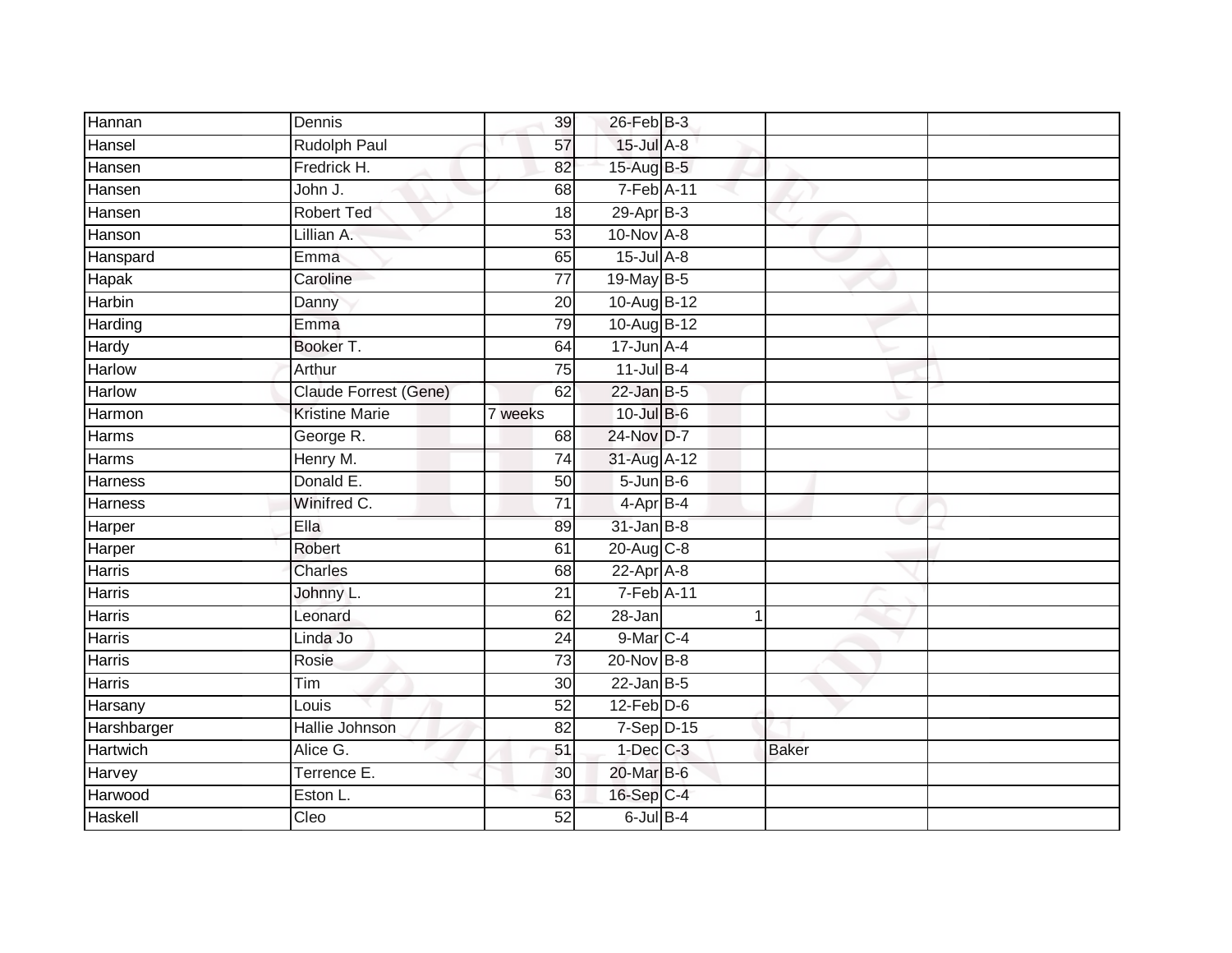| Hastings        | Ira J.                    | 89              | 28-Apr A-4       |            |                |  |
|-----------------|---------------------------|-----------------|------------------|------------|----------------|--|
| Hatcher         | Willie                    | 63              | 26-May B-6       |            |                |  |
| <b>Hathaway</b> | Harry H.                  | 80              | 30-Apr A-8       |            |                |  |
| Hathaway        | Ruth B.                   | $\overline{74}$ | $10$ -Dec $B$ -6 |            |                |  |
| Hau             | Harry A.                  | $\overline{71}$ | $17 - Dec$ $D-8$ |            |                |  |
| Haun            | Burton O. (D.D.S.)        | 92              | 13-May B-4       |            |                |  |
| Havlin          | Willis V.                 | 65              |                  | 3-Jul B-10 |                |  |
| <b>Hawkins</b>  | Rosie Durr                | 57              | 8-Oct B-6        |            |                |  |
| Hayden          | <b>Delbert</b>            | $\overline{75}$ | $4$ -May B-6     |            |                |  |
| Hayden          | L. Burdette (Dr.)         | 67              | 17-Apr B-7       |            |                |  |
| Hayden          | Mildred N.                | 66              | 23-Feb D-10      |            |                |  |
| Hayden          | Pearl A.                  | $\overline{72}$ | 12-May B-5       |            |                |  |
| Hayden          | <b>Ricky Lee</b>          | 20              | $2$ -Sep $B-10$  |            |                |  |
| Hayden          | Thomas                    | 60              | 28-Dec C-4       |            |                |  |
| Hayes           | Charles (Lee)             | $\overline{80}$ | 20-Feb D-10      |            |                |  |
| Hayes           | <b>Hattie</b>             | 80              | $9$ -Jul $C$ -6  |            |                |  |
| <b>Hayes</b>    | Paul                      | $\overline{37}$ | 18-May D-15      |            |                |  |
| <b>Hays</b>     | Harley A.                 | 69              | 12-Oct B-10      |            |                |  |
| <b>Hays</b>     | Minor P.                  | 62              | 19-Jan B-5       |            |                |  |
| <b>Hays</b>     | <b>Winifred McGilvery</b> | 67              | 18-Nov C-4       |            |                |  |
| Haywood         | Amos J. Sr.               | 76              | 15-Aug B-5       |            |                |  |
| Hearn           | Verna                     | 73              | 5-May B-5        |            | <b>Millies</b> |  |
| Hecht           | Minnie                    | 67              | $17$ -Jan D-7    |            |                |  |
| Hector          | Harold C.                 | 62              | $7$ -Oct $B-3$   |            |                |  |
| <b>Hedrick</b>  | <b>William Henderson</b>  | 64              | 18-Aug B-6       |            |                |  |
| Heelan          | William J.                |                 | 7-Aug A-10       |            |                |  |
| Heerema         | Egbert (Ed)               | 66              | $24-SepB-3$      |            |                |  |
| <b>Heibel</b>   | Theresa                   | 77              | $9 - Apr$ $B-13$ |            |                |  |
| Heidinger       | Edward J.                 | 79              | 18-May D-15      |            |                |  |
| Heidtman        | Edward J.                 | 76              | 28-Mar A-14      |            |                |  |
| Heimbuch        | Conrad                    | 67              | 28-May B-9       |            |                |  |
| <b>Heins</b>    | Hilda C.                  | 84              | $3-MarB-3$       |            |                |  |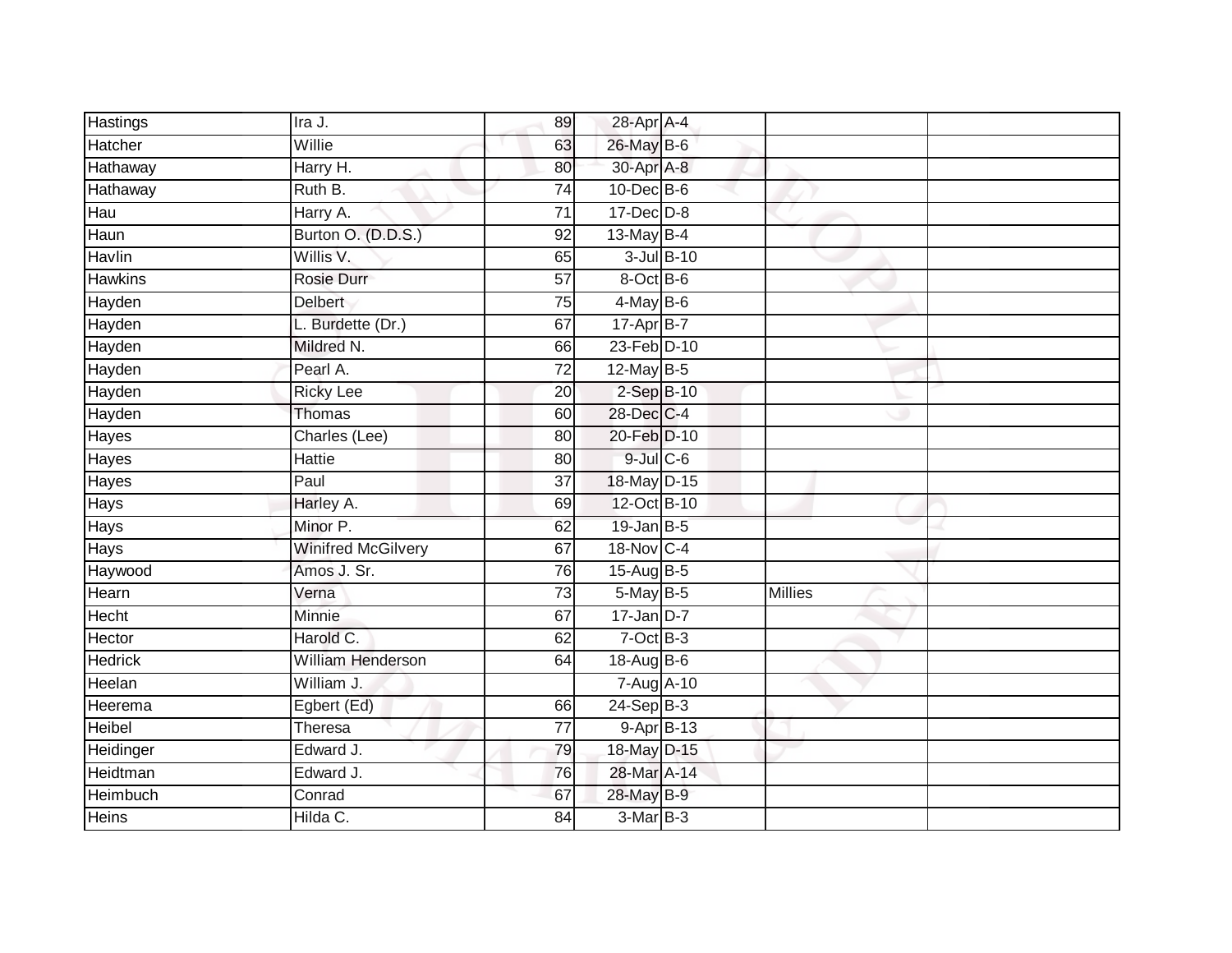| Heiser           | George E.     | 86              | 11-Nov C-4       |               |  |
|------------------|---------------|-----------------|------------------|---------------|--|
| Heiser           | Henrietta     | 79              | 24-Apr B-6       |               |  |
| Heisler          | Mamie R.      | 65              | 29-Dec C-6       |               |  |
| Heisterberg      | June          | 49              | 26-Sep B-3       |               |  |
| <b>Heller</b>    | Hugh R.       | 67              | 9-Feb B-10       |               |  |
| Heller           | Larry W.      | 22              | 12-Oct B-10      |               |  |
| Henderson        | Marie E.      |                 | 10-Oct A-10      |               |  |
| <b>Hendricks</b> | Clare J.      | $\overline{72}$ | 19-Aug A-8       |               |  |
| Hendrix          | Robert L.     | 18              | 10-Aug B-12      |               |  |
| Hennings         | Lillie A.     | 87              | 19-Oct B-8       |               |  |
| Henrikson        | Arthur L.     | 74              | 8-Jan A-12       |               |  |
| Henry            | Anna B.       | 82              | 28-Dec C-4       |               |  |
| Henry            | Vera J.       | 66              | 23-Mar E-5       |               |  |
| Hensley          | Pryor         | 79              | 10-Nov A-8       |               |  |
| <b>Herbst</b>    | Emily F.      | 61              | 8-Oct B-6        |               |  |
| Herbst           | William C.    |                 | 3-Aug A-12       |               |  |
| Herder           | Milton F.     | $\overline{78}$ | 13-Jul B-10      |               |  |
| Herlitz          | Mary M.       | 88              | $3-Nov$ B-4      |               |  |
| Hernandez        | Angela        | 70              | 8-Jan A-12       |               |  |
| Hernandez        | <b>Martin</b> | $\overline{26}$ | 18-Apr B-5       |               |  |
| Herschbach       | Frank C.      | $\overline{77}$ | 17-Mar C-4       |               |  |
| Herz             | Ralph         | 42              | $22-Apr$ A-8     |               |  |
| Herzog           | Martha        | 70              | $22$ -Jun B-4    |               |  |
| <b>Hess</b>      | Gaylard C.    | 50              | $15$ -Jun B-6    |               |  |
| Hess             | Jeanne G.     | 55              | 14-Apr B-5       |               |  |
| Hess             | Joyce Aileen  | 39              | $1$ -Oct E-2     | <b>Illiff</b> |  |
| <b>Hess</b>      | L. Ray        | $\overline{74}$ | 6-Nov A-14       |               |  |
| Hess             | Lydia         | $\overline{74}$ | $19$ -Dec $B$ -8 |               |  |
| Hester           | Earl H.       | 80              | 15-Jan C-10      |               |  |
| Hewit            | Forrest A.    | 84              | $2$ -Feb $B-14$  |               |  |
| Hickey           | Minnie        | 92              | 24-Jun B-5       |               |  |
| <b>Hicks</b>     | Lela E.       | $\overline{73}$ | 7-Aug A-10       |               |  |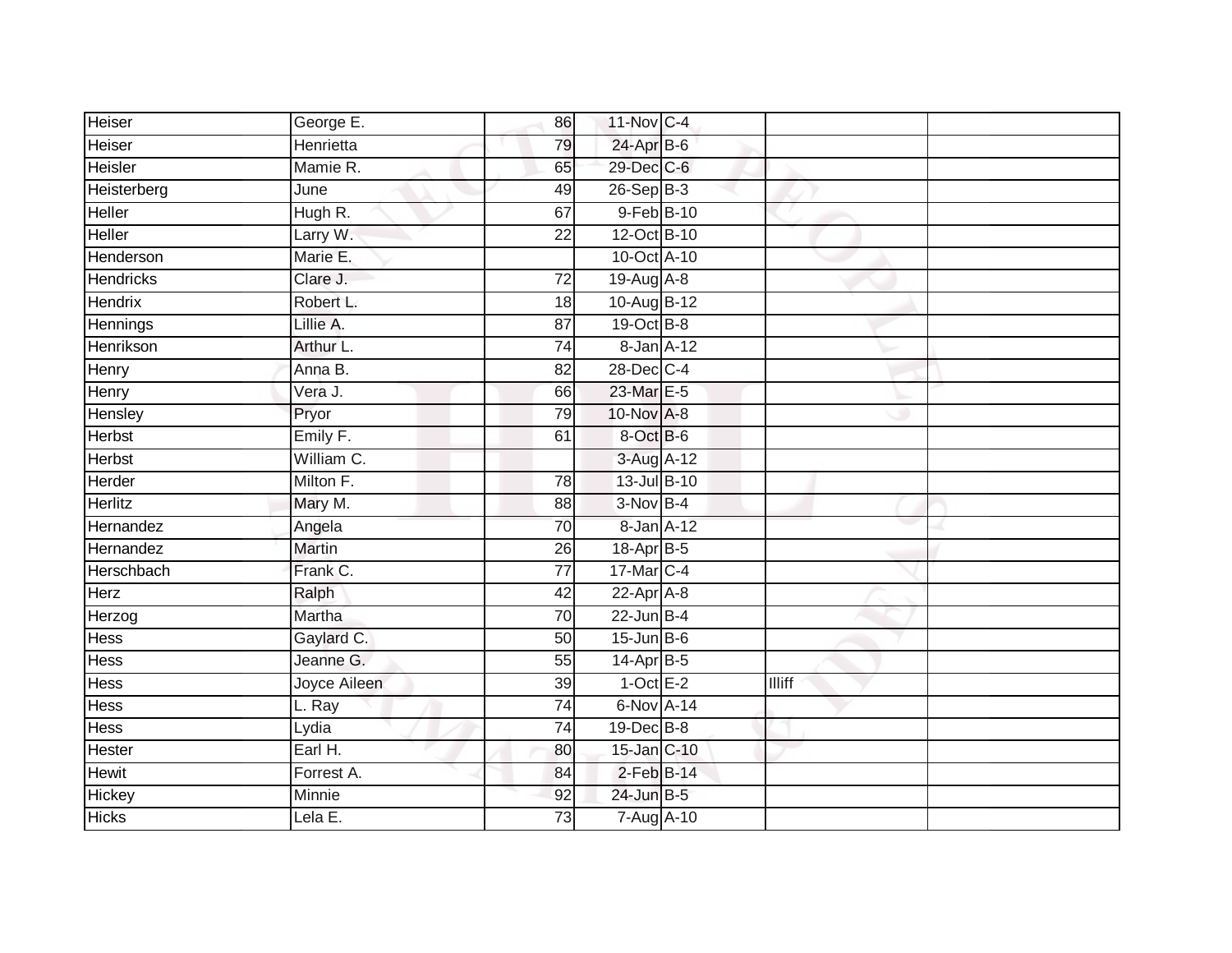| <b>Hicks</b>    | Leland                      | 66              | 18-Jun B-5                   |              |          |
|-----------------|-----------------------------|-----------------|------------------------------|--------------|----------|
| <b>Hicks</b>    | Raymond Earl                | 58              | $11$ -Feb $B$ -5             |              |          |
| <b>Hicks</b>    | Tommy R. Jr.                | $\bf 8$         | 23-Apr C-7                   |              |          |
| Higgins         | Henry                       | 82              | 25-Aug A-4                   |              |          |
| Higgins         | Katherine C.                | 95              | 21-Mar B-12                  |              |          |
| Highler         | William                     | 22              | $20$ -Oct B-6                |              |          |
| <b>Hilbrich</b> | Marie C.                    | $\overline{71}$ | 18-Jul C-6                   |              |          |
| Hildebrandt     | Elanor A.                   | 68              | 7-Aug A-10                   |              | Pergande |
| Hill            | Noble D.                    | 53              | 8-Dec C-5                    |              |          |
| Hilliker        | Ida M.                      | 87              | 11-Nov C-4                   |              |          |
| Hillman         | Warren                      | 21              | 5-Dec                        | 1            |          |
| <b>Hilt</b>     | Vivian M.                   | 80              | $20$ -Oct B-6                |              |          |
| Hilty           | Margaret F.                 | 76              | 18-Apr B-5                   |              |          |
| Hilyard         | Otis E.                     | 64              | 15-Jan C-10                  |              |          |
| Hindson         | Belle D.                    | $\overline{77}$ | 1-Dec                        | $\mathbf{1}$ |          |
| Hineline        | Florence J.                 | 66              | $8-Sep C-5$                  |              |          |
| Hinton          | Rose                        | 80              | $28$ -Jul C-4                |              | Aubruner |
| Hintz           | Phillip J.                  | 74              | 29-Oct B-3                   |              |          |
| Hipp            | Clarence O.                 | 65              | 13-Nov D-6                   |              |          |
| <b>Hipp</b>     | Delores M.                  | 48              | $9$ -Jun $B-3$               |              |          |
| Hippie          | Herbert P.                  | 67              | 17-Apr B-7                   |              |          |
| Hipsley         | Boyd                        | 61              | 11-Dec D-7                   |              |          |
| Hjertquist      | Clarence A.                 | 50              | 23-Oct D-7                   |              |          |
| Hlady           | Mary A.                     |                 | 14-Nov B-10                  |              |          |
| Hlebasko        | George Sr.                  | 88              | $4-Nov$ C-4                  |              |          |
| Hobson          | Ohrin L.                    | 70              | $17$ -Jan D-7                |              |          |
| Hochbaum        | George A.                   | $\overline{74}$ | 13-Oct C-5                   |              |          |
| Hocott          | Ben Z.                      | 60              | $8$ -Jun $B$ -3              |              |          |
| Hodges          | <b>Deloris</b>              | 63              | 3-Apr <sub>C-6</sub>         |              |          |
| Hodor           | Stanley A.                  | 67              | 19-Aug A-8                   |              |          |
| Hoeckelberg     |                             |                 |                              |              |          |
| Hoffman         | Thomas Joseph<br>Chauncy V. | 21              | $2$ -Jan $B-4$<br>28-Apr A-4 |              |          |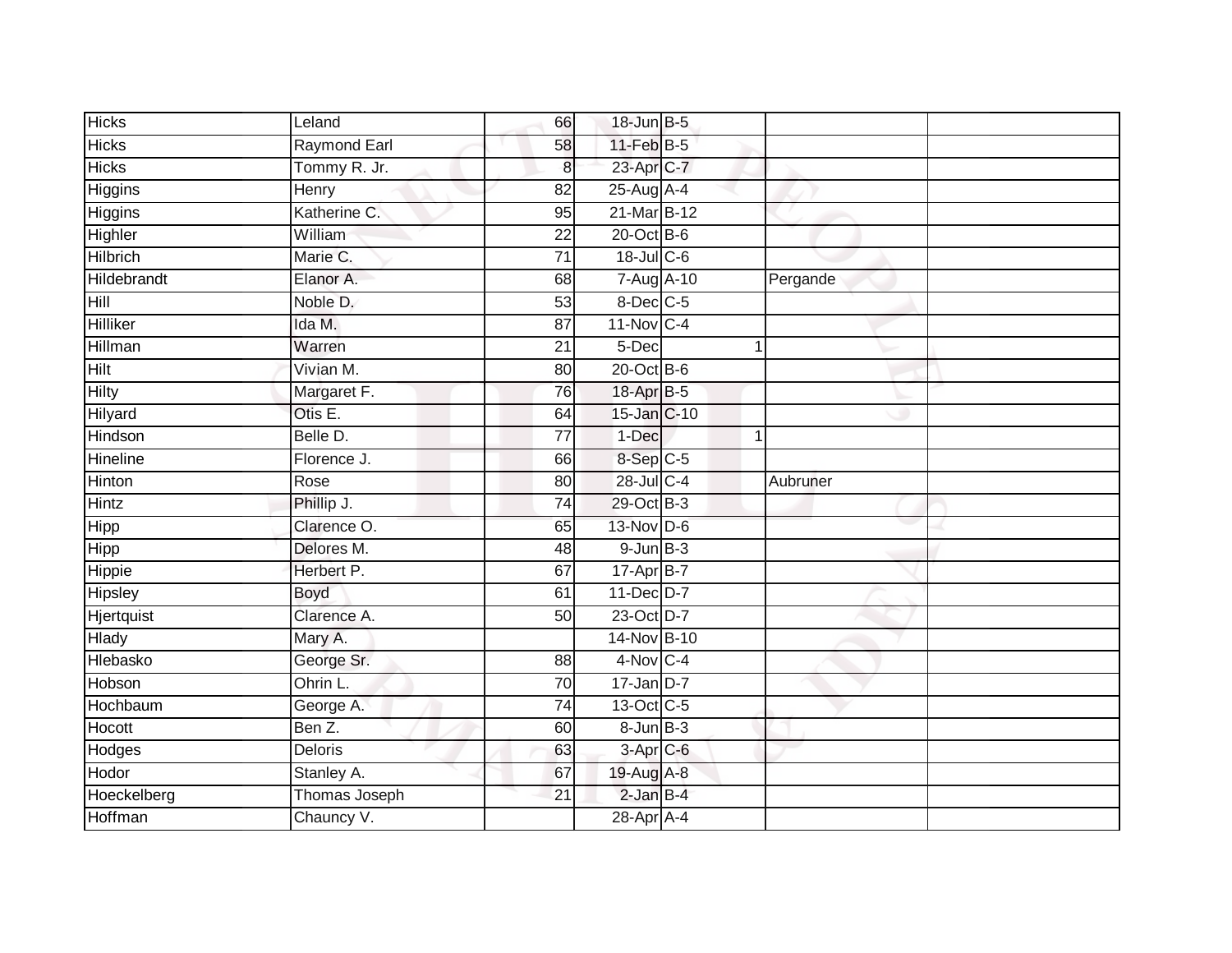| Hoffman        | Hattie D.             | 84              | 28-Apr A-4      |              |            |                   |
|----------------|-----------------------|-----------------|-----------------|--------------|------------|-------------------|
| Hoffman        | Sherman E.            | 71              | 20-Nov B-8      |              |            |                   |
| Hoffman        | William               | 56              | 18-Jun B-5      |              |            |                   |
| Hogue          | Jesse S.              | 79              | 23-Sep B-4      |              |            |                   |
| Hojcus         | Magda (Martha)        | 63              | 18-May D-15     |              |            |                   |
| Holcomb        | Rhonda Lynn           | 5               |                 | 4-Nov 1, C-4 |            | Picture included. |
| Holcomb        | <b>Stephen Thomas</b> | 3               |                 | 4-Nov 1, C-4 |            | Picture included. |
| Holeman        | Bernice B.            | 52              | 7-Feb A-11      |              |            |                   |
|                | Richard               |                 |                 |              |            |                   |
| Holland        |                       | 20              | 25-Aug A-4      |              |            |                   |
| <b>Holland</b> | William F.            | $\overline{73}$ | $5-Sep$ $D-4$   |              |            |                   |
| Holley         | Dorothea              | 21              | 11-Mar C-4      |              |            |                   |
| Holley         | James                 | 24              | 11-Mar C-4      |              |            |                   |
| Hollingsworth  | Kenneth G.            | 56              | $1-AugB-8$      |              |            |                   |
| Holloway       | Terry                 | 17              | 22-Aug          |              | 1          |                   |
| Holman         | Thomas M.             | $\overline{72}$ | 28-Aug A-12     |              |            |                   |
| Holmstrom      | Thure F.              | 80              | $10 -$ Jul B-6  |              |            |                   |
| Holsinger      | <b>Marie</b>          | $\overline{73}$ | 26-Jun A-10     |              |            |                   |
| Holt           | <b>Bessie</b>         | 69              | $27$ -May B-6   |              |            |                   |
| Homcha         | Anna                  | 74              | 5-Sep D-4       |              | Georgevich |                   |
| Hopak          | Rose                  | 78              | $27$ -Feb $D-7$ |              | Pomperger  |                   |
| Hopkins        | Norman                | 71              | 6-Jan A-5       |              |            |                   |
| Hopp           | Elizabeth L.          | $\overline{73}$ | $2$ -Dec $A$ -8 |              |            |                   |
| Hopp           | Helmut E.             | 78              | $2$ -Dec $A$ -8 |              |            |                   |
| Horan          | Clyde M.              | 67              | 14-Mar A-6      |              |            |                   |
| Horgan         | Mary J.               | 81              | 31-Mar B-3      |              |            |                   |
| Horkan         | Walter (Pete)         | 69              | 28-Sep B-8      |              |            |                   |
| Horsch         | Henrietta             | 80              | $4-Aug$ $A-6$   |              |            |                   |
| Horton         | Isadore               | 77              | 22-Oct B-12     |              |            |                   |
| Horvath        | Elizabeth             | 77              | 22-Oct B-12     |              |            |                   |
| Horvath        | Michael J.            | 49              | 30-Oct B-5      |              |            |                   |
| Horwath        | <b>Steve</b>          | 81              | $9$ -Jun $B-3$  |              |            |                   |
| Hotkiewicz     | Frank J.              | $\overline{75}$ | 26-Nov A-4      |              |            |                   |
|                |                       |                 |                 |              |            |                   |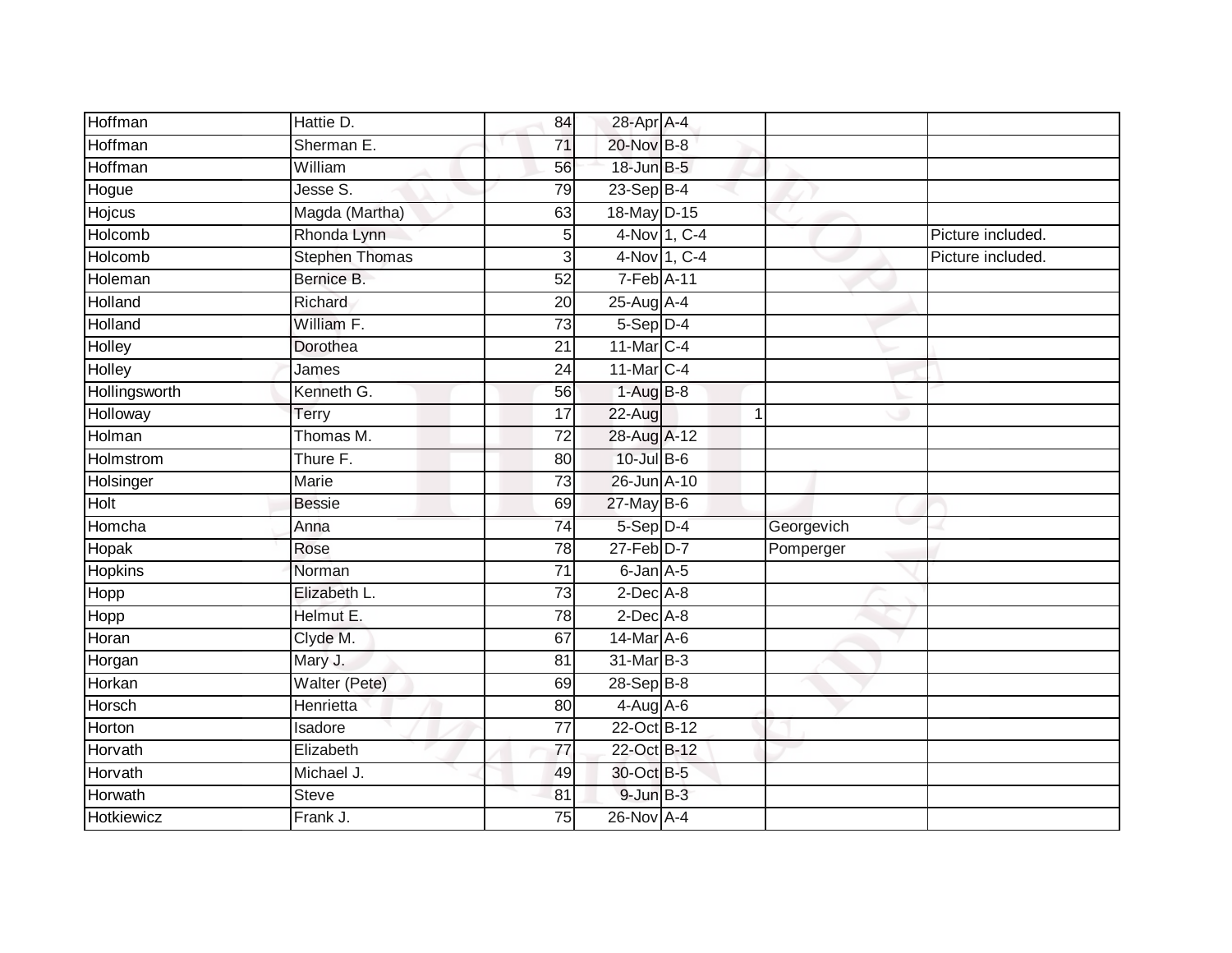| Houchin       | Lucille F.            |                 | $4$ -Aug A-6      |              |                         |
|---------------|-----------------------|-----------------|-------------------|--------------|-------------------------|
| Houser        | George L.             | 53              | 3-Feb A-8         |              |                         |
| Housley       | Laura T.              | 75              | 5-Mar D-4         |              |                         |
| Howard        | Ester                 | 68              | 31-Oct B-3        |              |                         |
| Howell        | <b>Charles Dennis</b> | $\overline{21}$ | 14-May B-4        |              |                         |
| Howell        | Louise                | 67              | 23-Apr C-7        |              |                         |
| Howmiller     | Pearl                 | 76              | $17-Nov$ A-4      |              |                         |
| Hoyer         | Carl                  | 74              | $1 -$ Jul         | 1            |                         |
| Hrapecak      | Mary                  | 77              | 18-May D-15       |              | Also listed as Rapchak. |
| Hravobski     | Albert                | $\overline{75}$ | $19$ -Jun $A - 8$ |              |                         |
| Hreha         | Anna                  | 74              | 3-Mar B-3         |              |                         |
| Hrnciar       | Elizabeth             | 76              | 3-Aug A-12        | Janota       |                         |
| Hronsky       | Frank J. Jr.          | 51              | 29-Apr B-3        |              |                         |
| Hrycak        | <b>Stanley</b>        | 74              | $25$ -Jul $A-8$   |              |                         |
| Huber         | Mary A.               | 92              | 10-Feb C-6        |              |                         |
| Huber         | Ruth E.               |                 | $2$ -Jul $B$ -6   |              |                         |
| <b>Hughes</b> | James W.              | 62              | 28-Apr A-4        |              |                         |
| <b>Hughes</b> | Jerry                 | $\mathsf 9$     | 27-May            | $\mathbf{1}$ |                         |
| Huizenga      | Henry                 | 74              | $24$ -Jul $B-10$  |              |                         |
| <b>Huke</b>   | August K.             | $\overline{70}$ | 16-Feb B-11       |              |                         |
| Hulitai       | Mary Ann              | 77              | 23-Mar E-5        |              |                         |
| Hulsey        | Jacquelyn E.          | $\overline{27}$ | 19-Nov E-6        |              |                         |
| Humbert       | Alma                  | 75              | $27$ -May B-6     | Anderson     |                         |
| Humm          | Alice                 | 79              | 23-Feb D-10       |              |                         |
| Humphrey      | Bonnie L.             |                 | 23-Oct D-7        |              |                         |
| Humphrey      | John F.               | 59              | $16$ -Jan B-6     |              |                         |
| Hunt          | Arthur B.             | 85              | 22-May A-10       |              |                         |
| Hunt          | Lucy Christine        | 50              | $19$ -Aug $A$ -8  |              |                         |
| Hunter        | John H.               | 87              | 31-Oct B-3        |              |                         |
| Hunter        | Joseph L.             | 73              | 6-Oct A-4         |              |                         |
| Hunter        | Nellie M.             | 78              | 11-May B-12       |              |                         |
| <b>Hupke</b>  | John S. Jr.           | 15              | 12-Mar 1, B-6     |              | Picture included        |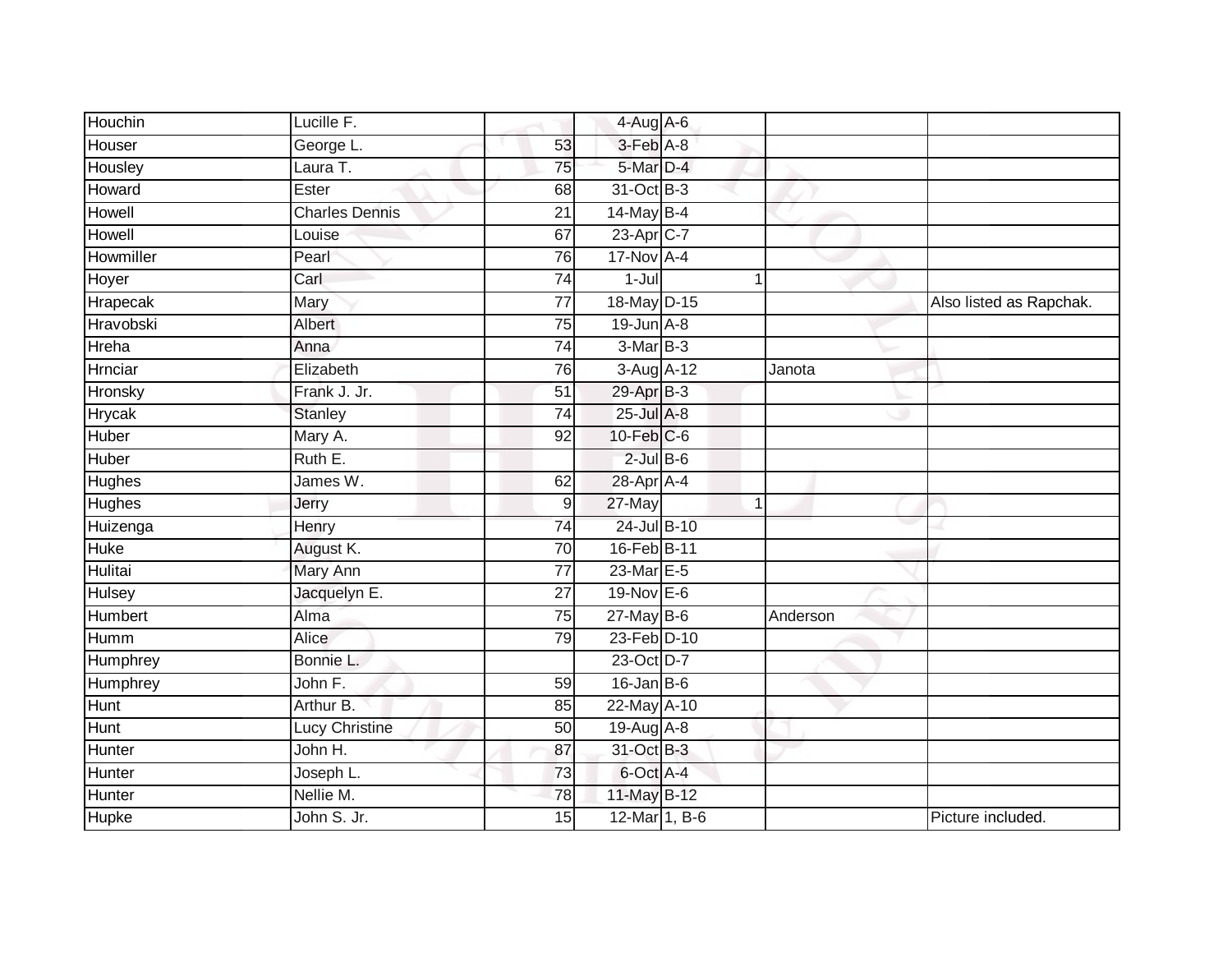| Huppenthal      | Earl H.              | 51              | 23-Oct D-7       |                |  |
|-----------------|----------------------|-----------------|------------------|----------------|--|
| Huppenthal      | Henry                | 82              | 26-Aug B-3       |                |  |
| Huppenthal      | John P.              | 61              | $3$ -Oct A-8     |                |  |
| Hussey          | Thomas J. Sr.        | $\overline{72}$ | $2-MarE-2$       |                |  |
| <b>Hutchins</b> | Kellee Ann           | 3 weeks         | $24$ -Feb $B-4$  |                |  |
| Hutchinson      | Frederick (Hutch)    | 70              | $14$ -Jan B-5    |                |  |
| Hutson          | Norman               | 46              | $21-Apr$ A-6     |                |  |
| Hutton          | <b>Elder Bert</b>    | 65              | 16-Jul B-7       |                |  |
| Hutton          | Joseph W. (Ted)      | 76              | 30-Apr A-8       |                |  |
| Huwig           | Minnie A.            | $\overline{81}$ | 6-Mar A-12       |                |  |
| Hwastecki       | Stephen              | 66              |                  | 9-Oct B-10     |  |
| Hyde            | <b>Larry Patrick</b> | 13              | $27$ -May B-6    |                |  |
| Hyde            | Rudolph              | 21              | $25$ -Feb $B$ -6 |                |  |
| <b>Hylek</b>    | Fred J.              | 46              | 15-Dec B-11      |                |  |
| Igras           | Ewa                  |                 | 28-Jul C-4       |                |  |
| livari          | Waino                | 66              | $17$ -Feb $B-4$  |                |  |
| <b>Iliff</b>    | Iona Matilda         | 91              | $3$ -Oct $A$ -8  |                |  |
| <b>Iliff</b>    | Paul                 | 72              |                  | 24-Oct 1, A-12 |  |
| Ingraham        | Harriet M.           |                 | 31-Dec C-8       |                |  |
| Ingram          | Francis (Frank)      | 61              | 29-Apr B-3       |                |  |
| Ingram          | Lawrence I.          | 81              | 14-May B-5       |                |  |
| Insele          | Helen R.             | 61              | 27-Jun A-12      |                |  |
| <b>Irvin</b>    | Lettie M.            |                 | 28-Apr A-4       |                |  |
| Isbell          | Etta                 | 65              | $20$ -Jan $A-9$  |                |  |
| Istas           | Dora F.              | 73              | $17$ -Jul B-6    |                |  |
| Ivan            | Mike Sr.             | $\overline{74}$ | 22-Oct B-12      |                |  |
| <b>Tvey</b>     | Joe P.               | 23              | 4-Apr            |                |  |
| <b>Ivey</b>     | Thomas Joe           | 24 days         | $31$ -Jan B-8    |                |  |
| <b>Twan</b>     | Milton (Matt)        | 46              | 16-Apr C-7       |                |  |
| Jabaay          | Albert (Rev.)        | 72              | 25-May C-8       |                |  |
| Jabaay          | Daniel               | 22              | 30-Mar C-2       |                |  |
| Jablonski       | <b>Steve</b>         | 60              | $3$ -Jun $B - 5$ |                |  |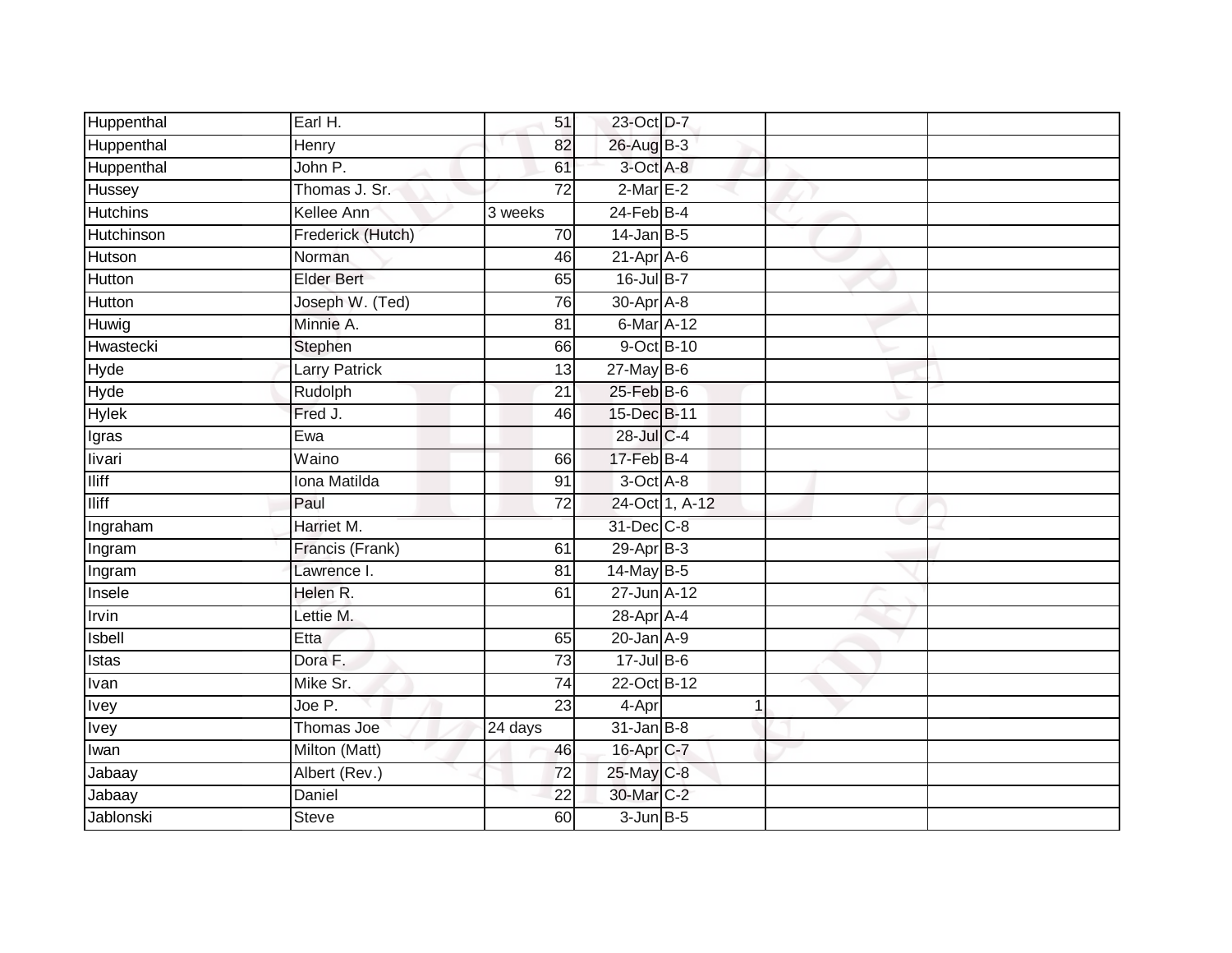| Jachim     | Mary                  | 51              | $27$ -Jan B-5          | Kijowski        |  |
|------------|-----------------------|-----------------|------------------------|-----------------|--|
| Jackson    | Charles Edward (Pfc.) | 19              | 12-Sep A-14            |                 |  |
| Jackson    | Herschel A.           | 66              | 3-Mar B-3              |                 |  |
| Jackson    | Joseph Albert         | 79              | 20-May B-6             |                 |  |
| Jackson    | Robert A.             | 80              | $3-Apr$ <sub>C-6</sub> |                 |  |
| Jackson    | <b>Robert McKee</b>   | 82              | 10-Aug B-12            |                 |  |
| Jackson    | Silas A.              | 62              | $31$ -Jan $B-8$        |                 |  |
| Jacobs     | Frank Sr.             | 84              | 30-Jun B-9             |                 |  |
| Jacobs     | Lois C.               |                 | 6-Nov A-14             |                 |  |
| Jacobsma   | Anna                  | 78              | 9-Oct B-10             |                 |  |
| Jadron     | Daniel                | 81              | $3-Feb$ $A-8$          |                 |  |
| Jakubiec   | Antonina              | 80              | 12-Oct B-10            |                 |  |
| Jallo      | Rose                  | 58              | 19-Dec B-8             | <b>Bien</b>     |  |
| Jamieson   | Robert J.             | 69              | $4$ -Jun $B-4$         |                 |  |
| Jamroz     | Valentine             | 67              | 21-Apr A-6             |                 |  |
| Janas      | David                 | 22              | 28-Apr                 | 1               |  |
| Jancosek   | John C.               | 73              | $9$ -Mar $C-4$         |                 |  |
| Jane       | Cornelia B.           | 57              | 26-Sep B-3             |                 |  |
| Jania      | Frank J.              | 48              | $21$ -Jul B-4          |                 |  |
| Janik      | Frances               | 45              | $21$ -Jan $C-3$        |                 |  |
| Janik      | Helen E.              |                 | 12-Oct B-10            |                 |  |
| Janik      | Mary                  | 47              | 27-Apr B-10            | Lazur           |  |
| Janosz     | Tillie                | 77              | $3$ -Jan $B-3$         |                 |  |
| Janott     | Joan                  | 16              | 18-Nov 1, C-4          |                 |  |
| Jansky     | Susan                 | 80              | 9-Oct B-10             |                 |  |
| Jantzen    | Helen A.              | 59              | 29-Sep B-3             | <b>Dietrich</b> |  |
| Janusonis  | Joseph                | $\overline{74}$ | $6-AugB-6$             |                 |  |
| Janzou     | <b>Steve</b>          | 73              | 8-Jan A-12             |                 |  |
| Jaracz     | Harry T.              | 28              | 28-Jul C-4             |                 |  |
| Jaranowski | Agnes                 | 69              | 20-May B-6             |                 |  |
| Jarosz     | Bernice (Bessie)      | 72              | 31-Aug A-12            |                 |  |
| Jarosz     | Henry A.              | 47              | 25-Aug A-4             |                 |  |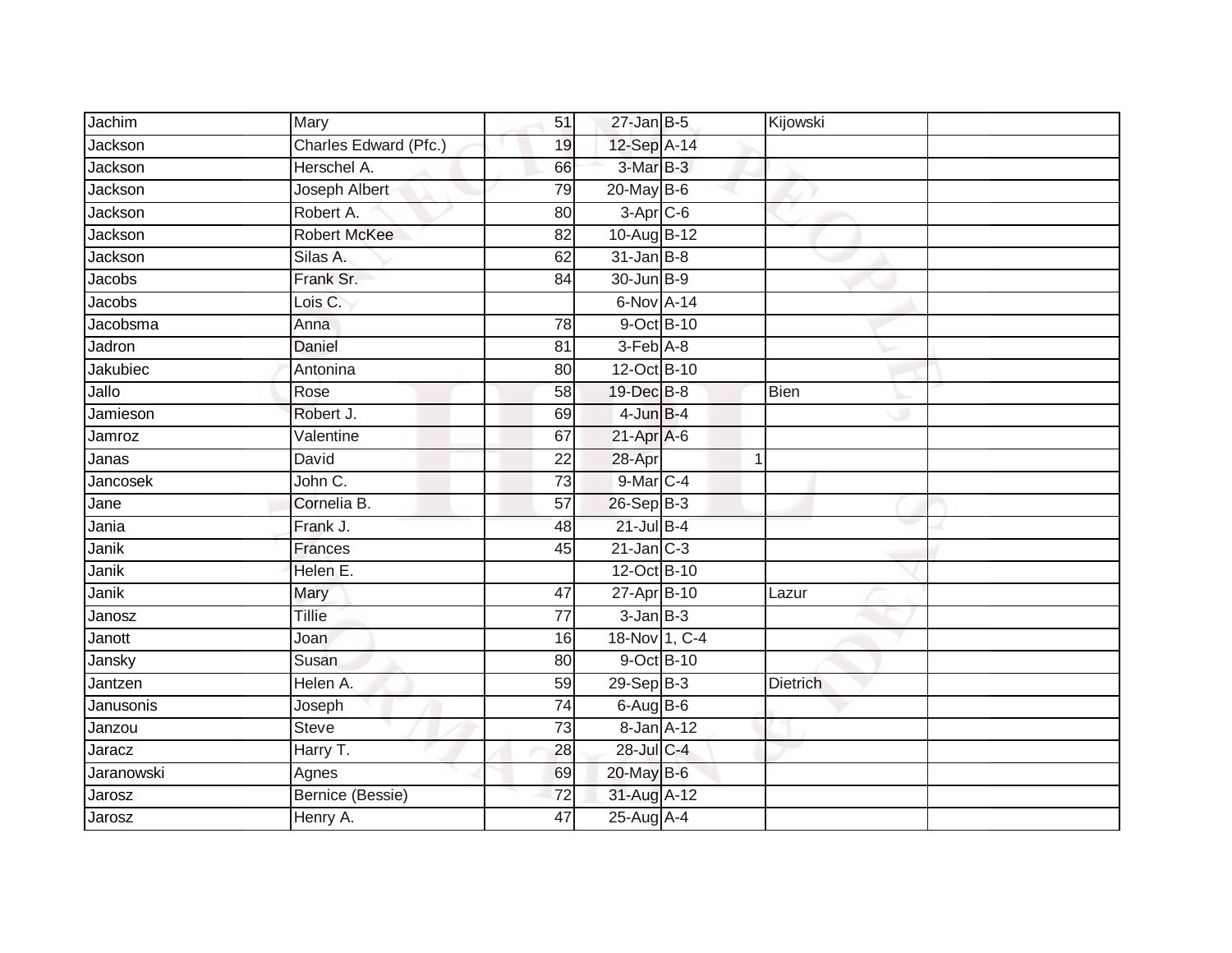| Jasek          | Joseph J.                 | 49              | 4-Feb B-5        |                  |  |
|----------------|---------------------------|-----------------|------------------|------------------|--|
| Jasek          | Stanley                   | 77              | $10$ -Feb $C$ -6 |                  |  |
| Jasinski       | Alvin J. (Rev. Monsignor) | 58              | $16$ -Jan B-6    |                  |  |
| Jaski          | Christine                 | 46              | $21$ -Jul B-4    | Kochta           |  |
| Jean           | William H.                | 93              | 29-Jul B-5       |                  |  |
| Jedynak        | Catherine                 | 59              | $13-AprB-8$      | Badali           |  |
| Jefferson      | Mary E.                   | 63              | 23-Oct D-7       |                  |  |
| Jelenicki      | Edward B.                 | 53              | 27-Mar A-10      |                  |  |
| Jelenish       | John                      | 76              | 9-Nov D-12       |                  |  |
| Jelski         | Pearl                     | 59              | 31-Mar B-3       |                  |  |
| Jemenko        | Stella                    | 67              | 29-Sep B-3       |                  |  |
| Jenkins        | Cleon F.                  | 63              | $24$ -Feb $B-4$  |                  |  |
| Jenkins        | Mary A.                   | 57              | $1$ -Jul $B-8$   |                  |  |
| Jennings       | Lee Anna                  | 75              | 12-May B-5       |                  |  |
| Jensen         | Frances M.                | 93              | 15-Oct B-12      |                  |  |
| Jeorse         | Sophia                    | 76              | 23-Mar E-5       |                  |  |
| Jergens        | Agnes C.                  | 44              | 28-Oct C-4       | Janiga           |  |
| Jernberg       | Julia                     | 81              | 30-Sep C-4       |                  |  |
| Jerome         | Gilbert L.                | $\overline{71}$ | 6-Oct A-4        |                  |  |
| <b>Jesuwit</b> | Evelyn L.                 | $\overline{51}$ | 13-Jul B-10      |                  |  |
| Jewett         | Albert L.                 | 64              | 19-Aug A-8       |                  |  |
| Jewett         | Patricia                  | 39              | 12-Aug B-4       | Lindzy           |  |
| Joers          | Ernest                    | 62              | 24-Jun           |                  |  |
| Johannes       | Elizabeth                 | 70              | 30-Jun B-9       |                  |  |
| Johnson        | Aileen S.                 | 46              | 22-Oct B-12      |                  |  |
| Johnson        | Alexander                 | $\overline{71}$ | 21-Mar B-12      |                  |  |
| Johnson        | <b>Bertha</b>             | $\overline{77}$ | 16-Mar E-7       | <b>Barbarich</b> |  |
| Johnson        | Carl O.                   | 75              | 15-Jan C-10      |                  |  |
| Johnson        | Charles H.                | 86              | 18-Mar C-4       |                  |  |
| Johnson        | Christopher Thomas        | 4 months        | 17-Aug B-6       |                  |  |
| Johnson        | $E$ lma M.                | 82              | 27-Feb D-7       |                  |  |
| Johnson        | Florence H.               | 61              | $15$ -Jul $A-8$  |                  |  |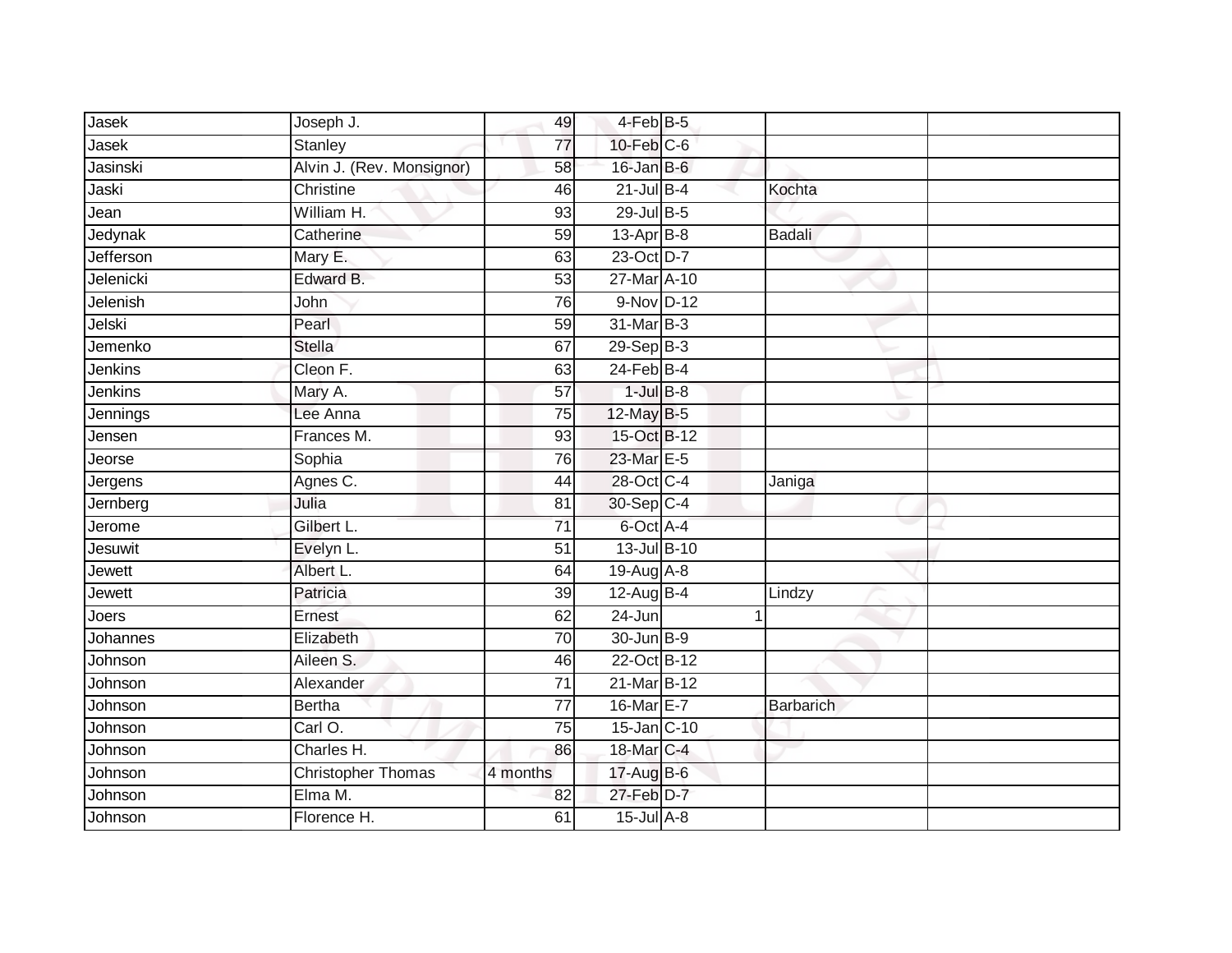| Johnson      | George                | 90              | 5-Feb D-6        |          |  |
|--------------|-----------------------|-----------------|------------------|----------|--|
| Johnson      | <b>Hilda</b>          | 78              | $3$ -Apr $C$ -6  |          |  |
| Johnson      | Hjalmar A.            | 69              | 16-Dec C-4       |          |  |
| Johnson      | Hulda S.              | 80              | 18-Apr B-5       |          |  |
| Johnson      | Norman R.             | $\overline{88}$ | 16-May B-6       |          |  |
| Johnson      | <b>Tobe</b>           | 73              | 20-Jul B-6       |          |  |
| Johnson      | William S.            | 54              | $29-SepB-3$      |          |  |
| Johnston     | J. Hiram              | 71              | 26-Oct E-2       |          |  |
| Jonas        | Otto J. Sr.           | 65              | 7-Mar A-10       |          |  |
| Jones        | Alford B.             | 51              | $31$ -Jan $B-8$  |          |  |
| Jones        | Dwight A.             | 64              | $17$ -Feb $B$ -4 |          |  |
| Jones        | Glenn W.              | 46              | 28-Dec C-4       |          |  |
| Jones        | Jessie                | 91              | 6-May B-4        |          |  |
| Jones        | <b>Lowell Wendell</b> | 19              | 16-Jun B-4       |          |  |
| Jones        | Phillip               | 6               | $26-Nov$         | 1        |  |
| Jones        | Ruth B.               | 61              | 17-Nov A-4       |          |  |
| Jones        | Walter D.             | $\overline{74}$ | $13$ -Jan $A-8$  |          |  |
| Jonkman      | Joe                   | 60              | 30-Oct B-5       |          |  |
| Jordan       | Grace I.              | 73              | 5-Dec C-6        |          |  |
| Joyce        | Marshall J. Sr.       | 56              | $28$ -Jan B-5    |          |  |
| Judges       | Robert E.             | 83              | $8-Sep$ C-5      |          |  |
| <b>Jurek</b> | John                  | $\overline{72}$ | 9-Jan A-6        |          |  |
| Jurek        | Michael               | 76              | 20-Feb D-10      |          |  |
| Juresa       | Steve                 | 86              | 29-Oct B-3       |          |  |
| Jurkovitz    | Victor                | 63              | 5-Mar D-4        |          |  |
| Juszezak     | Helen                 | 85              | $19-Oct$ B-8     |          |  |
| Kabo         | John                  | $\overline{71}$ | 19-Nov E-6       |          |  |
| Kachmar      | Elizabeth             | 77              | $3$ -Jan $B-3$   |          |  |
| Kaczka       | Albert F.             | 62              | 12-Mar B-6       |          |  |
| Kaczocha     | Dorothy G.            | 41              | 26-Mar B-4       |          |  |
| Kaebegein    | Esther                | 78              | 14-Sep E-8       |          |  |
| Kaelin       | Ida M.                |                 | 28-Sep B-8       | Galliker |  |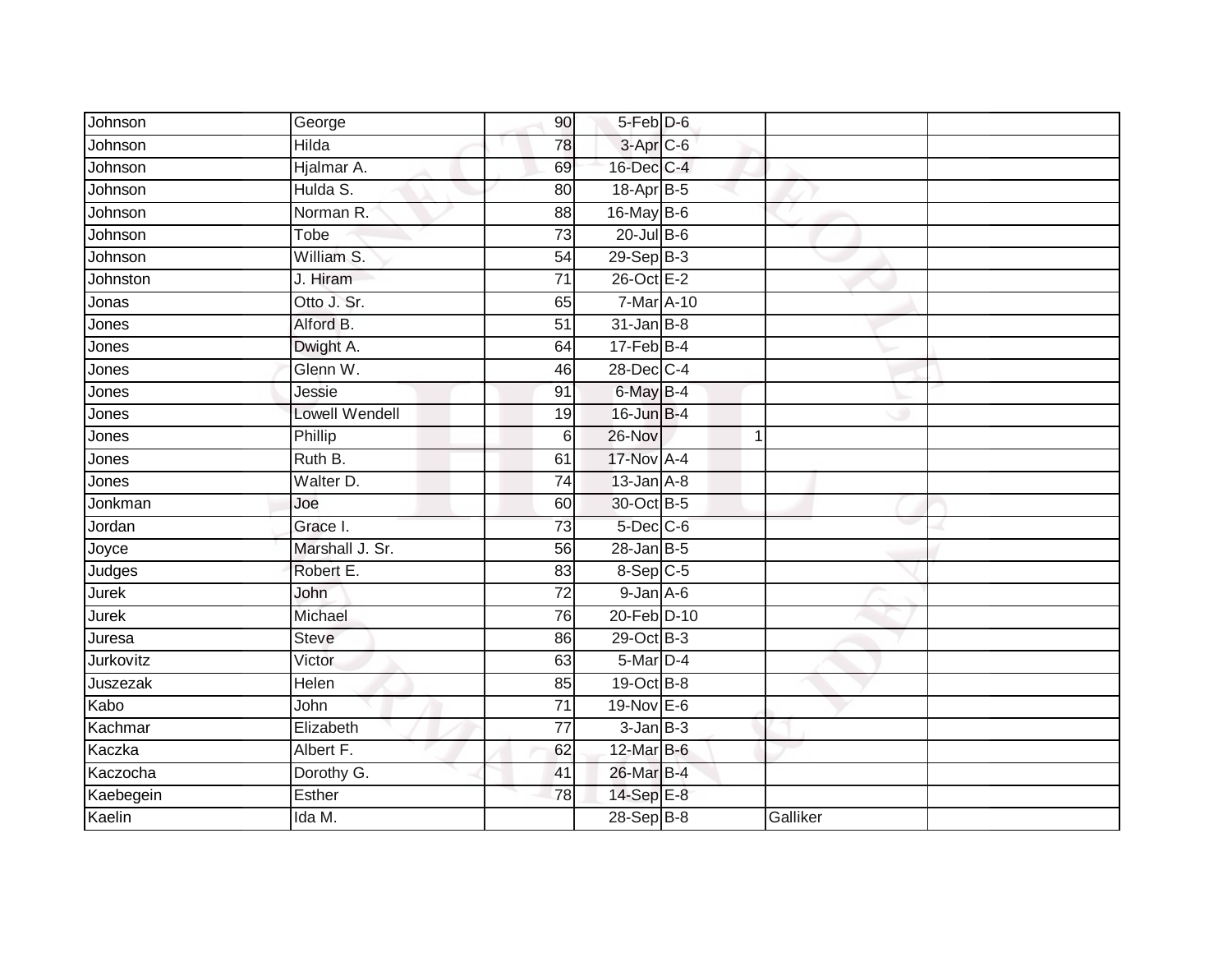| Kaiser      | <b>Delbert Fred</b>   | 58              | 15-Dec B-11      |               |  |
|-------------|-----------------------|-----------------|------------------|---------------|--|
| Kalapach    | <b>Jeffrey Warren</b> | 14              | $9$ -Jun $B-3$   |               |  |
| Kaleta      | Sophie                | 73              | $1-AugB-8$       |               |  |
| Kalina      | Peter                 | 64              | $10$ -Feb $C$ -6 |               |  |
| Kallen      | Marie E.              |                 | 28-Feb A-14      |               |  |
| Kaminski    | Stanley J.            | 56              | 17-Oct B-5       |               |  |
| Kaminski    | Zygmond               | 80              | $18$ -Jul C-6    |               |  |
| Kammer      | Raymond               | 62              | 4-Apr B-4        |               |  |
| Kampsneider | Marge                 | 66              | 10-Dec B-6       |               |  |
| Kamradt     | Paul A. Sr.           | 86              | 10-Apr A-10      |               |  |
| Kaniuk      | Anthony               | 86              | 29-Dec C-6       |               |  |
| Kantowski   | Stanley E.            | 64              | $11$ -Aug B-5    |               |  |
| Kaplun      | Mary                  | 83              | $9$ -Jun $B-3$   |               |  |
| Karnafel    | John                  | 48              | 30-Jan B-8       |               |  |
| Kartje      | Eva                   | $\overline{71}$ | 17-Nov A-4       |               |  |
| Kasalo      | Annette               |                 | 6-Nov A-14       | Luste         |  |
| Kasin       | Oscar                 | $\overline{72}$ | 2-May C-9        |               |  |
| Kasper      | Frances P.            | 79              | 20-Nov B-8       |               |  |
| Kasper      | Joseph G.             | $\overline{74}$ | 21-May A-10      |               |  |
| Kasper      | Stanley V.            | 65              | $1-Dec$ $C-3$    |               |  |
| Kasperan    | John J.               | 80              | 18-May D-15      |               |  |
| Katchmar    | <b>Mike</b>           | 81              | 7-Feb A-11       |               |  |
| Kazanowski  | John                  | 84              | 18-Dec C-4       |               |  |
| Keefer      | Lewis J.              | 62              | $10$ -Feb $C$ -6 |               |  |
| Keegan      | Frank P.              | $\overline{77}$ | 6-Nov A-14       |               |  |
| Keeler      | Frank H.              | 63              | 9-Nov D-12       |               |  |
| Keesling    | John A. (Sgt.)        |                 | 13-May B-4       |               |  |
| Keeton      | Clark                 | 53              | 11-Dec D-7       |               |  |
| Kegebein    | William C.            | 84              | 26-May B-6       |               |  |
| Keilman     | Frances               | 55              | 7-May B-6        |               |  |
| Keilman     | Johanna B.            | 89              | 20-Jan A-9       | <b>Schmit</b> |  |
| Keilman     | Veronica              |                 | $16$ -Jan B-6    |               |  |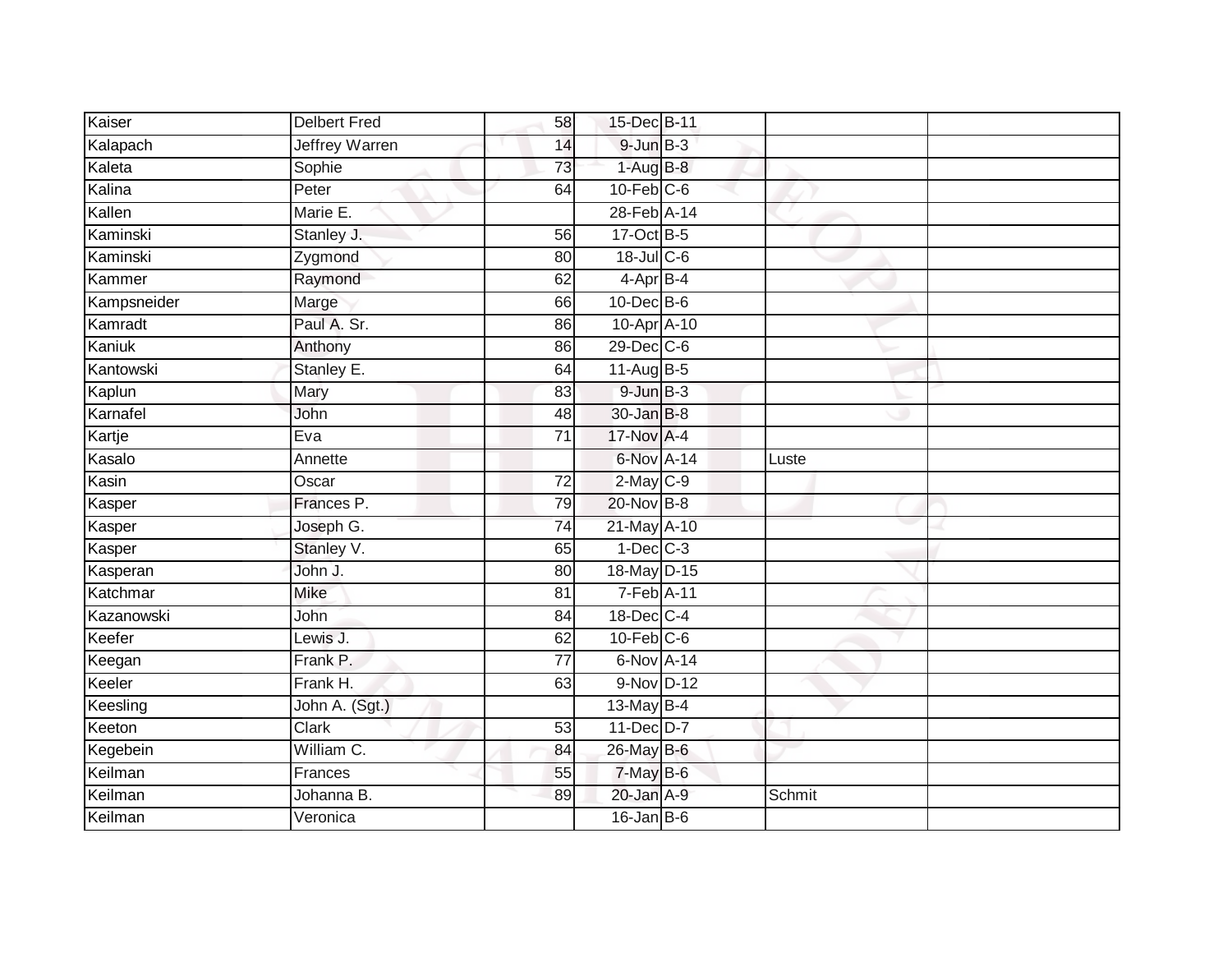| Keiser    | Pearl                  | 79              | 25-Jul A-8        |   |  |
|-----------|------------------------|-----------------|-------------------|---|--|
| Kelderman | <b>Nelly</b>           | 68              | 20-Jul B-6        |   |  |
| Kelley    | Herman W.              | 42              | 14-Apr B-5        |   |  |
| Kelley    | Norma                  |                 | $8$ -Jul $C$ -4   |   |  |
| Kelly     | Charles                |                 | 10-Sep            | 1 |  |
| Kelso     | Harry R.               | 62              | $27$ -Jul B-5     |   |  |
| Kemp      | Mary E.                | 48              | 3-Dec B-4         |   |  |
| Kemper    | Delbert G.             | 54              | 29-Sep B-3        |   |  |
| Kenda     | Julius A.              | 50              | $8 - Jun$ $B - 3$ |   |  |
| Kennedy   | Harold F.              | 57              | $2-Sep$ B-10      |   |  |
| Kenyon    | Mildred                | 61              | $26$ -Feb $B-3$   |   |  |
| Kenyon    | Thomas F.              | $\overline{75}$ | 6-Nov A-14        |   |  |
| Keown     | James                  | 21              | 19-Sep            | 1 |  |
| Kerchak   | Mary                   | 85              | 27-Aug B-7        |   |  |
| Kerner    | Bert R.                | 70              | $6$ -May $B-4$    |   |  |
| Kerr      | Julie E.               | 7 weeks         | 25-May C-8        |   |  |
| Kery      | Julia J.               | 52              | $17$ -Jul B-6     |   |  |
| Kessler   | Howard T.              | 63              | $24$ -Jun $B-5$   |   |  |
| Kessler   | Russell V.             | 54              | 28-Mar A-14       |   |  |
| Ketchem   | <b>Phyllis</b>         | 61              | $7 -$ Jul $A - 8$ |   |  |
| Kick      | Veronica D.            |                 | $2$ -Mar $E-2$    |   |  |
| Kiel      | <b>Bessie</b>          | $\overline{73}$ | 18-May D-15       |   |  |
| Kiernan   | John J.                | 56              | 22-Dec 1, C-7     |   |  |
| Kiester   | Nora A.                | 92              | $8 - Jun$ $B-3$   |   |  |
| Kilbury   | <b>Hobart McKinley</b> | 73              | $1-Aug$ B-8       |   |  |
| Kimball   | Robert A.              | 50              | $1$ -Jul $B-8$    |   |  |
| Kime      | Wayne E.               | 25              | 23-Jul D-7        |   |  |
| Kimmet    | Charles F.             | $\overline{79}$ | $8 - Jun$ $B - 3$ |   |  |
| Kindt     | Marilyn Mae            | 36              | 14-Apr B-5        |   |  |
| King      | Albert R.              |                 | 22-Oct B-12       |   |  |
| King      | Martin V.              | 67              | 28-Dec C-4        |   |  |
| King      | Michael                | 8               | $8-Dec$           | 1 |  |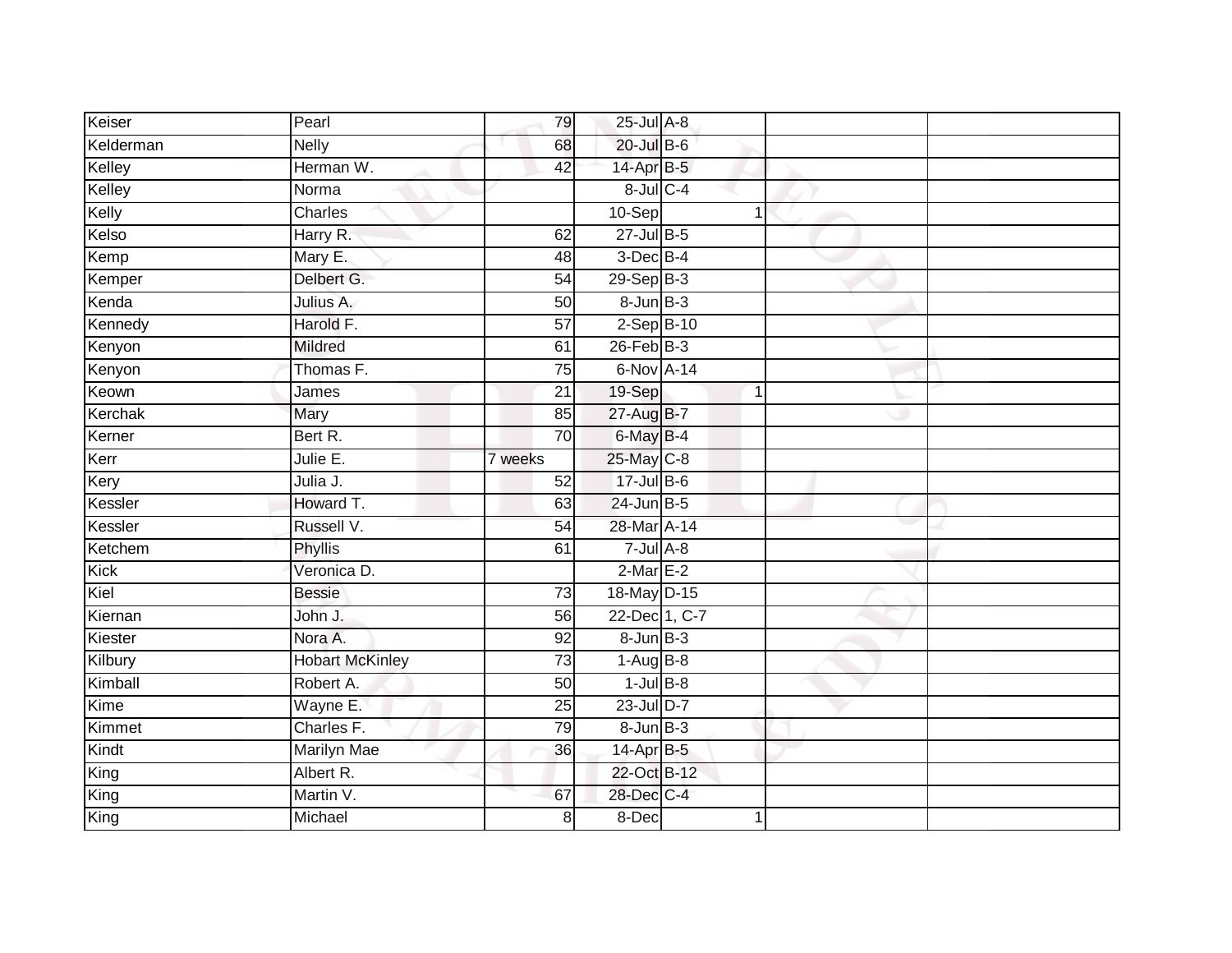| King         | Ronald                | 24              | 5-Aug A-7        |             |
|--------------|-----------------------|-----------------|------------------|-------------|
| Kinsock      | Julius                | 75              | 28-Aug A-13      |             |
| Kinzie       | Harry L.              | $\overline{72}$ | 11-Nov C-4       |             |
| Kirk         | George                | 47              | 8-May B-10       |             |
| Kirk         | Pamela Sue            | $\overline{17}$ | $14-Sep$ E-8     |             |
| Kirkland     | Dan W. Sr.            | 45              | $4$ -Jun $B-4$   |             |
| Kirkland     | Ethel C.              | 77              | $14$ -Jul $A-4$  |             |
| Kissinger    | Evelyn G.             | 42              | $21$ -Jan $C-3$  | Smith       |
| Kitchell     | William F.            | 69              | 14-Nov B-10      |             |
| Klapak       | John R. Jr. (Spec. 4) | $\overline{20}$ | 11-May B-12      |             |
| Klassen      | Herbert J.            | 68              | $26$ -Feb $B-3$  |             |
| Klaus        | Clara M.              | $\overline{71}$ | 8-Aug A-8        |             |
| Kleihege     | <b>Bertha</b>         | 73              | 8-Jun B-3        |             |
| Kleinwachter | Earl A. (Dr.)         | 64              | $20$ -Jul $B-6$  |             |
| Klekot       | Joseph                | 78              | 6-Jan A-5        |             |
| Klekot       | Joseph A.             | 52              | 12-May B-5       |             |
| Klemm        | Martha E.             | $\overline{77}$ | $11$ -Jun $D-2$  |             |
| Klug         | Anna                  | 82              | 30-Jun B-9       | Scherer     |
| Klusmeier    | Arthur O.             | 73              | 14-Apr B-5       |             |
| Knapik       | Cornelia              | 45              | $17$ -Feb $B$ -4 |             |
| Knerr        | Martin                | 78              | 28-Mar A-14      |             |
| Knight       | Walter J.             | 75              | $21$ -Jul B-4    |             |
| Knoles       | Samuel R.             | 70              | 18-Aug B-6       |             |
| Knox         | Mable L.              |                 | 18-Jun B-5       | Guyton      |
| Koachway     | Paul                  | 86              | $2-Mar E-2$      |             |
| Kobiela      | Walenty               | 78              | $11$ -Feb $B$ -5 |             |
| Koch         | John E.               | $\overline{72}$ | $22-Sep$ A-4     |             |
| Koch         | Reinhard H. (Cookie)  | 63              | $2$ -Nov $C$ -6  |             |
| Kocur        | John                  | 49              | $21-Aug$         | $\mathbf 1$ |
| Koehne       | Frank G.              | 83              | 9-Dec B-10       |             |
| Koenig       | Charles C.            | 81              | 8-Jul C-4        |             |
| Koetteritz   | Katherine             | $\overline{80}$ | 18-Jun B-5       |             |
|              |                       |                 |                  |             |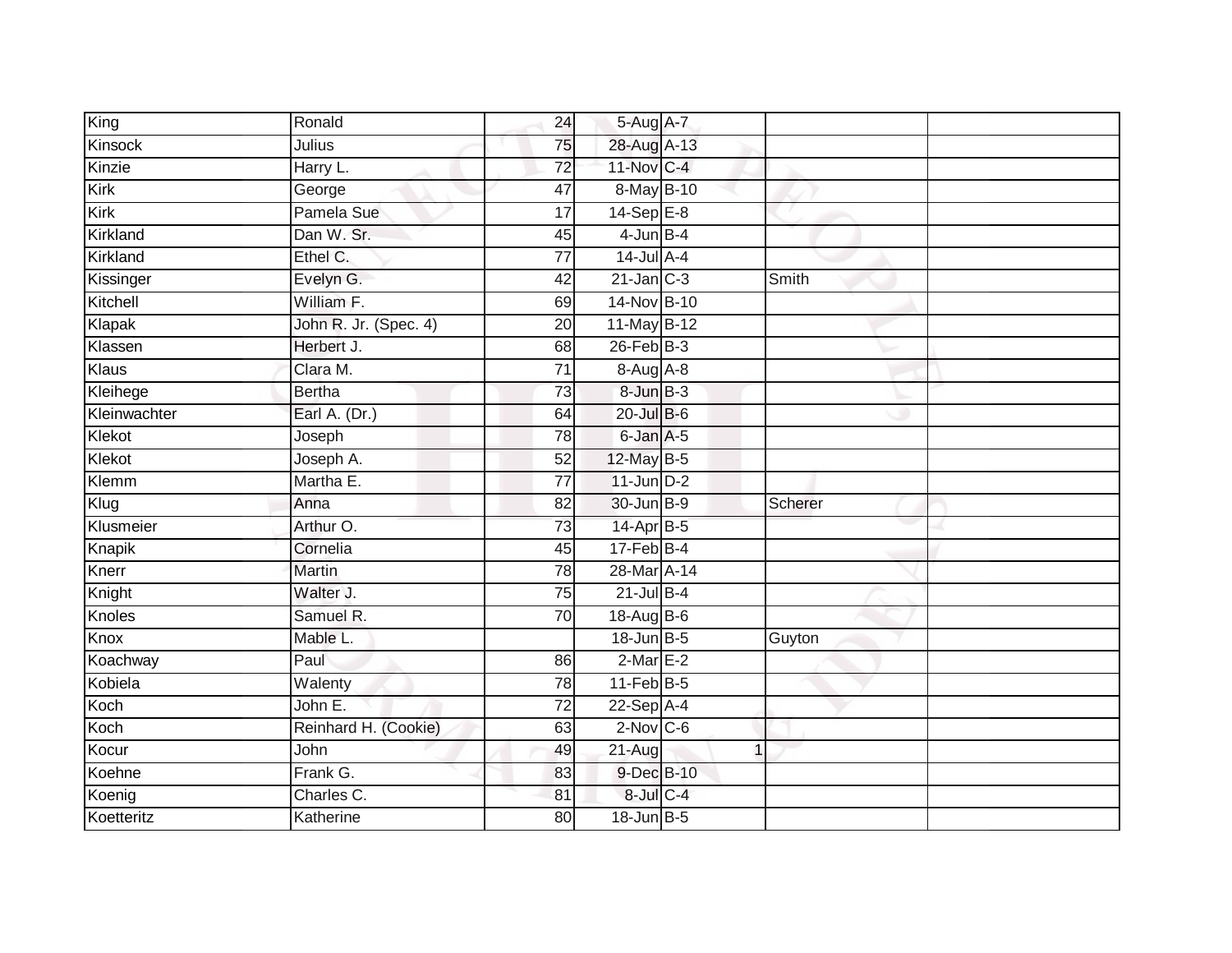| Kofl        | Helen              |                 | 12-Oct B-10     | Murin  |  |
|-------------|--------------------|-----------------|-----------------|--------|--|
| Kolacek     | Cecilia R.         | 75              | $6$ -Jul $B-4$  |        |  |
| Kolarczyk   | Henry              | 53              | 15-Apr C-4      |        |  |
| Kolas       | <b>Stella</b>      |                 | $29-SepB-3$     |        |  |
| Kolb        | Evelyn M.          | 61              | $2$ -Jan $B-4$  |        |  |
| Kolb        | Lillie             | 78              | 15-Sep A-8      |        |  |
| Kolberg     | Agnes B.           | 80              | $1$ -Jun $B-4$  |        |  |
| Koleff      | Raica S.           | 76              | 26-Mar B-4      |        |  |
| Kolish      | John V.            | 16              | 28-Nov C-6      |        |  |
| Kollak      | Michael J.         | 59              | 22-Aug B-5      |        |  |
| Kollar      | Rose               | 67              | 27-Apr B-10     | Wisler |  |
| Koloch      | George             | 78              | 23-Sep B-4      |        |  |
| Kolodziej   | Caroline           | 75              | $2$ -Jan $B-4$  |        |  |
| Koniarski   | Frank              | 67              | 26-Dec B-8      |        |  |
| Konkoly     | John J.            | 55              | 5-Jan B-6       |        |  |
| Kooistra    | Gertrude           | 81              | 17-Jul B-6      |        |  |
| Koonce      | Velma Marie        | $\overline{27}$ | 17-Nov A-4      |        |  |
| Kooy        | Peter G.           | 85              | 23-Nov F-11     |        |  |
| Kooy        | Sam                | 78              | 23-Sep B-4      |        |  |
| Korem       | John J. Sr.        | $\overline{88}$ | 11-Dec D-7      |        |  |
| Koremenos   | Anna               | $\overline{75}$ | 13-Oct C-5      |        |  |
| Kornett     | Harold Joseph      | 20              | 2-Nov 1, C-6    |        |  |
| Kortenhoven | Aggie              | 87              | 28-Sep B-8      |        |  |
| Korth       | Alfred F.          | 76              | 12-Dec A-18     |        |  |
| Kosiba      | Walter             | 49              | 25-May C-8      |        |  |
| Koslovsky   | William N.         | 48              | $2$ -Jul $B$ -6 |        |  |
| Kosmitis    | John G.            | 45              | $11-AprB-8$     |        |  |
| Kosteba     | Louis J.           | 54              | $14$ -May B-4   |        |  |
| Kostecki    | Casimir            | 63              | $2$ -Feb $B-14$ |        |  |
| Kostra      | <b>Gary Edward</b> | Infant          | 9-Feb B-10      |        |  |
| Kotecki     | Roman F.           | 78              | $10$ -Jul B-6   |        |  |
| Kouma       | Marjorie           | $\overline{41}$ | 15-Apr C-4      |        |  |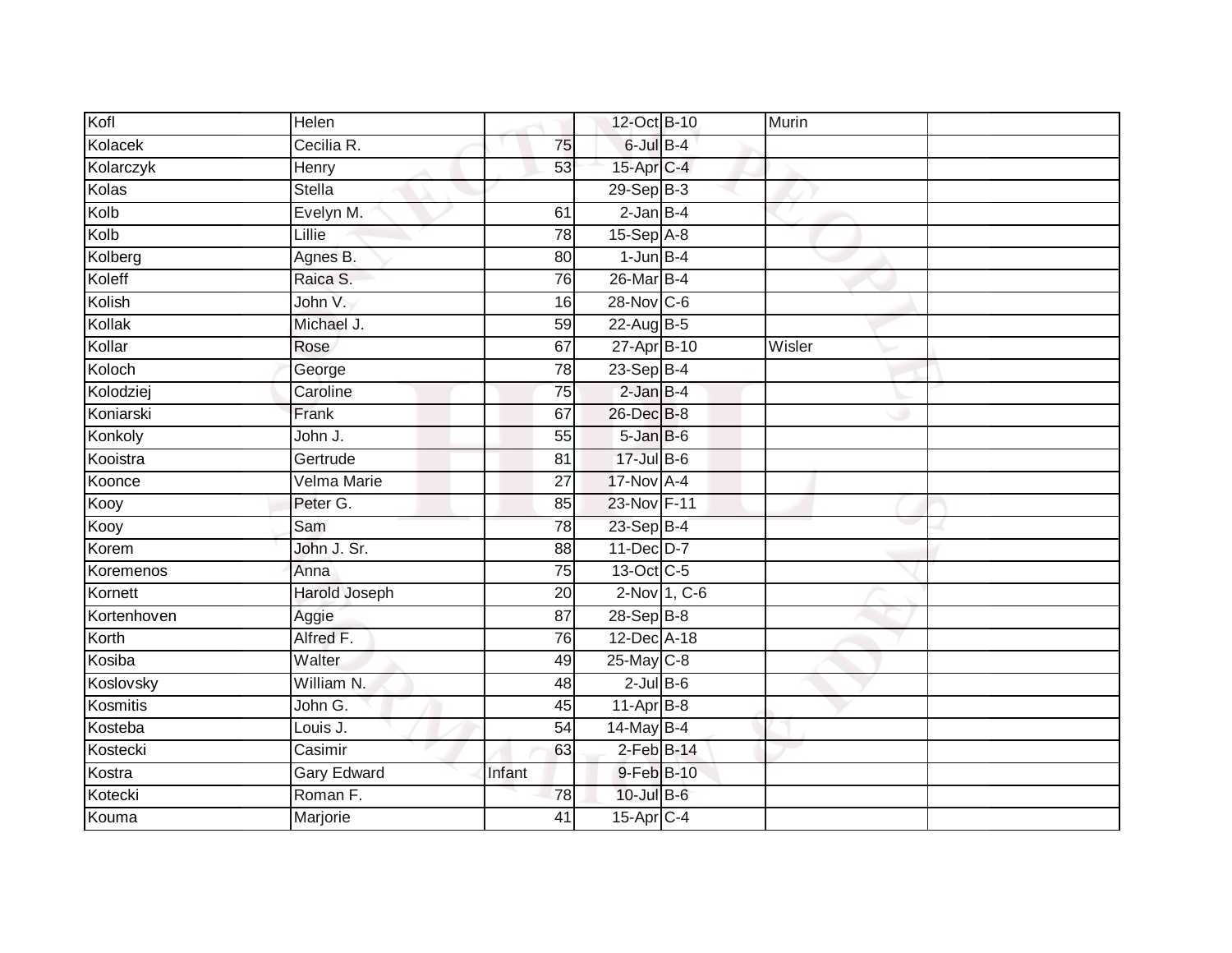| Kounelis       | <b>Harry</b>         | 51              | 5-Nov B-4                |          |                   |
|----------------|----------------------|-----------------|--------------------------|----------|-------------------|
| Kountoures     | Alex J.              | 75              | 31-Dec C-8               |          |                   |
| Kovach         | Anna                 | 78              | $21$ -Feb $C-8$          |          |                   |
| Kovach         | Joseph               | 68              | 29-Dec C-6               |          |                   |
| Kovacich       | Ivan                 |                 | 5-May B-5                |          |                   |
| Koval          | Adam                 |                 | $6 - \overline{Apr}$ B-3 |          |                   |
| Koval          | Andrew C.            | 68              | 27-Apr B-10              |          |                   |
| Kowalski       | John                 | 83              | 11-Aug B-5               |          |                   |
| Kowalski       | Mary                 | 80              | $31$ -Jan B-8            |          |                   |
| Kowalsky       | Marion L.            | 44              | $1$ -Jul $B$ -8          |          |                   |
| Kowl           | Michalina            | $\overline{75}$ | $6 - AprB - 3$           | Banasiak |                   |
| Kozlowski      | Edwin (Sgt.)         | 54              | $11$ -Apr $B-8$          |          | Picture included. |
| Kozlowski      | Sophie               | 74              | 16-May B-6               |          |                   |
| Kozma          | John                 | 88              | 6-Jan A-5                |          |                   |
| Kozuch         | <b>Stanley</b>       | 45              | 24-Aug C-12              |          |                   |
| Kraatz         | Hazel M.             | 75              | 23-Feb D-10              |          |                   |
| Kraay          | Cornelia             | $\overline{71}$ | $12$ -Jan $C-2$          |          |                   |
| Kraft          | Ernst                | 74              | 16-Nov D-15              |          |                   |
| Kraft          | Grant E.             |                 | 30-Sep C-4               |          |                   |
| <b>Krahies</b> | Ann                  | 71              | 19-Mar B-10              |          |                   |
| Krajac         | Rose                 | 76              | $19-Sep$ <sub>C-5</sub>  |          |                   |
| Krall          | Stella               | 78              | 14-Aug A-10              |          |                   |
| Kralowetz      | Frank J.             | 67              | 29-Apr B-3               |          |                   |
| <b>Kraus</b>   | Joseph E.            |                 | 14-Mar A-6               |          |                   |
| Krause         | Henry J.             | 67              | 16-Nov D-15              |          |                   |
| Krause         | Walter W.            | 62              | $8-AugA-8$               |          |                   |
| Krawczyk       | Anthony M.           | 84              | $31$ -Jan B-8            |          |                   |
| Krawczyk       | John F.              | 61              | 14-Oct C-4               |          |                   |
| Krawczyk       | $\overline{Viola}$   | 71              | 18-Apr B-5               |          |                   |
| Kreczmer       | Stanley              | 81              | 19-Jun A-8               |          |                   |
| Krestan        | Frank                | 77              | 14-Sep E-8               |          |                   |
| Krevchenia     | <b>Hareton Henry</b> | $\overline{74}$ | $13-Nov$ D-6             |          |                   |
|                |                      |                 |                          |          |                   |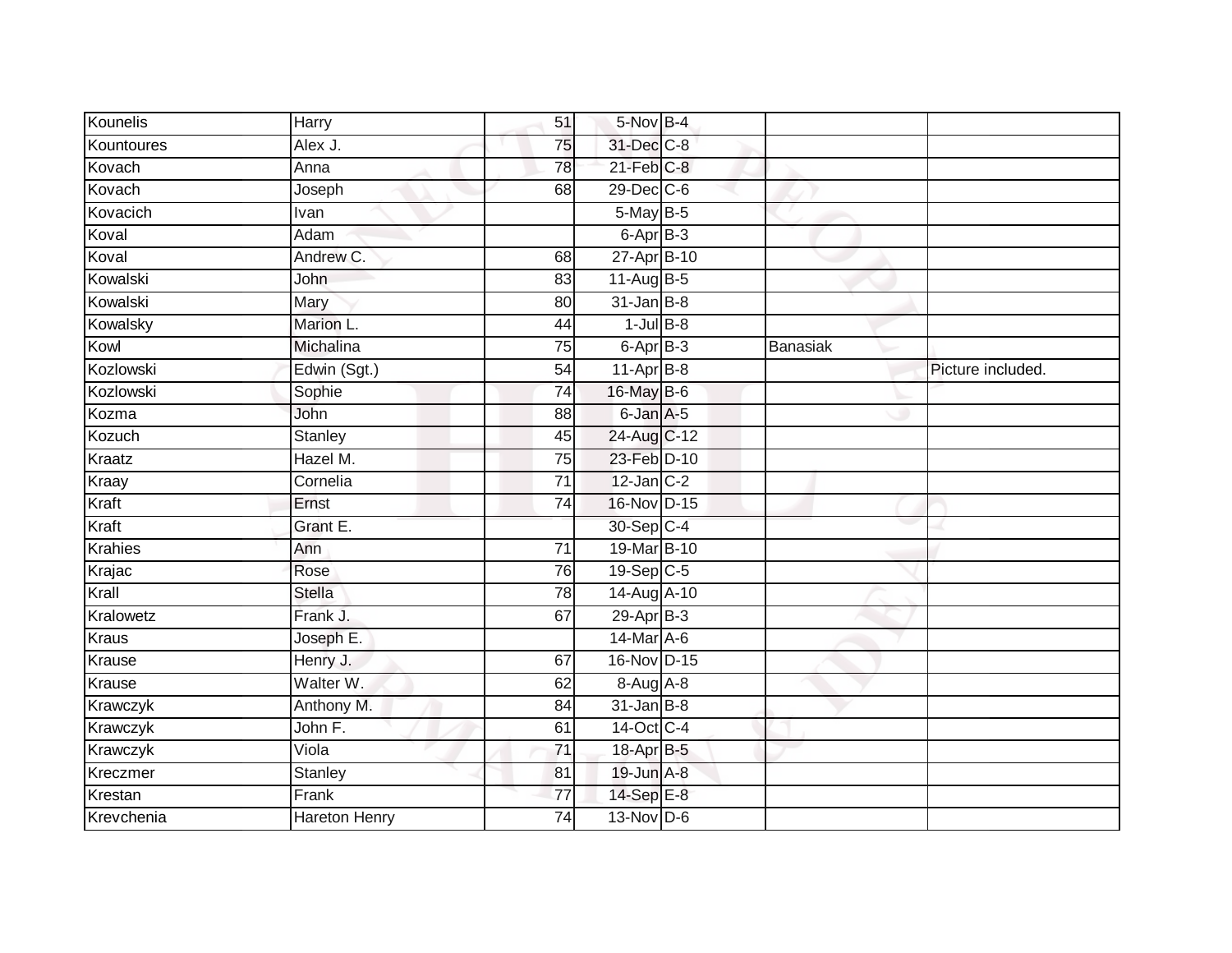| <b>Kriss</b> | Arnold          | 78              | 20-Mar B-6        |   |                |  |
|--------------|-----------------|-----------------|-------------------|---|----------------|--|
| Krivokucha   | Marko (Krivo)   | 81              | 15-Jan C-10       |   |                |  |
| <b>Krock</b> | Marguerite F.   | 53              | 24-Dec B-11       |   | <b>Binkley</b> |  |
| Krok         | Janie           | $\overline{31}$ | 20-Nov            |   |                |  |
| Krol         | Josephine       | 68              | $21$ -Jul $B-4$   |   | Woznicki       |  |
| Kron         | Tena            | 74              | $2-MarE-2$        |   |                |  |
| Kroslack     | Lottie C.       | 52              | $8 - Jun$ $B - 3$ |   |                |  |
| Ku           | Sy Yuan         | 33              | 9-Dec             | 1 |                |  |
| Kubiszewski  | Teofil          | 76              | 24-Jun B-5        |   |                |  |
| <b>Kucek</b> | Celestyn        | $\overline{87}$ | 27-Nov C-11       |   |                |  |
| Kucer        | JoAnn           | Infant          | 23-Jul D-7        |   |                |  |
| Kucer        | <b>Nick</b>     | 41              | $31$ -Jan B-8     |   |                |  |
| Kuchar       | <b>Nickolas</b> | 86              | 15-Sep A-8        |   |                |  |
| Kucharski    | Katherine       | 77              | $5 - JanB - 6$    |   |                |  |
| Kuchnia      | John            | 82              | 31-Jul A-8        |   |                |  |
| Kucinski     | Magdalena       | 85              | 5-Mar D-4         |   |                |  |
| Kuhn         | Vera M.         | 52              | 20-May B-6        |   |                |  |
| Kujawa       | Julia R.        | 41              | $5$ -Oct $B$ -6   |   |                |  |
| Kukta        | Leonard (Sgt.)  | 24              | 17-Nov A-4        |   |                |  |
| Kula         | Frank           | 74              | $29$ -Jun $E-6$   |   |                |  |
| Kula         | <b>Stanley</b>  | 77              | $31$ -Jul $A-8$   |   |                |  |
| Kulak        | Mary            | 81              | 24-Nov D-7        |   |                |  |
| Kumiega      | Edward D.       | 53              | 29-Jan C-10       |   |                |  |
| Kundrat      | Joseph          | 48              | $24$ -Feb $B-4$   |   |                |  |
| <b>Kupke</b> | Newton F.       | 81              | 18-Jun B-5        |   |                |  |
| Kurpierz     | Frank           | 72              | $7 - Jan A - 4$   |   |                |  |
| <b>Kuske</b> | Kurt E.         | 50              | 9-Dec B-10        |   |                |  |
| Kustor       | Joseph          | 80              | $11-FebB-5$       |   |                |  |
| <b>Kutak</b> | <b>Marie</b>    | 91              | 13-Feb A-8        |   |                |  |
| Kutkowski    | Stephanie       | 51              | 11-Apr B-8        |   | Golec          |  |
| Kuzman       | Tanas K.        | 68              | $1-Dec$ $C-3$     |   |                |  |
| Kwiatkowski  | Edna            | 65              | $24-Apr$ B-6      |   |                |  |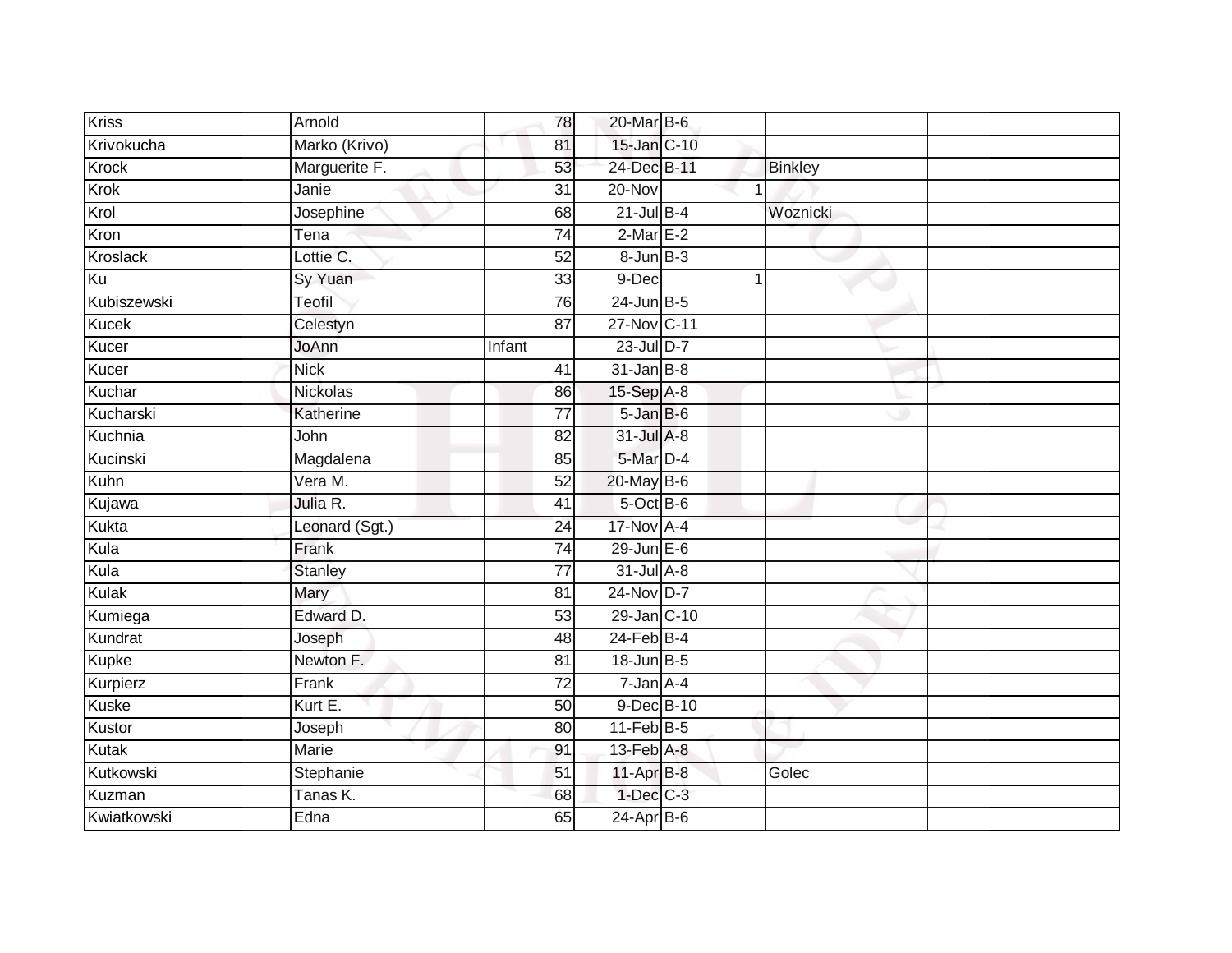| Kwiatkowski | Walter (Kwiat)      | 85              | 24-Mar B-4      |  |  |
|-------------|---------------------|-----------------|-----------------|--|--|
| Kwolek      | Helen               | 77              | 23-Apr C-7      |  |  |
| Kypreos     | Michael C. (Mike)   | 80              | 18-Jul C-6      |  |  |
| LaBelle     | Myrtle              | 70              | $11-Apr$ B-8    |  |  |
| Labs        | Jeanette mae        | $\overline{32}$ | $3$ -Jun $B$ -5 |  |  |
| Lackey      | George J.           | 69              | 26-Mar B-4      |  |  |
| LaDow       | Robert Jr.          | 43              | 16-Jul B-7      |  |  |
| Lagerberg   | Elsie E.            | 67              | 21-Oct C-4      |  |  |
| Lahey       | Jesse F.            | 83              | $4$ -May B-6    |  |  |
| Laird       | Betty J.            | 44              | $1$ -Jun $B-4$  |  |  |
| LaLogigo    | Jennie              | 70              | 21-Dec B-8      |  |  |
| Lambert     | Maxie               | 53              | $14$ -Dec $D-2$ |  |  |
| Lampa       | Frank               | 80              | 14-Jul A-4      |  |  |
| Landfald    | Martin B.           | 71              | $3-Feb$ $A-8$   |  |  |
| Lane        | John                | 84              | 10-Sep B-11     |  |  |
| Langford    | Archibald R.        | 77              | 17-Mar C-4      |  |  |
| Langley     | George Sr.          | 81              | $26$ -Nov $A-4$ |  |  |
| Lannin      | Margaret            | 82              | 23-Mar E-5      |  |  |
| Lansing     | Robert R.           | 70              | 8-Sep C-5       |  |  |
| Laos        | Julian              |                 | $15-Sep$ A-8    |  |  |
| Lape        | <b>Bessie Mae</b>   | 88              | 20-Feb D-10     |  |  |
| Lape        | Charles Sr.         | $\overline{92}$ | 17-Mar C-4      |  |  |
| Lape        | Evelyn              | 55              | $23$ -Jun $C-5$ |  |  |
| LaPert      | James <sub>F.</sub> |                 | 28-Sep B-8      |  |  |
| Lara        | Luz                 | 68              | $5$ -Mar $D-4$  |  |  |
| Larson      | Wallace W.          | 71              | $2$ -Mar $E-2$  |  |  |
| LaRue       | Teresa M.           | 81              | 7-Aug A-10      |  |  |
| Lasbury     | Edwin C.            | 58              | 9-Apr B-13      |  |  |
| Laska       | Michael             | 84              | 20-Mar B-6      |  |  |
| Lauczis     | Josephine U.        | 86              | 11-Jul B-4      |  |  |
| Lauerman    | Anna                | 88              | 16-Nov D-15     |  |  |
| Laurinas    | <b>Stanley</b>      | $\overline{75}$ | 26-Jan B-10     |  |  |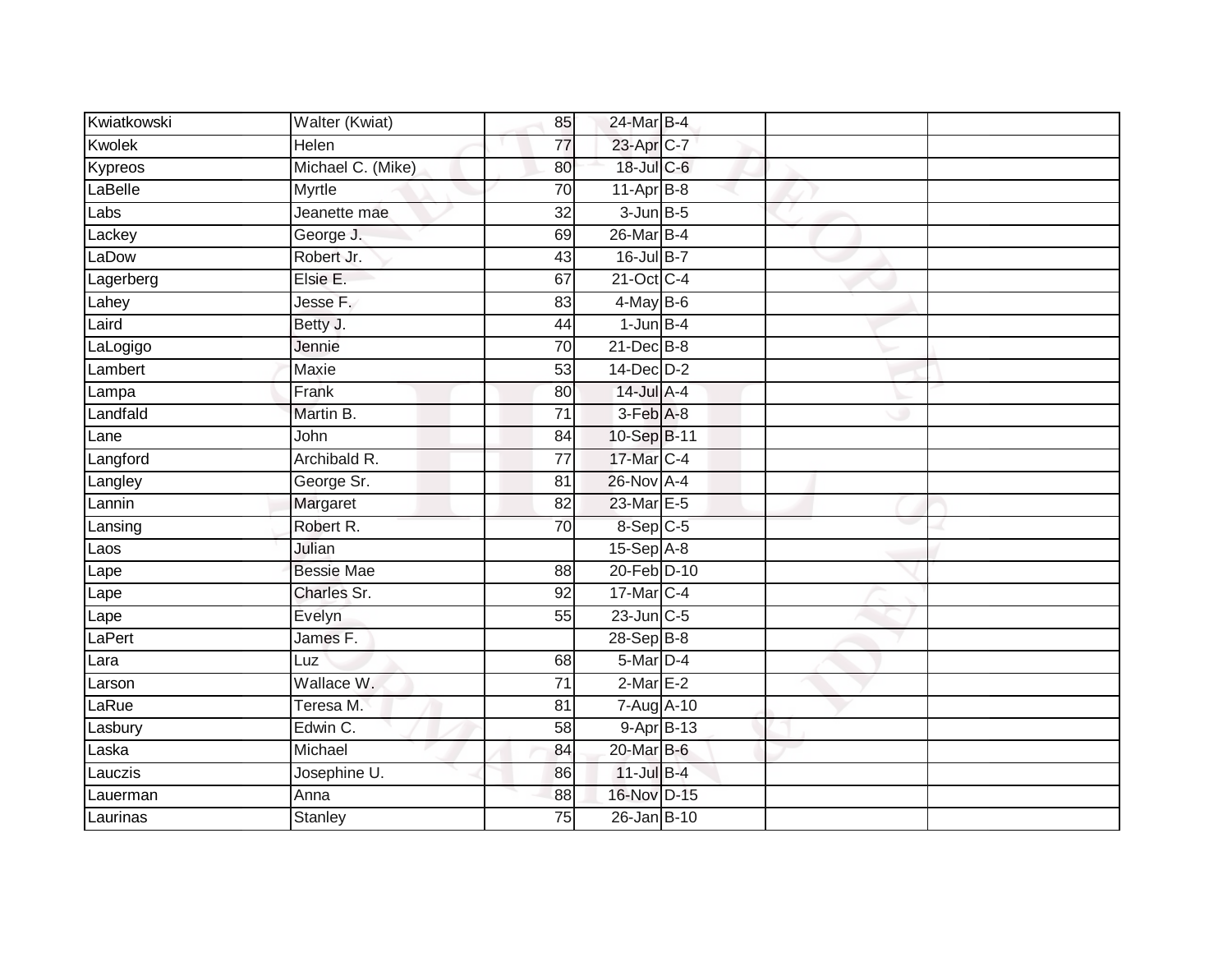| Lawlor      | James P. (Kuntz)      | 81              | 26-Feb B-3       |   |        |                   |
|-------------|-----------------------|-----------------|------------------|---|--------|-------------------|
| Lawson      | Mildred               |                 | $6$ -Jul $B-4$   |   |        |                   |
| Lawyer      | John C.               | 85              | $21$ -Jul B-4    |   |        |                   |
| Lawyer      | Joseph Dale           |                 | $15$ -Jul $A-8$  |   |        | Picture included. |
| Lazzareschi | Hugo A.               | $\overline{56}$ | 23-Mar E-5       |   |        |                   |
| _each       | Forrest T.            | 82              | 5-May B-5        |   |        |                   |
| League      | Walter                |                 | $2$ -Jan $B$ -5  |   |        |                   |
| Leary       | Rhonda Lynn           | 5 months        | 12-Sep A-14      |   |        |                   |
| Leath       | <b>John Milton</b>    | 65              | $2$ -Jan $B$ -5  |   |        |                   |
| Leavson     | Henry                 | 63              | $22$ -Jun B-4    |   |        |                   |
| Ledwon      | Kunegunda B.          |                 | $1$ -Jun $B-4$   |   |        |                   |
| Lee         | Edward                | 71              | $5-Feb$ D-6      |   |        |                   |
| Lee         | Helen                 | 77              | $7$ -Dec $D$ -6  |   |        |                   |
| Lee         | <b>Robert William</b> | 43              | $1$ -Oct $E-2$   |   |        |                   |
| Lehnhoff    | Frieda L. (Moor)      |                 | $8$ -Jul $C$ -4  |   |        |                   |
| Lekki       | Katherine             | 75              | 22-May A-10      |   |        |                   |
| Lemon       | Edna                  |                 | $20$ -Apr $C-4$  |   |        |                   |
| Lentner     | Nadine                | 49              | 29-Sep B-3       |   |        |                   |
| Lenz        | Laura T.              | 60              | 17-Mar C-4       |   | Twardy |                   |
| Leonard     | Henrietta K.          | 76              | $3-Nov$ B-4      |   |        |                   |
| Leoni       | Lynda Sue             | 19              | $28-Sep$         | 1 |        |                   |
| Leopold     | Glenn H. (Peach)      | 75              | 10-Apr A-10      |   |        |                   |
| Lerma       | Raymond               | 63              | $24$ -Apr $B$ -6 |   |        |                   |
| Lesko       | Anastasia             | 74              | 10-Apr A-10      |   |        |                   |
| _essard     | Albany G.             | 72              | 29-Jan C-10      |   |        |                   |
| Lessner     | Clement A. Sr.        | 76              | 29-Oct B-3       |   |        |                   |
| Letz        | Margaret              | 83              | $24$ -Jan B-5    |   |        |                   |
| Letz        | Rita M.               |                 | 18-Jun B-5       |   |        |                   |
| Levande     | Stanley J.            | 60              | 25-Mar B-6       |   |        |                   |
| Levenduski  | Charles Sr. (Chuck)   | 67              | $22$ -Jun B-4    |   |        |                   |
| Levin       | Eli L. (Dr.)          | $\overline{75}$ | 11-Aug B-5       |   |        |                   |
| Levish      | Viola                 | $\overline{78}$ | 21-Nov B-3       |   |        |                   |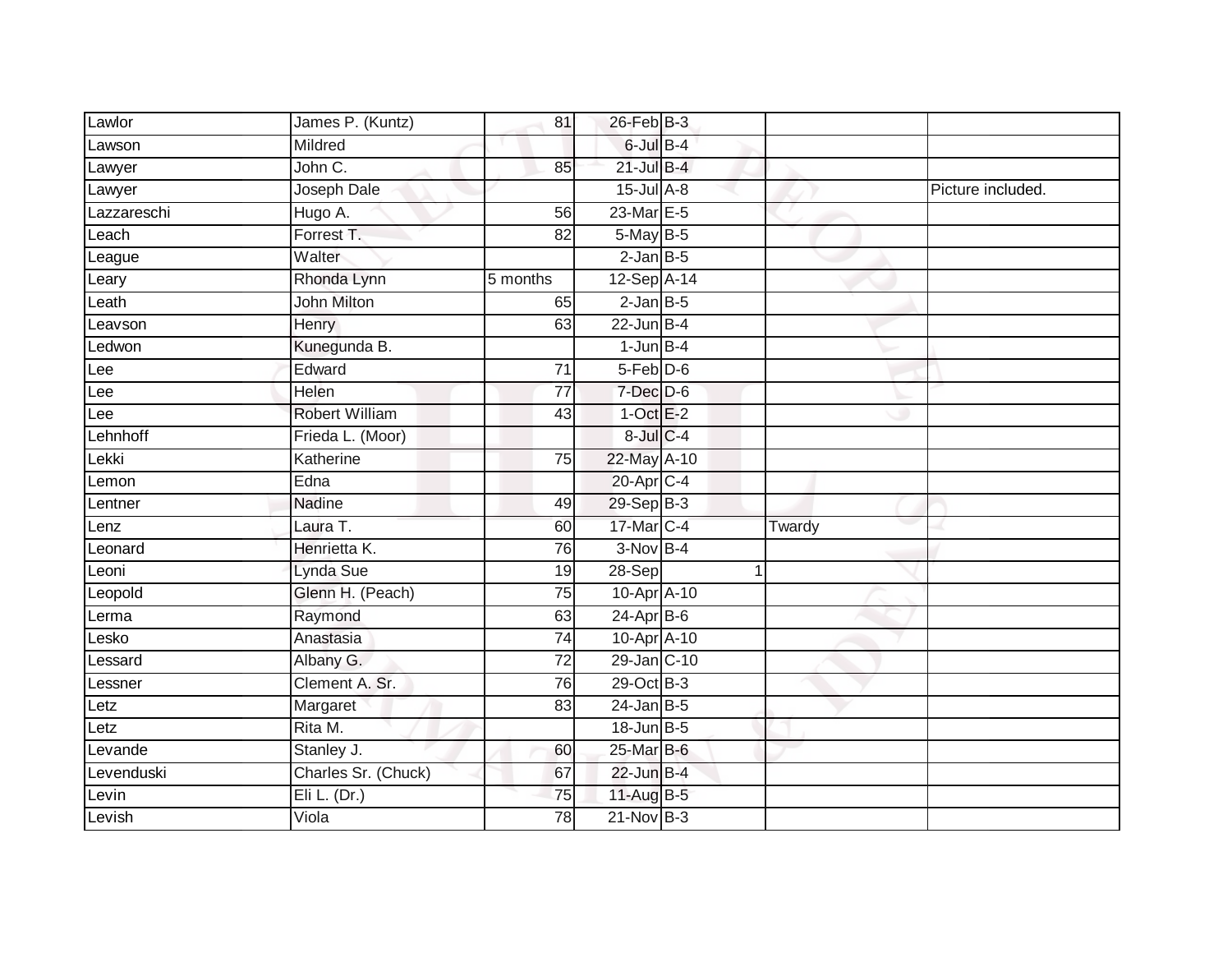| Lewandowski | Robert J.              | 81              | 4-May B-6                     |               |       |  |
|-------------|------------------------|-----------------|-------------------------------|---------------|-------|--|
| Lewandowski | Stanley                | 76              | 9-Feb B-10                    |               |       |  |
| Lewis       | Claud                  | 84              | 18-Aug B-6                    |               |       |  |
| Lewis       | Thomas B.              | $\overline{71}$ | 15-Aug B-5                    |               |       |  |
| Liaskos     | Loucas                 | Infant          | $1$ -Jun $B-4$                |               |       |  |
| Lieber      | Mary                   | 61              | $24$ -Feb $B-4$               |               |       |  |
| Liechty     | Lela                   | 54              | 13-May B-4                    |               |       |  |
| Lien        | Cornelius E.           | $\overline{73}$ |                               | 30-Apr 1, A-8 |       |  |
| Liesse      | Peter J.               | 75              | 19-Sep C-5                    |               |       |  |
| Lietzan     | Robert O.              | 30              | 31-Mar                        |               |       |  |
| Ligon       | Linda                  | 10              | 27-Oct                        |               |       |  |
| Ligon       | Wayne                  | $\bf{8}$        | $27-Oct$                      |               |       |  |
| Liland      | <b>Ethel Ruth</b>      | 80              | 11-Dec D-7                    |               |       |  |
| Lindner     | Ella A.                | $\overline{97}$ | 23-Oct D-7                    |               |       |  |
| Lindquist   | <b>Clifford Jerome</b> | 41              | 29-Dec C-6                    |               |       |  |
| Lindquist   | Clifford O.            | $\overline{70}$ | 30-Jul B-8                    |               |       |  |
| Ling        | Birdena A.             | 84              | $9 - Jan A - 6$               |               |       |  |
| Link        | Leroy M.               | 66              | 21-Sep D-12                   |               |       |  |
| Link        | Mabel S.               | $\overline{72}$ | $1$ -Jun $B-4$                |               |       |  |
| Linn        | John Sr.               |                 | 16-Dec C-4                    |               |       |  |
| Lippie      | Arthur                 | 71              | $7 - \overline{Apr \mid A-8}$ |               |       |  |
| Lipus       | Andrew F.              | 73              | 19-Aug A-8                    |               |       |  |
| Littman     | Mary F.                | 69              | 15-Oct B-12                   |               |       |  |
| Llano       | Jesus                  | 64              | $25$ -May $C-8$               |               |       |  |
| Lockard     | <b>Bernice</b>         | 70              | $15$ -Jun $B$ -6              |               |       |  |
| Loduca      | Anita M.               | 5 <sub>l</sub>  | $24$ -Jan B-5                 |               |       |  |
| Logan       | Sophie Viola           | 70              | $9$ -Jun $B-3$                |               |       |  |
| Logan       | William L.             | 67              | $7$ -Dec $D$ -6               |               |       |  |
| Lohman      | Mary                   | 99              | 7-Sep D-15                    |               |       |  |
| Long        | Angela Marie           | Infant          | 29-Jun E-6                    |               |       |  |
| Long        | Delores                | 38              | 19-Sep C-5                    |               | Dewes |  |
| Long        | Emma                   | 83              | 24-Mar B-4                    |               |       |  |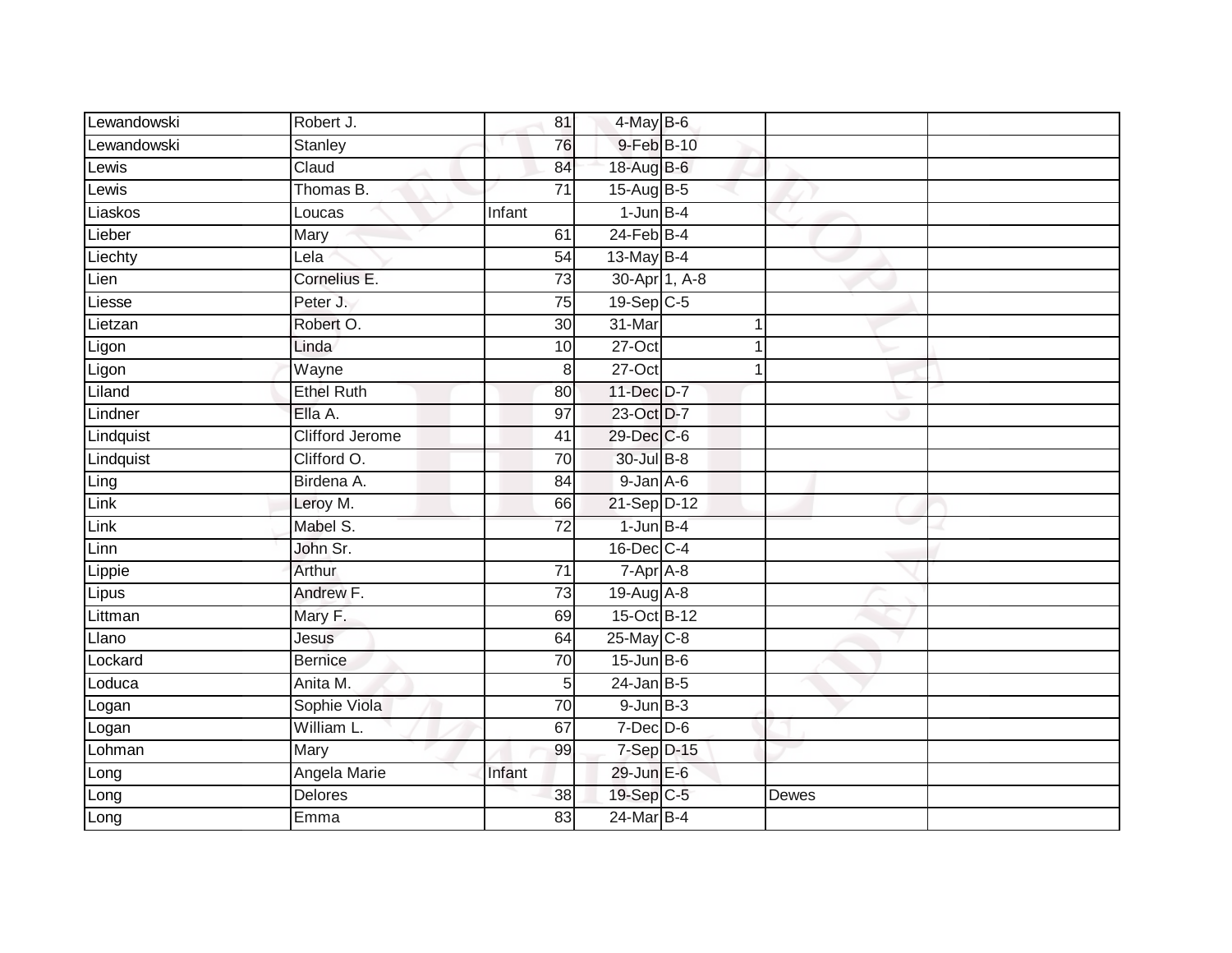| Long       | Helen C.             | 42              | 7-Sep D-15       |                | Mihalso |  |
|------------|----------------------|-----------------|------------------|----------------|---------|--|
| Long       | <b>Victor Dale</b>   | 26              | 10-Feb C-6       |                |         |  |
| Looby      | John P.              | 68              | 28-May B-9       |                |         |  |
| Loomis     | Margaret B.          | 94              | 17-Oct B-5       |                |         |  |
| Lopez      | Guadalupe            | 69              | $30 - Jan$ $B-8$ |                |         |  |
| Lopez      | Reinaldo             | 12              | $4-SepB-7$       |                |         |  |
| Lorenz     | John F.              | 82              | $26$ -Jan B-10   |                |         |  |
| Lorenz     | Margaret             | 89              | $25$ -Nov $B-4$  |                |         |  |
| Lorenzo    | Justa                | 55              | $14-SepE-8$      |                |         |  |
| Lotshaw    | <b>Harold Robert</b> | 65              | $3$ -Jun $B - 5$ |                |         |  |
| Loudermilk | <b>William Carl</b>  | 46              |                  | 12-Oct 1, B-10 |         |  |
| Love       | <b>Glen Marie</b>    | 74              | 24-Nov D-7       |                |         |  |
| Love       | John F.              | 63              | 16-Sep C-4       |                |         |  |
| Lowery     | Fred T.              | 49              | 28-Dec C-4       |                |         |  |
| Lowery     | Robert Jr.           | 84              | $11$ -Jul $B-4$  |                |         |  |
| Lowry      | Walter E.            | $\overline{78}$ | 28-May B-9       |                |         |  |
| Loy        | Herschel             | 80              | $2$ -Jul $B$ -6  |                |         |  |
| Lubarski   | Mary                 | 55              | 27-May B-6       |                |         |  |
| Luby       | Mary E.              | 50              | 8-Jun B-3        |                |         |  |
| Luca       | Anna                 | 79              | 28-May B-9       |                |         |  |
| Lucente    | <b>John</b>          | 69              | $14$ -Jul A-4    |                |         |  |
| Luchene    | Albert W. Sr.        | 82              | 10-Dec B-6       |                |         |  |
| Luchene    | Francis M.           | 78              | 17-Apr B-7       |                |         |  |
| Lucietta   | Leo Thomas           | $\overline{51}$ | 10-Sep B-11      |                |         |  |
| Luck       | George F.            | 54              | 31-Mar B-3       |                |         |  |
| Luckey     | Edith                | 85              | 18-Apr B-5       |                |         |  |
| Lugar      | Wendell (Ike)        | 52              | $5-Feb$ $D-6$    |                |         |  |
| Lukasik    | <b>Stanley</b>       |                 | 15-Oct B-12      |                |         |  |
| Lukmann    | Katherine M.         | 63              | 22-May A-10      |                |         |  |
| Lukowski   | Frank J.             | 79              | 29-Aug A-10      |                |         |  |
| Lukowski   | Mary B.              | 76              | 11-Jul B-4       |                | Gralak  |  |
| Lum        | Merritt B.           | 82              | $3$ -Oct $A$ -8  |                |         |  |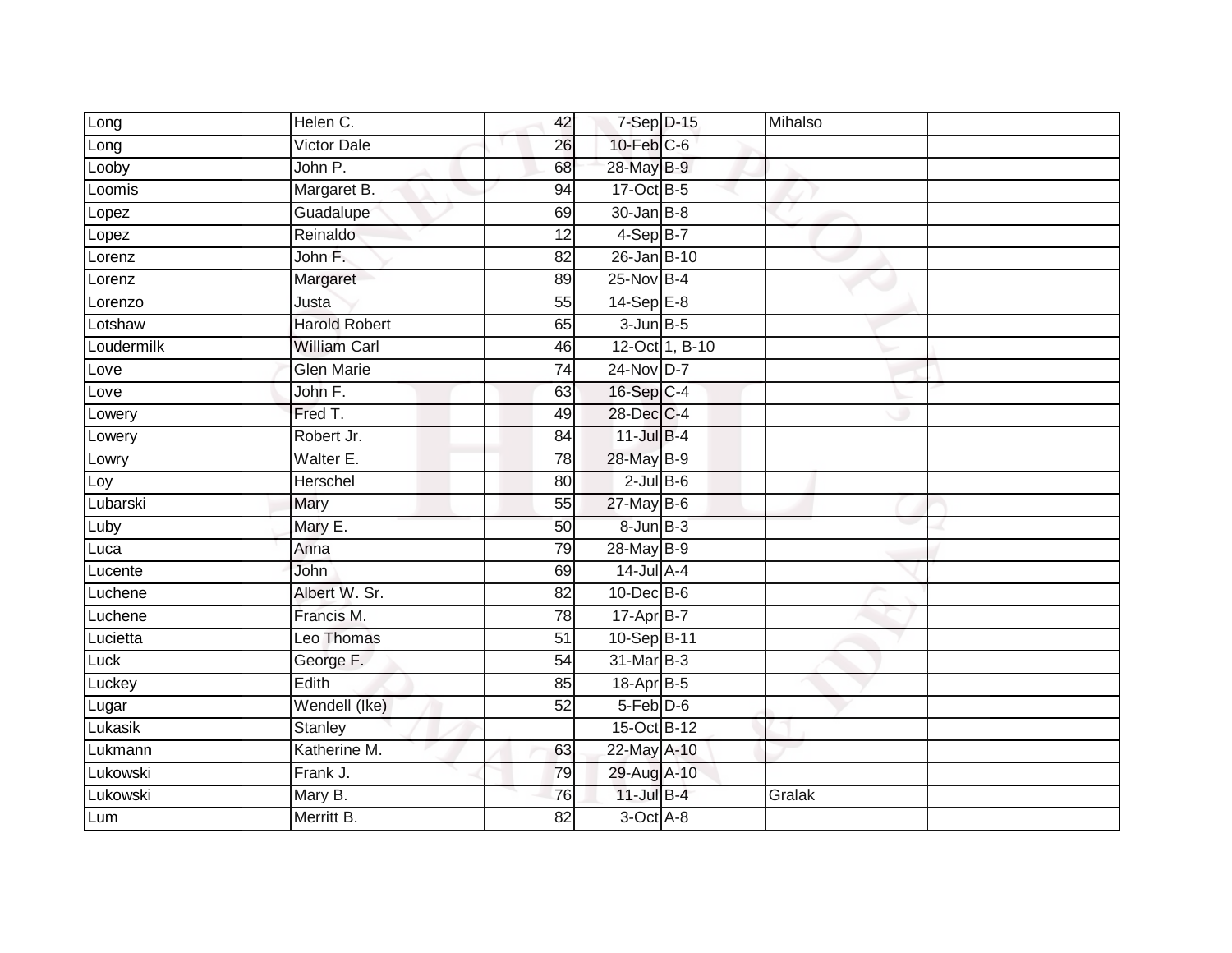| Luna      | Augustin   | 67              | 11-Dec D-7              |   |   |  |
|-----------|------------|-----------------|-------------------------|---|---|--|
| Luna      | Raymond J. | $\overline{22}$ | 8-Apr <sub>C-4</sub>    |   |   |  |
| Lundgren  | Alice W.   | 45              | 30-Jan B-8              |   |   |  |
| Lundgren  | Svea       | 63              | 12-Sep A-14             |   |   |  |
| Lundquist | Marie J.   | 69              | 13-Jul B-10             |   |   |  |
| Lusby     | Lena E.    | 73              | $28-Oct$ <sub>C-4</sub> |   |   |  |
| Lutter    | Caroline   | 80              | $5-Sep$ D-4             |   |   |  |
| Lyda      | Daisy      | 65              | 27-Feb D-7              |   |   |  |
| Lynch     | Harry C.   | 60              | 30-Oct B-5              |   |   |  |
| Lynch     | Jesse L.   | 68              | 16-Feb B-11             |   |   |  |
| Lynch     | Myrtle     | 82              | 23-Jun C-5              |   |   |  |
|           |            |                 |                         |   |   |  |
|           |            |                 |                         |   |   |  |
|           |            |                 |                         |   | w |  |
|           |            |                 |                         |   |   |  |
|           |            |                 |                         |   |   |  |
|           |            |                 |                         |   |   |  |
|           |            |                 |                         |   |   |  |
|           |            |                 |                         |   |   |  |
|           |            |                 |                         |   |   |  |
|           |            |                 |                         |   |   |  |
|           |            |                 |                         |   |   |  |
|           |            |                 |                         |   |   |  |
|           |            |                 |                         |   |   |  |
|           |            |                 |                         |   |   |  |
|           |            |                 |                         |   |   |  |
|           |            |                 |                         |   |   |  |
|           |            |                 |                         |   |   |  |
|           |            |                 |                         |   |   |  |
|           |            |                 |                         |   |   |  |
|           |            |                 |                         | ≻ |   |  |
|           |            |                 |                         |   |   |  |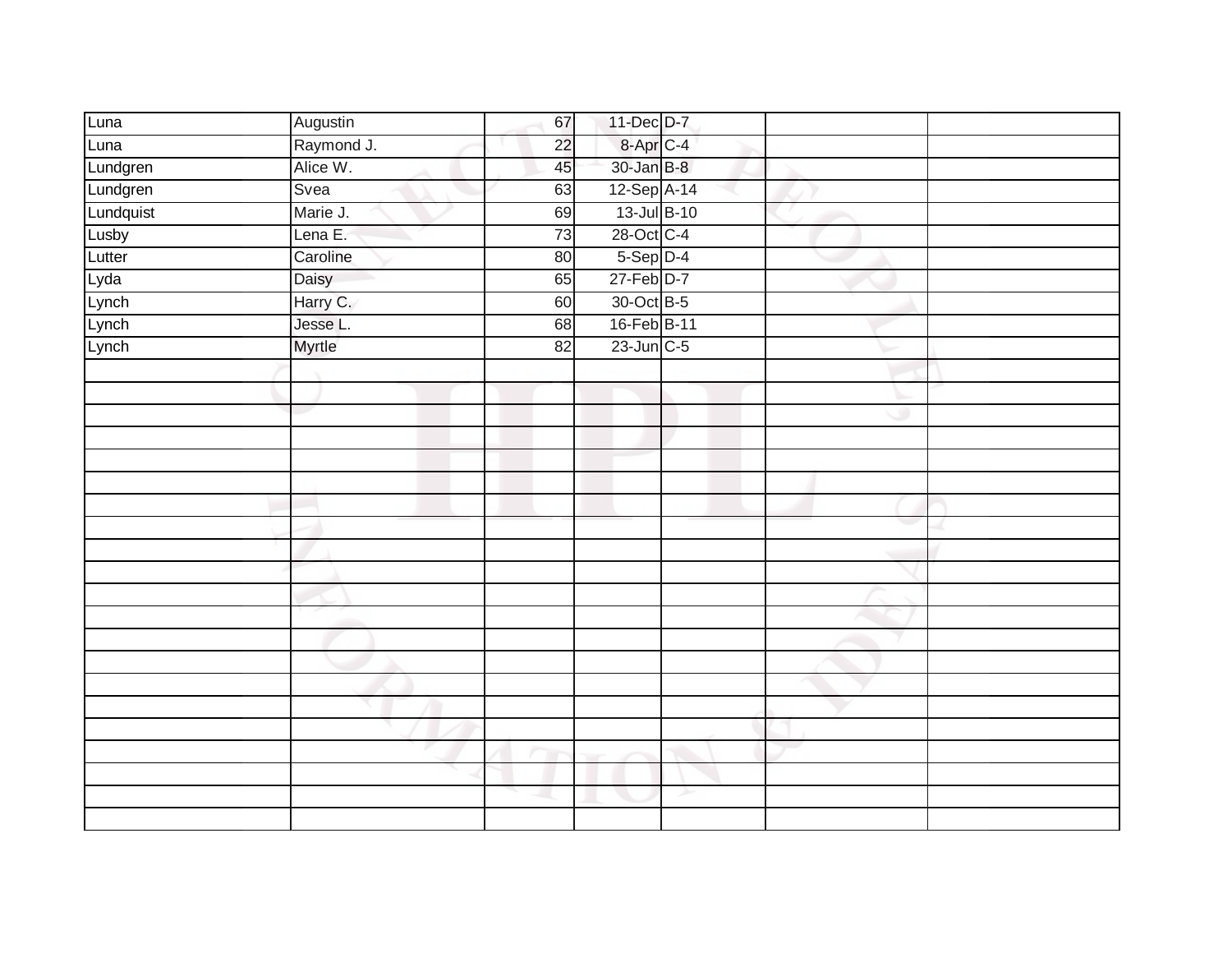| <b>Surname</b>  | Given                 | Age             | <b>Date</b>       | Page       | <b>Maiden</b> | <b>Note</b> |
|-----------------|-----------------------|-----------------|-------------------|------------|---------------|-------------|
| Macenski        | Mary                  | 67              | 28-Jul C-4        |            | Murphy        |             |
| Machaj          | Jadwiga R. (Hedwig)   | 84              | $14$ -Jan B-5     |            |               |             |
| Machaj          | John                  | 69              | $4$ -Feb $B$ -5   |            |               |             |
| <b>Macias</b>   | Frank L.              | $\overline{51}$ | $3-NovB-4$        |            |               |             |
| Maciejewski     | Harriet               | 70              | <b>7-Nov A-10</b> |            |               |             |
| Maciejewski     | Helen                 | 79              | $26$ -Aug $B-3$   |            |               |             |
| MacKeigan       | Christine             | 59              | $3 - Jan$ $B-3$   |            |               |             |
| MacKenzie       | William T.            | $\overline{73}$ | $9$ -Jul $C$ -6   |            |               |             |
| Mackey          | Gertrude M.           | 57              | $2$ -Jul $B$ -6   |            |               |             |
| Macko           | John                  | 59              | $3$ -Dec $B-4$    |            |               |             |
| Mackowiak       | Pelagia               | 92              | 21-Nov B-3        |            |               |             |
| Mackowski       | Edward L. (Hoppy)     | 43              | 20-Feb D-10       |            |               |             |
| Mackowski       | Reba C.               | 43              | 20-Feb D-10       |            |               |             |
| Macy            | Steven                |                 | $1$ -Jun $B-4$    |            |               |             |
| Madura          | Eli W.                | 63              | $31$ -Jul $A-8$   |            |               |             |
| Madura          | Julius                | $\overline{57}$ |                   | 3-Jul B-10 |               |             |
| Magdziak        | Carl B.               | 78              | 14-Apr B-5        |            |               |             |
| Mager           | Joseph M.             | 58              | $22$ -Jun B-4     |            |               |             |
| Maggio          | Jennie                | 88              | 10-Mar A-6        |            |               |             |
| Maginot         | Clara E.              | $\overline{78}$ | 27-Apr B-10       |            |               |             |
| Magyar          | William               | 65              | 9-Dec B-10        |            |               |             |
| Mahone          | Carrie L.             | 71              | $23$ -Dec $B$ -6  |            |               |             |
| Mahone          | Lydia L.              | 20              | $2$ -Oct B-6      |            |               |             |
| Mahovlich       | Joseph                | 17              | 8-Dec             |            | 1             |             |
| Maier           | <b>Gertrude Marie</b> | 67              | $3-Nov$ B-4       |            |               |             |
| Main            | Georgia               | $\overline{71}$ | 12-Dec A-18       |            |               |             |
| Majcher         | Helen                 | 76              | 25-Sep A-10       |            |               |             |
| Majerik         | Anna                  | 66              | 26-Nov A-4        |            | <b>Bednar</b> |             |
| Majkowski       | Joseph                | 81              | $2$ -Jan $B-4$    |            |               |             |
| <b>Makay</b>    | Mike                  | 77              | 28-Sep B-8        |            |               |             |
| <b>Makiejus</b> | <b>Brone</b>          | 56              | $20$ -Jan $A-9$   |            |               |             |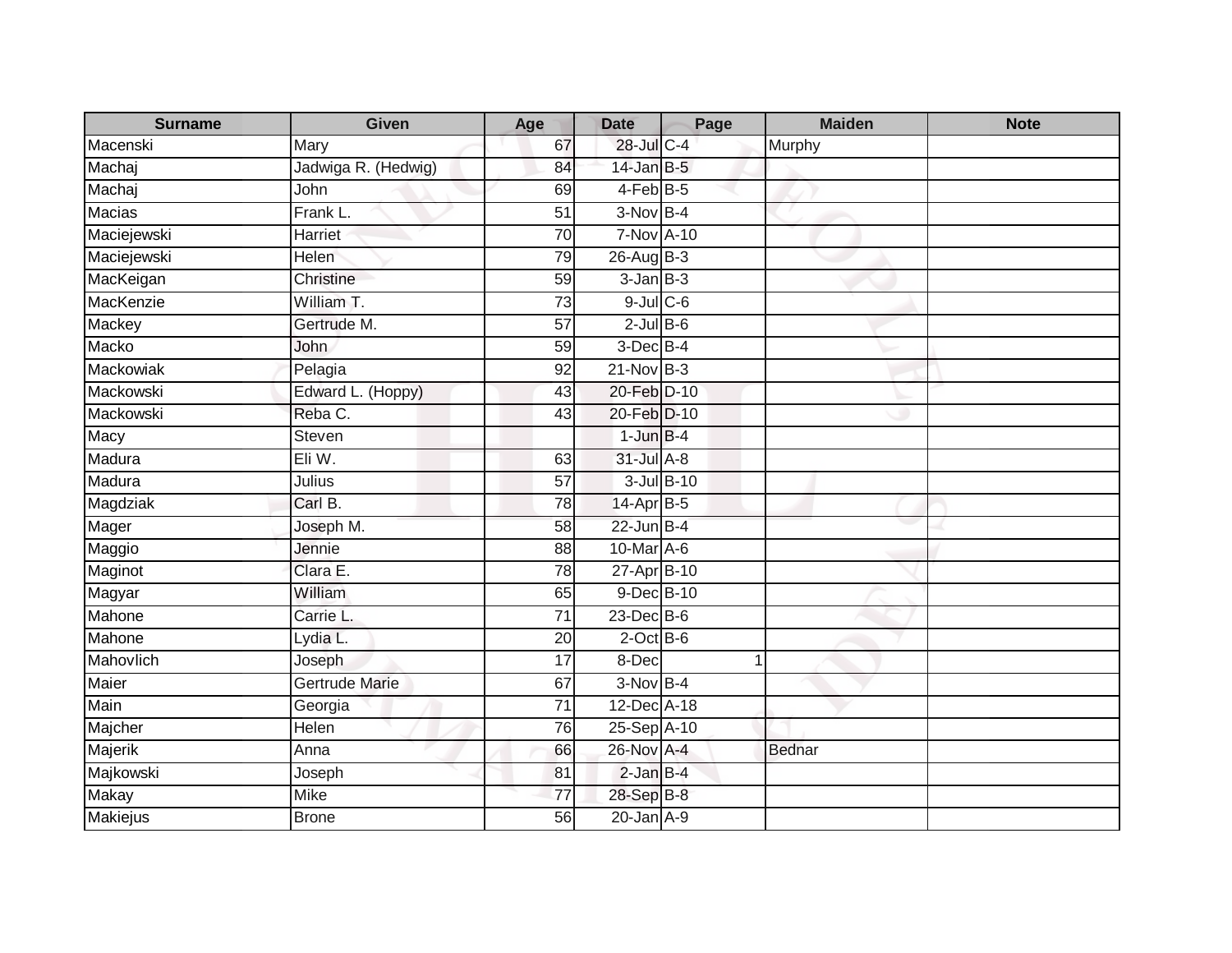| <b>Makis</b>   | John Sr.        | 81              | 3-Oct A-8             |             |                   |                           |
|----------------|-----------------|-----------------|-----------------------|-------------|-------------------|---------------------------|
| Makowski       | Anthony Sr.     | 61              | 23-Dec B-6            |             |                   |                           |
| Makowski       | Catherine       | 86              | 19-Oct B-8            |             |                   |                           |
| Makson         | Katherine       | 88              | $17$ -Feb $B$ -4      |             |                   |                           |
| Malacina       | John F.         |                 | 7-Nov A-10            |             |                   |                           |
| Malcolm        | James D.        | 48              | $24$ -Jan B-5         |             |                   |                           |
| Malkewicz      | Stanley J.      | 65              | 23-May B-7            |             |                   |                           |
| Malone         | Cheester E.     | 82              | $7-Feb$ A-11          |             |                   |                           |
| Mang           | Peter J.        | 69              | $18-Aug$ B-6          |             |                   |                           |
| Mangione       | Salvatore (Sam) | 67              | $3-Apr$ $C-6$         |             |                   |                           |
| Mangold        | Walter C.       | 65              | $13$ -Apr $B$ -8      |             |                   |                           |
| Maniscalco     | Vincent         | 24              | 13-Mar                | $\mathbf 1$ |                   |                           |
| Manley         | Jake            | 69              | 23-Sep B-4            |             |                   |                           |
| Manley         | James C.        | 56              | $12$ -Feb $D-6$       |             |                   |                           |
| Manley         | Samuel (Buster) | 67              | 17-Jul B-6            |             |                   |                           |
| Mantas         | Tom             | 77              | 21-Nov B-3            |             |                   |                           |
| Manthie        | Gladys M.       | $\overline{71}$ | 26-Sep B-3            |             |                   |                           |
| Manuszak       | Leonard (Mansy) | 49              | 25-Mar B-6            |             |                   |                           |
| March          | Abraham (MD)    | 59              | $15$ -Jun $B$ -6      |             |                   | Also listed as Marcovich. |
| Marcinov       | Joseph          | 67              | $8 - Jun$ $B - 3$     |             |                   |                           |
| Marenos        | Paul Sr.        | 81              | 11-Mar C-4            |             |                   |                           |
| Marfell        | Austin L.       | 74              | 3-Aug A-12            |             |                   |                           |
| Margis         | Amelia (Emily)  | 86              | $21$ -Feb $C-8$       |             |                   |                           |
| Margraf        | Mathias L.      | 72              | $21-Nov$ B-3          |             |                   |                           |
| Marin          | Sidney J.       | 41              | $24-Sep$ B-3          |             |                   |                           |
| <b>Markley</b> | Fred T. Sr.     | 63              | 18-Nov C-4            |             |                   |                           |
| Markovich      | Susan           |                 | 14-Nov B-10           |             | Skrabala          |                           |
| Markowski      | Katherine       | 54              | 26-Jun A-10           |             | <b>Bylinowski</b> |                           |
| Markowski      | Marion          | 62              | 23-Apr <sub>C-7</sub> |             |                   |                           |
| Markul         |                 | Infant          | 12-Nov B-6            |             |                   |                           |
| Marlow         | Walter          | 70              | 5-Aug A-7             |             |                   |                           |
| Marmars        | Lucille E.      | 69              | 28-Nov C-6            |             |                   |                           |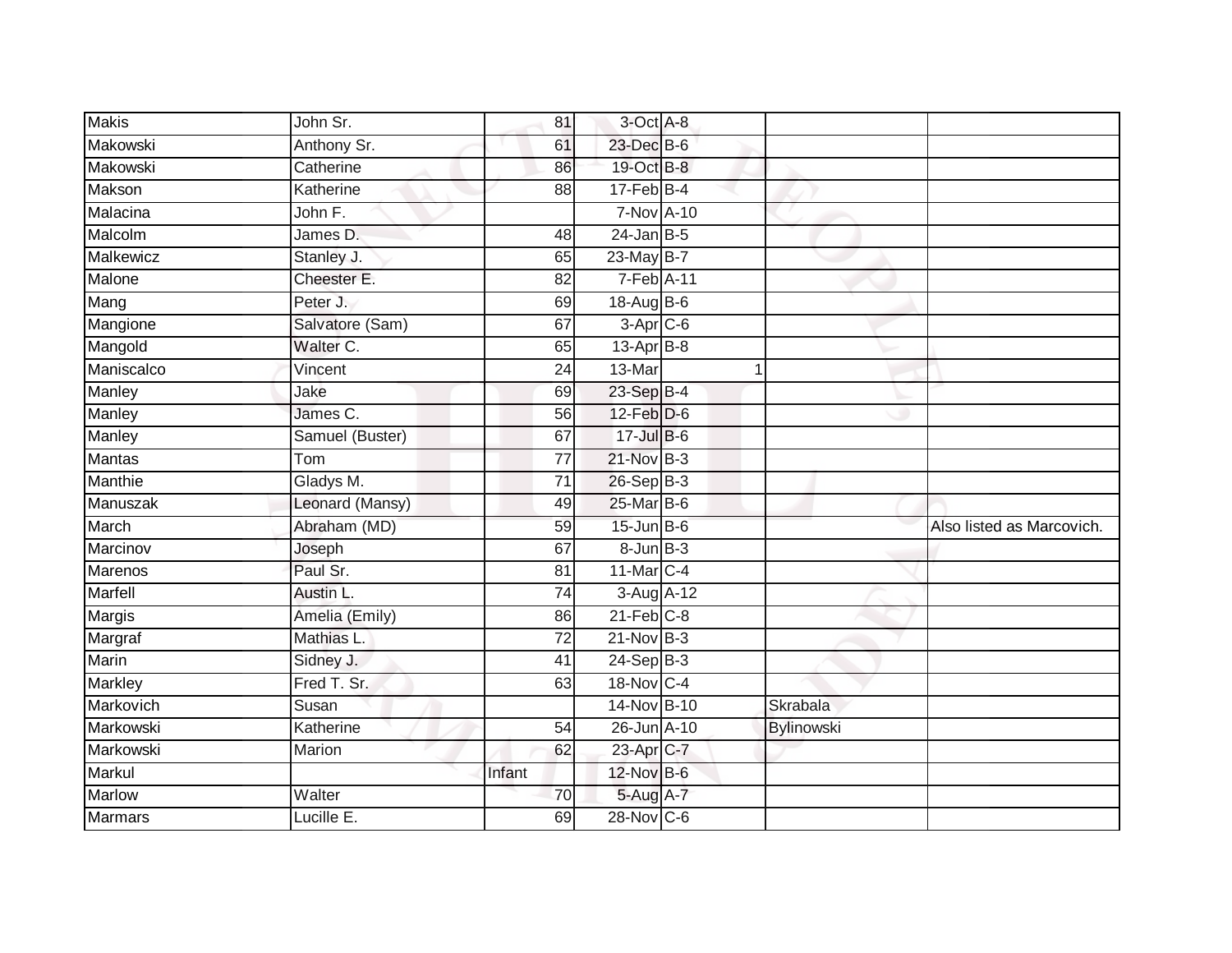| Marsh           | Evelyn D.             | 58              | 13-Apr B-8       |  |                   |
|-----------------|-----------------------|-----------------|------------------|--|-------------------|
| Marsh           | Othniel H.            | 61              | 21-Sep D-12      |  |                   |
| Marshall        | <b>Ann Mary</b>       | 76              | $27$ -May B-6    |  |                   |
| Marshall        | Edwin J.              | 55              | 3-Aug A-12       |  |                   |
| <b>Martin</b>   | Ella                  | $\overline{72}$ | 21-Oct C-4       |  |                   |
| <b>Martin</b>   | <b>Mildred Callie</b> | 57              | $7$ -Oct $B-3$   |  |                   |
| Martinez        | Joseph                | $\overline{39}$ | $15-AugB-5$      |  |                   |
| Martinich       | Steve                 | 52              | $2$ -Nov $C$ -6  |  |                   |
| Martino         | Sam                   | $\overline{75}$ | $27$ -Jul $B-5$  |  |                   |
| Marynowski      | Frank                 | 53              | 10-Nov A-8       |  |                   |
| Maselli         | Leonardo              | 75              | $14$ -Jan B-5    |  |                   |
| Maslanka        | Andrew J.             | 56              | 25-Aug A-4       |  |                   |
| Maslar          | Catherine             | 70              | 17-Nov A-4       |  |                   |
| Masley          | George A. (Rev.)      | 64              | $13$ -Jan $A-8$  |  |                   |
| Massa           | Lilly R.              | 48              | $19$ -Jan B-5    |  |                   |
| Masse           | Hector J.             | 79              | 23-Nov F-11      |  |                   |
| Maszor          | Alex                  | $\overline{73}$ | $17 -$ Jul B-6   |  |                   |
| <b>Matis</b>    | Johanna               | 81              | $3-Feb$ $A-8$    |  |                   |
| Matrenec        | Rozella Marie         | 39              | 21-Dec B-8       |  |                   |
| Matt            | Ethyl                 | 85              | $29$ -Jun $E-6$  |  |                   |
| <b>Matthews</b> | Larry Boyd            | 16              | $27$ -Jan B-5    |  |                   |
| <b>Matthews</b> | William E.            | 65              | $6$ -Feb $A$ -8  |  |                   |
| <b>Matthews</b> | William G.            | 65              | $17$ -Feb $B$ -4 |  |                   |
| Mattingly       | James Leslie          | 1 $1/2$ days    | 13-Aug B-12      |  |                   |
| <b>Mattis</b>   | Arnold                |                 | $6$ -Jul $B-4$   |  |                   |
| Mattox          | George W. Sr.         | 75              | $25$ -Nov $B-4$  |  |                   |
| Mauger          | Elmer O.              | 59              | 11-Apr B-8       |  |                   |
| Mausen          | Stephen Gregory       | 19              | $29$ -Jun $E-6$  |  |                   |
| Mayer           | Elmer                 | 87              | 22-Apr A-8       |  |                   |
| Mayer           | Huldah C.             | 83              | 20-May B-6       |  |                   |
| Mayer           | Joseph D.             | 59              | 27-Feb D-7       |  | Picture included. |
| Mayfield        | <b>Darlene</b>        | $\overline{18}$ | $22-Sep$ A-4     |  |                   |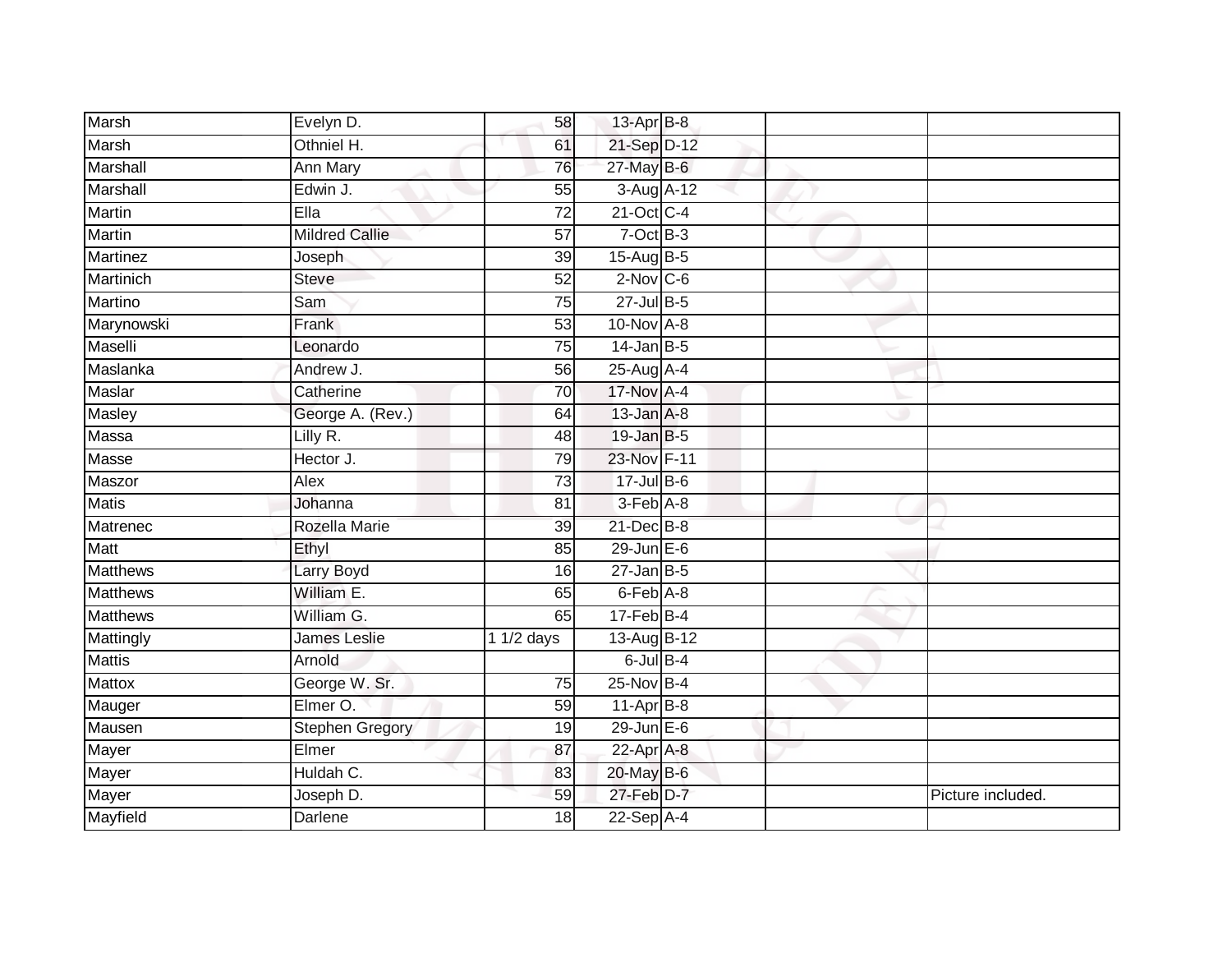| Mayhall          | Marguerite           |                 | 6-Jan A-5        |           |                                 |
|------------------|----------------------|-----------------|------------------|-----------|---------------------------------|
| Mazalan          | Joseph M.            | 56              | 6-Nov A-14       |           |                                 |
| Mazariegos       | Aurelia              | 69              | 13-Aug B-12      |           |                                 |
| Mazer            | Charles              | 73              | 23-Jun C-5       |           |                                 |
| Mazur            | Estelle              |                 | 27-Jun A-12      |           | Also listed as<br>Mazurkiewicz. |
| Mazur            | <b>Helen</b>         | 47              | 26-Mar B-4       | Barczak   |                                 |
| Mazur            | John                 | 6               | 9-Sep 1, B-5     |           |                                 |
| Mazur            | Joseph M.            | 54              | 12-Oct B-10      |           |                                 |
| Mazure           | Annabelle K.         | 48              | 27-Nov C-11      |           |                                 |
| <b>McAlister</b> | James                | 29              | $4$ -Mar $B$ -6  |           |                                 |
| <b>McBee</b>     | George E.            | 66              | 25-May C-8       |           |                                 |
| <b>McCann</b>    | Chester A.           | 65              | 24-Jul B-10      |           |                                 |
| McCarl           | Hugh E.              | $\overline{59}$ | 23-Apr C-7       |           |                                 |
| <b>McCarthy</b>  | J. A. (Dr.)          |                 | 9-Feb B-10       |           |                                 |
| <b>McCarty</b>   | Earl B. Sr.          | 62              | 23-Feb D-10      |           |                                 |
| <b>McCarty</b>   | Eugene               | 47              | 19-Mar B-10      |           |                                 |
| <b>McCarty</b>   | Homer D. (Mac)       | 56              | $1$ -Jun $B-4$   |           |                                 |
| <b>McCay</b>     | Eva                  | 81              | 13-Jun B-12      | Zimmer    |                                 |
| <b>McCay</b>     | Richard C.           | 49              | $5$ -Mar $D-4$   |           |                                 |
| <b>McClinton</b> | <b>Steve</b>         | 21              | $22$ -Jan B-5    |           |                                 |
| McClleand        | Flora K.             | 62              | $2$ -Feb $B$ -14 |           |                                 |
| <b>McClure</b>   | Oscar C.             | 97              | $17-Sep$ C-9     |           |                                 |
| <b>McColpin</b>  | Elizabeth J. (Ebbie) | $\overline{57}$ | $29-Sep$ $B-3$   | Olmstead  |                                 |
| McComas          | Agnes                | 68              | 16-Sep C-4       |           |                                 |
| <b>McComish</b>  | Margaret M.          | 83              | $1$ -Jul $B-8$   |           |                                 |
| McConnell        | Elizabeth A.         | 87              | $9$ -Jan $A$ -6  |           |                                 |
| <b>McCoy</b>     | Joseph A.            | 66              | 16-May B-6       |           |                                 |
| McDaniel         | Kenneth R. (Pfc.)    | $\overline{21}$ | 20-Aug C-8       |           |                                 |
| McDaniels        | Dorothy              | 60              | 12-Jan C-2       | Schaeffer |                                 |
| McDonald         | Eugene B.            | 36              | $25$ -Mar $B$ -6 |           |                                 |
| McDowell         | Ervin                | 27              | 23-Dec B-6       |           |                                 |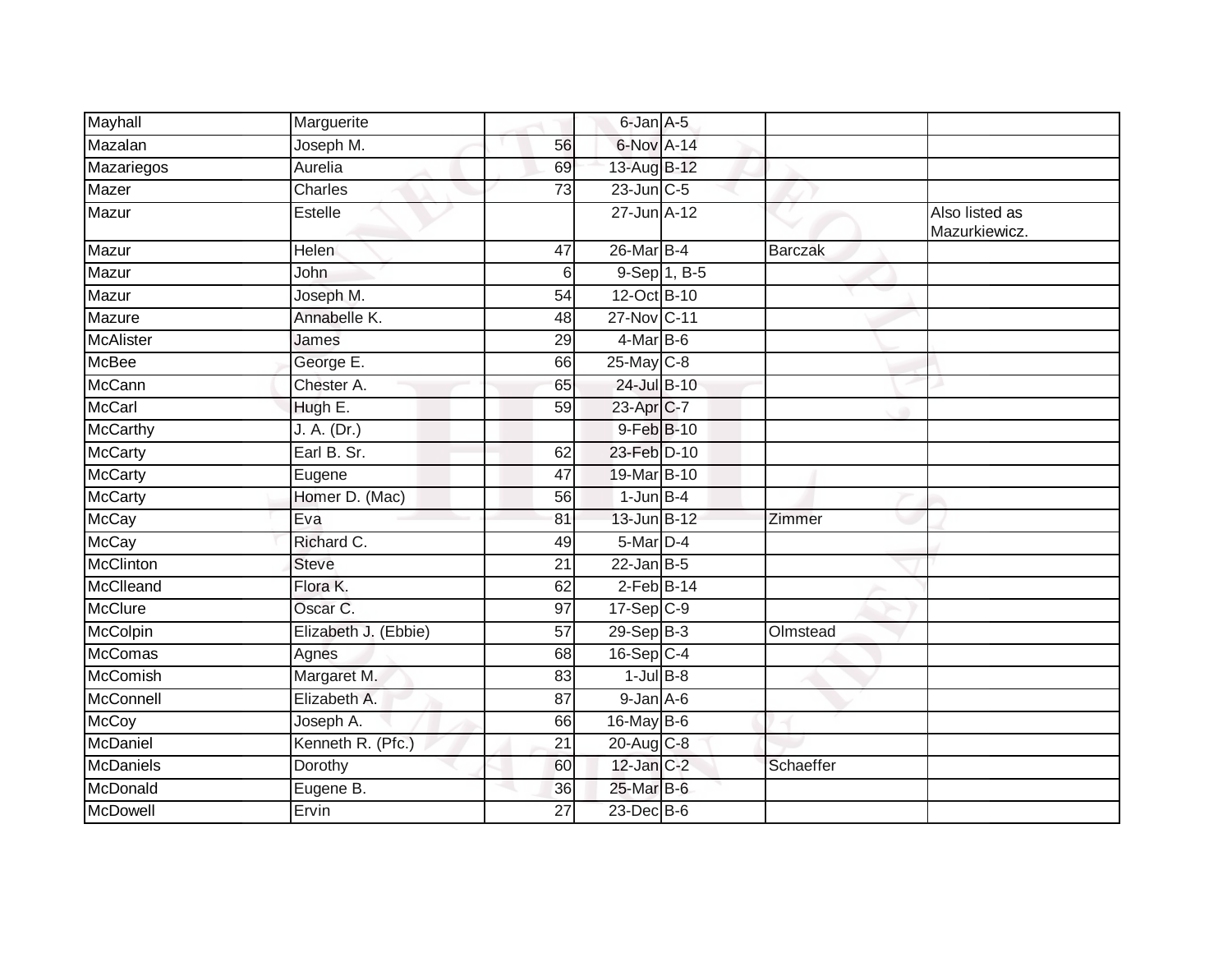| George                      | 63              | 1 |                                                                                                                                                                                                                                                                                                                                                                                                                                                                                            |                                            |
|-----------------------------|-----------------|---|--------------------------------------------------------------------------------------------------------------------------------------------------------------------------------------------------------------------------------------------------------------------------------------------------------------------------------------------------------------------------------------------------------------------------------------------------------------------------------------------|--------------------------------------------|
| Emmett                      | 68              |   |                                                                                                                                                                                                                                                                                                                                                                                                                                                                                            |                                            |
| James L.                    | 79              |   |                                                                                                                                                                                                                                                                                                                                                                                                                                                                                            |                                            |
| Charles                     | 59              |   |                                                                                                                                                                                                                                                                                                                                                                                                                                                                                            |                                            |
| Charles H.                  | $\overline{59}$ |   |                                                                                                                                                                                                                                                                                                                                                                                                                                                                                            |                                            |
| Mary E.                     | 56              |   |                                                                                                                                                                                                                                                                                                                                                                                                                                                                                            |                                            |
| 0.K.                        | 61              |   |                                                                                                                                                                                                                                                                                                                                                                                                                                                                                            |                                            |
| Anna M.                     | 70              |   |                                                                                                                                                                                                                                                                                                                                                                                                                                                                                            |                                            |
| Edward L.                   |                 |   |                                                                                                                                                                                                                                                                                                                                                                                                                                                                                            |                                            |
| Melvin D.                   | 84              |   |                                                                                                                                                                                                                                                                                                                                                                                                                                                                                            |                                            |
| John                        | 58              |   |                                                                                                                                                                                                                                                                                                                                                                                                                                                                                            |                                            |
| Lillian M.                  | 68              |   |                                                                                                                                                                                                                                                                                                                                                                                                                                                                                            |                                            |
| <b>Finish Richard</b>       | 12              |   |                                                                                                                                                                                                                                                                                                                                                                                                                                                                                            |                                            |
| Anna K.                     | 80              |   |                                                                                                                                                                                                                                                                                                                                                                                                                                                                                            |                                            |
| Ralph L.                    | 65              |   |                                                                                                                                                                                                                                                                                                                                                                                                                                                                                            |                                            |
| David L. (Pfc.)             | 18              |   |                                                                                                                                                                                                                                                                                                                                                                                                                                                                                            |                                            |
| Russell S.                  | $\overline{70}$ |   |                                                                                                                                                                                                                                                                                                                                                                                                                                                                                            |                                            |
| John J.                     | 71              |   |                                                                                                                                                                                                                                                                                                                                                                                                                                                                                            |                                            |
| Barholomew (Bart)           | 55              |   |                                                                                                                                                                                                                                                                                                                                                                                                                                                                                            |                                            |
| <b>Beatrice</b>             | 82              |   |                                                                                                                                                                                                                                                                                                                                                                                                                                                                                            |                                            |
| Albee                       | 49              |   |                                                                                                                                                                                                                                                                                                                                                                                                                                                                                            |                                            |
| Anna                        | 65              |   | Wilk                                                                                                                                                                                                                                                                                                                                                                                                                                                                                       |                                            |
| <b>Edward Patrick (Ted)</b> | 41              |   |                                                                                                                                                                                                                                                                                                                                                                                                                                                                                            |                                            |
| Garry                       |                 |   |                                                                                                                                                                                                                                                                                                                                                                                                                                                                                            |                                            |
| <b>Patrick</b>              | $\overline{57}$ |   |                                                                                                                                                                                                                                                                                                                                                                                                                                                                                            | Picture of incident<br>included on page 1. |
| James J.                    | 73              |   |                                                                                                                                                                                                                                                                                                                                                                                                                                                                                            |                                            |
| <b>Charles</b>              | $\overline{82}$ |   |                                                                                                                                                                                                                                                                                                                                                                                                                                                                                            |                                            |
| Wayne                       | 22              |   |                                                                                                                                                                                                                                                                                                                                                                                                                                                                                            |                                            |
| Forest W.                   | 70              |   |                                                                                                                                                                                                                                                                                                                                                                                                                                                                                            |                                            |
| Eileen Jo                   | 30              |   |                                                                                                                                                                                                                                                                                                                                                                                                                                                                                            |                                            |
| John Will                   | 68              |   |                                                                                                                                                                                                                                                                                                                                                                                                                                                                                            |                                            |
|                             |                 |   | 16-May<br>9-Nov D-12<br>28-Dec C-4<br>19-Oct B-8<br>24-Nov D-7<br>24-Nov D-7<br>26-Oct E-2<br>$9$ -Jul $C$ -6<br>$5 - Jan$ $B - 6$<br>12-Dec A-18<br>$21$ -Jul B-4<br>8-Jun B-3<br>17-Aug B-6<br>$9$ -Jul $C$ -6<br>1-Apr A-8<br>$15$ -Jun $B$ -6<br>6-Mar A-12<br><b>7-Nov A-10</b><br>$24$ -Apr $B$ -6<br>29-Oct B-3<br>$11-Auq$<br>$9$ -Jul $C$ -6<br>24-Mar B-4<br>21-Sep D-12<br>17-Oct 1, B-5<br>18-Dec C-4<br>$1-Apr$ A-8<br>14-Feb A-10<br>26-Oct E-2<br>13-Aug B-12<br>27-May B-6 |                                            |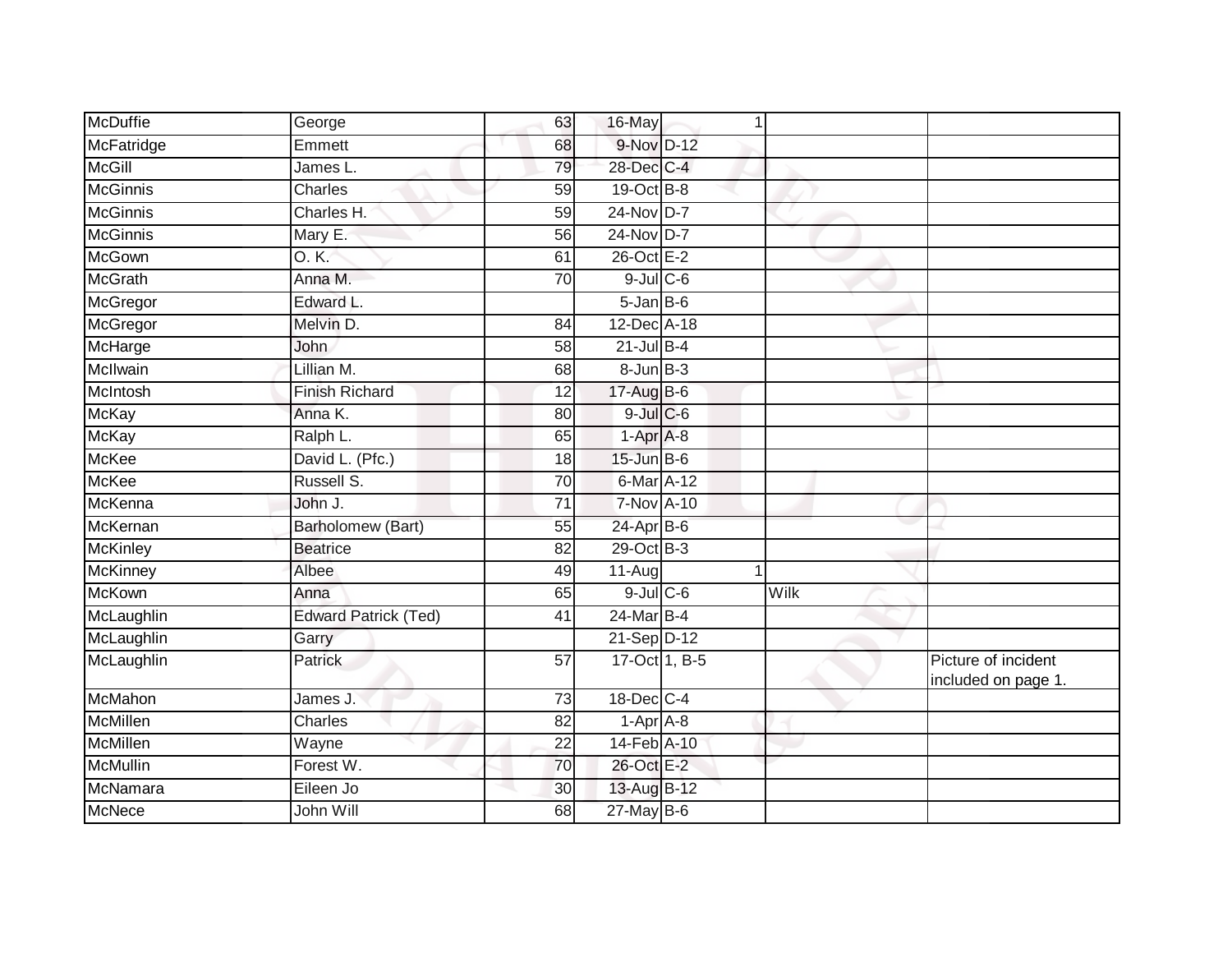| <b>McNeil</b>    | George W.              | 74              | 12-Mar B-6        |            |             |                            |
|------------------|------------------------|-----------------|-------------------|------------|-------------|----------------------------|
| <b>McNeil</b>    | <b>Robert Keith</b>    | 46              | 25-Sep A-10       |            |             |                            |
| <b>McNelis</b>   | Martin M.              | 74              | 4-Aug A-6         |            |             |                            |
| McQuade          | James F. Jr.           | 52              | 27-Mar A-10       |            |             |                            |
| <b>McRitchie</b> | Vincent H.             | 80              | $29$ -Jun $E-6$   |            |             |                            |
| Meador           | Glenn                  | 49              | $25$ -Jun $B-8$   |            |             |                            |
| Meakisz          | Thomas P.              | 81              |                   | 3-Jul B-10 |             |                            |
| Mecyssne         | Grace H.               | 54              | 23-Jul D-7        |            |             |                            |
| Medrano          | Julia                  | 71              | 3-Oct A-8         |            |             |                            |
| Mee              | Mary                   | 94              | 30-Nov C-8        |            |             |                            |
| Meehan           | Patrick A. (Rev.)      | 44              | 9-Mar C-4         |            |             |                            |
| Meisel           | Elsie A.               | 77              | $6$ -Jul $B-4$    |            |             |                            |
| Melion           | Joseph P. Sr.          | 64              | 7-Apr A-8         |            |             |                            |
| Melshen          | Cecelia                | 81              | $9 - JunB - 3$    |            |             |                            |
| Mergesky         | Mary                   |                 | 21-Dec B-8        |            |             |                            |
| Mergler          | <b>Star Martha</b>     | 14              | 25-Mar            |            | $\mathbf 1$ |                            |
| Mertel           | Susie                  | 96              | $25$ -Feb $B$ -6  |            |             |                            |
| Metros           | Glen                   | 53              | $2$ -Jan $B-4$    |            |             |                            |
| Metteal          | Robert B.              | 30              | $12$ -Jan $C-2$   |            |             |                            |
| Meyer            | Albert H.              | $\overline{73}$ | $1-AugB-8$        |            |             |                            |
| Meyer            | John Robert (Bob)      | 56              | 22-Aug B-5        |            |             |                            |
| Meyer            | Lena                   | 64              | 29-Aug A-10       |            |             | Also listed as Fuehrmeyer. |
| Meyer            | Otto M.                | 68              | $8 - Jun$ $B - 3$ |            |             |                            |
| Meyer            | <b>Scott David</b>     | 14 months       | $6$ -Feb $A$ -8   |            |             |                            |
| Miceli           | Anna                   | 90              | 18-May D-15       |            |             |                            |
| Michael          | Earl                   | 65              | $20$ -Oct B-6     |            |             |                            |
| Michaels         | Clarence               | 53              | 5-May B-5         |            |             |                            |
| Michalewicz      | Nick (Mickey Michaels) | 61              | $2$ -Nov $C$ -6   |            |             |                            |
| Michalik         | Velvaleen              | 45              | 26-Feb B-3        |            |             |                            |
| Michalopolous    | Nick (Poulos)          | 72              | 7-Feb A-11        |            |             |                            |
| Michnal          | John J.                | 56              | 29-Jun E-6        |            |             |                            |
|                  |                        |                 |                   |            |             |                            |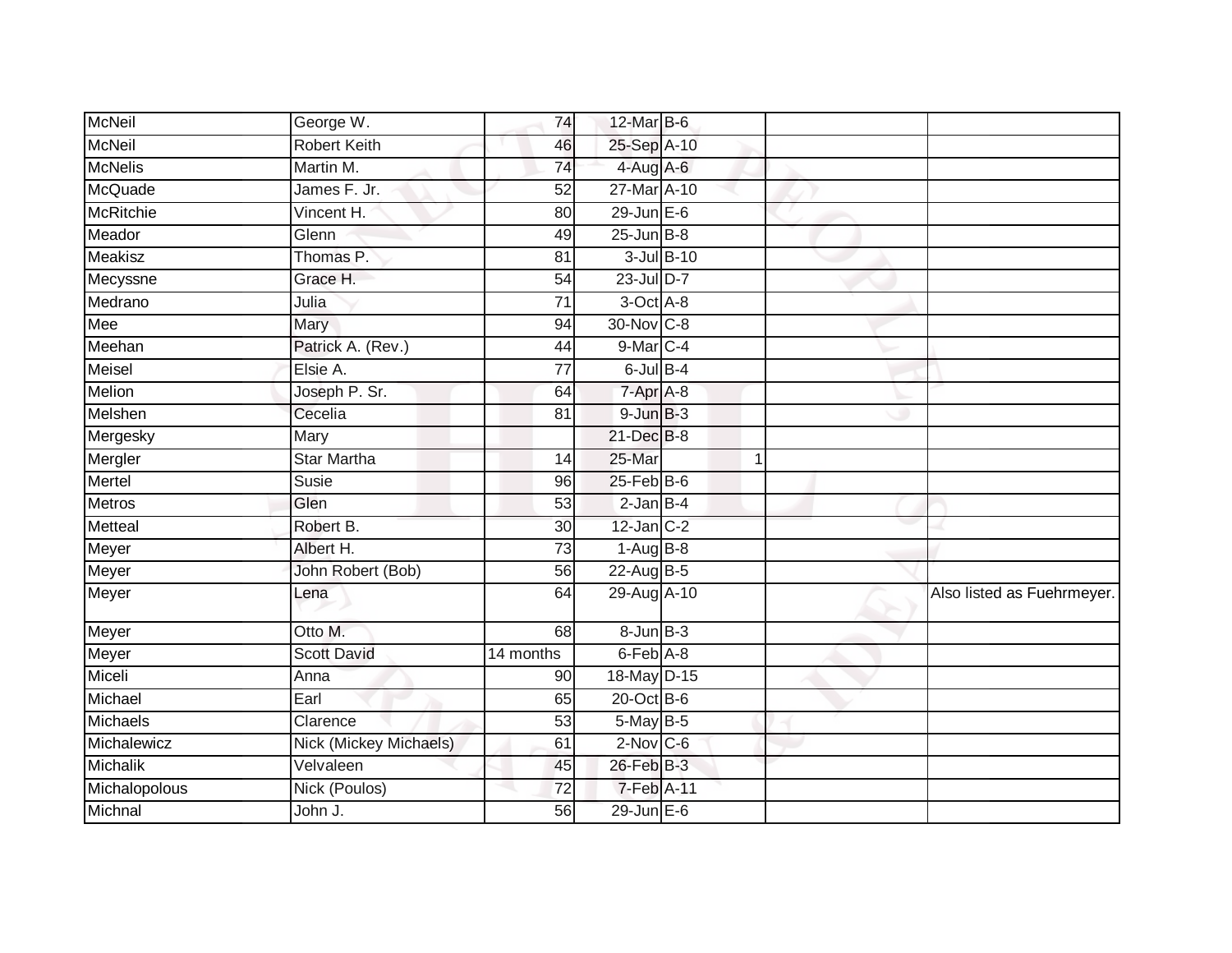| Michnik        | Alexander            | 57               | $22$ -Jan B-5     |            |        |                                 |
|----------------|----------------------|------------------|-------------------|------------|--------|---------------------------------|
| Micka          | Frank Sr.            | 80               | $2$ -Feb $B-14$   |            |        |                                 |
| Mickey         | Bennett E.           | 84               | $2$ -Oct $B$ -6   |            |        |                                 |
| Mickey         | Lee N.               | 85               | 27-Apr B-10       |            |        |                                 |
| <b>Micklos</b> | Albert J.            | 63               | $10$ -Jun B-4     |            |        |                                 |
| Middleton      | Edward H.            | 53               | $12$ -Aug B-4     |            |        |                                 |
| Miedema        | Jeanette             | 59               | $22$ -Jun B-4     |            | Ridder |                                 |
| Mihalic        | Nichoals M. Sr.      | 54               | $4-Aug$ A-6       |            |        |                                 |
| Mihleder       | Sarah                | 70               | 17-Mar C-4        |            |        |                                 |
| Mikel          | Glen                 | 62               | $17$ -Feb $B$ -4  |            |        |                                 |
| Mikesch        | Lillian D.           | 89               | 30-Oct B-5        |            |        |                                 |
| <b>Miksich</b> | Kathryn              | 46               | 7-Apr A-8         |            |        |                                 |
| <b>Miksis</b>  | <b>Gerald Allen</b>  | $\overline{2}$   | $2$ -Jun $A-8$    |            |        |                                 |
| Mikuta         | Helen                | 48               | 24-Oct A-12       |            |        |                                 |
| Milan          | Ruth P.              | 62               | 10-Aug B-12       |            |        |                                 |
| Miliczky       | James Sr.            | 77               | <b>7-Nov A-10</b> |            |        | Also listed as Milicki          |
| Millard        | Ollie F.             | $\overline{73}$  | 20-Feb D-10       |            |        |                                 |
| <b>Miller</b>  | Alex                 | 69               | 12-Oct B-10       |            |        | Also listed as<br>Manojolovich. |
| <b>Miller</b>  | Arnold A.            | 68               | 17-Nov A-4        |            |        |                                 |
| Miller         | Elmer P.             | 61               | $21$ -Dec $B-8$   |            |        |                                 |
| Miller         | Ervin F.             | 75               | 29-Oct B-3        |            |        |                                 |
| <b>Miller</b>  | Eva                  | 93               | $17$ -Feb $B$ -4  |            |        |                                 |
| <b>Miller</b>  | Gertrude A.          | 72               | $20$ -Jun $B-7$   |            |        |                                 |
| Miller         | Howard M.            | 36               | $28-Sep$ B-8      |            |        |                                 |
| Miller         | Ira A.               | 64               | 11-Aug B-5        |            |        |                                 |
| Miller         | <b>James Winston</b> | 48               | 26-Jun A-10       |            |        |                                 |
| Miller         | Michael D. (Spec. 4) | 19               | 17-Mar C-4        |            |        |                                 |
| Miller         | Orphan (Thomas)      | 89               |                   | 3-Jul B-10 |        |                                 |
| Miller         | <b>Phyllis</b>       | 44               | 15-Sep A-8        |            | Ruble  |                                 |
| Miller         | Richard D.           | $\boldsymbol{9}$ | 15-Jul A-8        |            |        |                                 |
| <b>Miller</b>  | Rosa                 | 87               | 11-Aug B-5        |            |        |                                 |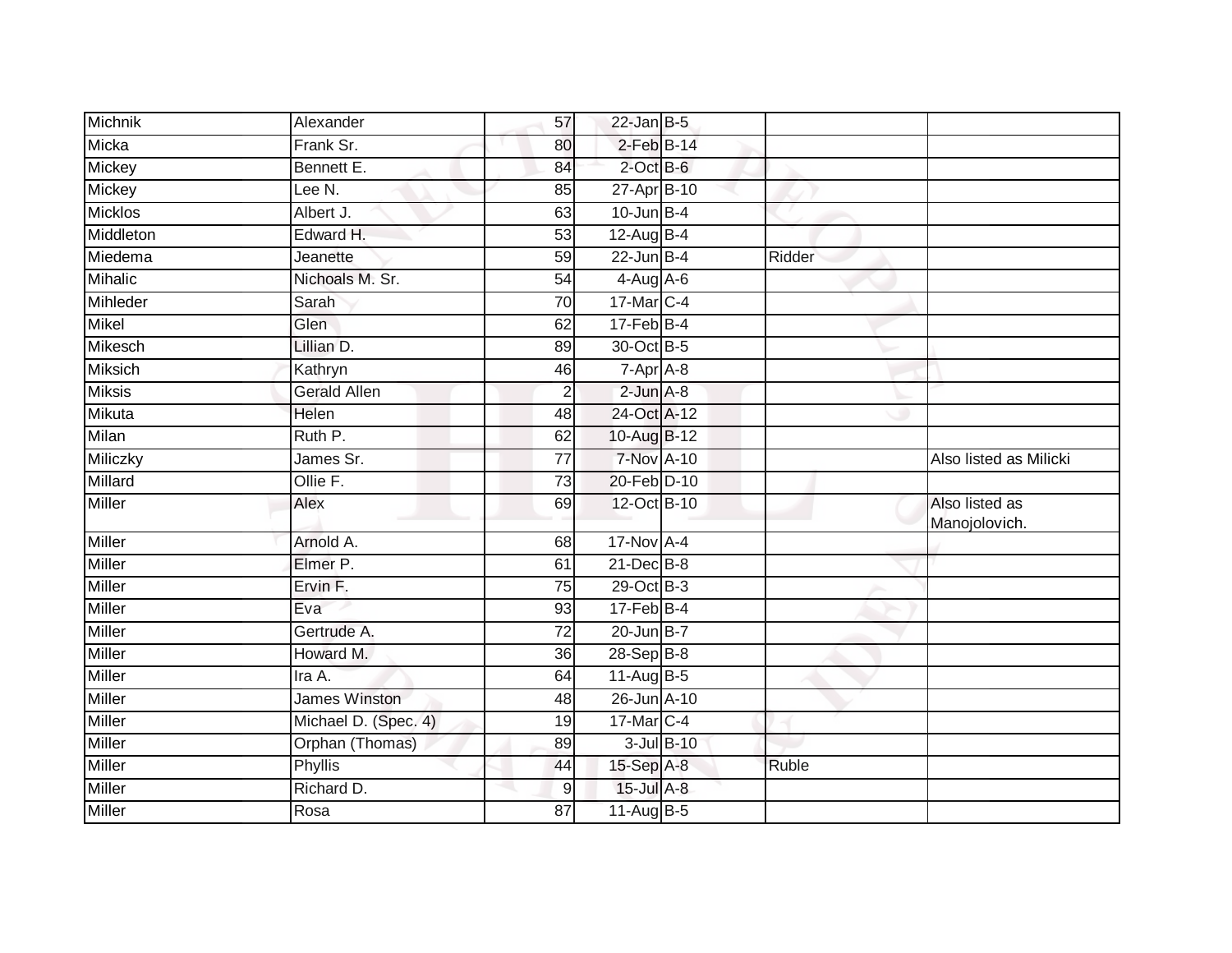| Miller          | Ruben                      | 67              | 6-Nov A-14        |   |          |  |
|-----------------|----------------------------|-----------------|-------------------|---|----------|--|
| Miller          | Sarah Mae                  | 70              | 7-Aug A-10        |   |          |  |
| <b>Miller</b>   | Thomas                     | 23              | $2-SepB-10$       |   |          |  |
| <b>Millies</b>  | Erwin A.                   | $\overline{73}$ | 8-Oct B-6         |   |          |  |
| Milligen        | George                     | $\overline{13}$ | $15$ -Jul $A-8$   |   |          |  |
| Millikan        | William (Smiley)           | 54              | 6-May B-4         |   |          |  |
| <b>Mills</b>    | <b>William Howard Taft</b> | 59              | $17$ -Dec $D-8$   |   |          |  |
| Millsap         | Everett R.                 | 74              | $3$ -Dec $B-4$    |   |          |  |
| <b>Millus</b>   | Tony A.                    | 57              | 4-Dec             | 1 |          |  |
| Milojevic       | Risto                      | $\overline{58}$ | $16$ -Oct B-8     |   |          |  |
| Mindas          | Frances                    | 38              | $13-Nov$ D-6      |   | Sterbavy |  |
| Minder          | Walter A.                  | 69              | $19-Oct$ B-8      |   |          |  |
| Miner           | Charles R.                 | 54              | $27$ -Jan B-5     |   |          |  |
| <b>Miner</b>    | William J.                 | 63              | 23-Jun C-5        |   |          |  |
| Minninger       | John A.                    | 74              | $5 - Jan$ $B - 6$ |   |          |  |
| Minnis          | William                    | 18              | 23-Mar E-5        |   |          |  |
| Minsberg        | John F.                    | $\overline{53}$ | $9$ -Mar $C-4$    |   |          |  |
| Miranda         | William P. (Pfc.)          | 21              | 31-Aug A-12       |   |          |  |
| <b>Misak</b>    | John                       |                 | 20-Apr C-4        |   |          |  |
| Misdom          | Theodore H. Sr.            | 67              | 10-Oct A-10       |   |          |  |
| Misecko         | John Sr.                   | 74              | 15-Sep A-8        |   |          |  |
| <b>Misiolek</b> | Josephine                  | 79              | $23$ -Jan $A-8$   |   |          |  |
| Mitchell        | Joseph William (Spec. 4)   | 20              | 24-Aug C-12       |   |          |  |
| Mitchell        | Marie                      | 54              | 11-Dec D-7        |   |          |  |
| Mitcheltree     | Leon                       | $\overline{27}$ | 30-Apr A-8        |   |          |  |
| Mitsch          | George V.                  | 57              | 27-Jun A-12       |   |          |  |
| <b>Mitsch</b>   | Joseph                     | 92              | 25-Sep A-10       |   |          |  |
| Mizanin         | Emil                       | 52              | 20-May B-6        |   |          |  |
| Mobley          | EvaO.                      | 83              | $9-$ Sep $B-5$    |   |          |  |
| Mocha           | Joseph                     | 57              | 30-Oct B-5        |   |          |  |
| <b>Mockus</b>   | Joseph                     | 76              | 8-Jul C-4         |   |          |  |
| Mola            | Michael                    | 83              | 17-Apr B-7        |   |          |  |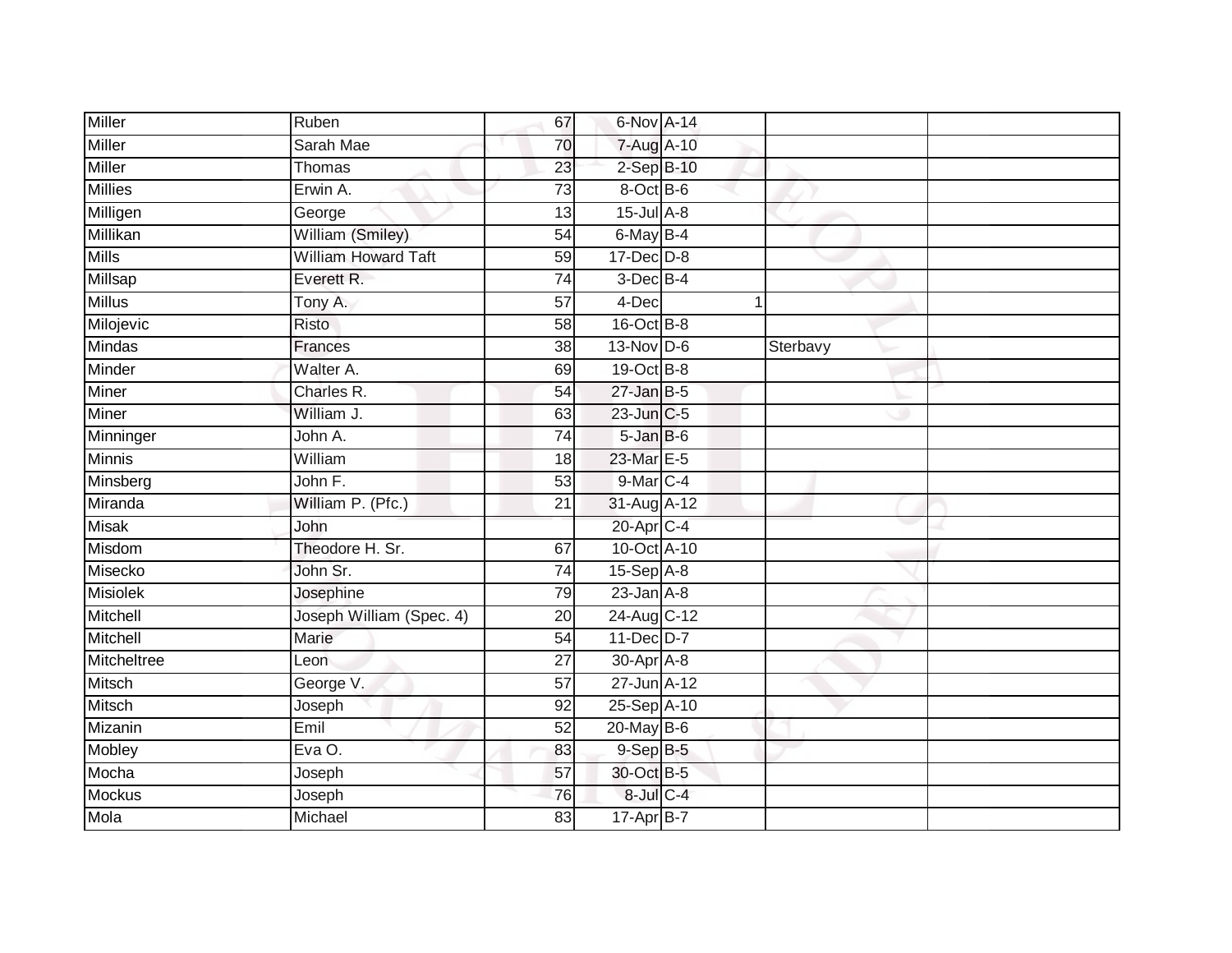| <b>Molck</b>   | Andrew             | 60              | $3$ -Jan $B-3$          |         |  |
|----------------|--------------------|-----------------|-------------------------|---------|--|
| <b>Moles</b>   | Denver             | 42              | 28-Apr A-4              |         |  |
| Moll           | Josephine A.       | 54              | 17-Jun A-4              |         |  |
| Moll           | Josephine S.       | 84              | $16-Apr$ <sub>C-7</sub> |         |  |
| Mollinaro      | Joseph A.          | $\overline{45}$ | $7 - Jan A - 4$         |         |  |
| Molson         | Joseph J.          | 52              | $7-Sep$ $D-15$          |         |  |
| Mondre         | Mary               | 91              | 23-May B-7              |         |  |
| Montag         | <b>Thelma Mae</b>  | 61              | $19$ -Jun $A - 8$       |         |  |
| Montasiewicz   | Frank              | $\overline{74}$ | $17 -$ Jul B-6          |         |  |
| Montgomery     | Grace E.           | 80              | 17-Dec D-8              |         |  |
| Moody          | Edwin C. Sr.       | 81              | 20-Nov B-8              |         |  |
| Moone          | John               | 74              | 5-May B-5               |         |  |
| Moor           | <b>Emil August</b> | $\overline{71}$ | 28-Aug A-12             |         |  |
| Moore          | Frank              | 85              | 29-Oct B-3              |         |  |
| Moore          | <b>Irvin</b>       | 48              | 28-Feb A-14             |         |  |
| Moore          | Lawrence A.        | 81              | 22-Apr A-8              |         |  |
| Moore          | Lovell E.          | 63              | 31-Jul A-8              |         |  |
| Moore          | Mildred J.         | 85              | $22$ -Jun B-4           |         |  |
| Moore          | Milford C.         | 32              | 8-Dec C-5               |         |  |
| Moore          | Roosevelt Boyd     | 67              | $22$ -Jul B-5           |         |  |
| Moore          | Teddy              | 13              | $2-SepB-10$             |         |  |
| Moore          | Theodore R.        | 69              | 25-Sep A-10             |         |  |
| Moore          | Verna Marie        | 58              | 31-Dec C-8              |         |  |
| <b>Morales</b> | Guadelupe T.       | 74              | 26-Jan B-10             |         |  |
| Morales        | Rose               | 51              | 27-Jun A-12             | Simpson |  |
| Moran          | Francis S.         |                 | $21 - Aug$ $D-6$        |         |  |
| Moran          | Franics T.         | 52              | $2$ -Mar $E-2$          |         |  |
| Morehouse      | George D. Jr.      | 48              | $26$ -May B-6           |         |  |
| Moreland       | James K.           | 27              | 10-Aug B-12             |         |  |
| Morganthaler   | George Henry       | 63              | 24-Jun B-5              |         |  |
| Moricz         | Frank Sr.          | 70              | 12-Nov B-6              |         |  |
| Morkowski      | Eleanor            | $\overline{71}$ | $2$ -Dec $A$ -8         | Pluta   |  |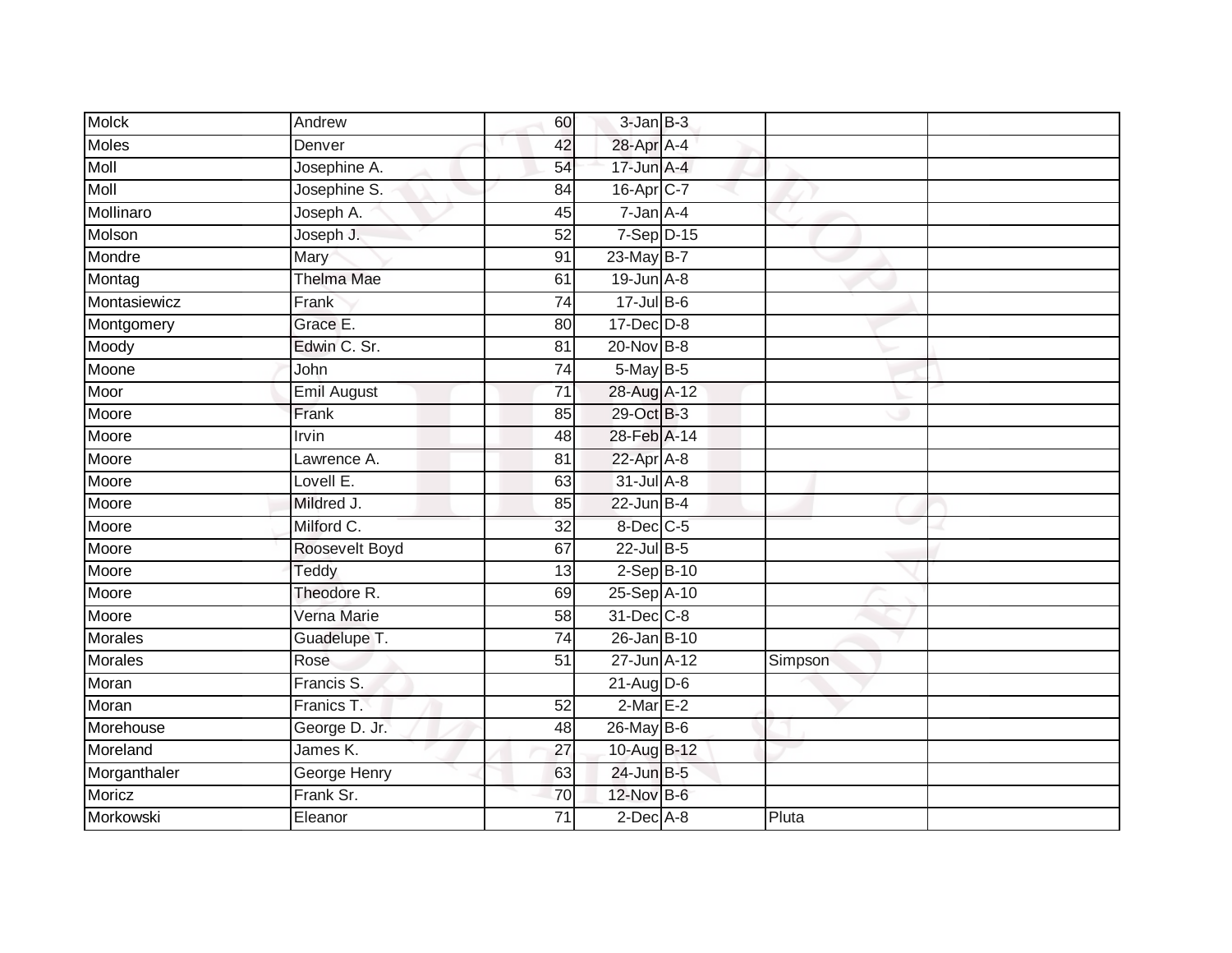| Morlock         | Pearl A.         | 69              | 14-Dec D-2            |              |                   |
|-----------------|------------------|-----------------|-----------------------|--------------|-------------------|
| Morrell         | Helen            | 70              | 30-Apr A-8            |              |                   |
| <b>Morris</b>   | Birdie W.        | 88              | $2$ -Jan $B$ -5       |              |                   |
| <b>Morris</b>   | David Jr.        | 62              | 6-May B-4             |              |                   |
| <b>Morris</b>   | <b>Helen</b>     | $\overline{78}$ | 24-Jul B-10           |              |                   |
| <b>Morris</b>   | Sophia Lisius    | 86              | 14-Oct C-4            |              |                   |
| <b>Morris</b>   | Walter J. (Sgt.) | 25              | $7$ -May B-7          |              |                   |
| Morrison        | James M.         | 81              | 12-Aug B-4            |              | Picture included. |
| Morrison        | Lemuel P.        | 55              | 23-Feb D-10           |              |                   |
| Morrison        | Lucien R.        | $\overline{75}$ | $17$ -Jan D-7         |              |                   |
| Morrissy        | James E. Jr.     | 11              | $11 - Jun$            | 1            |                   |
| Mose            | Paul             | 55              | $1-May$ C-6           |              |                   |
| Moser           | Matilda M.       | 76              | 30-Jan B-8            |              |                   |
| <b>Moss</b>     | Dennis E.        | 63              | 13-Nov D-6            |              |                   |
| Mount           | William G.       | 82              | 22-Dec C-7            |              |                   |
| Moynahan        | James            | 71              | 11-Feb B-5            |              |                   |
| <b>Mravinac</b> | Steve            | 45              | $12$ -Jan $C-2$       |              |                   |
| Mrdjenovic      | Mary             | 90              | $1$ -Jul $B-8$        |              |                   |
| Mucha           | Katherine        | 85              | 27-Apr B-10           |              |                   |
| Mudro           | Ann              | 62              | 7-Mar A-10            |              |                   |
| Mudro           | Charles          | 85              | $9$ -Jan $A$ -6       |              |                   |
| Muha            | William F.O.     | 70              | $24$ -Jun $B-5$       |              |                   |
| Mulder          | Katharine        | 47              | 28-May B-9            |              |                   |
| Muldoon         | Mae              |                 | 17-Mar C-4            |              |                   |
| Mullen          | Etta Anne        | 82              | $11$ -Jul B-4         |              |                   |
| <b>Mullinix</b> | Robert           | 50              | 6-Feb A-8             |              |                   |
| <b>Mulloy</b>   | Kathryn (Pat)    | $\overline{70}$ | 9-Nov D-12            |              |                   |
| Mulroe          | Pat              | 28              | 21-Nov                | $\mathbf{1}$ |                   |
| Mulva           | Agnes            |                 | 16-Apr <sub>C-7</sub> |              |                   |
| Mulvihill       | Julia            | 89              | 10-Mar A-6            |              |                   |
| Murphy          | Flaura           | 71              | 25-Aug A-4            |              |                   |
| <b>Murphy</b>   | Harold G.        | 65              | $17$ -Jan D-7         |              |                   |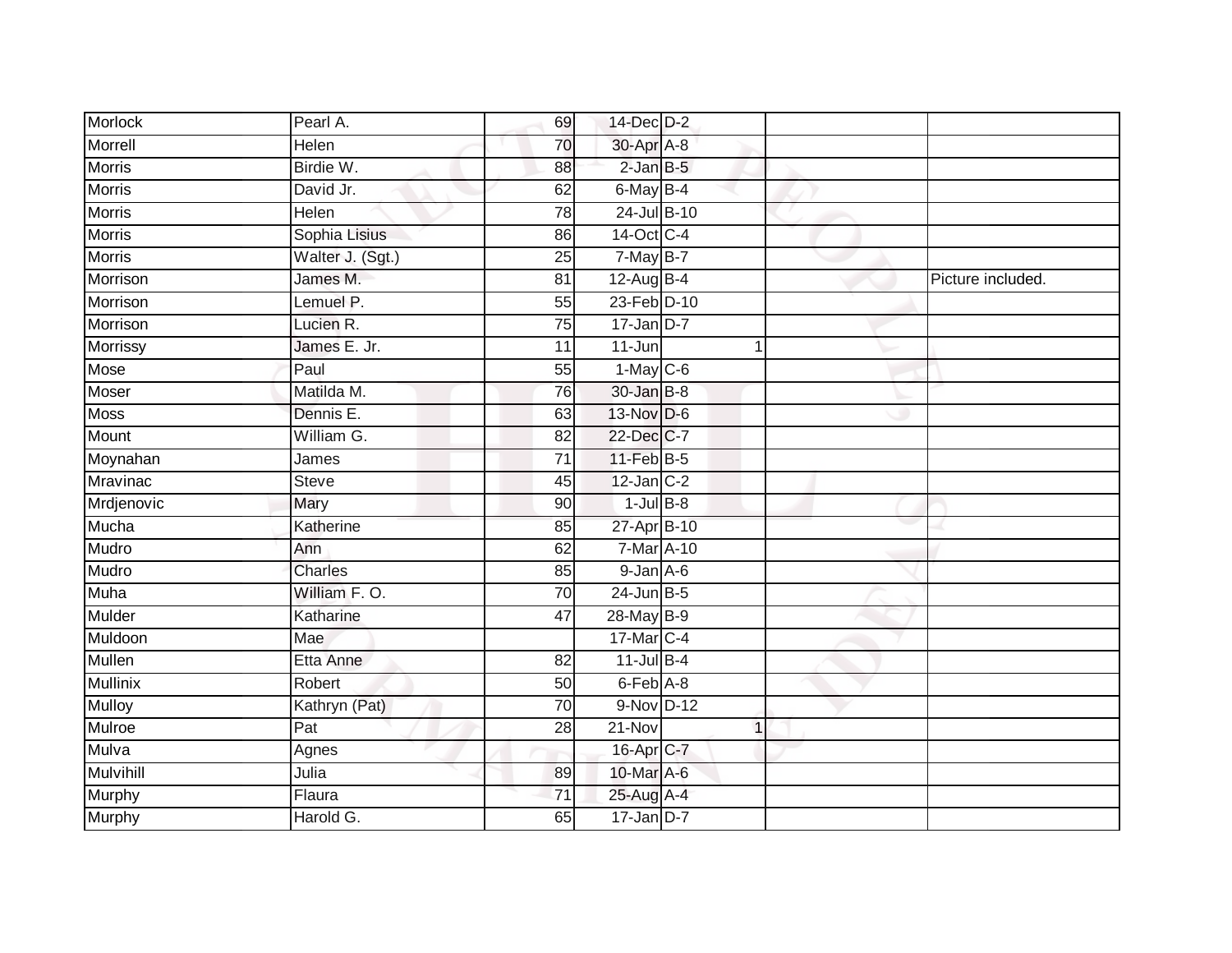| Murray         | <b>Buford</b>   | 23              | 10-Mar           | 1        |  |
|----------------|-----------------|-----------------|------------------|----------|--|
| <b>Murray</b>  | Charles         | 91              | 22-Dec C-7       |          |  |
| <b>Murray</b>  | Clyde R.        | 47              | $17$ -Jan D-7    |          |  |
| Murray         | John (Jack)     |                 | 20-May B-6       |          |  |
| Murray         | Lena A.         | $\overline{84}$ | $13$ -Jun $B-12$ |          |  |
| Murray         | Mabel M.        | 61              | 20-Oct B-6       |          |  |
| Murray         | Mary Elizabeth  | 22              | 10-Mar           | 1        |  |
| Murray         | Rosemary B.     | 64              | 18-Aug B-6       |          |  |
| Murray         | Terry           | 3               | 10-Mar           | 1        |  |
| Murzyn         | Sophie          | 79              | $16$ -Oct B-8    |          |  |
| <b>Myers</b>   | Helen           | 61              | 8-Aug A-8        |          |  |
| <b>Mysliwy</b> | Joseph          | 81              | $4$ -Dec B-4     |          |  |
| Nagy           | Andrew          | 66              | 13-Mar B-6       |          |  |
| Nagy           | Fanny           | 81              | 16-May B-6       |          |  |
| Nagy           | John (Jack)     | 67              | 7-Jan A-4        |          |  |
| <b>Nalls</b>   | Ruby Lee        | 33              | 4-Dec B-4        |          |  |
| Namovice       | William S. Sr.  | 49              | $26-SepB-3$      |          |  |
| Napiwocki      | Clara           | $\overline{52}$ | 14-Mar A-6       |          |  |
| Napiwocki      | Louis           | 67              | $2$ -Jul B-6     |          |  |
| Nardi          | Edward (Ettore) | 80              | $27$ -May B-6    |          |  |
| <b>Nash</b>    | Shiaira         | 8 months        | $25-Feb$         | 1        |  |
| Natale         | Victoria        | 80              | $3-Nov$ B-4      | Falzone  |  |
| Nauch          | Jacob           | 58              | 23-Sep B-4       |          |  |
| Navta          | <b>Bertha</b>   | 52              | $6$ -Jan $A$ -5  | Trbovich |  |
| Neal           | John W.         | $\overline{58}$ | 29-Dec C-6       |          |  |
| Neary          | James Sr.       | 66              | 17-Nov A-4       |          |  |
| Nease          | John F.         | 46              | 16-Mar E-7       |          |  |
| Neering        | Victoria        | 71              | 17-Sep C-9       |          |  |
| Neitzel        | Carl            | 68              | $4-Aug$ A-6      |          |  |
| Nelson         | Axel W.         | 84              | 15-May B-4       |          |  |
| Nelson         | Mabel M.        | 81              | 7-Mar A-10       |          |  |
| Nelson         | Manuel          | 57              | $20$ -May $B-6$  |          |  |
|                |                 |                 |                  |          |  |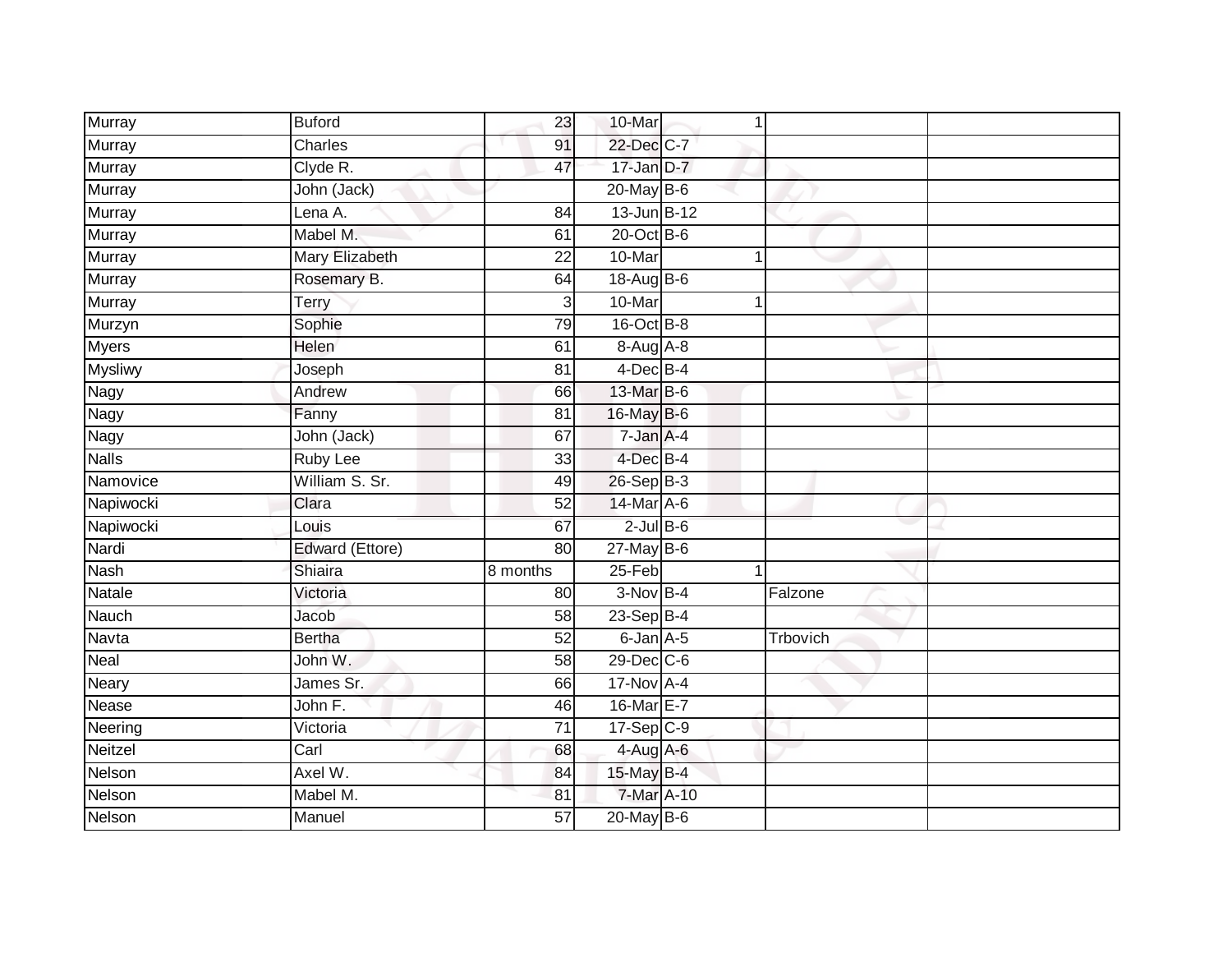| Nelson         | Minnie E.             | 36                   | 23-Jun C-5       |  |  |
|----------------|-----------------------|----------------------|------------------|--|--|
| Nemeth         | Frank E.              | 53                   | 24-Nov D-7       |  |  |
| Nemeth         | Louis                 | 68                   | 3-Feb A-8        |  |  |
| Nemeth         | Mary                  | 78                   | 25-Mar B-6       |  |  |
| Neuman         | <b>Ruby</b>           | $\overline{75}$      | $13$ -Jan $A-8$  |  |  |
| <b>Newell</b>  | Julia D.              |                      | $13$ -Apr $B-8$  |  |  |
| Newton         | Sarah Belle           | 44                   | 19-Nov E-6       |  |  |
| Nicholas       | James                 | 80                   | $27$ -May B-6    |  |  |
| Nichols        | George E.             | 57                   | 7-Jan A-4        |  |  |
| <b>Nickels</b> | Frank J.              | 64                   | $5 - Jun$ B-6    |  |  |
| Nicksic        | John                  | 52                   | $24$ -Apr $B$ -6 |  |  |
| Nicpon         | Walter                | 40                   | 21-Sep D-12      |  |  |
| Nierengarten   | George A. Sr.         | 90                   | 7-Sep D-15       |  |  |
| Niewiadomski   | Frank                 | $\overline{76}$      | $10$ -Feb $C$ -6 |  |  |
| <b>Niles</b>   | John                  | $\overline{70}$      | 7-May B-6        |  |  |
| Niznik         | Kathryn               | 74                   | $1$ -Jul $B-8$   |  |  |
| Nolen          | Jack                  | 23                   | 5-Sep D-4        |  |  |
| <b>Noll</b>    | Wililam H.            | 79                   | 17-Apr B-7       |  |  |
| Nomanson       | George A.             | 66                   | 30-Jan B-8       |  |  |
| Norbeck        | Joseph (Joe)          | $\overline{77}$      | 27-Oct A-8       |  |  |
| Nordyke        | <b>Marie</b>          | 59                   | 9-Oct B-10       |  |  |
| Norman         | Martin S.             | $\overline{58}$      | 15-Dec B-11      |  |  |
| Norman         | Woodrow (Slim)        | 50                   | $27$ -Jan B-5    |  |  |
| <b>Norris</b>  | Mary Colleen          | 41                   | $26$ -Feb $B-3$  |  |  |
| <b>Norris</b>  | <b>Miles</b>          | 74                   | 16-Sep C-4       |  |  |
| Norwood        | Dora Belle            | 63                   | $27$ -Feb $D-7$  |  |  |
| <b>Novak</b>   | Gabriel               | $\overline{78}$      | 22-Aug B-5       |  |  |
| Novath         | Andrew Michael Jr.    | $\overline{7}$ weeks | 10-Jul B-6       |  |  |
| Novosel        | Helen                 | 83                   | 22-Jul B-5       |  |  |
| <b>Nowak</b>   | Lillian E.            | 68                   | 22-Aug B-5       |  |  |
| <b>Nunez</b>   | Elizabeth             | 55                   | 20-Apr C-4       |  |  |
| <b>Nunn</b>    | <b>Samuel Richard</b> | 74                   | 23-Mar E-5       |  |  |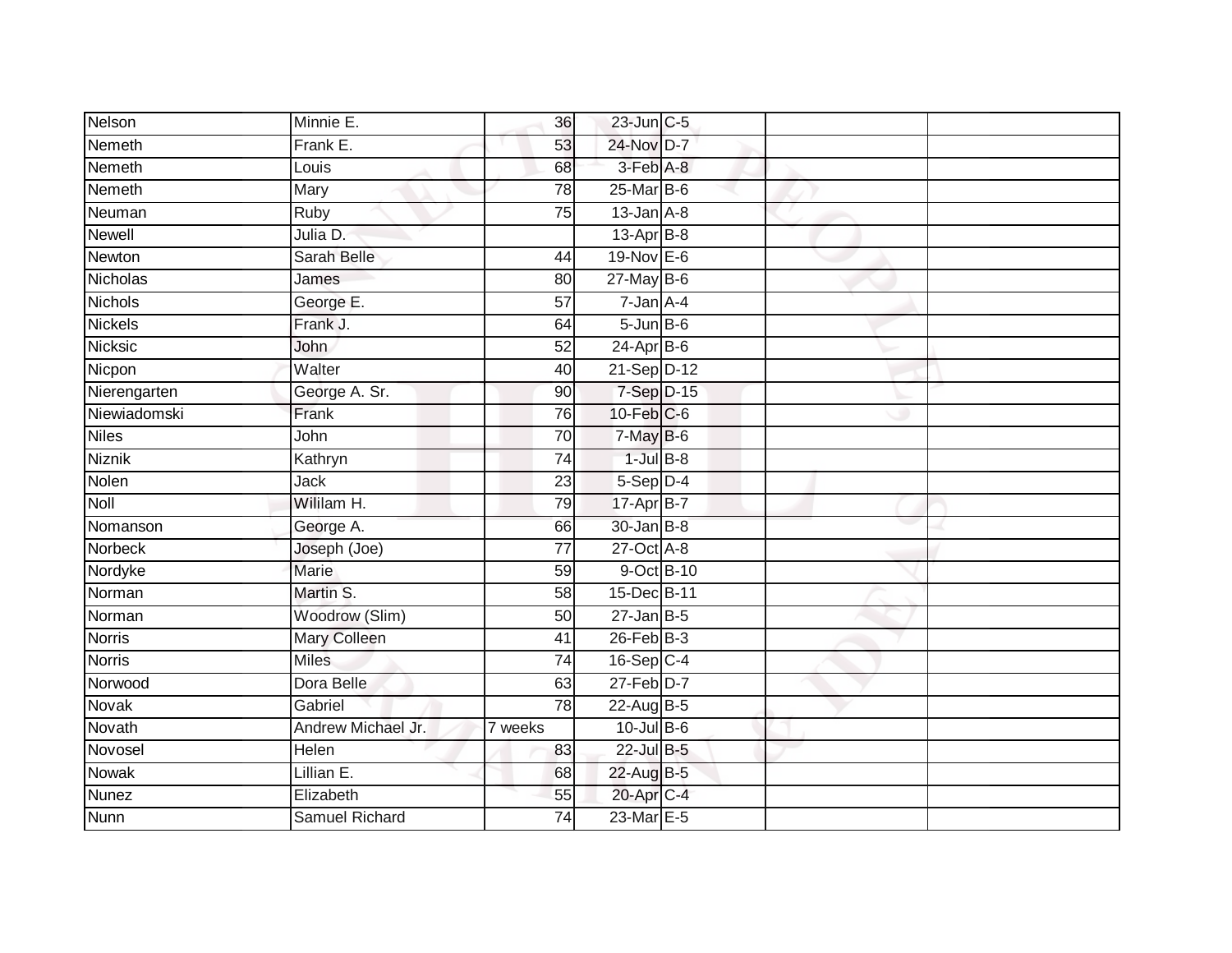| Nurenberg     | William            | 75              | $21-Apr$ A-6          |               |         |                        |
|---------------|--------------------|-----------------|-----------------------|---------------|---------|------------------------|
| <b>Nutter</b> | Agnes              | 81              | 10-Nov A-8            |               |         |                        |
| <b>Nuzzo</b>  | Frank              | 78              | $1$ -Jun $B-4$        |               |         |                        |
| Oakeley       | Leslie R.          | 39              | 22-Apr A-8            |               |         |                        |
| Ober          | Helen E.           | $\overline{58}$ | 23-Mar E-5            |               | Pieters |                        |
| Oberc         | John V.            | 53              | 24-Dec B-11           |               |         |                        |
| O'Brian       | Edward K. Sr.      | 64              | 28-Oct C-4            |               |         |                        |
| O'Brien       | Mary               | $\overline{3}$  |                       | 30-Jul 1, B-8 |         |                        |
| Ochiltree     | Ruth               | 81              | 24-Aug C-12           |               |         |                        |
| O'Connor      | George Howard      | 42              | 25-Nov B-4            |               |         |                        |
| O'Connor      | John J.            | 76              | 5-Mar D-4             |               |         |                        |
| O'Donnell     | Frank              | 69              | 15-Aug B-5            |               |         |                        |
| O'Drobinak    | William D.         | 27              | 19-Sep C-5            |               |         |                        |
| Odzinski      | Tillie B.          | 57              | 12-Nov B-6            |               |         |                        |
| Ohlstrom      | <b>Carl Albert</b> | 73              | 17-Sep C-9            |               |         |                        |
| O'Keefe       | Cornelius J.       | 61              | $21$ -Aug D-6         |               |         |                        |
| Okichich      | Cecilia            | $\overline{82}$ | 23-Apr <sub>C-7</sub> |               |         | Also listed as Okicic. |
| Olan          | Ann                | 66              | $22$ -Aug B-5         |               |         |                        |
| Olmos         | Luz                | 68              | $9-Sep B-5$           |               |         |                        |
| Olmsted       | Carol              | 15              | 31-Mar                |               | 1       |                        |
| Olson         | Knute              | 65              | $2-SepB-10$           |               |         |                        |
| Olson         | Pearl              | $\overline{51}$ | $11-SepB-6$           |               |         |                        |
| Olszewski     | Walter             | 85              | 23-Dec B-6            |               |         |                        |
| Olszowy       | Jozefa (Josephine) | 80              | 27-Oct A-8            |               |         |                        |
| O'Neil        | Jerry D.           | 84              | $19$ -Jan $B-5$       |               |         |                        |
| O'Neil        | <b>Matthew</b>     |                 | $16$ -Dec $C-4$       |               |         |                        |
| Oney          | Virgil             | 56              | $3$ -Jan $B-3$        |               |         |                        |
| Ooms          | <b>Delia</b>       | 91              | 12-Sep A-14           |               |         |                        |
| Opasik        | Richard            | 66              | 9-Nov D-12            |               |         |                        |
| Opfer         | Robert             |                 | 28-Apr                |               | 1       |                        |
| Oppenhuis     | Gertrude           | 90              | 18-Mar C-4            |               |         |                        |
| Oppenhuis     | Harry              | 66              | $25$ -May C-8         |               |         |                        |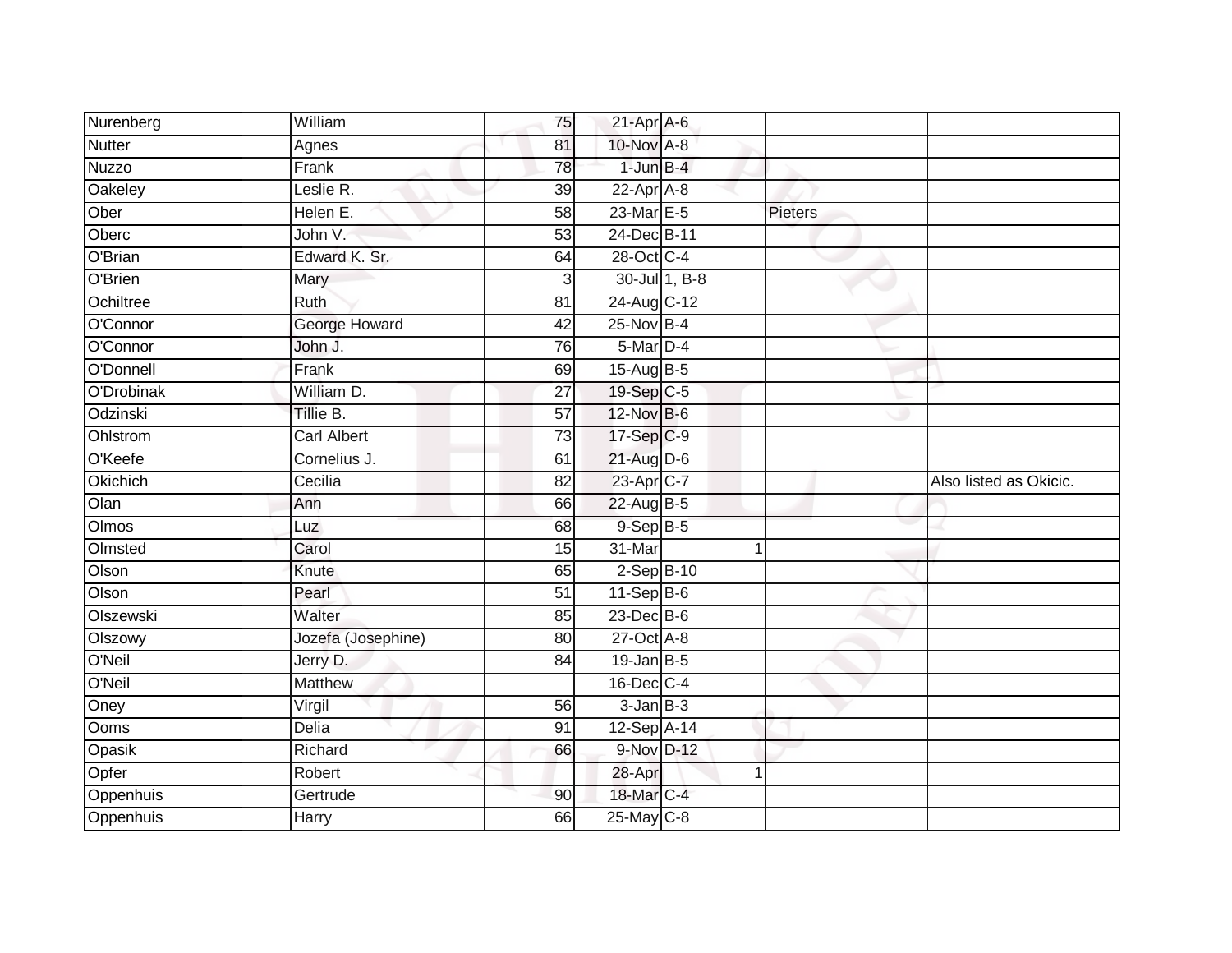| Opperman       | Lisa                   | 5 weeks         | 29-Jul B-5        |  |  |
|----------------|------------------------|-----------------|-------------------|--|--|
| Ora            | Louis                  | 60              | 26-Sep B-3        |  |  |
| Orasborn       | Osa E.                 | 64              | 8-May B-10        |  |  |
| Orcutt         | Frank G.               | 62              | $30 - Jan$ $B-8$  |  |  |
| Oreskovic      | Anne                   | 56              | 16-Oct B-8        |  |  |
| Oretsky        | Norman                 |                 | 14-Aug A-10       |  |  |
| Ortiz          | Eva                    | 60              | 17-Nov A-4        |  |  |
| Ortiz          | John C.                | 27              | 6-Apr B-3         |  |  |
| Ortiz          | Julia Cruz             | 41              | $15$ -Jul $A-8$   |  |  |
| Orzechowicz    | Joseph                 | 79              | $1$ -Jun $B-4$    |  |  |
| Osborn         | James                  | 78              | $27$ -Oct $A-8$   |  |  |
| Osborne        | Laura A.               | 82              | 4-Sep B-7         |  |  |
| Osterman       | <b>William Richard</b> | 8 months        | 6-Mar A-12        |  |  |
| Ostring        | Gottrid C.             | 93              | 23-Jul D-7        |  |  |
| Ostrowski      | George B. Jr.          | 56              | $1-Dec$ $C-3$     |  |  |
| O'Sullivan     | James                  | 59              | 11-May B-12       |  |  |
| Ott            | John                   | $\overline{72}$ | 18-Nov C-4        |  |  |
| Otvos          | Emery                  | $\overline{72}$ | $2$ -Feb $B-14$   |  |  |
| Pachowicz      | Walter                 | 53              | $4$ -May B-6      |  |  |
| Paehlein       | <b>Ilonka</b>          | 62              | 11-Dec D-7        |  |  |
| Paich          | <b>Mike</b>            | 74              | $22$ -Jan B-5     |  |  |
| Painter        | Sylvia L.              | 81              | 25-Jul A-8        |  |  |
| Pajor          | Adeline A.             | 50              | $19$ -Jun $A-8$   |  |  |
| Pajor          | Edward                 | 54              | $2-Sep$ B-10      |  |  |
| Pala           | Anna                   |                 | 5-Sep D-4         |  |  |
| <b>Pallick</b> | Mary K.                | 63              | 21-Sep D-12       |  |  |
| Palmateer      | Cecilia A.             | 61              | 23-Oct D-7        |  |  |
| Palmateer      | James M.               | 52              | 15-Oct B-12       |  |  |
| Palnkey        | Joseph                 | 68              | $29$ -Jun $E - 6$ |  |  |
| Pals           | Marilyn                | 29              | 28-May B-9        |  |  |
| Panic          | Nadezda                | 47              | 2-May C-9         |  |  |
| Pantea         | Romul                  | $\overline{80}$ | $3-Nov$ B-4       |  |  |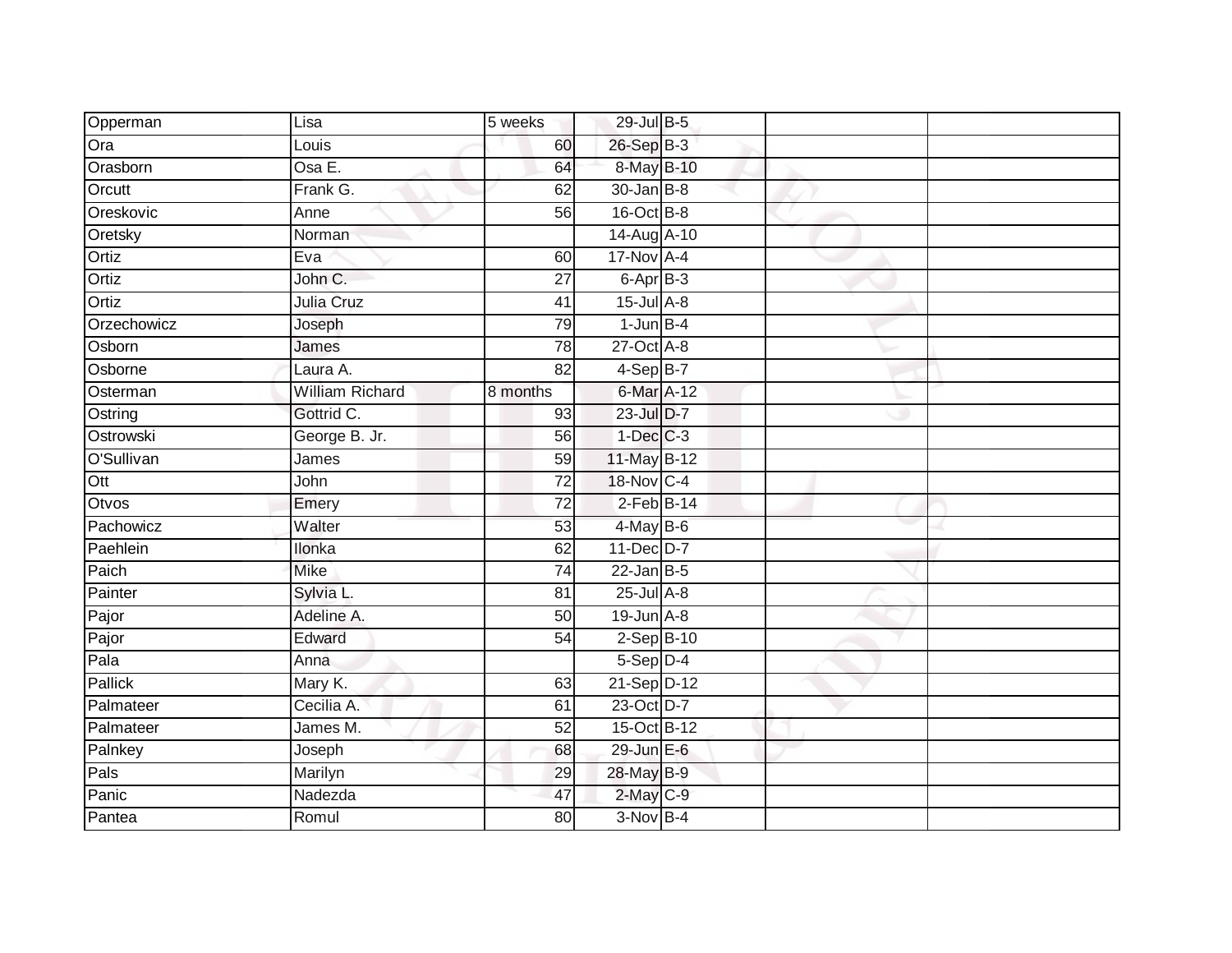| Papp        | Charles                 | 79                | 20-Apr C-4                  |              |           |
|-------------|-------------------------|-------------------|-----------------------------|--------------|-----------|
| Papp        | Karen M.                | 26                |                             | 6-Oct 1, A-4 |           |
| Pappas      | Harry                   | 76                | $21$ -Jan $C-3$             |              |           |
| Pappas      | James A.                | 38                | 26-Sep B-3                  |              |           |
| Paptzun     | Eleanor A.              | 65                | 31-Oct B-3                  |              |           |
| Paradzinski | Teodor (Teddy Parada)   | 78                | 10-Oct A-10                 |              |           |
| Paravich    | Anton                   | $\overline{77}$   | 9-Feb B-10                  |              |           |
| Paravich    | Emma                    | 70                | $29-Sep$ B-3                |              |           |
| Park        | Anna C.                 | 71                | 27-Apr B-10                 |              |           |
| Parker      | Eli W.                  | 87                | 31-Mar B-3                  |              |           |
| Parker      | <b>Iris</b>             | 44                | $21$ -Dec $B-8$             |              |           |
| Parker      | Mark (Bud)              | 66                | 22-Apr A-8                  |              |           |
| Parker      | William D.              | 51                | $4$ -Jun $B-4$              |              |           |
| Parks       | <b>Reginald Charles</b> | $\frac{1}{2}$ 1/2 | $23$ -Jan $A-8$             |              |           |
| Parrish     | <b>Carroll Edward</b>   | 50                | 28-Aug A-13                 |              |           |
| Partyka     | Stanley L. (Dr.)        | 47                | 4-Apr B-4                   |              |           |
| Paryl       | John                    | 87                | $23$ -Jan $\overline{A}$ -8 |              |           |
| Pasternak   | Agnes F.                | 57                | $30 - Jan$ $B-8$            |              | Drevyanko |
| Pastuszak   | Martha                  | 64                | 25-Nov B-4                  |              |           |
| Pasztor     | Steve G.                | $\overline{57}$   | 17-Oct B-5                  |              |           |
| Pate        | Thomas W.               | 68                | $7 - Apr$ $A-8$             |              |           |
| Patterson   | Bernie B.               | 69                | $6$ -Jan $A$ -5             |              |           |
| Patz        | John                    | 70                | $19$ -Aug $A$ -8            |              |           |
| Paul        | Myrtle M.               | $\overline{78}$   | 8-Oct B-6                   |              | Poole     |
| Paulauski   | Josephine               | 59                | $14$ -Jul A-4               |              |           |
| Paulik      | Robert W.               | 16                | $2$ -Mar $E-2$              |              |           |
| Pavey       | <b>Cary Wayne</b>       | 4                 | 10-Aug B-12                 |              |           |
| Pavichevich | Rado (Keka)             | 55                | 24-Dec B-11                 |              |           |
| Pavkovich   | Milan S.                | 56                | 21-Apr A-6                  |              |           |
| Pavlik      | John                    | $\overline{72}$   | $2$ -Jan $B$ -5             |              |           |
| Pavlovich   | Joseph C. (Murphy)      | 54                | $27$ -Jan B-5               |              |           |
| Pavol       | George                  | 61                | 25-Apr A-12                 |              |           |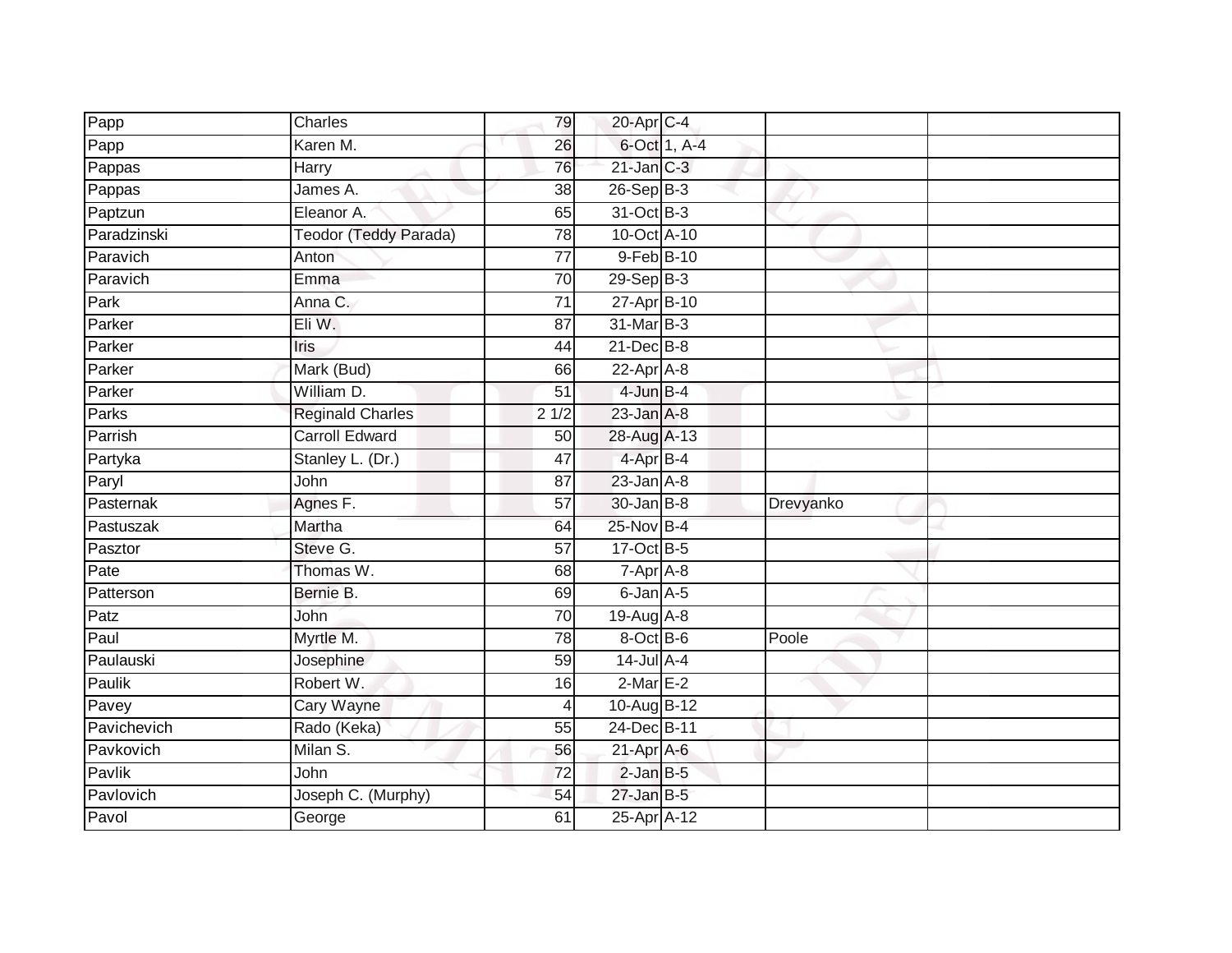| Pawlowski   | Joseph                | 81              | 19-May B-5       |              |  |
|-------------|-----------------------|-----------------|------------------|--------------|--|
| Payne       | Agnes                 | 65              | $2$ -Oct $B-7$   |              |  |
| Payton      | James Robert          | 73              | 14-Oct C-4       |              |  |
| Pazdur      | Mitchell J.           | 51              | 18-Aug B-6       |              |  |
| Peach       | Mabel R.              | 69              | $1-OctE-2$       |              |  |
| Pearlman    | Kenneth A.            | 16              | $15$ -Jun $B$ -6 |              |  |
| Pease       | William               | $\overline{51}$ | 12-Mar B-6       |              |  |
| Peddicord   | Frank                 | 92              | $12$ -May B-5    |              |  |
| Peeples     | George N.             | 59              | $24$ -Feb $B-4$  |              |  |
| Pendowski   | <b>Stanley</b>        | 86              | 4-Nov C-4        |              |  |
| Penkala     | Edward W.             | 50              | $2$ -Jan $B-4$   |              |  |
| Penkowski   | Anna                  | 82              | 13-Jul B-10      |              |  |
| Penkowski   | Walter S.             | 59              | 23-Mar E-5       |              |  |
| Penman      | Elizabeth             | 87              | 11-Dec D-7       |              |  |
| Pepperdine  | Walter                | 58              | 28-Jan 1, B-5    |              |  |
| Perez       | Emerito               | 16              | 29-Jul B-5       |              |  |
| Perez       | <b>Emilio Reyes</b>   | 66              | $12$ -Jan $C-2$  |              |  |
| Perlman     | Pauline               | $\overline{71}$ | $24$ -Jan B-5    |              |  |
| Pernick     | Frances               | 42              | 28-Nov C-6       |              |  |
| Perry       | Anna                  | 88              | $31$ -Jul $A-8$  |              |  |
| Perry       | Roy A.                | $\overline{71}$ | 19-Sep C-5       |              |  |
| Perz        | Joseph                | 79              | 29-Jan C-10      |              |  |
| Perzanowski | Stanley Sr.           | 76              | 29-May B-6       |              |  |
| Peters      | Charles H.            | 77              | 28-Mar A-14      |              |  |
| Peters      | Gregory P.            | 19              |                  | 4-Apr 1, B-4 |  |
| Peters      | <b>William Robert</b> | Infant          | $1-AprA-8$       |              |  |
| Peterson    | Emanuel               | 63              | 10-Apr A-10      |              |  |
| Peterson    | Frank                 | 58              | 31-Mar B-3       |              |  |
| Peterson    | $l$ ris I.            | 85              | 28-Aug A-12      |              |  |
| Peterson    | Roland S.             | 70              | 13-May B-4       |              |  |
| Peterson    | Theodore (Pete)       | 83              | 9-Mar C-4        |              |  |
| Petricska   | George                | $\overline{78}$ | 13-Mar B-6       |              |  |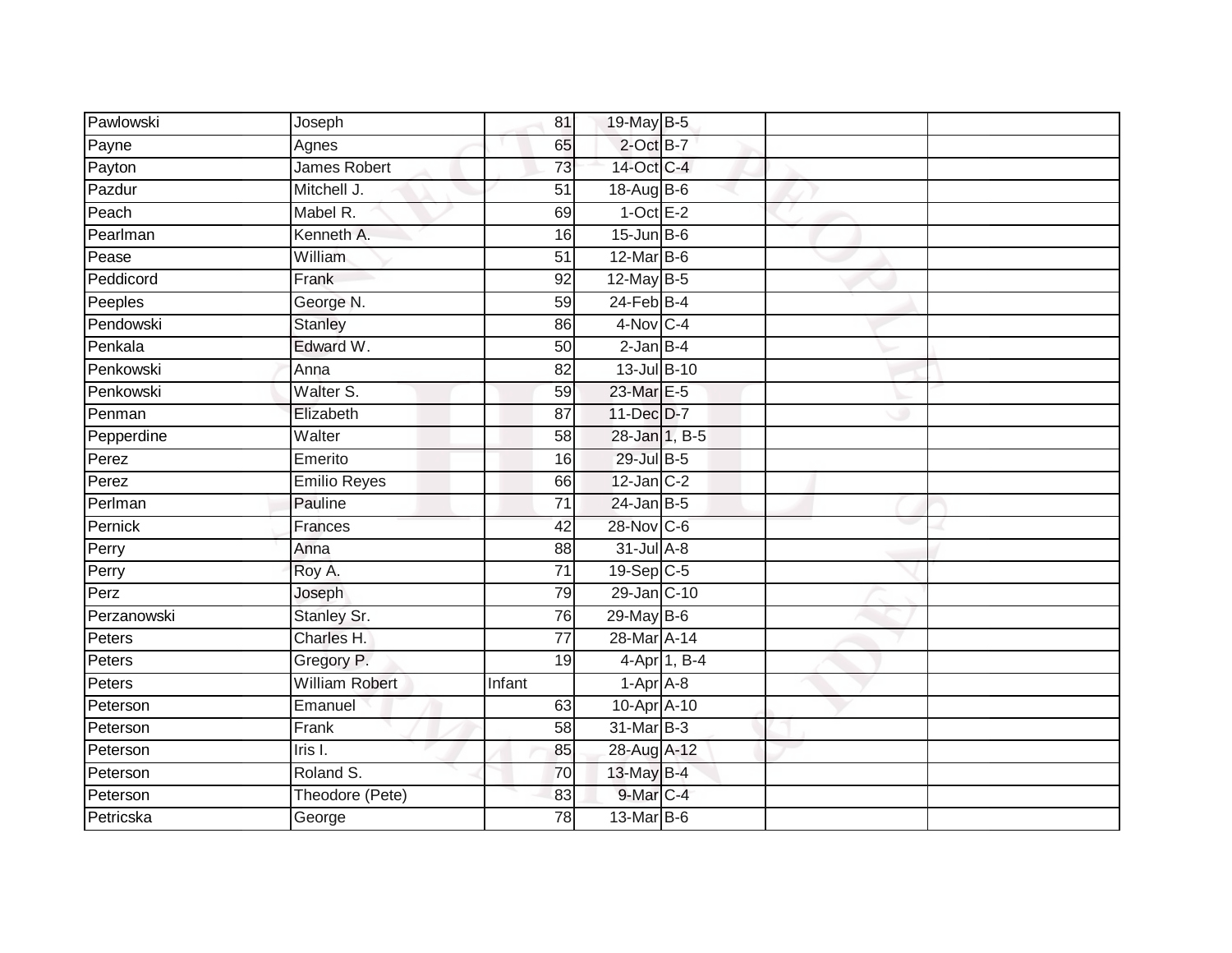| Petrigan        | Mary               | 69              | 16-Oct B-8              |   |                       |
|-----------------|--------------------|-----------------|-------------------------|---|-----------------------|
| Petro           | Joe L.             | 64              | 9-Nov D-12              |   |                       |
| Petruff         | Elizabeth          | 68              | 18-Jul C-6              |   |                       |
| Pezzani         | Norma L.           |                 | 16-Feb B-11             |   |                       |
| Pfeil           | Muriel A.          | 63              | 27-Aug B-7              |   |                       |
| Phelps          | Sarah              |                 | $2$ -May $C-9$          |   |                       |
| <b>Phillips</b> | Edward             | 69              | $11-Nov$ <sub>C-4</sub> |   |                       |
| Phillips        | James A.           | 50              | $8 - Jun$ $B-3$         |   |                       |
| Pickens         | Bud M.             | 69              | 23-Jul D-7              |   |                       |
| Pickering       | Charles D.         | 47              | $13-Nov$ D-6            |   |                       |
| Piech           | Henry J. Sr.       | 57              | $17-Nov$ A-4            |   |                       |
| Piecuch         | Frank              | $\overline{87}$ | $4$ -May B-6            |   |                       |
| Piekarczyk      | Thomas             | 85              | $1-AugB-8$              |   |                       |
| Pienton         | Victoria           | 77              | 16-May B-6              |   |                       |
| Pieramico       | Alfonso P.         | 64              | 19-Feb D-4              |   |                       |
| Pierce          | <b>Harley Bopp</b> | 75              | 4-Feb                   | 1 |                       |
| Pieter          | Joseph F. Sr.      | 68              | $21$ -Jan $C-3$         |   |                       |
| Pietrzak        | Martha             | $\overline{71}$ | 25-May C-8              |   |                       |
| Piggie          | Charles            | 5               | 27-Oct                  |   |                       |
| Piggie          | Kevin              | 3               | $27$ -Oct               |   |                       |
| Piggie          | Ophelia            | 24              | 27-Oct                  | 1 |                       |
| Pihulic         | Michael J.         | $\overline{71}$ | $31$ -Jan B-8           |   |                       |
| Pikor           | John               | 78              | 13-Jun B-12             |   |                       |
| Pilotto         | Anthony (Tony)     | $\overline{77}$ | $9 - Jan A - 6$         |   |                       |
| Pinc            | John Henry         | $\overline{72}$ | 18-Sep C-2              |   |                       |
| Pineiro         | Dawn Marie         | 5 weeks         | $10$ -Feb $C$ -6        |   |                       |
| Pinkerton       | Joseph R.          | 58              | 29-Oct 1, B-3           |   |                       |
| Pinsky          | Sadie              | 80              | $3$ -Dec $B$ -4         |   |                       |
| Pintar          | George             | 84              | 10-Aug B-12             |   |                       |
| Piorko          | Harry              | 79              | 8-Oct B-6               |   | Also listed as Purko. |
| Piros           | John               | 68              | 24-Jan B-5              |   |                       |
| Pisarski        | Valentine          | 94              | 14-May B-4              |   |                       |
|                 |                    |                 |                         |   |                       |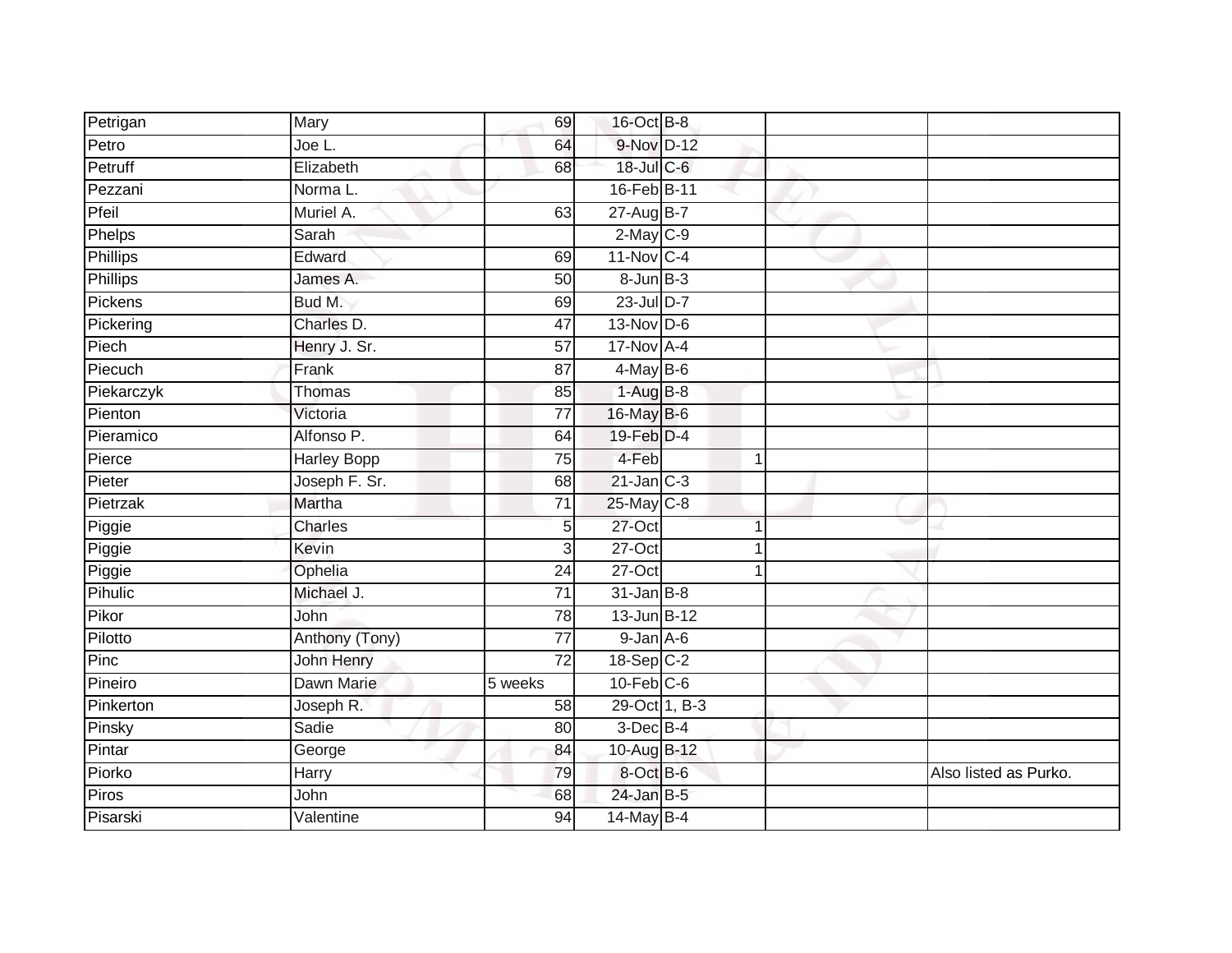| Pislis     | Tom G.              | 79              | 16-Oct B-8        |                 |                   |
|------------|---------------------|-----------------|-------------------|-----------------|-------------------|
| Pivarnik   | Josephine           | 75              | $7$ -Dec $D$ -6   |                 |                   |
| Pixler     | Edna                | 79              | 13-Jan A-8        |                 |                   |
| Pizza      | Louise              | 81              | 6-Feb A-8         |                 |                   |
| Placek     | Linda               | $\overline{11}$ | 15-Aug 1, B-5     |                 | Picture included. |
| Plankey    | Joseph              | 68              | 30-Jun B-9        |                 |                   |
| Platz      | Grace E.            | 82              | $17 - Dec$ $D-8$  |                 |                   |
| Plawecki   | Katherine           | 81              | 28-Oct C-4        |                 |                   |
| Pletcher   | Shirley             | 48              | $19$ -Dec $B$ -8  |                 |                   |
| Plummer    | Esther R.           | 63              | 18-Aug B-6        |                 |                   |
| Plutko     | Anna                | 73              | 12-Nov B-6        |                 |                   |
| Podgorski  | Igacy A.            | 77              | $24$ -Feb $B-4$   |                 |                   |
| Podowski   | Lottie              | 75              | 28-Dec C-4        |                 |                   |
| Poer       | <b>Jack Allen</b>   | 30              | 13-Jul B-10       |                 |                   |
| Pogue      | Dorothy E.          | 56              | 17-Mar C-4        |                 |                   |
| Pohl       | John C. Sr. (Kelly) | 65              | 24-Apr B-6        |                 |                   |
| Pohlplatz  | Johanna             | 83              | $4$ -Dec B-4      |                 |                   |
| Poindexter | Judy                | $\overline{2}$  | 8-Jun B-3         |                 |                   |
| Poindexter | Robert              | 28              | 8-Jun B-3         |                 |                   |
| Poindexter | Theresa             | $\overline{4}$  | $8 - Jun$ $B-3$   |                 |                   |
| Poland     | Emerson Elroy (Roy) | 84              | 18-Jul C-6        |                 |                   |
| Polito     | August Sr.          | 90              | $1$ -Jun $B-4$    |                 |                   |
| Pollard    | Theria              | 75              |                   | 4-Dec 1, B-4    |                   |
| Polochak   | <b>Carroll Ann</b>  | 23              |                   | $2$ -Jun 1, A-8 |                   |
| Polovich   | Michael             | $\overline{73}$ | 20-Nov B-8        |                 |                   |
| Pomplun    | Edward F. Sr.       | 49              | 29-Dec 1, C-6     |                 |                   |
| Pondo      | George              | 84              | $19$ -Jun $A - 8$ |                 |                   |
| Pongracz   | Joseph              | 88              | 6-Apr B-3         |                 |                   |
| Poplawski  | Chester J. (Skinny) | 55              | 24-Aug C-12       |                 |                   |
| Popoff     | Eleanor             | 72              | 4-Nov C-4         |                 |                   |
| Popovich   | Sophie              | 53              | 9-Nov D-12        |                 |                   |
| Poppe      | Emma                | 79              | 6-Nov A-14        |                 |                   |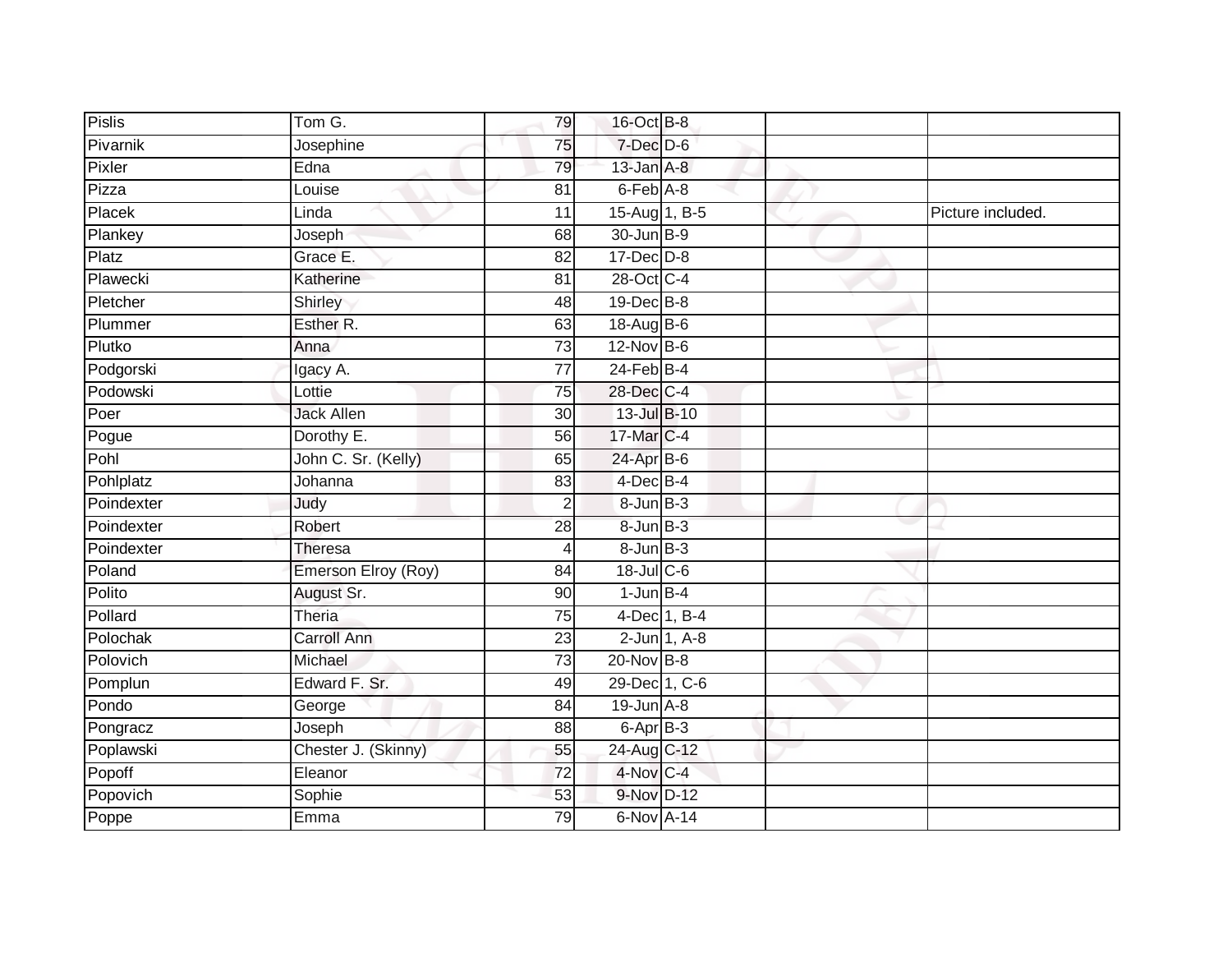| Poremba   | Frnak M.            | 78              | 3-Jul B-10        |           |  |
|-----------|---------------------|-----------------|-------------------|-----------|--|
| Porter    | William H.          | 80              | 13-Nov D-6        |           |  |
| Post      | Joy A.              | 79              | 18-Dec C-4        |           |  |
| Postma    | $P$ eter            | 59              | $6$ -Aug $B$ -6   |           |  |
| Potesta   | Anna                | $\overline{75}$ | $21$ -Jul $B-4$   | Tamburo   |  |
| Potts     | Ursula              | 42              | $13$ -Jan $A-8$   |           |  |
| Pouch     | Frank G.            | 69              | 14-May B-4        |           |  |
| Powell    | Harold R.           | 53              | 31-Mar B-3        |           |  |
| Powell    | Lillian M.          | 74              | 30-Mar C-2        |           |  |
| Prahlow   | Josephine           | 85              | $6$ -Jul $B-4$    |           |  |
| Prajzner  | Joseph F.           | 73              | 20-Apr C-4        |           |  |
| Pratt     | Alonzo Lee          | 60              | 24-Dec B-11       |           |  |
| Preis     | John                | 85              | $5 - Jan$ $B - 6$ |           |  |
| Pressner  | Shirley M.          | 41              | 14-Feb A-10       | Gallagher |  |
| Price     | F. C. Neal          | 59              | 17-Sep C-9        |           |  |
| Price     | Roger P. (Capt.)    | 25              | 7-Aug A-10        |           |  |
| Prill     | William F. Sr.      | 80              | $5$ -Oct $B$ -6   |           |  |
| Prochot   | Anna J.             |                 | 17-Apr B-7        | Ulman     |  |
| Prorok    | Frank               | $\overline{74}$ | 19-Nov E-6        |           |  |
| Prorok    | <b>Stella</b>       | $\overline{73}$ | $27$ -Feb $D-7$   |           |  |
| Pruenal   | Peter               | 83              | 3-Aug A-12        |           |  |
| Prus      | Stanley L.          | 62              | $22$ -Jul B-5     |           |  |
| Prusiecki | William (Bill)      | 71              | 6-Oct A-4         |           |  |
| Pruzin    | Helen               | 61              | 30-Jun B-9        |           |  |
| Puhek     | Anna                | 75              | $3-Mar$ B-3       |           |  |
| Pulver    | Edith J.            | 92              | 12-Oct B-10       |           |  |
| Puplava   | Joseph B.           | 64              | 16-Sep C-4        |           |  |
| Purnick   | Theresa             | 83              | $25$ -Feb $B$ -6  |           |  |
| Putnam    | Angus L.            | 74              | 24-Aug C-12       |           |  |
| Pyplatz   | Joseph P. (Captain) | 56              | 29-Jan C-10       |           |  |
| Queen     | Gladys C.           | 67              | $2$ -Oct B-6      |           |  |
| Quinn     | Louise E.           | 69              | $7 - Jan A - 4$   |           |  |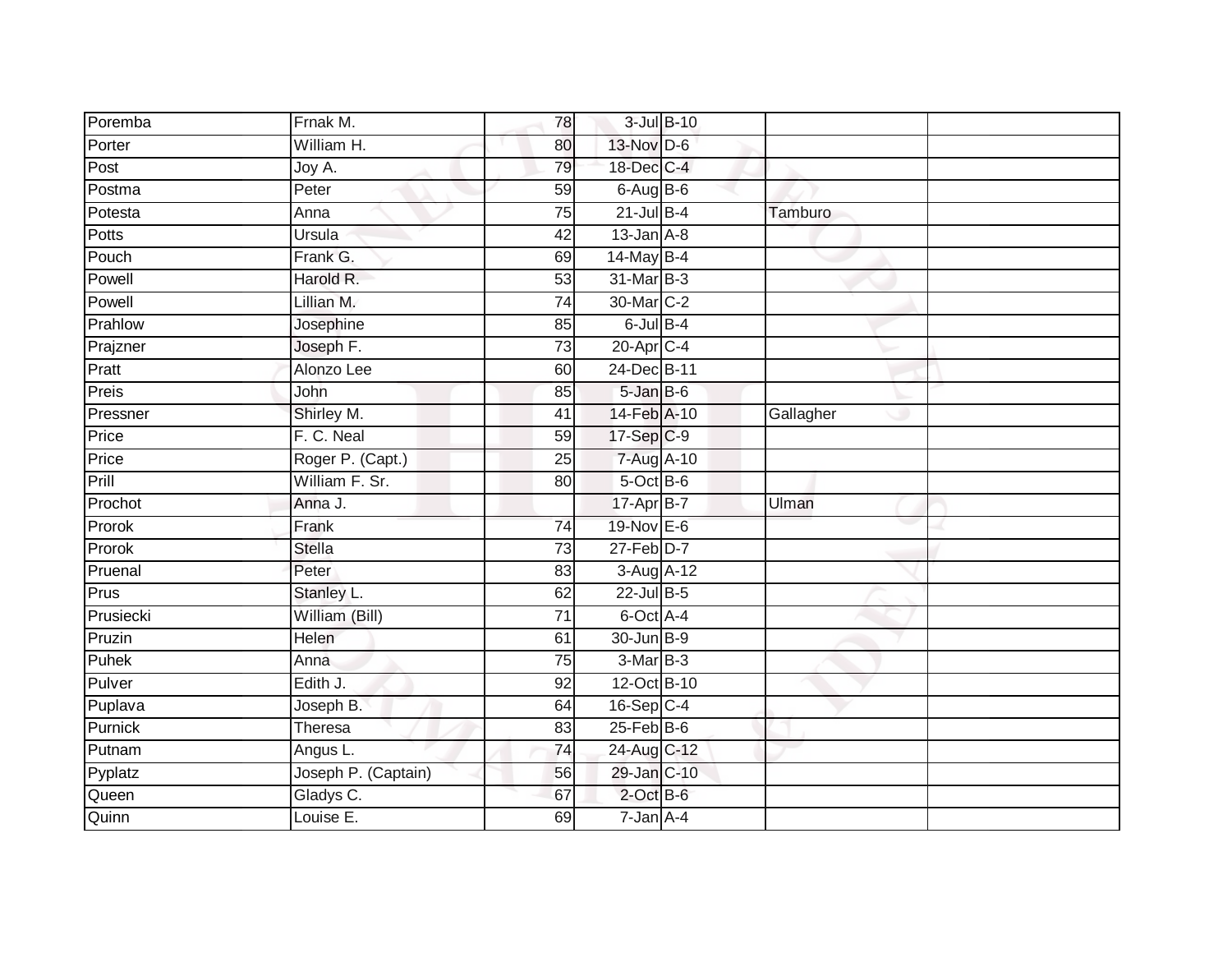| Quint      | Lawrence M.           | 49              | $21-Apr$ A-6     |       |  |
|------------|-----------------------|-----------------|------------------|-------|--|
| Quist      | Edwin G.              |                 | 27-Nov C-11      |       |  |
| Raaber     | Lillian               | 57              | 20-Oct B-6       |       |  |
| Raasch     | Douglas Edward        | 5 <sup>1</sup>  | 18-Aug B-6       |       |  |
| Race       | <b>Melvin Eugene</b>  | 50              | 27-Aug B-7       |       |  |
| Raff       | Dorothy               | 62              | $15$ -Jun $B$ -6 |       |  |
| Rageas     | James                 | 68              | 15-Sep A-8       |       |  |
| Rainbolt   | Luther Ben            | 78              | $10$ -Jan B-3    |       |  |
| Rainwaters | Herbert W.            | 63              | $4-SepB-7$       |       |  |
| Rajchel    | Victor                | 76              | $2$ -Feb $B-14$  |       |  |
| Rajenovich | Vaso                  | 87              | $11$ -Feb $B$ -5 |       |  |
| Rak        | Agnes                 | 79              | 9-Dec B-10       | Kuder |  |
| Rakovich   | Michael               | 78              | 28-Jul C-4       |       |  |
| Ralowski   | John                  | 74              | 27-Feb D-7       |       |  |
| Ramazini   | Raymond J.            | $\overline{53}$ | 24-Mar           | 1     |  |
| Ramirez    | Lupe                  | 63              | $21$ -Feb $C-8$  |       |  |
| Rampenthal | Cornelia              |                 | $25$ -Jun $B-8$  |       |  |
| Randuk     | Mary                  | 66              | $4$ -Dec B-4     |       |  |
| Rangel     | Jose G.               | 67              | 21-May A-10      |       |  |
| Ranger     | <b>Mable Mae</b>      | 67              | $7-Sep$ D-15     |       |  |
| Rannells   | Edna                  | 88              | 5-Sep D-4        |       |  |
| Rapplean   | Sharon                | 23              | $14 - Jan$       |       |  |
| Raseta     | Joseph (Bush)         | 75              | $13$ -Jul B-10   |       |  |
| Raseta     | Michael L. Sr.        | 55              | 28-Sep B-8       |       |  |
| Rasheta    | Elie G. (Eli)         | 74              | $10$ -Feb $C$ -6 |       |  |
| Rathburn   | Ethel G.              | $\overline{74}$ | $24$ -Jun B-5    | Apoll |  |
| Rattay     | Gus                   | $\overline{84}$ | 20-Jun B-7       |       |  |
| Raybeck    | James C.              | 60              | $4$ -Mar B-6     |       |  |
| Rayner     | <b>Clarence Henry</b> | 54              | 15-Sep A-8       |       |  |
| Reba       | Dorothy               | 42              | 23-Jun C-5       |       |  |
| Reddinger  | Catherine N.          |                 | $9$ -Jun $B-3$   |       |  |
| Reed       | John W.               | 64              | 19-May B-5       |       |  |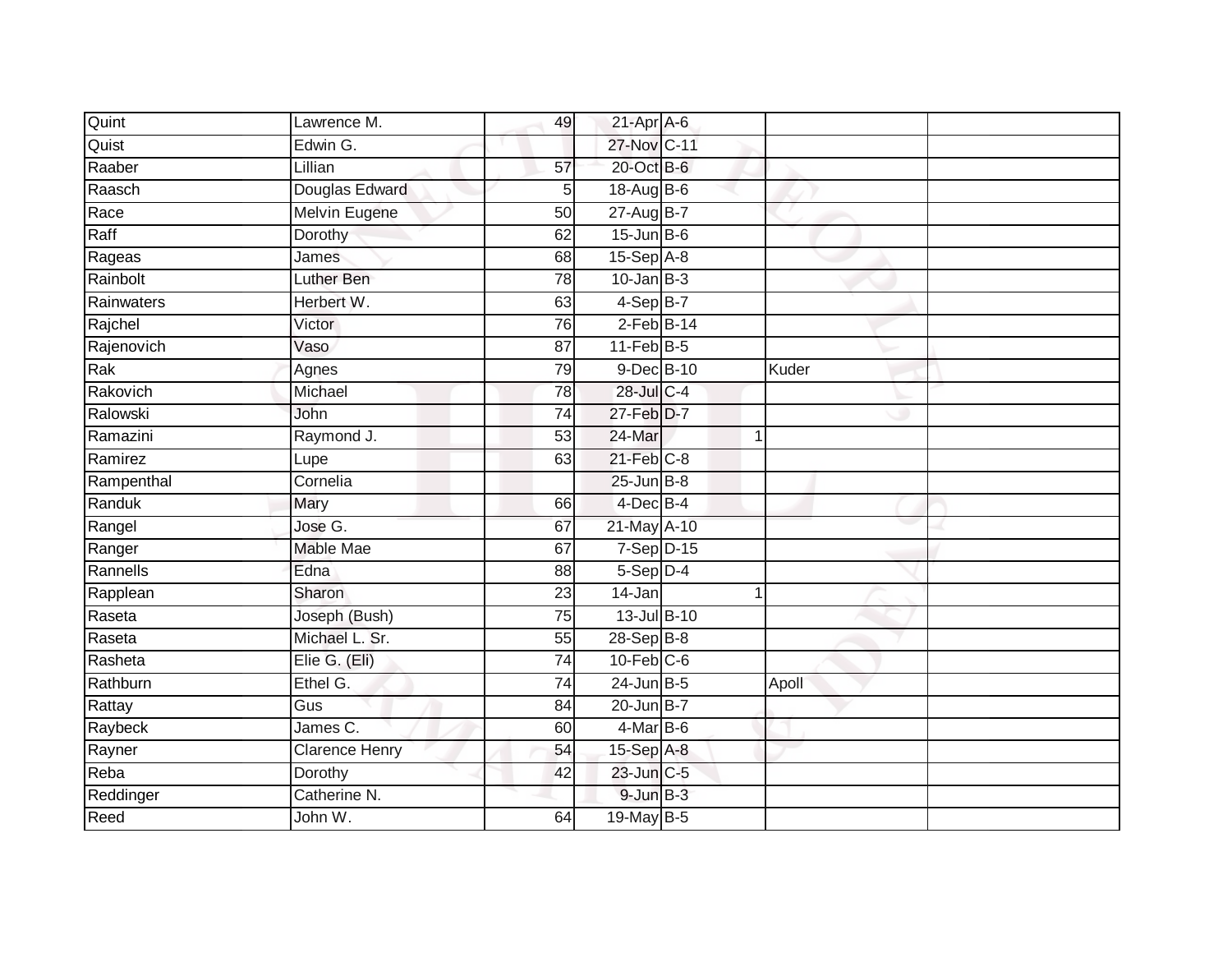| Reed       | Porte                 | 63              | $6 -$ Apr $B - 3$ |              |  |
|------------|-----------------------|-----------------|-------------------|--------------|--|
| Reed       | Samuel                | 75              | 9-May C-6         |              |  |
| Reeise     | Melvin                | 64              | 20-Jan A-9        |              |  |
| Reese      | Jane E.               | 90              | $2$ -Jun $A-8$    |              |  |
| Reese      | <b>Tommy Mack</b>     | $\overline{36}$ | $21$ -Feb $C-8$   |              |  |
| Reeves     | DeWayne               | 39              | $6$ -Jun $B-4$    |              |  |
| Reeves     | <b>William Henry</b>  | $\overline{51}$ | 12-Sep A-14       |              |  |
| Reffkin    | Jeanette              | 4               | 27-Aug B-7        |              |  |
| Regnier    | Rita                  | 45              | $2-May$ $C-9$     | Strand       |  |
| Reichert   | William F.            | 74              | 23-Nov F-11       |              |  |
| Reichl     | Serafina H.           | 79              | 22-Dec C-7        |              |  |
| Reiplinger | Robert Lee (Pfc.)     | 21              | 30-Oct B-5        |              |  |
| Remesnik   | Carl                  | 54              | 15-Aug B-5        |              |  |
| Reno       | Mary                  | 85              | $7$ -May $B$ -6   | Hrenyo       |  |
| Rentas     | Marina                | 66              | $11-AprB-8$       |              |  |
| Renwick    | James C. Jr.          | 51              | 9-Feb B-10        |              |  |
| Resetar    | <b>Elsie Carrette</b> |                 | 14-Aug A-10       |              |  |
| Resler     | Frances M.            | 69              | $30 - Jan$ $B-8$  |              |  |
| Rettke     | Ferdinand A.          | 59              | 13-Mar B-6        |              |  |
| Rex        | <b>Ruth</b>           | $\overline{33}$ | 18-Jun B-5        | <b>Hecht</b> |  |
| Reynolds   | Norma L.              | 40              | $5-Sep$ D-4       |              |  |
| Rhoads     | Charles J.            | 42              | 28-Oct C-4        |              |  |
| Rhodes     | James                 | 71              | $31$ -Jan B-8     |              |  |
| Rhodes     | Lois                  | 33              | 9-Oct B-10        |              |  |
| Rice       | Jerome (Major)        | 34              | 17-Oct B-5        |              |  |
| Rice       | Roger Paul (Capt.)    | 25              | 8-Aug A-8         |              |  |
| Rich       | Emma                  | 79              | 14-May B-4        |              |  |
| Richards   | John S. (Jack)        | 66              | 14-Apr B-5        |              |  |
| Richardson | Jean                  | 75              | 1-Apr A-8         |              |  |
| Richardson | Leon                  | 66              | $21$ -Feb $C-8$   |              |  |
| Richardson | Ruth                  | $\overline{75}$ | $10$ -Jan B-3     |              |  |
| Richardson | Thomas                | 56              | 28-Dec C-4        |              |  |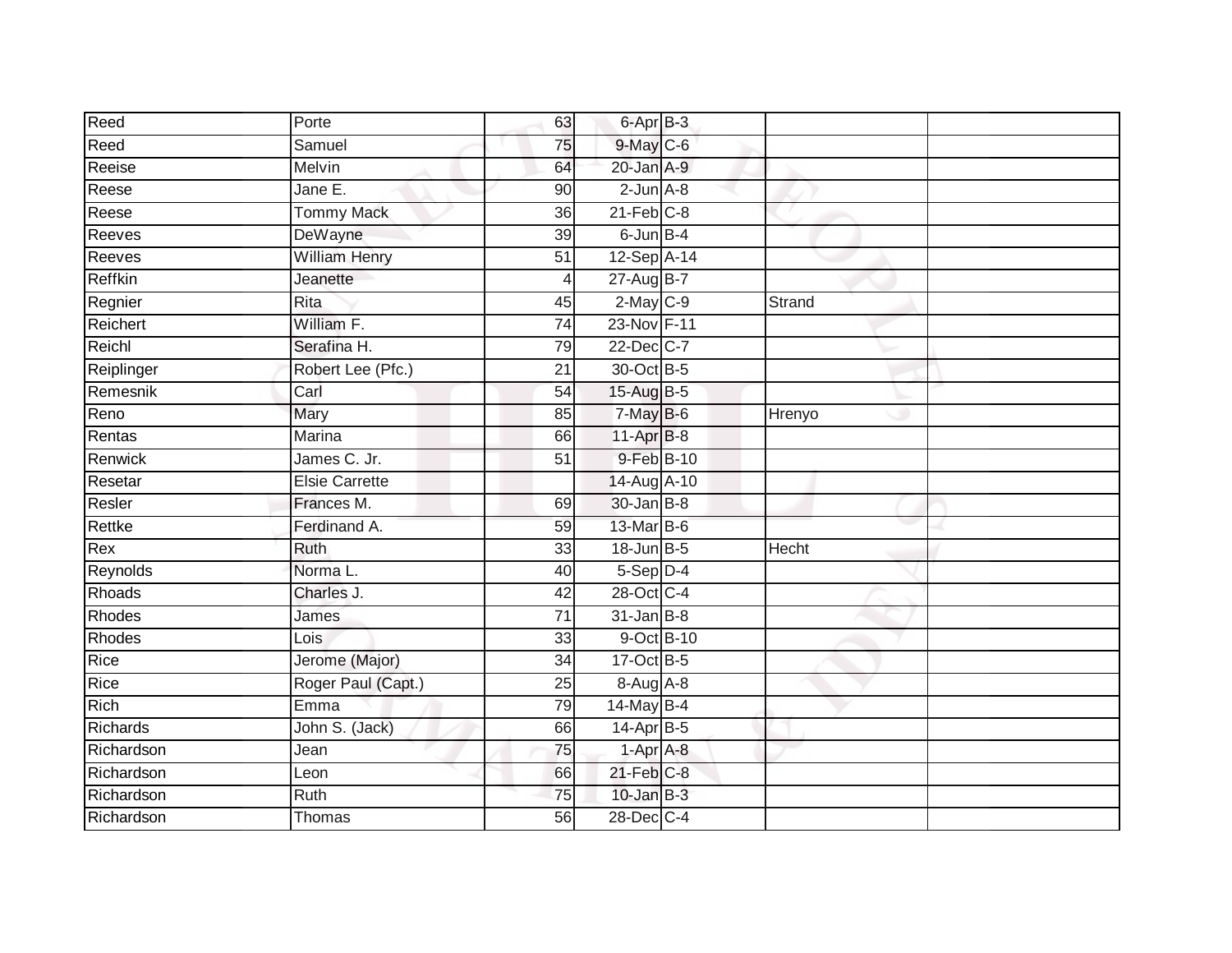| <b>Richerts</b> | Leo (Pete)              | 70              | $19$ -Feb $D-4$  |  |
|-----------------|-------------------------|-----------------|------------------|--|
| Richter         | Vernon L.               | 78              | 26-Nov A-4       |  |
| Ridgeway        | Horace N.               | 54              | 10-Jul B-6       |  |
| Riecken         | Henry W.                | 18              | $17-Sep$ $C-9$   |  |
| Rietman         | James L.                | $\overline{18}$ | $17$ -Feb $B$ -4 |  |
| Rietman         | Regina                  | 86              | 13-Mar B-6       |  |
| Riffel          | John T.                 | 81              | $23$ -Dec $B$ -6 |  |
| Riggins         | Carl Jr.                | 54              | $21$ -Nov $B-3$  |  |
| Riggins         | Harold                  | 38              | $27$ -Jan B-5    |  |
| <b>Riley</b>    | <b>Bernell</b>          | $\overline{32}$ | 10-Apr A-10      |  |
| Riley           | walter J.               | 72              | $9$ -May C-6     |  |
| Ritter          | Edward Sr.              | 85              | $16$ -Jan B-6    |  |
| Ritz            | Alma E.                 | 80              | 19-Aug A-8       |  |
| Rivera          | Faustina                | 59              | 11-Mar C-4       |  |
| Rizvan          | Alice                   | 76              | 9-Nov D-12       |  |
| Roark           | Robin Dene              | 2 days          | $9$ -May $C$ -6  |  |
| Roberts         | Glenn L.                | 53              | 11-Dec D-7       |  |
| <b>Roberts</b>  | <b>Myrtle Viola</b>     | 86              | 11-Nov C-4       |  |
| Roberts         | Randolph (Randy)        | 57              | 27-Oct A-8       |  |
| <b>Roberts</b>  | Walter C.               | 65              | $3-MarB-3$       |  |
| Robinson        | Alfonza                 | 40              | $3$ -Jun $B$ -5  |  |
| Robinson        | <b>Bernice Virginia</b> | $\overline{30}$ | $29$ -Dec $C$ -6 |  |
| Robinson        | Harold                  |                 | 10-Mar A-6       |  |
| Robinson        | Leona                   | 76              | $4-SepB-7$       |  |
| Robinson        | Louis C. (Kip)          | 60              | $16$ -Jun B-4    |  |
| Robinson        | Walter A.               | 76              | 28-Aug A-12      |  |
| Robison         | David G.                | 18              | $15$ -Jun B-6    |  |
| Robles          | Macedonio               | 78              | 22-Aug B-5       |  |
| Robson          | William A.              | 18              | 21-Sep D-12      |  |
| Rockwell        | Lester                  | 52              | 9-Dec B-10       |  |
| Rodgers         | Theresa M.              | 36              | 19-Sep C-5       |  |
| Rodriguez       | Aurora                  | $\overline{74}$ | 29-Sep B-3       |  |
|                 |                         |                 |                  |  |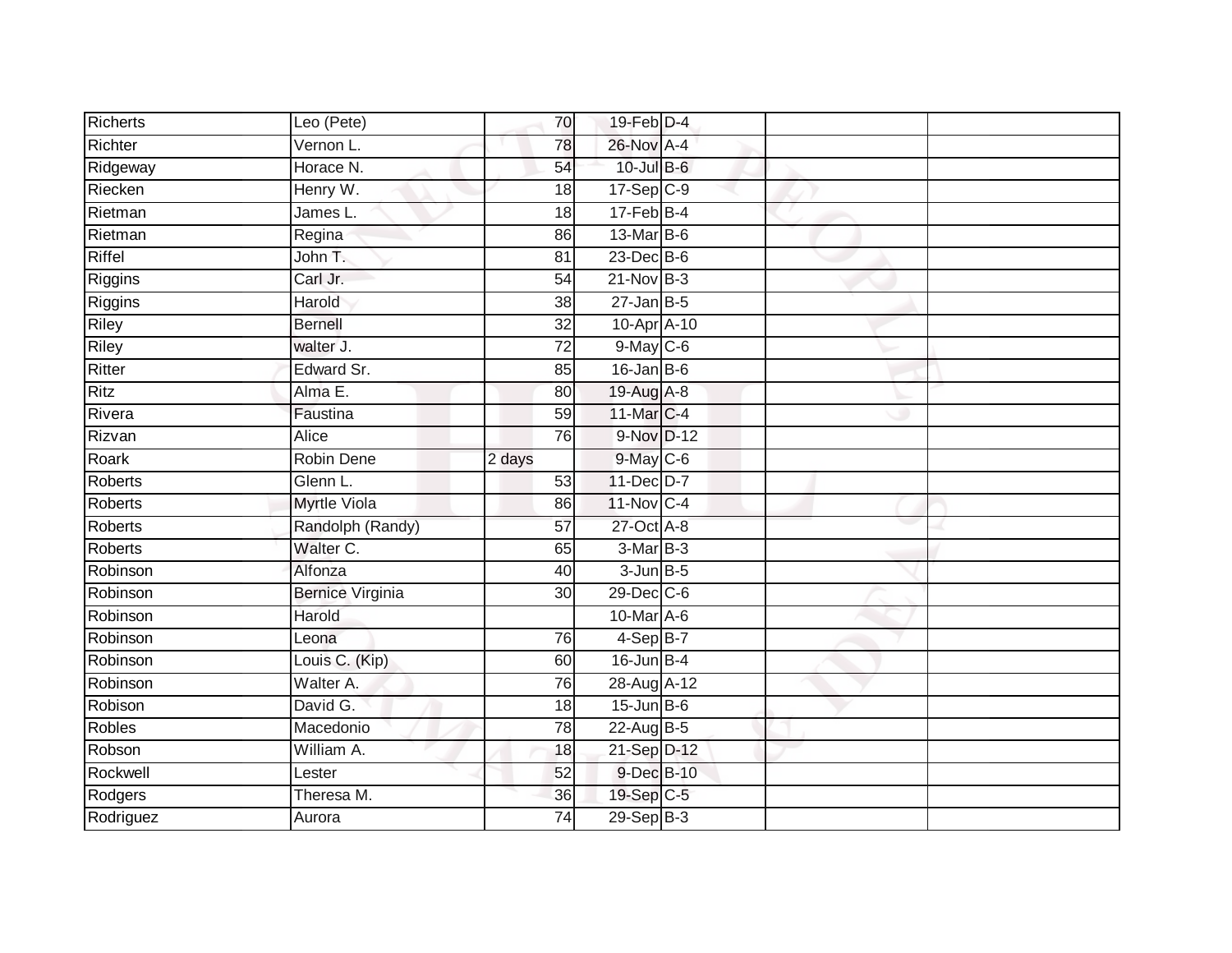| Rodriguez    | Nickolaza       | 83              | 14-Mar A-6       |              |                                         |
|--------------|-----------------|-----------------|------------------|--------------|-----------------------------------------|
| Roebuck      | Eugene G.       | 23              | $28 - Feb$       |              | Full obituary listed March<br>$1, E-2.$ |
| Roebuck      | Floyd W. (Pvt.) | $\overline{21}$ | $28-Feb$         |              | Full obituary listed March<br>$1, E-2.$ |
| Roepke       | Pauline         | 82              | 19-Dec B-8       |              |                                         |
| Rogowski     | Adam P.         | 60              | $2$ -Jun $A$ -8  |              |                                         |
| Rohde        | Fred            | $\overline{81}$ | $6$ -Jul $B-4$   |              |                                         |
| Rohloff      | Caroline        | 67              | 30-Nov C-8       |              |                                         |
| Rokop        | Julia           | 88              | $10$ -Dec $B$ -6 |              |                                         |
| Rolph        | Stanley         | 65              | $4-Nov$ C-4      |              |                                         |
| Romano       | Frank T.        | 57              | $1-May$ C-6      |              |                                         |
| Romes        | Nathaniel       | 27              | 26-Dec           | $\mathbf{1}$ |                                         |
| Rood         | Lena N.         | 47              | 28-Aug A-13      |              |                                         |
| Ropple       | Paul            | 65              | 7-Jan A-4        |              |                                         |
| Rosales      | Emilia          |                 | 23-Jul D-7       |              |                                         |
| Rosenberg    | Odin            | 70              | $20$ -Jul $B-6$  |              |                                         |
| Rosinski     | Michael J. Sr.  | 69              | 27-Nov C-11      |              |                                         |
| Rossborough  | Arthur          | 70              | $2$ -Jan B-4     |              |                                         |
| Ross-Shannon | Robert (Rev.)   | $\overline{81}$ | $4$ -Dec B-4     |              |                                         |
| Rottschaefer | Margaret        | 83              | $24$ -Jan B-5    |              |                                         |
| Rousselle    | Irene C.        | $\overline{71}$ | $23-Sep$ B-4     |              |                                         |
| Rowan        | Thomas A.       | 68              | 6-May B-4        |              |                                         |
| Royko        | Frank A.        | 44              | $18$ -Feb $B-3$  |              |                                         |
| Royse        | Mable           | 71              | 13-May B-4       |              |                                         |
| <b>Ruark</b> | Clarence H. Sr. | 66              | $17 - Dec$ $D-8$ |              |                                         |
| Ruchti       | Fred            | 55              | 30-Jun           | 1            |                                         |
| Ruchti       | Louise          | 52              | 30-Jun           | $\mathbf{1}$ |                                         |
| Rucinski     | Richard Sr.     | 66              | $2$ -Jan $B$ -5  |              |                                         |
| Rude         | Clarence J.     | 71              | 14-May B-4       |              |                                         |
| Rudin        | Edward          | 69              | 15-Jan C-10      |              |                                         |
| Rueth        | <b>Herbert</b>  | 53              | $4$ -Aug A-6     |              |                                         |
| Ruge         | Emil Vernon     | 53              | $7$ -Dec $D$ -6  |              |                                         |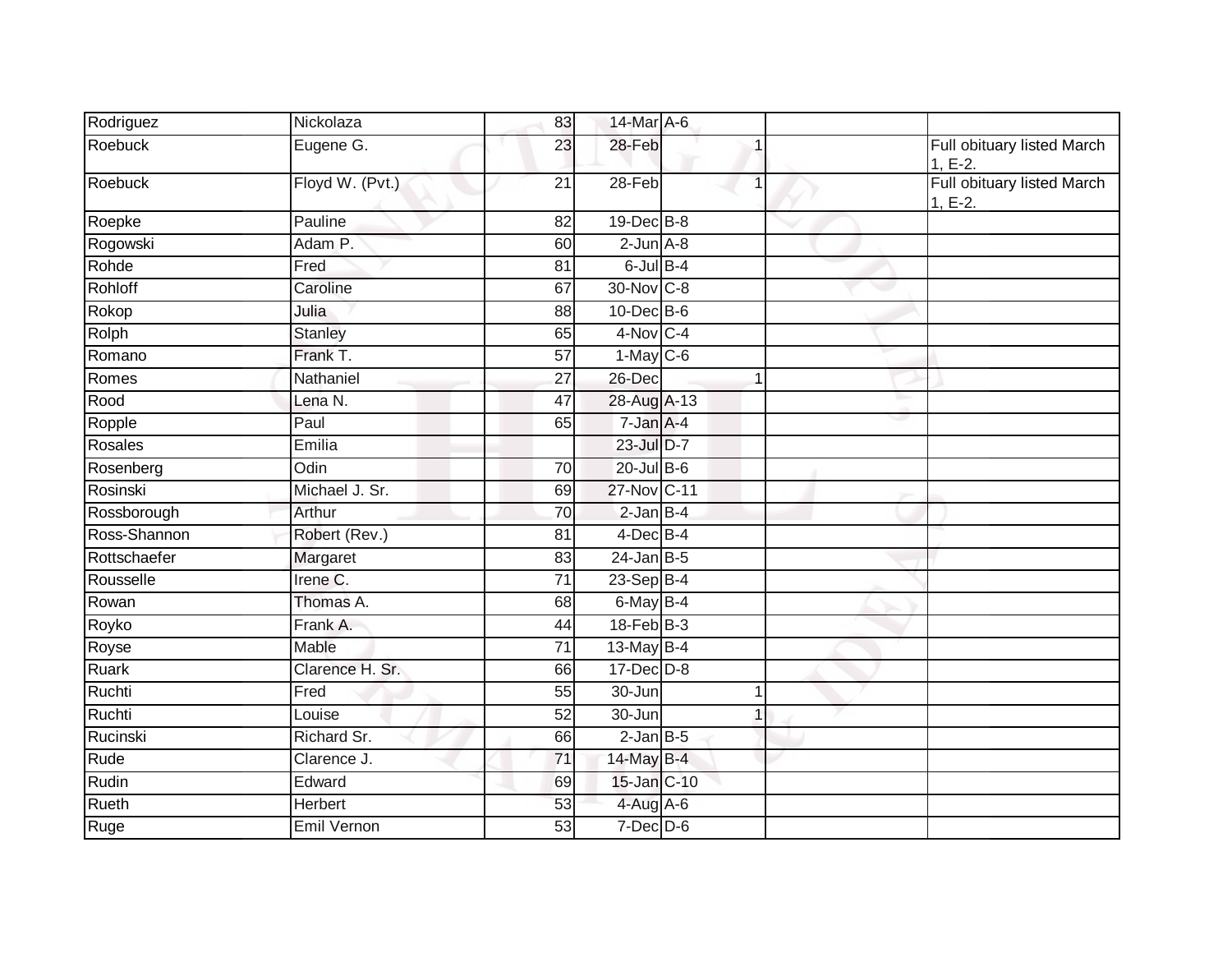| Ruiz        | Gloria               | Infant          | 28-Sep B-8       |        |  |
|-------------|----------------------|-----------------|------------------|--------|--|
| Rumsey      | Harold J.            | $\overline{74}$ | $2$ -Mar $E-2$   |        |  |
| Runyan      | Homer F.             | 59              | 20-Feb D-10      |        |  |
| Rupp        | Mary A.              | 76              | $14$ -Jan B-5    |        |  |
| <b>Rush</b> | Anthony              | $\overline{38}$ | 14-Oct C-4       |        |  |
| Rushing     | Hubert (Buck)        | 62              | $14$ -Jan B-5    |        |  |
| Ruskowski   | Walter               | 81              | 12-Sep A-14      |        |  |
| Ruth        | Hubert C.            | 62              | 31-Oct B-3       |        |  |
| Rutherford  | Harry P.             | 79              | $12$ -Jun B-4    |        |  |
| Ruttledge   | Roy M.               | 52              | 29-Dec C-6       |        |  |
| Ryan        | Charlotte            | 65              | $26-Sep$ B-3     |        |  |
| Ryan        | Mary E.              | 85              | 8-May B-10       |        |  |
| Rybarczyk   | Edward T.            | 64              | 4-Apr B-4        |        |  |
| Rybarski    | Anthony G.           | 84              | $10$ -Jul $B$ -6 |        |  |
| Ryder       | Martin F.            | $\overline{55}$ | $2$ -Jun $A-8$   |        |  |
| Sabin       | Ronald (Marine Pfc.) | 20              | 5-Feb D-6        |        |  |
| Sabo        | Andrew (Bob)         | $\overline{22}$ | 19-May B-5       |        |  |
| Sabo        | George J.            | 81              | $22-Sep$ A-4     |        |  |
| Sabo        | Kenneth A.           | 17 months       | 25-Nov B-4       |        |  |
| Sabo        | Martha J.            | 31              | 13-Jul B-10      | Machaj |  |
| Sabocik     | Catherine            |                 | 28-Feb A-14      |        |  |
| Sabol       | John E.              | 60              | 20-Oct B-6       |        |  |
| Sabol       | Stephen M.           | 72              | $6$ -Jun $B-4$   |        |  |
| Sacco       | Joseph A.            | 56              | 18-Aug B-6       |        |  |
| Saho        | Joseph               | 56              | 22-May A-10      |        |  |
| Salata      | Joseph J.            | 61              | $21$ -Feb $C-8$  |        |  |
| Saldana     | Pedro                | $\overline{32}$ | $15$ -Jun B-6    |        |  |
| Salek       | Regina A. (Carolyn)  | 50              | $7-Sep$ D-15     |        |  |
| Salek       | <b>Stanley</b>       | 67              | 26-Jan B-10      |        |  |
| Saliga      | Andrew Sr.           | 80              | 13-May B-4       |        |  |
| Saliga      | John T.              | 58              | 29-Jan C-10      |        |  |
| Salima      | Frieda A.            | 68              | $3$ -Jan $B-3$   |        |  |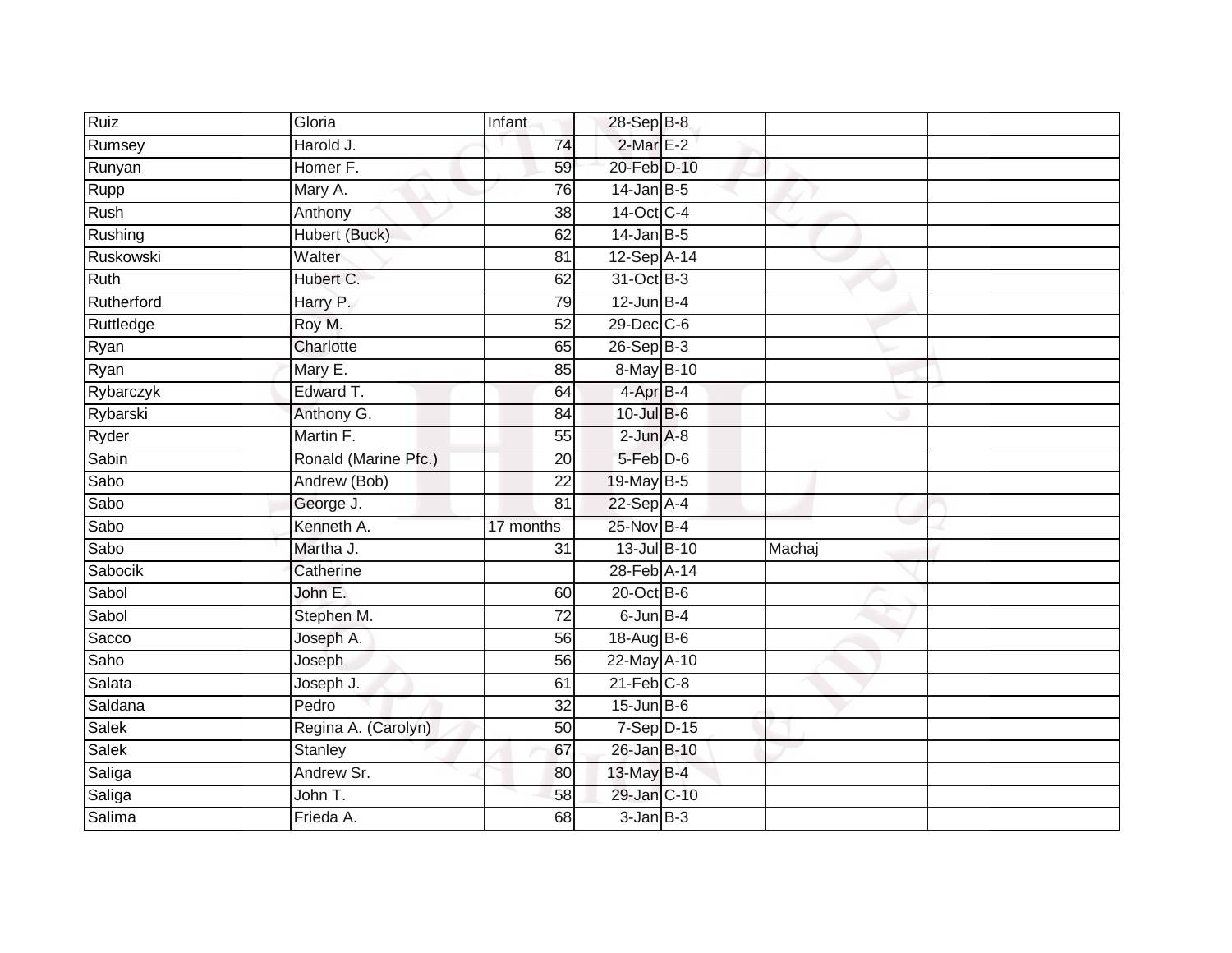| Sam (Muslim)         |                 |    |                                                                                  |                                                                                                                                                                                                                                                                                                                                                                                                                                                                    |                   |
|----------------------|-----------------|----|----------------------------------------------------------------------------------|--------------------------------------------------------------------------------------------------------------------------------------------------------------------------------------------------------------------------------------------------------------------------------------------------------------------------------------------------------------------------------------------------------------------------------------------------------------------|-------------------|
| Frank                |                 |    |                                                                                  |                                                                                                                                                                                                                                                                                                                                                                                                                                                                    |                   |
| Helen                |                 |    |                                                                                  |                                                                                                                                                                                                                                                                                                                                                                                                                                                                    |                   |
| Lilly                | 89              |    |                                                                                  |                                                                                                                                                                                                                                                                                                                                                                                                                                                                    |                   |
| Ivan.                | 43              |    |                                                                                  |                                                                                                                                                                                                                                                                                                                                                                                                                                                                    |                   |
| Maurice A.           |                 |    |                                                                                  |                                                                                                                                                                                                                                                                                                                                                                                                                                                                    |                   |
| Jose Rivera          |                 | 31 |                                                                                  |                                                                                                                                                                                                                                                                                                                                                                                                                                                                    |                   |
| Helen                |                 |    |                                                                                  |                                                                                                                                                                                                                                                                                                                                                                                                                                                                    |                   |
| Rufus B.             | 48              |    |                                                                                  |                                                                                                                                                                                                                                                                                                                                                                                                                                                                    |                   |
| <b>John Patrick</b>  | 1 day           |    |                                                                                  |                                                                                                                                                                                                                                                                                                                                                                                                                                                                    |                   |
| Owen W.              |                 |    |                                                                                  |                                                                                                                                                                                                                                                                                                                                                                                                                                                                    |                   |
| Joseph               |                 |    |                                                                                  |                                                                                                                                                                                                                                                                                                                                                                                                                                                                    |                   |
| Ronald               | 22              |    |                                                                                  |                                                                                                                                                                                                                                                                                                                                                                                                                                                                    | Picture included. |
| Eufemio              | 41              |    |                                                                                  |                                                                                                                                                                                                                                                                                                                                                                                                                                                                    |                   |
| John E.              | 67              |    |                                                                                  |                                                                                                                                                                                                                                                                                                                                                                                                                                                                    |                   |
| Mary E.              | 62              |    |                                                                                  |                                                                                                                                                                                                                                                                                                                                                                                                                                                                    |                   |
| Anna                 |                 |    |                                                                                  | Purevich                                                                                                                                                                                                                                                                                                                                                                                                                                                           |                   |
| Edward A.            |                 | 9  |                                                                                  |                                                                                                                                                                                                                                                                                                                                                                                                                                                                    |                   |
| Sally                |                 |    |                                                                                  |                                                                                                                                                                                                                                                                                                                                                                                                                                                                    |                   |
| Andrew Sr.           | 73              |    |                                                                                  |                                                                                                                                                                                                                                                                                                                                                                                                                                                                    |                   |
| Alex Sr.             | 82              |    |                                                                                  |                                                                                                                                                                                                                                                                                                                                                                                                                                                                    |                   |
| Miami J.             | 92              |    |                                                                                  |                                                                                                                                                                                                                                                                                                                                                                                                                                                                    |                   |
| <b>Harriet Pearl</b> |                 |    |                                                                                  |                                                                                                                                                                                                                                                                                                                                                                                                                                                                    |                   |
| Elizabeth            | 83              |    |                                                                                  |                                                                                                                                                                                                                                                                                                                                                                                                                                                                    |                   |
| <b>Bennett</b>       | 81              |    |                                                                                  |                                                                                                                                                                                                                                                                                                                                                                                                                                                                    |                   |
| Clara Halsey         |                 |    |                                                                                  |                                                                                                                                                                                                                                                                                                                                                                                                                                                                    |                   |
| Eula T.              | $\overline{72}$ |    |                                                                                  |                                                                                                                                                                                                                                                                                                                                                                                                                                                                    |                   |
| <b>Herbert</b>       | 40              |    |                                                                                  |                                                                                                                                                                                                                                                                                                                                                                                                                                                                    |                   |
| Sam A.               | 67              |    |                                                                                  |                                                                                                                                                                                                                                                                                                                                                                                                                                                                    |                   |
| Tienko               | 75              |    |                                                                                  |                                                                                                                                                                                                                                                                                                                                                                                                                                                                    |                   |
| Paul J.              | 21              |    |                                                                                  |                                                                                                                                                                                                                                                                                                                                                                                                                                                                    | Picture included. |
|                      |                 |    | 76<br>74<br>82<br>26 Decmeber<br>65<br>66<br>76<br>76<br>76 Decmeber<br>79<br>66 | $19$ -Jan B-5<br>13-Oct C-5<br>$2-MarE-2$<br>29-Oct B-3<br>$24$ -Jan B-5<br>$12$ -Aug B-4<br>14-Oct C-4<br>$2$ -Nov C-6<br>$2-Apr$ $C-8$<br>21-May A-10<br>18-Mar C-4<br>16-Jul B-7<br>12-Jan C-2<br>20-Feb D-10<br>$11-Apr$ B-8<br>12-Oct B-10<br>$B-10$<br>30-Dec A-4<br>17-Aug B-6<br>$20$ -Jul B-6<br>$24$ -Feb $B-4$<br>17-Jul B-6<br>6-May B-4<br>$7-Oct$ $B-3$<br>26-Sep B-3<br>$15-Sep$ $A-8$<br>25-Feb B-6<br>1-May C-6<br>$24$ -Jan B-5<br>21-Feb 1, C-8 |                   |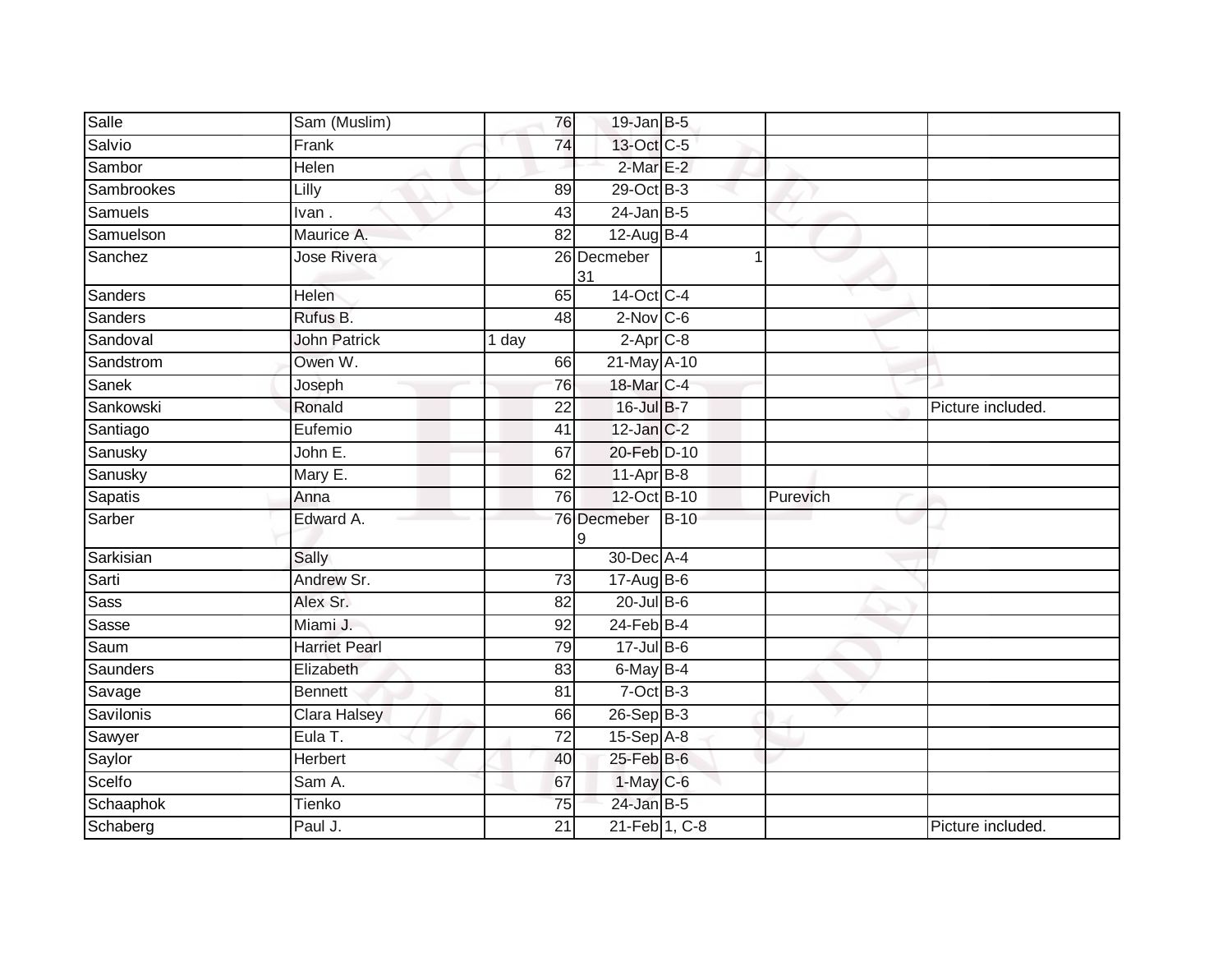| Schaeffer       | Dora                   | 67              | 30-Jun B-9             |              |                   |
|-----------------|------------------------|-----------------|------------------------|--------------|-------------------|
| Schafer         | William J.             | 72              | 19-Nov E-6             |              |                   |
| Schaffer        | Herman L.              | 65              | $2$ -Jul $B$ -6        |              |                   |
| Schaller        | Louise                 | 81              | 9-Oct B-10             |              |                   |
| Schank          | William A.             | 62              | $23$ -Jun $C-5$        |              |                   |
| Schauer         | Anton (Tony)           | 49              | $27 - Jan$ B-5         |              |                   |
| Scheidt         | Agnes J.               | 69              | $29-Sep$ B-3           |              |                   |
| Scheidt         | Bernard (Ben)          | 71              | $13$ -Jan $A-8$        |              |                   |
| Scheidt         | Susan                  | 90              | 10-Dec B-6             |              |                   |
| Scheuneman      | <b>Huldah</b>          | 88              | $3$ -Jan $B-3$         |              |                   |
| Scheuneman      | William                | 76              | 11-May B-12            |              |                   |
| Schiesser       | William J.             | $\overline{70}$ | $14$ -Dec $D-2$        |              |                   |
| Schilling       | Beulah M.              | 71              | 5-Oct B-6              |              |                   |
| Schilling       | Helen A. (Nellie)      |                 | 17-Nov A-4             |              |                   |
| Schlatter       | Chester R.             | 78              | 19-May B-5             |              |                   |
| Schmelter       | Joseph                 | 83              | 30-Nov C-8             |              |                   |
| Schmidt         | Fred J. Sr.            | $\overline{74}$ | 23-Oct D-7             |              |                   |
| Schmidt         | Larry A.               | 28              | 16-Sep                 | $\mathbf{1}$ |                   |
| Schmidt         | Michael P.             | 19              | 10-Aug B-12            |              |                   |
| Schmidt         | Otto G.                | 54              | 24-Jul B-10            |              | Picture included. |
| Schmidt         | Sharon Kay             | 24              | $28$ -Jul C-4          |              |                   |
| Schneider       | Carolina Mary (Sister) | $\overline{37}$ | $20$ -Oct              |              |                   |
| Schneider       | <b>Lillian May</b>     |                 | 9-Dec B-10             |              |                   |
| Schneider       | Nicholas               | 58              | $19-Nov$ E-6           |              |                   |
| Schoenberger    | Clay                   | 20              | $25$ -Jun $B-8$        |              |                   |
| Scholl          | Rachel                 | 84              | $4-Nov$ <sub>C-4</sub> |              |                   |
| Scholl          | W. George              | 83              | $20$ -Mar $B$ -6       |              |                   |
| Schoon          | Elizabeth              | 76              | 12-Dec A-18            |              |                   |
| Schoonover      | Salome                 | 78              | 30-Jul B-8             |              |                   |
| Schoop          | Amelia M.              | 87              | 11-May B-12            |              |                   |
| Schrafsenberger | Howard E.              |                 | 7-Jul A-8              |              |                   |
| Schreiber       | Theresia A.            | 63              | 14-Aug A-10            |              |                   |
|                 |                        |                 |                        |              |                   |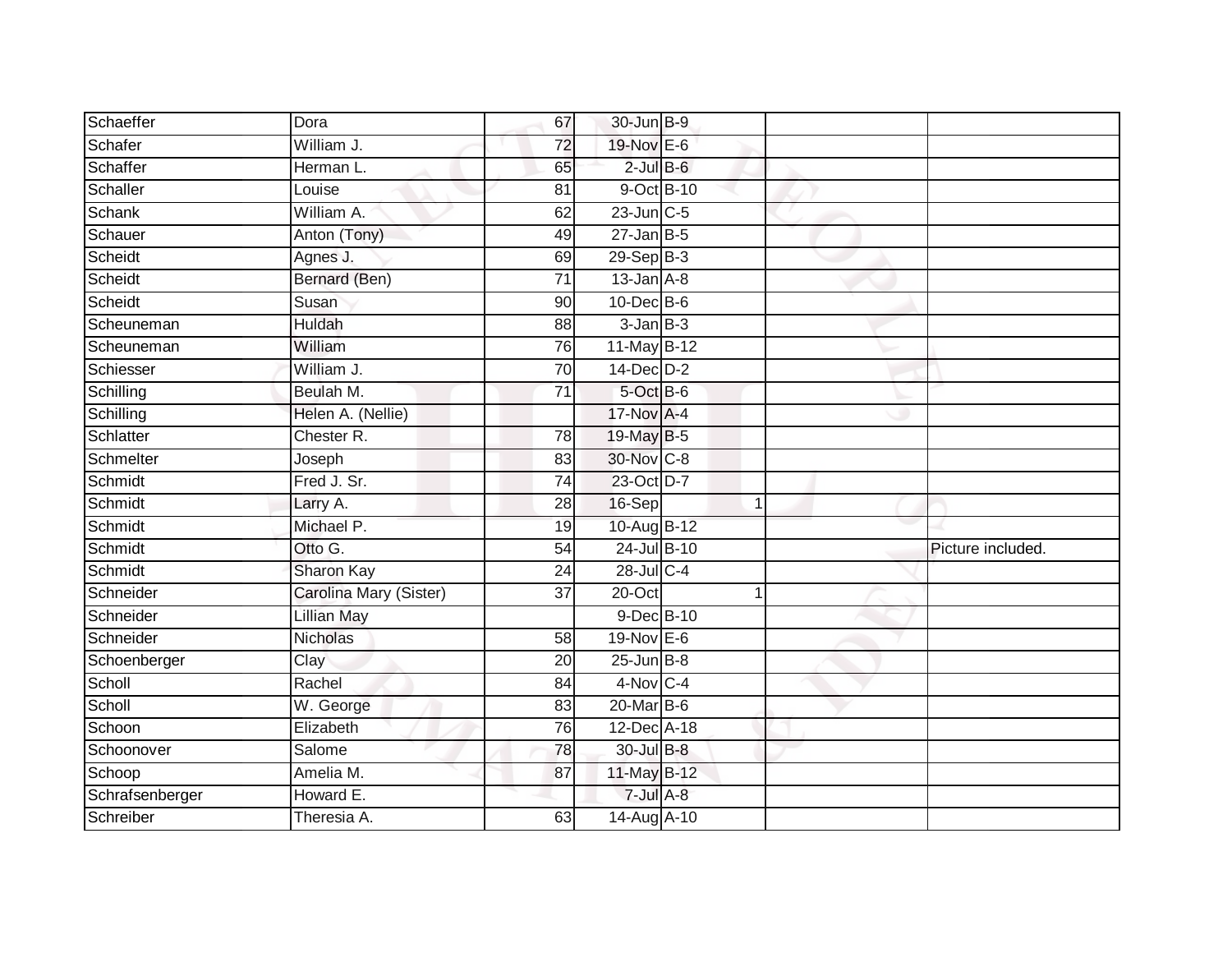| Schreiner     | Margaret             | 59              | 9-Feb B-10        | Loesch   |  |
|---------------|----------------------|-----------------|-------------------|----------|--|
| Schretter     | Charles A.           | 67              | $7 -$ Jul $A - 8$ |          |  |
| Schriever     | Paul G.              | 59              | 9-Nov D-12        |          |  |
| Schroeter     | Gerhard H. (George)  | 69              | $27$ -Feb $D-7$   |          |  |
| Schroeter     | William F.           | 48              | 15-Jan C-10       |          |  |
| Schroeter     | William J.           | 73              | 6-Apr B-3         |          |  |
| Schrum        | Elizabeth            | 82              | $11$ -Jun $D-2$   |          |  |
| Schubert      | William E. Sr. (Bud) | 51              | 10-Oct A-10       |          |  |
| Schuljak      | John Joseph          | 58              | $12$ -Jun B-4     |          |  |
| Schuller      | Charlotte            |                 | 39 Novmeber<br>18 |          |  |
| Schuller      | York                 |                 | 18-Nov            |          |  |
| Schultz       | Evelyn E.            | 49              | 12-Sep A-14       | Schwader |  |
| Schultz       | Freida               | 75              | 22-Oct B-12       | Reich    |  |
| Schultz       | Hazel                | 69              | 28-Mar A-14       |          |  |
| Schultz       | Neta A.              | $\overline{87}$ | 15-Sep A-8        |          |  |
| Schultz       | William              | 54              | 13-Aug B-12       |          |  |
| Schumacher    | Theresa              | 75              | $19$ -Jun $A-8$   |          |  |
| Schwant       | Mildred              | 62              | 5-May B-5         |          |  |
| Schwartz      | Otto                 | 80              | $22-Apr$ A-8      |          |  |
| Schweitzer    | Anthony N.           | 67              | 24-Nov D-7        |          |  |
| Schwenke      | Theodore             | 74              | $11-Sep$ B-6      |          |  |
| Schwingendorf | Paul D.              |                 | 26-Oct E-2        |          |  |
| Scola         | Frances              | 60              | 14-Nov B-10       |          |  |
| Scott         | Descoe               | 58              | $2$ -Jan $B$ -5   |          |  |
| Scott         | <b>Harriet May</b>   | 86              | 9-Feb B-10        |          |  |
| Scott         | <b>Hazel Fern</b>    | 79              | $25$ -Feb $B$ -6  |          |  |
| Scott         | <b>Mark</b>          | 60              | 10-Oct A-10       |          |  |
| Seall         | Larkin               | 87              | 14-Nov B-10       |          |  |
| Sebastion     | Raymond E.           | 57              | $7$ -Dec $D$ -6   |          |  |
| Seberger      | Raymond J.           | 61              | 18-Mar C-4        |          |  |
| Sebock        | Joseph               | 68              | 22-Dec C-7        |          |  |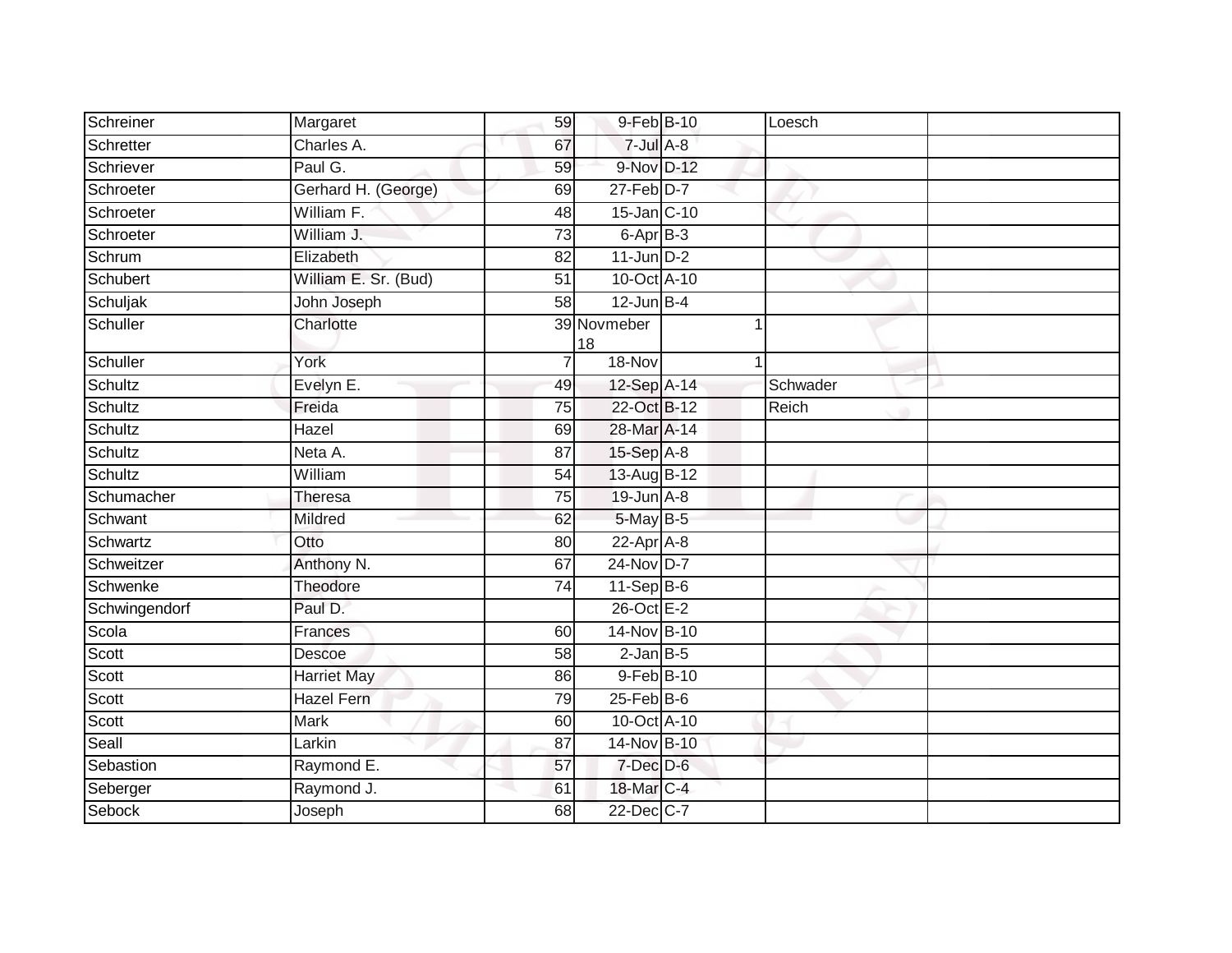| See            | A. R. (Arthur)           | 87              | 25-Apr A-12                 |               |                       |
|----------------|--------------------------|-----------------|-----------------------------|---------------|-----------------------|
| See            | Cora L.                  | 80              | 21-Mar B-12                 |               |                       |
| Seeberger      | Charles J. (Rev. Father) | $\overline{71}$ | 4-May B-6                   |               | Picture included.     |
| Seeds          | <b>Violet Rita</b>       | 50              | 16-Jul B-7                  |               |                       |
| Seehausen      | Paul F.                  | 68              | $2$ -Oct $B$ -6             |               |                       |
| Seitz          | <b>Artie Ethel</b>       | 87              | 6-Oct A-4                   |               |                       |
| Seles          | Katie                    | 91              | $3-Oct$ $A-8$               |               | Also listed as Szeles |
| Sellers        | Richard S.               | 19              | 4-Feb B-5                   |               | Picture included.     |
| Semchuck       | Paul                     | $\overline{51}$ | $13$ -Feb $\overline{A}$ -8 |               |                       |
| Sende          | Michael                  | 79              | $21$ -Jul B-4               |               |                       |
| Serama         | Joseph Sr.               | 60              | $2$ -Dec $A-8$              |               |                       |
| Serna          | Nicanor                  | 78              | $13$ -Jan $A-8$             |               |                       |
| Sertich        | Mary                     | $\overline{77}$ | 29-Jan C-10                 |               |                       |
| Setmeyer       | Catherine                | 90              | 13-Nov D-6                  |               |                       |
| Shabi          | George J.                |                 | 23-Feb D-10                 |               |                       |
| Shade          | Edith                    | 83              | 14-Mar A-6                  |               |                       |
| Shaffer        | Gary                     | $\overline{25}$ | $1-AprA-8$                  |               |                       |
| Sharer         | Jeanne                   |                 | $3-Apr$ $C-6$               |               |                       |
| Sharp          | John R. Jr.              | 21              | 16-May B-6                  |               |                       |
| Shaub          | Edward F.                | 61              | $1-Dec$ $C-3$               |               |                       |
| Shaver         | Rosalie                  | 60              | $23-Sep$ B-4                | <b>Sirbek</b> |                       |
| <b>Sheets</b>  | Walter                   | 70              | $31$ -Jan B-8               |               |                       |
| Shelton        | Donald F.                | 68              | 18-May D-15                 |               |                       |
| Shelton        | Robert L.                | 40              | 19-May B-5                  |               |                       |
| Sherman        | Ralph E.                 | 68              | 29-May B-6                  |               |                       |
| Sherrer        | Curtis E.                |                 | 10-Aug B-12                 |               |                       |
| Shields        | Mae                      | 86              | 13-Mar B-6                  |               |                       |
| Shipley        | Charles W. Sr.           | 70              | $8 - Jun$ $B-3$             |               |                       |
| Shofroth       | Richard E.               | 49              | 18-May D-15                 |               |                       |
| Short          | Roland                   | $\overline{72}$ | 3-Mar B-3                   |               |                       |
| <b>Shoults</b> | Edna P.                  | 72              | $10$ -Feb $C$ -6            |               |                       |
| Shourek        | Lillie Barbara           | $\overline{71}$ | 28-Jul C-4                  |               |                       |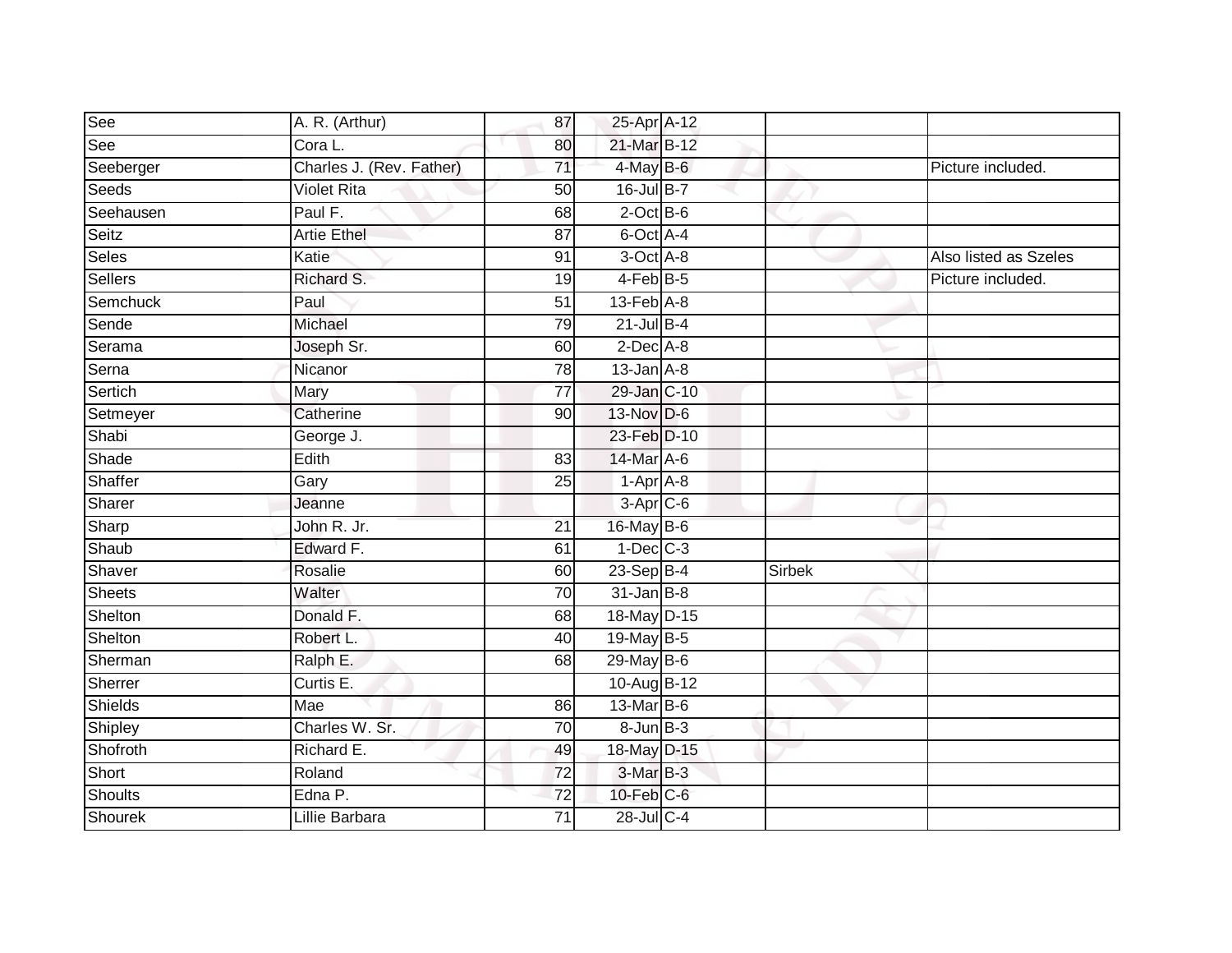| Shultz          | Anna T.            | 91              | 14-Mar A-6       |                |
|-----------------|--------------------|-----------------|------------------|----------------|
| Siambones       | Gus (Pfc.)         | 21              | 26-Aug B-3       |                |
| <b>Sikes</b>    | Charlie            | 76              | 30-Jun B-9       |                |
| Sikora          | Rose H.            |                 | $3$ -Jun $B$ -5  |                |
| Silagy          | George G.          | 59              | 14-Dec D-2       |                |
| Silk            | Marion R. (Mike)   | 60              | 26-May B-6       |                |
| Silkett         | Albert F.          | 64              | $7-Feb$ A-11     |                |
| Simac           | Thomas Sr.         | 84              | $15$ -Jun $B$ -6 |                |
| Simbalmos       | Louis J.           | 70              | 6-Feb A-8        |                |
| Siminski        | John H.            | 42              | 26-Jan B-10      |                |
| Simmons         | Cheley L.          | 67              | $2-Apr$ C-8      |                |
| Simmons         | Elmer E.           | 63              | $21$ -Dec $B-8$  |                |
| Simmons         | John               | 29              | 15-Jan C-10      |                |
| Simpson         | Annabelle          | 65              | 11-Aug B-5       |                |
| Simpson         | Harold Lester Jr.  | $\overline{27}$ | 24-Mar 1, B-4    |                |
| Singel          | Mary V.            | 68              | 30-Nov C-8       |                |
| Singleton       | Emilie M.          | $\overline{72}$ | 17-Mar C-4       |                |
| <b>Sisk</b>     | Beverly E.         | 46              | $20$ -Jan $A-9$  | <b>Millies</b> |
| Sitton          | MaryJ.             | 74              | 11-May B-12      |                |
| Sjoerdsma       | Agnes              | 68              | 8-Jun B-3        |                |
| <b>Skinner</b>  | Delvia             | 60              | $10$ -Jan $B-3$  |                |
| <b>Skinner</b>  | Katherine          | 52              | 28-Apr A-4       |                |
| Skinner         | Wesley             | $\overline{21}$ | 8-May B-10       |                |
| Skorupka        | Charlotte (Lottie) | 48              | $3$ -Jul $B$ -10 |                |
| Skozen          | Stephania          | 86              | $15-Sep$ A-8     |                |
| Skrobot         | Peter              | 79              | 13-Jul B-10      |                |
| <b>Skrtic</b>   | Stephen            | 47              | $30 - Jan$ $B-8$ |                |
| <b>Skrzekut</b> | Valentine          | 81              | 25-May C-8       |                |
| Skura           | Antoinette         | 74              | 30-Jun B-9       |                |
| Skurka          | Anna               | 68              | 26-May B-6       |                |
| Skvara          | Frank A.           | 55              | 25-Aug A-4       |                |
| Slafindor       | <b>Martin</b>      | 86              | 28-Sep B-8       |                |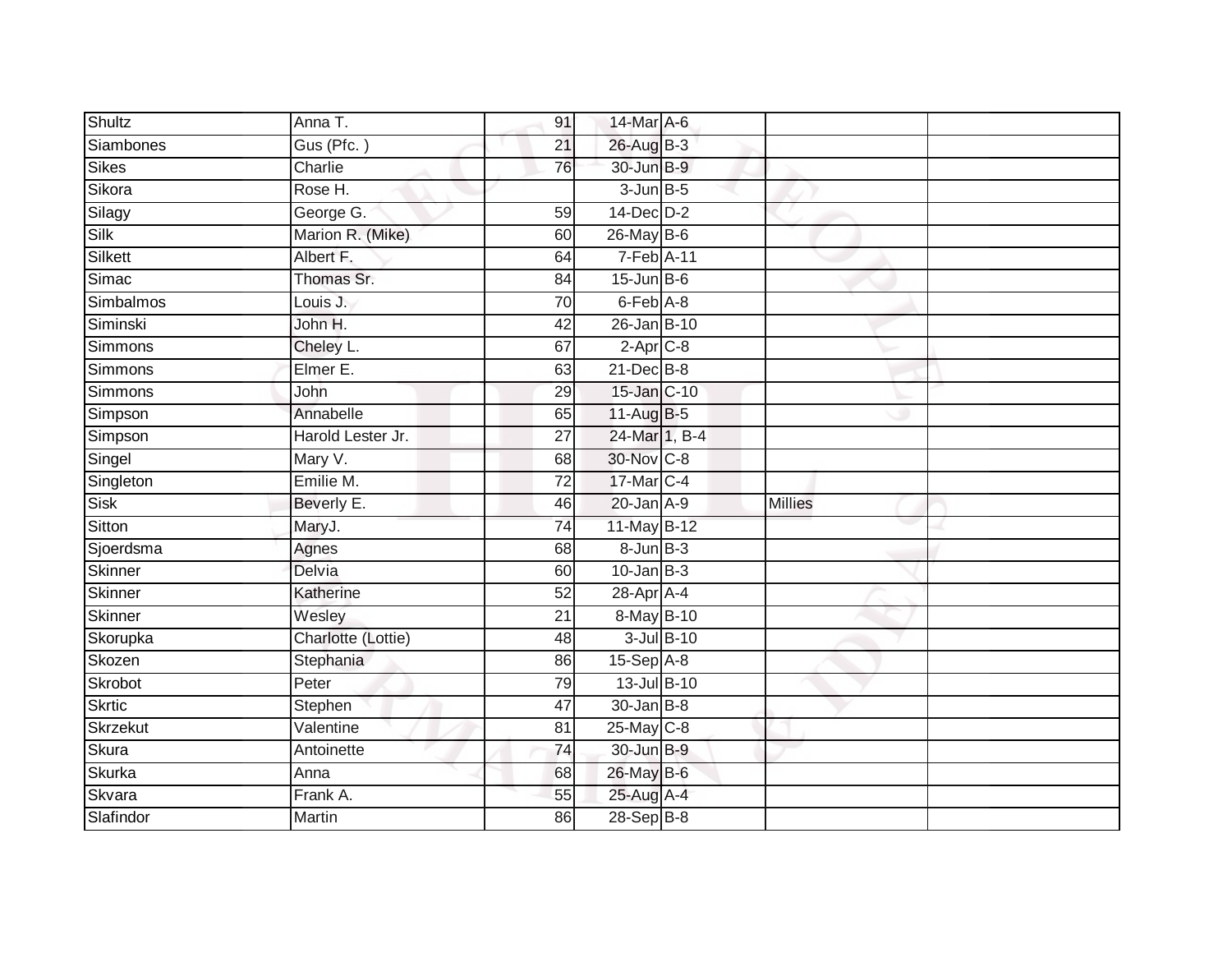| Slankard     | William F. Sr.        | 60              | 12-Sep A-14     |              |              |                   |
|--------------|-----------------------|-----------------|-----------------|--------------|--------------|-------------------|
| Slarski      | Florence M.           |                 | 31-Oct B-3      |              |              |                   |
| Slater       | Glea                  | 58              | $21$ -Nov $B-3$ |              |              |                   |
| Slauter      | Itha C.               | 66              | 26-May B-6      |              |              |                   |
| Slicko       | Joseph (Slickus)      | $\overline{80}$ | $4$ -Feb B-5    |              |              |                   |
| Sliwa        | Katherine             | 83              | 26-May B-6      |              |              |                   |
| Slone        | Gladys A.             | 79              | $1-May$ C-6     |              |              |                   |
| Slowikowski  | <b>Hattie</b>         |                 | 6-Nov A-14      |              | Muszynski    |                   |
| Slusarczyk   | Walter B.             | 50              | 7-Apr A-8       |              |              |                   |
| Smado        | Josephine             | 78              | 28-Apr          |              |              |                   |
| Smalley      | Carl W.               | 55              | $18$ -Feb $B-3$ |              |              |                   |
| Smaluk       | Arthur                | 74              | $14$ -Jan B-5   |              |              |                   |
| Smarzik      | George Sivak          | 69              | 24-Nov D-7      |              |              |                   |
| Smenyak      | Mark A.               | 19              | $5 - JanB - 6$  |              |              |                   |
| Smidt        | Irene A.              | 64              | 6-Jan           |              | $\mathbf{1}$ |                   |
| Smilovitz    | Minnie                | 84              | $9$ -May $C$ -6 |              |              |                   |
| Smit         | Cora                  | 92              | 6-Apr B-3       |              |              |                   |
| Smith        | <b>Charles Monroe</b> | 66              | 28-Mar A-14     |              |              |                   |
| Smith        | Clifton A.            | 65              | $14$ -Jul A-4   |              |              |                   |
| Smith        | Dennis J. Jr.         | 19 months       | 13-Oct C-5      |              |              |                   |
| Smith        | G. W. (Myrtle)        | 84              | $23$ -Jan $A-8$ |              |              |                   |
| Smith        | George                | 50              | $17 - Aug$ B-6  |              |              |                   |
| Smith        | Harlow S.             | $\overline{72}$ | 19-Oct B-8      |              |              |                   |
| Smith        | Howard L.             | 64              | 28-Dec C-4      |              |              |                   |
| Smith        | J. Robert             | 56              | $15$ -AugB-5    |              |              |                   |
| Smith        | Jesse Jr.             | 32              | $20$ -Jan $A-9$ |              |              |                   |
| Smith        | Jinell L.             | 10              |                 | 5-Nov 1, B-4 |              | Picture included. |
| Smith        | Joseph J.             | 85              | 26-Mar B-4      |              |              |                   |
| Smith        | Mary Lillian          | 73              | 15-Jan C-10     |              |              |                   |
| Smith        | Robert                | 6               | 13-May 1, B-4   |              |              |                   |
| Smith        | Ronald Jr.            | 21/2            | 25-Jul          |              |              |                   |
| <b>Smith</b> | Sadie E.              | $\overline{77}$ | 26-Mar B-4      |              |              |                   |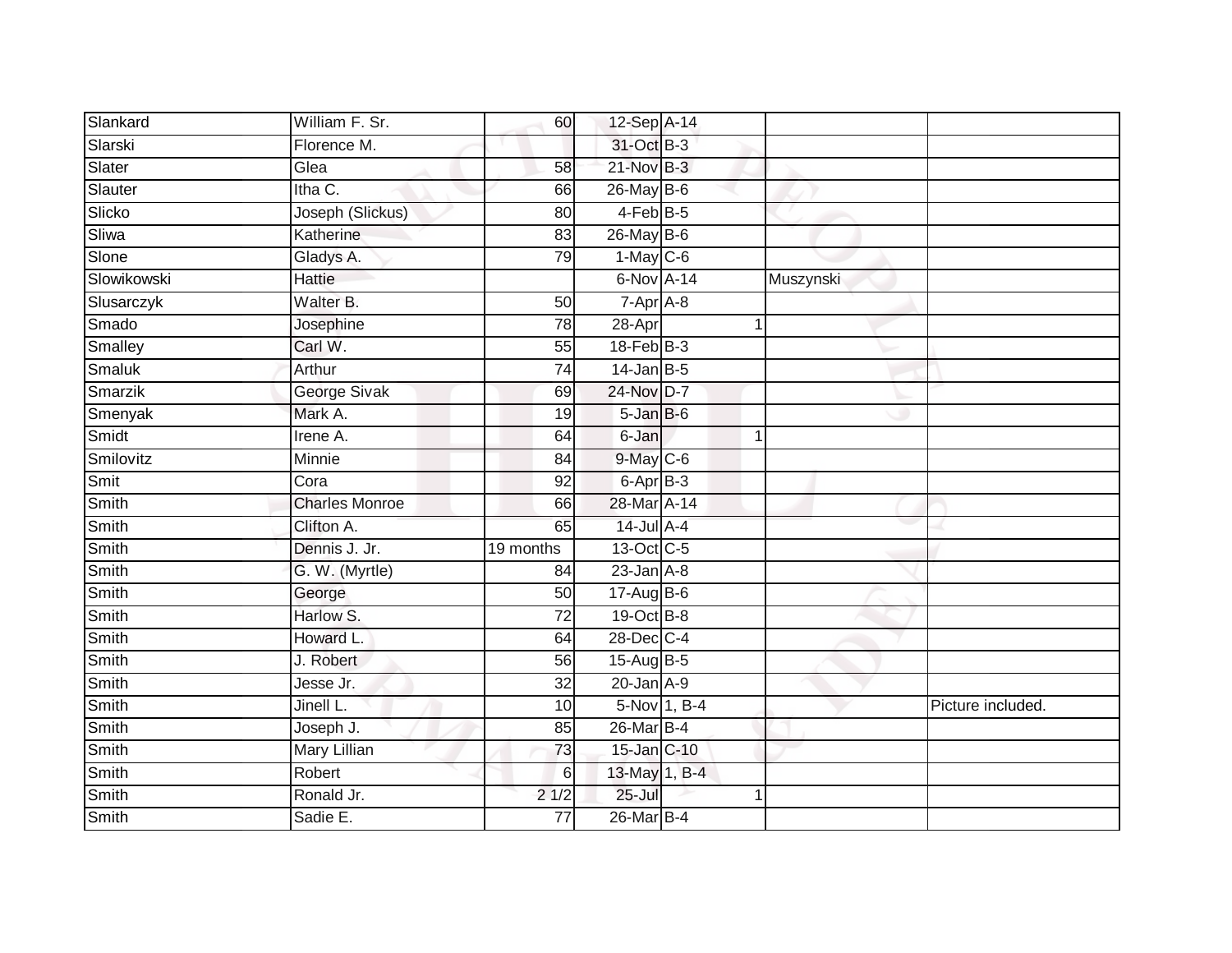| Maurice           | 67                                                                                                                                                                                                                                                          |                                                                                                                         |                                                                                                                                                                                                                                                                                                                                                                                                                                                                                                                   |  |
|-------------------|-------------------------------------------------------------------------------------------------------------------------------------------------------------------------------------------------------------------------------------------------------------|-------------------------------------------------------------------------------------------------------------------------|-------------------------------------------------------------------------------------------------------------------------------------------------------------------------------------------------------------------------------------------------------------------------------------------------------------------------------------------------------------------------------------------------------------------------------------------------------------------------------------------------------------------|--|
| <b>Beulah Ann</b> | 56                                                                                                                                                                                                                                                          |                                                                                                                         |                                                                                                                                                                                                                                                                                                                                                                                                                                                                                                                   |  |
| Melvin C. (Dude)  | 40                                                                                                                                                                                                                                                          |                                                                                                                         |                                                                                                                                                                                                                                                                                                                                                                                                                                                                                                                   |  |
| William R. Sr.    | 61                                                                                                                                                                                                                                                          |                                                                                                                         |                                                                                                                                                                                                                                                                                                                                                                                                                                                                                                                   |  |
| Eva               | $\overline{75}$                                                                                                                                                                                                                                             |                                                                                                                         | Zurowski                                                                                                                                                                                                                                                                                                                                                                                                                                                                                                          |  |
| <b>Stanley</b>    | 81                                                                                                                                                                                                                                                          |                                                                                                                         |                                                                                                                                                                                                                                                                                                                                                                                                                                                                                                                   |  |
| Josephine         | $\overline{51}$                                                                                                                                                                                                                                             |                                                                                                                         |                                                                                                                                                                                                                                                                                                                                                                                                                                                                                                                   |  |
| Lars              | 61                                                                                                                                                                                                                                                          |                                                                                                                         |                                                                                                                                                                                                                                                                                                                                                                                                                                                                                                                   |  |
| Charles A.        | 38                                                                                                                                                                                                                                                          |                                                                                                                         |                                                                                                                                                                                                                                                                                                                                                                                                                                                                                                                   |  |
| Cherylann         | 15                                                                                                                                                                                                                                                          |                                                                                                                         |                                                                                                                                                                                                                                                                                                                                                                                                                                                                                                                   |  |
| Bertram John      | 45                                                                                                                                                                                                                                                          |                                                                                                                         |                                                                                                                                                                                                                                                                                                                                                                                                                                                                                                                   |  |
| Vasile            | 83                                                                                                                                                                                                                                                          |                                                                                                                         |                                                                                                                                                                                                                                                                                                                                                                                                                                                                                                                   |  |
| John              |                                                                                                                                                                                                                                                             |                                                                                                                         |                                                                                                                                                                                                                                                                                                                                                                                                                                                                                                                   |  |
| Minnie            | 66                                                                                                                                                                                                                                                          |                                                                                                                         |                                                                                                                                                                                                                                                                                                                                                                                                                                                                                                                   |  |
| Kenneth W.        | 64                                                                                                                                                                                                                                                          |                                                                                                                         |                                                                                                                                                                                                                                                                                                                                                                                                                                                                                                                   |  |
| Arthur            | 68                                                                                                                                                                                                                                                          |                                                                                                                         |                                                                                                                                                                                                                                                                                                                                                                                                                                                                                                                   |  |
|                   | 80                                                                                                                                                                                                                                                          |                                                                                                                         |                                                                                                                                                                                                                                                                                                                                                                                                                                                                                                                   |  |
| William           |                                                                                                                                                                                                                                                             |                                                                                                                         |                                                                                                                                                                                                                                                                                                                                                                                                                                                                                                                   |  |
|                   |                                                                                                                                                                                                                                                             |                                                                                                                         |                                                                                                                                                                                                                                                                                                                                                                                                                                                                                                                   |  |
|                   |                                                                                                                                                                                                                                                             |                                                                                                                         |                                                                                                                                                                                                                                                                                                                                                                                                                                                                                                                   |  |
|                   |                                                                                                                                                                                                                                                             |                                                                                                                         |                                                                                                                                                                                                                                                                                                                                                                                                                                                                                                                   |  |
|                   | $\overline{77}$                                                                                                                                                                                                                                             |                                                                                                                         |                                                                                                                                                                                                                                                                                                                                                                                                                                                                                                                   |  |
|                   | $\overline{\text{Victor}}$ R.<br>Walter R.<br>William L. (Darmofalski)<br><b>William Ross</b><br><b>Edwin Harvey</b><br>Anna (Mecha)<br>Caroline<br>Aniela<br>George J.<br>Mary<br>Elizabeth (Nana)<br>Michael<br>Isabel V.<br><b>Essie Mae</b><br>Ellis B. | 73<br>65<br>$\overline{74}$<br>95<br>89<br>$\overline{77}$<br>54<br>82<br>46<br>$\overline{77}$<br>89<br>88<br>63<br>72 | 19-Nov E-7<br>22-Sep A-4<br>25-Nov B-4<br>$12$ -Mar $B$ -6<br>$17 -$ Jul B-6<br>$12$ -Jun B-4<br>27-Feb D-7<br>$11-Sep$ B-6<br>19-Mar B-10<br>15-May B-4<br>3-Mar B-3<br>25-Nov B-4<br>4-Nov C-4<br>$3-Feb$ $A-8$<br>23-Jun C-5<br>$9$ -Jul $C$ -6<br>$7$ -Dec $D-6$<br>30-Sep C-4<br>$10$ -Feb $C$ -6<br>16-Nov D-15<br>11-Aug $B-5$<br>28-Mar A-14<br>23-Nov F-11<br>$12$ -Jan $C-2$<br>24-Mar B-4<br>11-Nov C-4<br>$11-Nov$ <sub>C-4</sub><br>9-Mar C-4<br>6-Feb A-8<br>24-Jul B-10<br>2-Nov C-6<br>28-Jul C-4 |  |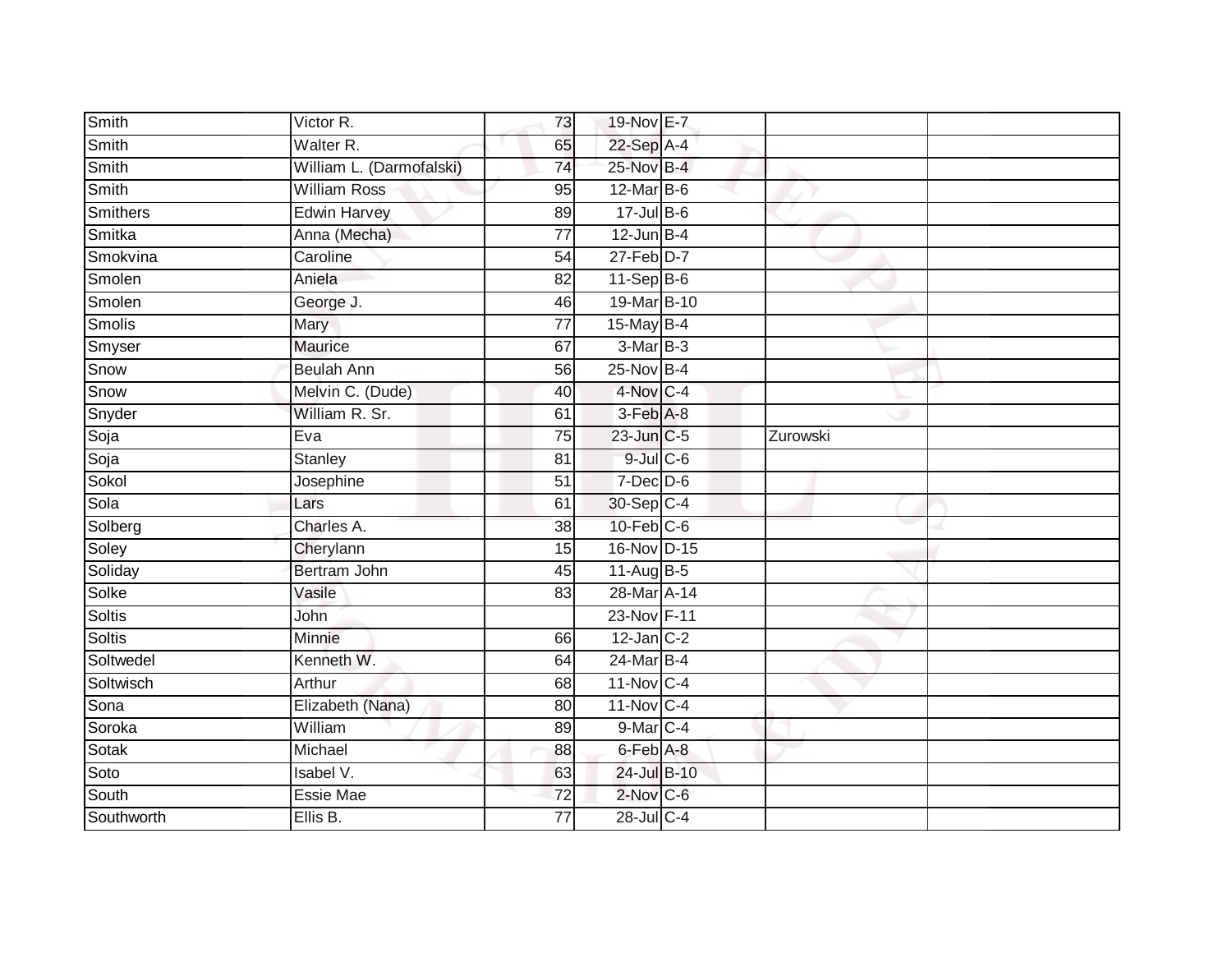| Spam          | Lillian P.                  | 68              | 24-Dec B-11                |  |                   |
|---------------|-----------------------------|-----------------|----------------------------|--|-------------------|
| Spanier       | David                       | 55              | 3-Oct A-8                  |  |                   |
| Spannan       | Peter                       | 74              | 10-Aug B-12                |  |                   |
| <b>Sparks</b> | Everett                     | 67              | $5$ -Oct $\overline{B}$ -6 |  |                   |
| Sparling      | Donald C.                   | 76              | $19$ -Feb $D-4$            |  |                   |
| Spear         | John Jr:                    | 46              | 15-Jan C-10                |  |                   |
| Spearman      | William T. (Pvt. 1st Class) | 19              | 20-Mar B-6                 |  |                   |
| Spebar        | Veronica                    | 83              | $19$ -Aug $A$ -8           |  |                   |
| Specker       | <b>Cathiner Agnes</b>       | 63              | $8$ -Dec $C$ -5            |  |                   |
| Spejewski     | Virginia                    | 64              | 28-Dec C-4                 |  |                   |
| Spence        | Ralph G.                    | 69              | $19$ -Jun $A - 8$          |  |                   |
| Spencer       | Cassie C.                   | 59              | 9-May C-6                  |  |                   |
| Spencer       | Harriet M.                  |                 | 25-Mar B-6                 |  |                   |
| Spiller       | Eugene T.                   | 76              | 6-Oct A-4                  |  |                   |
| Spindler      | <b>Bradley</b>              | 5               | 19-Mar B-10                |  |                   |
| Spitzer       | Mattie Louise               | 76              | $5$ -Jun $B$ -6            |  |                   |
| Spoor         | Mary                        | 62              | $5 - Jan$ $B - 6$          |  |                   |
| Spotten       | Mary E.                     | 89              | 10-Jul B-6                 |  |                   |
| Spradlin      | Kirt H.                     | 74              | $10$ -Jan B-3              |  |                   |
| Spriggs       | Lloyd                       | 69              | $11-Sep$ B-6               |  |                   |
| Springenberg  | William H.                  | 54              | 9-Dec B-10                 |  |                   |
| Spruance      | Raymond A. (Adm.)           | 83              | $14$ -Dec $D-2$            |  | Picture Included. |
| Spumph        | Mildred (Millie)            | $\overline{58}$ | $7 - Jan A - 4$            |  |                   |
| Spytek        | Anthony                     | 79              | 24-Aug C-12                |  |                   |
| Squibb        | Jack                        | 44              | 14-Apr B-5                 |  |                   |
| Squire        | Walter I.                   | 59              | 17-Mar C-4                 |  |                   |
| Staal         | <b>Dick</b>                 | 79              | 22-May A-10                |  |                   |
| <b>Stack</b>  | Mae                         | $\overline{74}$ | 19-May B-5                 |  |                   |
| Staffen       | Robert N.                   | 60              | 29-Apr B-3                 |  |                   |
| Standard      | Ernest                      | 73              | $15$ -Jun $B$ -6           |  |                   |
| Standefer     | Tony P.                     | 80              | 14-Aug A-10                |  |                   |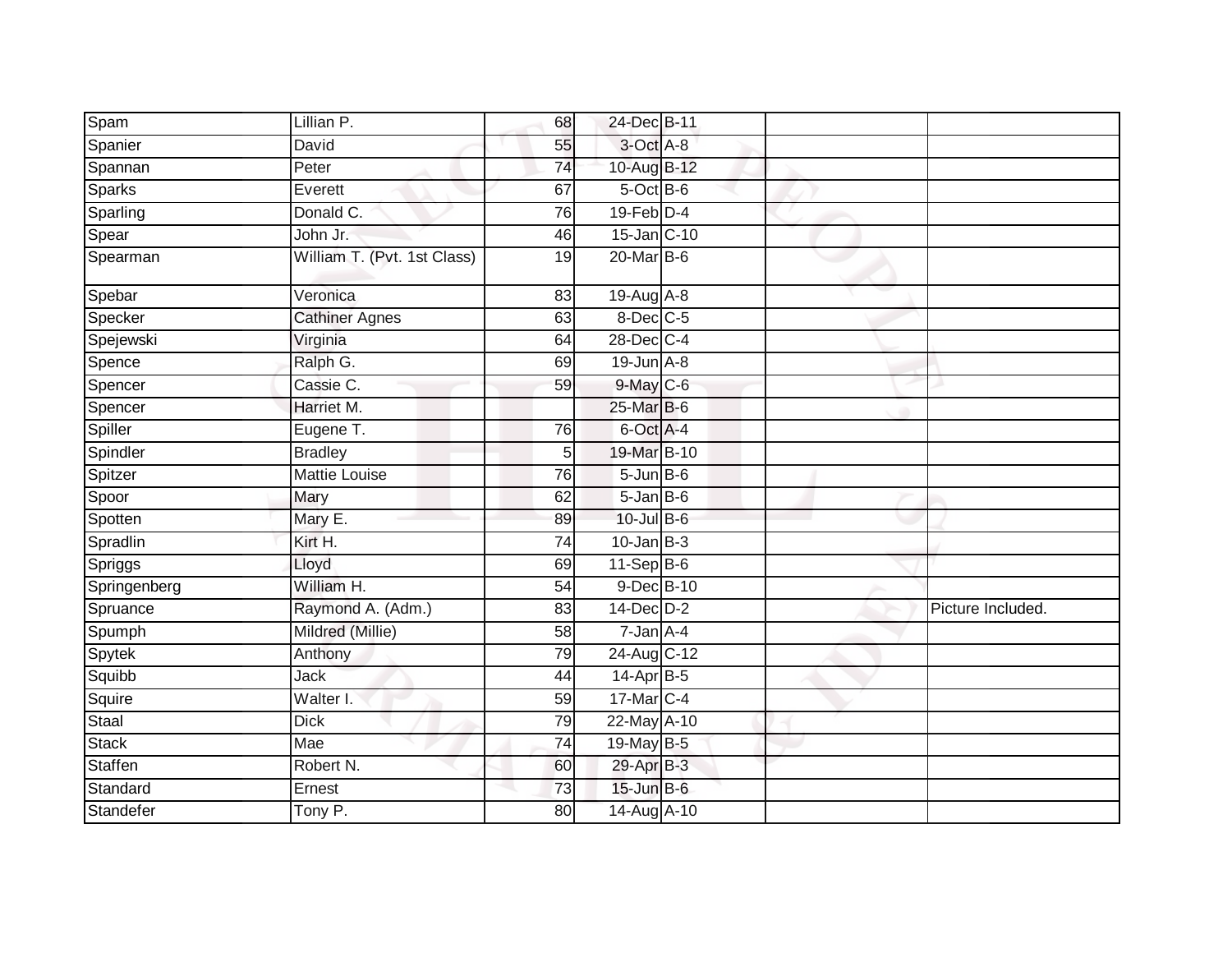| Stankevicius      | Antonina                   | 81               | 18-Aug B-6                          |       |  |
|-------------------|----------------------------|------------------|-------------------------------------|-------|--|
| Stanley           | <b>Mabel Emma</b>          | 91               | 24-Nov D-7                          |       |  |
| <b>Stanton</b>    | John N.                    | 67               | 27-Oct A-8                          |       |  |
| <b>Staresnick</b> | John Sr.                   | 56               | $22$ -AugB-5                        |       |  |
| Starman           | Grace                      | 48               | $6$ -Jul $B-4$                      |       |  |
| <b>Starr</b>      | Scott E:                   | $\boldsymbol{9}$ | 10-Nov A-8                          |       |  |
| Starzynski        | Adam                       | 60               | $29-Apr$ B-3                        |       |  |
| <b>Stasak</b>     | John                       | 53               | 6-Oct A-4                           |       |  |
| Stavitzke         | James                      | 33               | $2$ -Nov $C$ -6                     |       |  |
| <b>Steele</b>     | Estella B.                 | $\overline{83}$  | $2-Sep$ B-10                        |       |  |
| Stefac            | Peter                      | 80               | 19-Mar B-10                         |       |  |
| Steif             | Donna Frances              | 5                | $25$ -Mar $B$ -6                    |       |  |
| Stein             | Joe                        | 45               | 24-Dec B-11                         |       |  |
| Steinsultz        | Eugene E.                  | 52               | 23-May B-7                          |       |  |
| <b>Stephens</b>   | Floyd                      | 68               | $4$ -Jun $B-4$                      |       |  |
| <b>Stephens</b>   | Gilbert A.                 | 64               | 7-Jan A-4                           |       |  |
| Stephens          | Owens (Spider)             | 45               | 10-Apr A-10                         |       |  |
| Stephens          | Susan C.                   | 19               | 18-Apr                              | 1     |  |
| Stepniewski       | Josesph                    | 58               | $2$ -Apr $C$ -8                     |       |  |
| Steponaitis       | <b>Stella</b>              | 63               | 18-Aug B-6                          |       |  |
| Sterner           | Asa                        | 88               | $3$ -Jan $B$ -3                     |       |  |
| <b>Stevens</b>    | Cecil E.                   | 78               | $1-\overline{Apr}$ $\overline{A-8}$ |       |  |
| Stevens           | David A.                   | $\overline{75}$  | $15$ -Jul A-8                       |       |  |
| Stevens           | Herbert A.                 | 69               | $28-SepB-8$                         |       |  |
| <b>Stevens</b>    | Leonas M.                  | 77               | $4-FebB-5$                          |       |  |
| Stevenson         | Elizabeth Jane (BettyJane) | 41               | 10-Oct A-10                         | Flick |  |
| Stevenson         | Elmer                      |                  | 15-Dec B-11                         |       |  |
| Steward           | Dessie                     | 83               | 19-May B-5                          |       |  |
| <b>Stewart</b>    | <b>Arthur Worthy</b>       | 73               | 13-Jul B-10                         |       |  |
| Stewart           | E. T.                      | 65               | $7$ -Dec $D$ -6                     |       |  |
| <b>Stewart</b>    | Kenneth D.                 | 70               | 24-Mar B-4                          |       |  |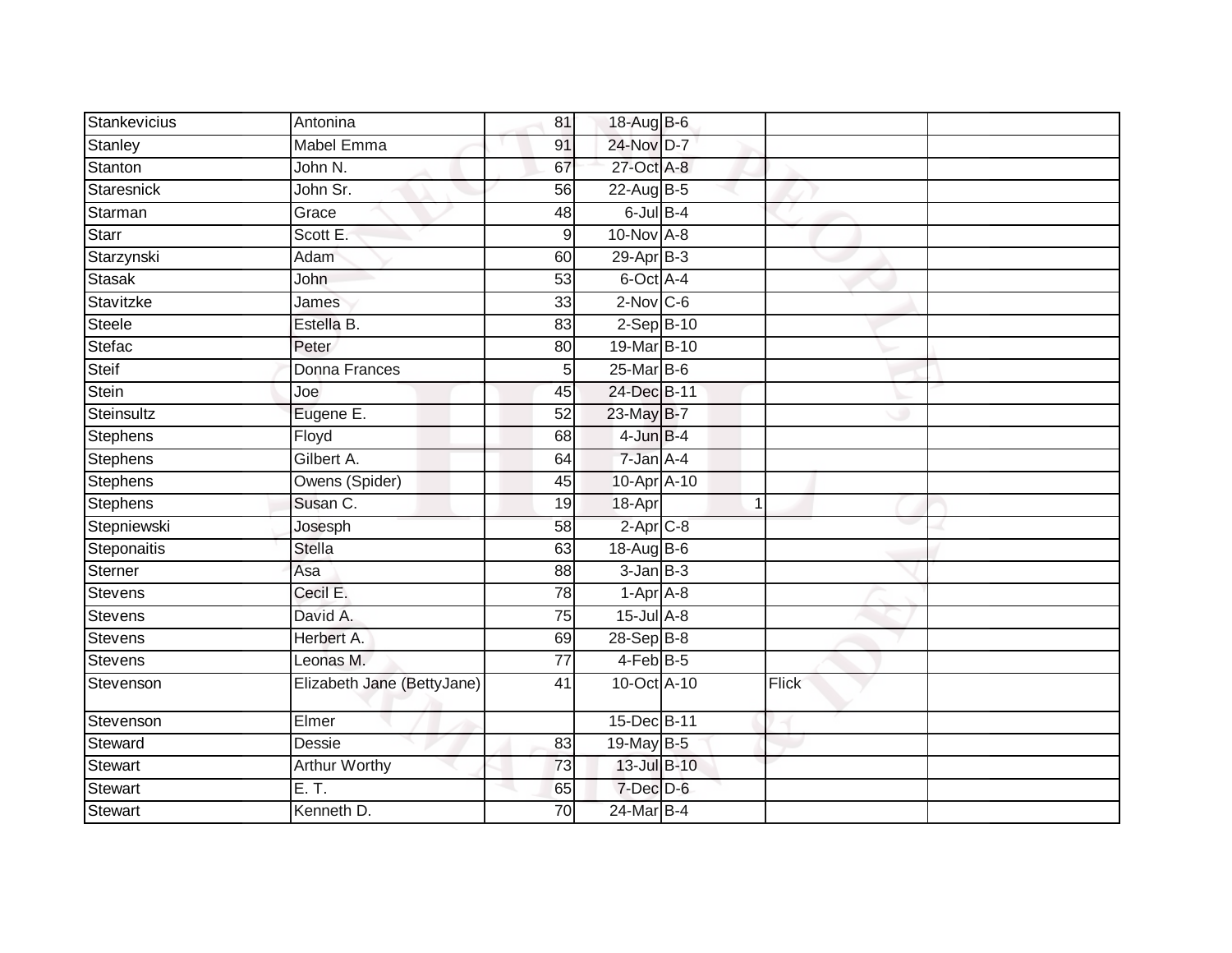| Stewart         | Leo C.               | 64              | 25-Sep A-10     |                 |  |
|-----------------|----------------------|-----------------|-----------------|-----------------|--|
| <b>Stewart</b>  | Maggie               | 80              | 6-Jan           |                 |  |
| Stief           | Donna                | 5               | 24-Mar          |                 |  |
| Stieve          | Gertrude C.          | 62              | 26-Jun A-10     |                 |  |
| Stiglitz        | John J.              | $\overline{70}$ | $11-Sep$ B-6    |                 |  |
| Stimac          | Kata                 | 68              | $7$ -May $B$ -6 |                 |  |
| <b>Stirling</b> | Robert               | $\overline{73}$ | 30-Sep C-4      |                 |  |
| Stirling        | William              | 47              | 29-Oct B-3      |                 |  |
| Stlmach         | Walter               |                 | $4-Feb$ B-5     |                 |  |
| Stodola         | <b>Barbara</b>       | 84              | 5-May B-5       |                 |  |
| Stoehr          | William L.           | 83              | 28-Dec C-4      |                 |  |
| Stoffer         | <b>Carrie Esther</b> | 81              | $24-Apr$ B-6    |                 |  |
| Stoffer         | Flossie G.           | 84              | 25-May C-8      |                 |  |
| Stoica          | George               | $\overline{78}$ | 19-Jan B-5      |                 |  |
| Stomp           | Charles              | 72              | 24-Dec B-11     |                 |  |
| Stone           | Donald               | $\overline{47}$ | 6-Mar A-12      |                 |  |
| Stone           | Leo V.               | 48              | 22-Aug B-5      |                 |  |
| <b>Stone</b>    | William N.           | 68              | 6-Oct A-4       |                 |  |
| Stoner          | Cleo                 | 60              | $7 - Apr$ $A-8$ |                 |  |
| Stooksbury      | Lonnie               | $\overline{21}$ |                 | $2$ -Jan 1, B-5 |  |
| Stopper         | John S.              | 85              | 12-Dec A-18     |                 |  |
| Stormer         | Ralph H.             | $\overline{71}$ | 25-Apr A-12     |                 |  |
| Stowman         | Cloyd H.             | 76              | $19-Oct$ B-8    |                 |  |
| Streufert       | Edward M.            | 79              | $2$ -Jan $B-4$  |                 |  |
| Stromquist      | Etta M.              | 89              | 10-Nov A-8      |                 |  |
| <b>Stross</b>   | Harry A.             | 88              | $24$ -Feb $B-4$ |                 |  |
| Strumski        | Helen E.             | 56              | 18-Dec C-4      |                 |  |
| Stua            | Pauline              | 54              | 26-Dec B-8      |                 |  |
| <b>Stubbs</b>   | Ray                  | $\overline{71}$ | $2$ -Apr $C$ -8 |                 |  |
| <b>Stump</b>    | Alma B.              | 70              | 18-Mar C-4      |                 |  |
| Stump           | Charles              | 72              | 23-Dec B-6      |                 |  |
| <b>Stump</b>    | Mary S.              | 76              | $14$ -May B-4   |                 |  |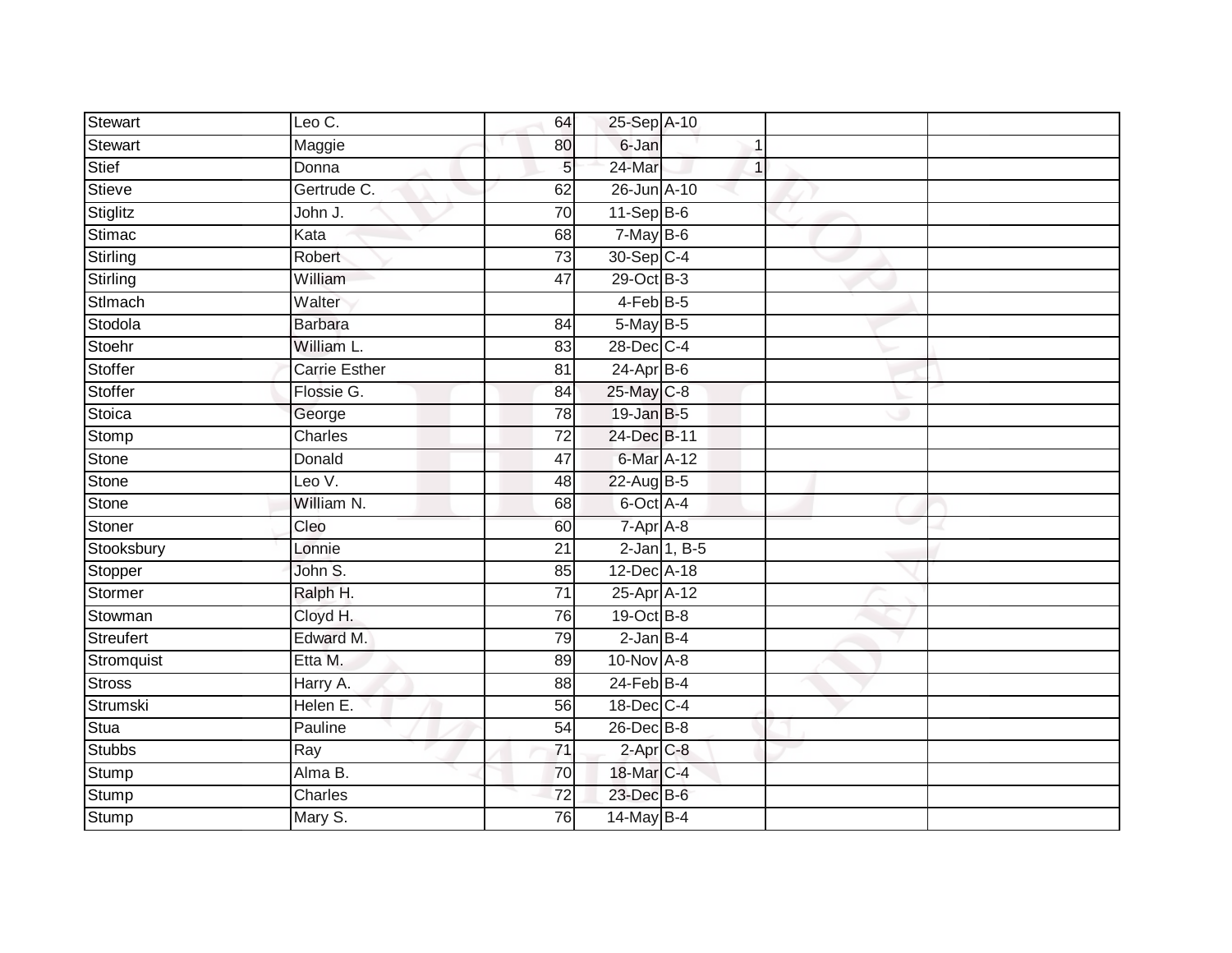| Sturgeon        | Lloyd                  | 62              | $3 - Jan$ $B-3$         |              |                |  |
|-----------------|------------------------|-----------------|-------------------------|--------------|----------------|--|
| Suchak          | Helen                  | 56              | 27-Jun A-12             |              | Dancisak       |  |
| Suk             | <b>Stella</b>          | $\overline{23}$ | 16-Mar                  | $\mathbf{1}$ |                |  |
| Sulicz          | Sophie                 | 75              | $2$ -Jan $B-4$          |              | <b>Breclaw</b> |  |
| Summers         | Christ                 | $\overline{54}$ | $20$ -Jan $A-9$         |              |                |  |
| Surd            | John                   | $\overline{71}$ | 31-Oct B-3              |              |                |  |
| Survillo        | Chester A. Sr.         | $\overline{55}$ | 16-Nov D-15             |              |                |  |
| Susoreny        | John S. Sr.            | 56              | $13-Apr$ B-8            |              |                |  |
| Sutton          | Clarence Jr. (Skeeter) | 28              | 23-Sep B-4              |              |                |  |
| Sutton          | Herbert J.             | 67              | $23$ -Jan $A-8$         |              |                |  |
| Suvajac         | Dusan                  | 54              | $12$ -Jan C-2           |              |                |  |
| Swafford        | Ida B.                 | 24              | 28-May B-9              |              |                |  |
| Swallow         | Dnaiel                 | 69              | 11-Aug B-5              |              |                |  |
| Swanson         | Emma                   | 77              | 12-Dec A-18             |              |                |  |
| Swanson         | Floyd S.               | 59              | 20-Oct B-6              |              |                |  |
| Swart           | Elizabeth Ann          | 17              | 27-Feb D-7              |              |                |  |
| Sweney          | <b>Dorothy Marie</b>   | 41              | 7-Feb A-11              |              |                |  |
| Swets           | <b>Bastian</b>         | 73              | $5 - Jun$ B-6           |              |                |  |
| Swickard        | Everett M. Sr.         | 66              | 11-Dec D-7              |              |                |  |
| Swiercz         | Joseph                 | 81              | 30-Jun B-9              |              |                |  |
| Swieringa       | Robert Jacob           | 36              | 21-Mar B-12             |              |                |  |
| Swindle         | Troy                   | 62              | $11-Nov$ <sub>C-4</sub> |              |                |  |
| Swingler        | William O.             | 77              | <b>7-Nov A-10</b>       |              |                |  |
| Swint           | Franklin H.            | 60              | 24-Mar B-4              |              |                |  |
| Swisher         | William H.             | 21              | $16$ -Jan $B$ -6        |              |                |  |
| Swygert         | Mildred                | 63              | $14$ -Jan B-5           |              |                |  |
| Synos           | Edward                 | $\overline{42}$ | $14-Sep$ E-8            |              |                |  |
| Szabo           | <b>Bertha</b>          | 70              | $21$ -Aug $D-6$         |              |                |  |
| Szabo           | George Sr.             | 79              | 6-Oct A-4               |              |                |  |
| Szabo           | Katie                  | 81              | 16-Jan B-6              |              |                |  |
| Szakacs         | Rose C.                | 70              | 16-Mar E-7              |              |                |  |
| <b>Szalonek</b> | Louis                  | $\overline{58}$ | $8$ -Jul $C$ -4         |              |                |  |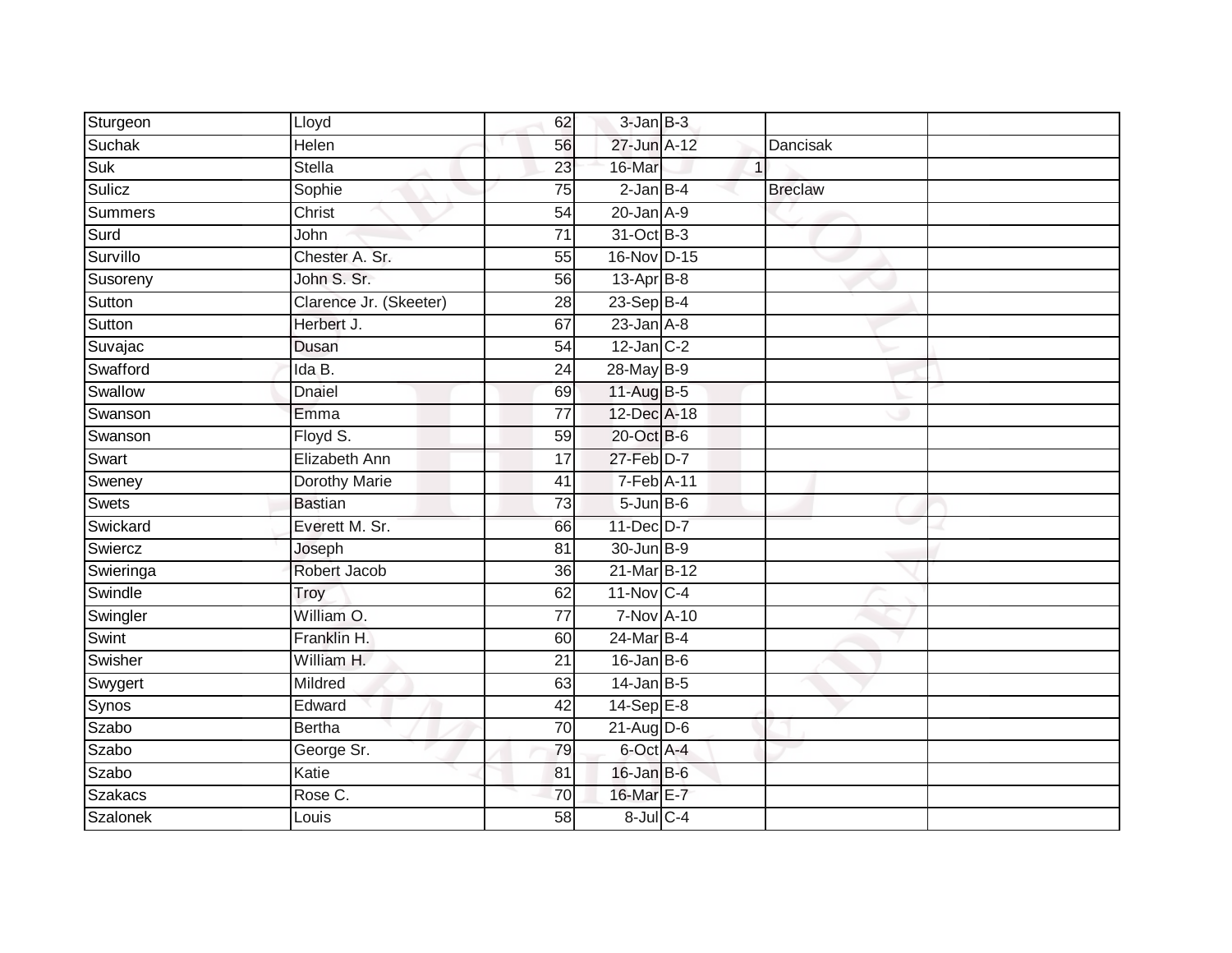| Szczepanski   | Tekla                  |                 | 23-Apr C-7              |              |             |                                           |
|---------------|------------------------|-----------------|-------------------------|--------------|-------------|-------------------------------------------|
| Szczygiel     | Veronica (Vera)        | 50              | $7$ -May $B$ -6         |              |             |                                           |
| Szewka        | Anton                  | 82              | 28-Mar A-14             |              |             |                                           |
| Szmutko       | Mary E.                | 52              | 8-Apr C-4               |              |             |                                           |
| Szot          | <b>Stella</b>          | 66              | $11-Nov$ <sub>C-4</sub> |              | Koziol      |                                           |
| <b>Szotek</b> | Peter P.               | 51              | $3-Apr$ <sub>C-6</sub>  |              |             |                                           |
| Szpejewski    | Konstancia             | 63              | $10$ -Feb $C$ -6        |              |             |                                           |
| Szucs         | Theresa                | 83              | 6-Apr <sub>B-3</sub>    |              |             |                                           |
| Szymanczyk    | Anna K.                | 77              | 24-Nov D-7              |              |             |                                           |
| Szymborski    | Henry (Capt.)          | 44              | 26-Feb                  |              |             | Full obituary listed<br>February 27, D-7. |
| Tabb          | Raymond                | 69              | 10-Oct A-10             |              |             |                                           |
| Tabor         | David                  | 28              | 18-Mar                  |              |             |                                           |
| Tabor         | Louis W.               | 90              | 17-Nov A-4              |              |             |                                           |
| Takacs        | Margaret               | 93              | 27-Apr B-10             |              |             |                                           |
| <b>Takacs</b> | Steve L. Sr.           | 60              | 14-Aug A-10             |              |             |                                           |
| <b>Takles</b> | Constantinos J.        | 80              | 12-Sep A-14             |              |             |                                           |
| Talley        | Kathleen               | 17              | 29-Sep                  | $\mathbf{1}$ |             |                                           |
| Tampa         | Joseph                 | 81              | 26-Oct E-2              |              |             |                                           |
| Tangen        | George M. Sr. (Whitey) |                 | 27-Feb D-7              |              |             |                                           |
| <b>Tanke</b>  | Florence               | 73              | 30-Nov C-8              |              | Gescheidler |                                           |
| Tatman        | William H.             | 83              | $11-Nov$ <sub>C-4</sub> |              |             |                                           |
| Tatum         | Lucy Ann               | 88              | $29$ -Apr $B-3$         |              |             |                                           |
| Taylor        | Freeman L.             | 50              | 20-Jun B-7              |              |             |                                           |
| Taylor        | George                 | 52              | 11-Mar                  | $\mathbf 1$  |             |                                           |
| <b>Taylor</b> | James                  | $\overline{17}$ | 16-Mar                  |              |             |                                           |
| Taylor        | John D.                | 61              | 26-Dec B-8              |              |             |                                           |
| Taylor        | Lillian L.             | 76              | 28-Dec C-4              |              |             |                                           |
| Tebodo        | Louis                  | 74              | 30-Jul B-8              |              |             |                                           |
| Teegarden     | Lillian M.             |                 | 19-Feb D-4              |              |             |                                           |
| Tegtman       | Irene C.               | 75              | 5-Feb D-6               |              |             |                                           |
| Templeton     | $\overline{Viola}$     | 78              | 10-Aug B-12             |              |             |                                           |
|               |                        |                 |                         |              |             |                                           |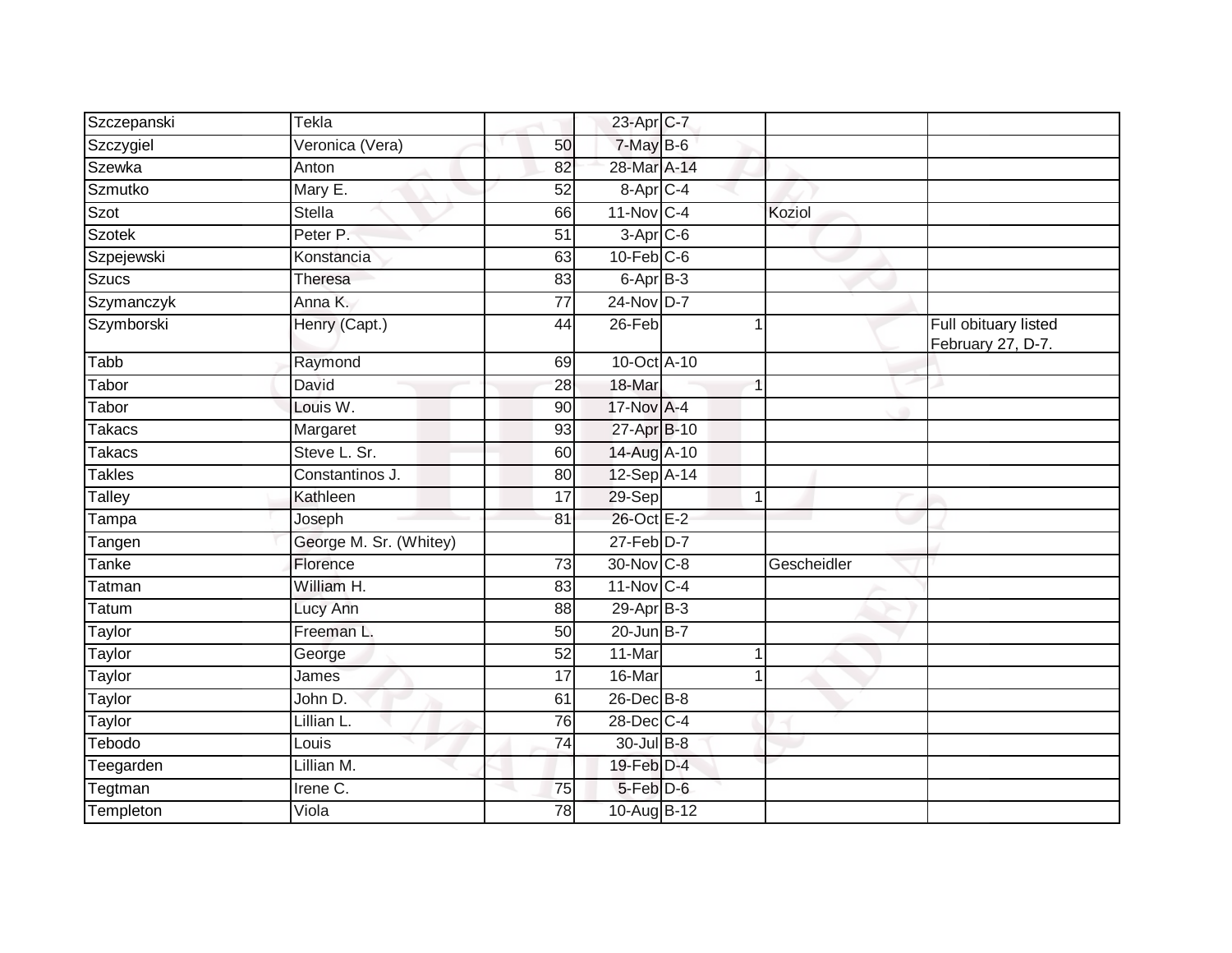| Tenkely      | Rose                  | 84              | 28-Aug A-12        |   |                                  |
|--------------|-----------------------|-----------------|--------------------|---|----------------------------------|
| Termunde     | DebraJo               | 17              | 30-Mar C-2         |   |                                  |
| Terry        | Eva                   | 68              | 13-Nov D-6         |   |                                  |
| Terryman     | Bruce M.              | 33              | 5-Nov              | 1 | Picture of incident<br>included. |
| Tess         | Doris I.              | 43              | $25$ -Jun $B-8$    |   |                                  |
| Teutemacher  | Scott G.              | $\overline{2}$  | 18-Dec C-4         |   |                                  |
| Tews         | Leonard B.            | 74              | $8$ -Jul $C$ -4    |   |                                  |
| Thacker      | Rosalyn               |                 | $24 -$ Jul         | 1 |                                  |
| Thaldorf     | Dick L.               | 48              | $11$ -Feb $B$ -5   |   |                                  |
| Tharp        | Rollie B.             | 85              | 26-Nov A-4         |   |                                  |
| Thibedeau    | Oliver A.             | 83              | 18-Nov C-4         |   |                                  |
| Thiel        | Helen M.              | $\overline{77}$ | 12-Dec A-18        |   |                                  |
| Thielen      | Minnie D.             | $\overline{72}$ | 18-Apr B-5         |   |                                  |
| Thimmes      | Philip                | 45              | $3 - Jun$ $B - 5$  |   |                                  |
| Thomas       | Dorothy A.            | 38              | 16-Nov D-15        |   |                                  |
| Thomas       | Frank                 | 49              | 28-Sep B-8         |   |                                  |
| Thomas       | George Washington Jr. | 26              | $3-Sep$ B-8        |   |                                  |
| Thomas       | Grace E.              | 87              | $1-AugB-8$         |   |                                  |
| Thomas       | Iva L.                | 80              | $7-Dec$ D-6        |   |                                  |
| Thompson     | Ernest                | 55              | $9$ -Jan $A$ -6    |   |                                  |
| Thompson     | Karen                 | 26              | 11-Nov C-4         |   |                                  |
| Thompson     | Lillian C.            | 47              | $3-Sep$ $B-8$      |   |                                  |
| Thompson     | Margaret              | 41              | $25$ -Jun $B-8$    |   |                                  |
| Thompson     | Paul Jr.              | 28              | $11-\text{Sep}B-6$ |   |                                  |
| Thompson     | Paul Sr.              | 59              | $11-Sep$ B-6       |   |                                  |
| Thon         | Arthur                | 78              | $19$ -Jun $A - 8$  |   |                                  |
| Thone        | Hanna                 | 87              | $9$ -Jul $C$ -6    |   |                                  |
| Thornberry   | Ernest W.             | 50              | $23$ -Jul $D-7$    |   |                                  |
| Thorsen      | Sigwal B. Jr.         | 64              | 9-Feb B-10         |   |                                  |
| <b>Tibbs</b> | William C.            | 38              | 19-May             |   |                                  |
| Tigner       | John L.               | 64              | $28$ -Jan B-5      |   |                                  |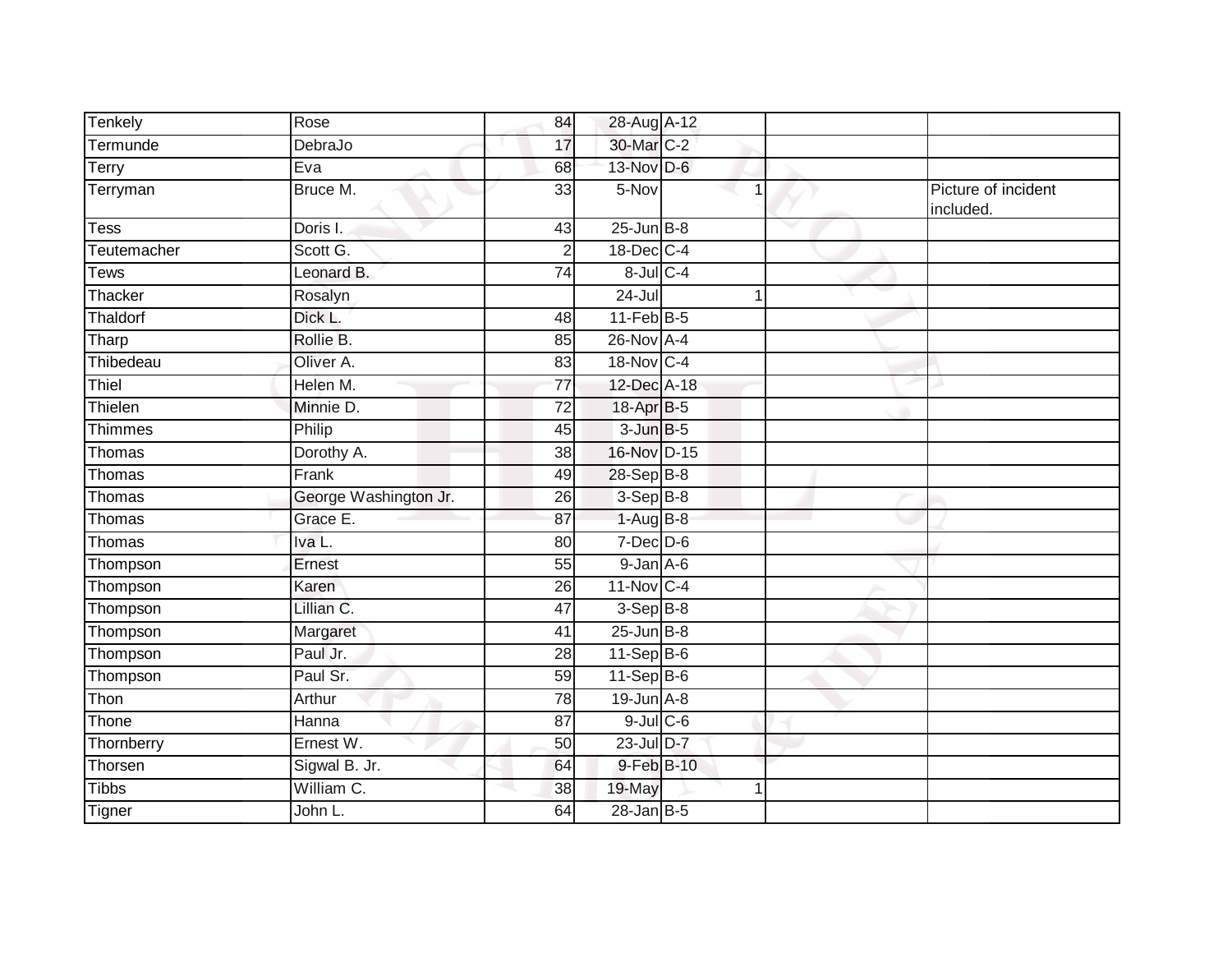| Timoshik        | Lorraine            | 43              | 23-May B-7      |   |        |
|-----------------|---------------------|-----------------|-----------------|---|--------|
| Tinsley         | Wayne E. Sr.        | 70              | 17-Feb B-4      |   |        |
| <b>Tippy</b>    | Orson F.            | $\overline{71}$ | 28-Jan B-5      |   |        |
| Tobin           | <b>Bernard</b>      | 69              | $13-Nov$ D-6    |   |        |
| Todd            | <b>Rollo Sumner</b> | $\overline{73}$ | $4$ -May B-6    |   |        |
| Todoriuk        | Katherine           | 74              | $12$ -Mar B-6   |   |        |
| <b>Tokarz</b>   | Sigmund             | 53              | $19$ -May B-5   |   |        |
| Tolf            | Carl E.             | 78              | 8-Oct B-6       |   |        |
| <b>Tomaszek</b> | Weronika (Veronica) | 85              | 23-Feb D-10     |   |        |
| Tomaszewski     | Henry G.            | $\overline{55}$ | 16-Mar E-7      |   |        |
| Tomko           | Mary                | 80              | $7 - Jan A - 4$ |   |        |
| Tomsic          | Nikola P.           | 81              | $22-Sep$ A-4    |   |        |
| Tomski          | Tanya Casandra      | Infant          | 21-Oct C-4      |   |        |
| Tosello         | Robert              | 16              | 13-Oct          | 1 |        |
| Towle           | Matilda G.          | 96              | 28-Nov C-6      |   |        |
| Townsend        | Roscoe (Noot)       | 43              | $7$ -Jul $A$ -8 |   |        |
| Towry           | Billy W.            | 18              | 14-Dec D-2      |   |        |
| Tratebas        | Stella A.           | 93              | 3-Oct A-8       |   |        |
| Trato           | Jack L.             | 29              | 26-Jun A-10     |   |        |
| Trattner        | <b>Marie Fay</b>    | 49              | 11-May B-12     |   |        |
| Trent           | <b>Bertha Ellen</b> | 82              | 31-Dec C-8      |   |        |
| Trevino         | Richard             | 17              | 26-Dec          |   |        |
| Triemstra       | Jacob               | 70              | 23-Apr C-7      |   |        |
| Trinidad        | Christina           | 23              | 23-Nov F-11     |   | Santos |
| <b>Trinks</b>   | Helen I.            | 90              | $17-FebB-4$     |   |        |
| <b>Triplett</b> | Mary                | 39              | 12-Jan          |   |        |
| Tristain        | Salvador            | 59              | $27$ -Feb $D-7$ |   |        |
| Tristan         | Rafael              | 51              | $4$ -May B-6    |   |        |
| <b>Trock</b>    | Theodore A.         | 19              | 24-Sep B-3      |   |        |
| Trost           | Joseph H.           | 78              | 8-Aug A-8       |   |        |
| Troxel          | Eugene F.           | 48              | 25-Apr A-12     |   |        |
| Truckey         | Arthur R.           | 64              | $6$ -Jan $A$ -5 |   |        |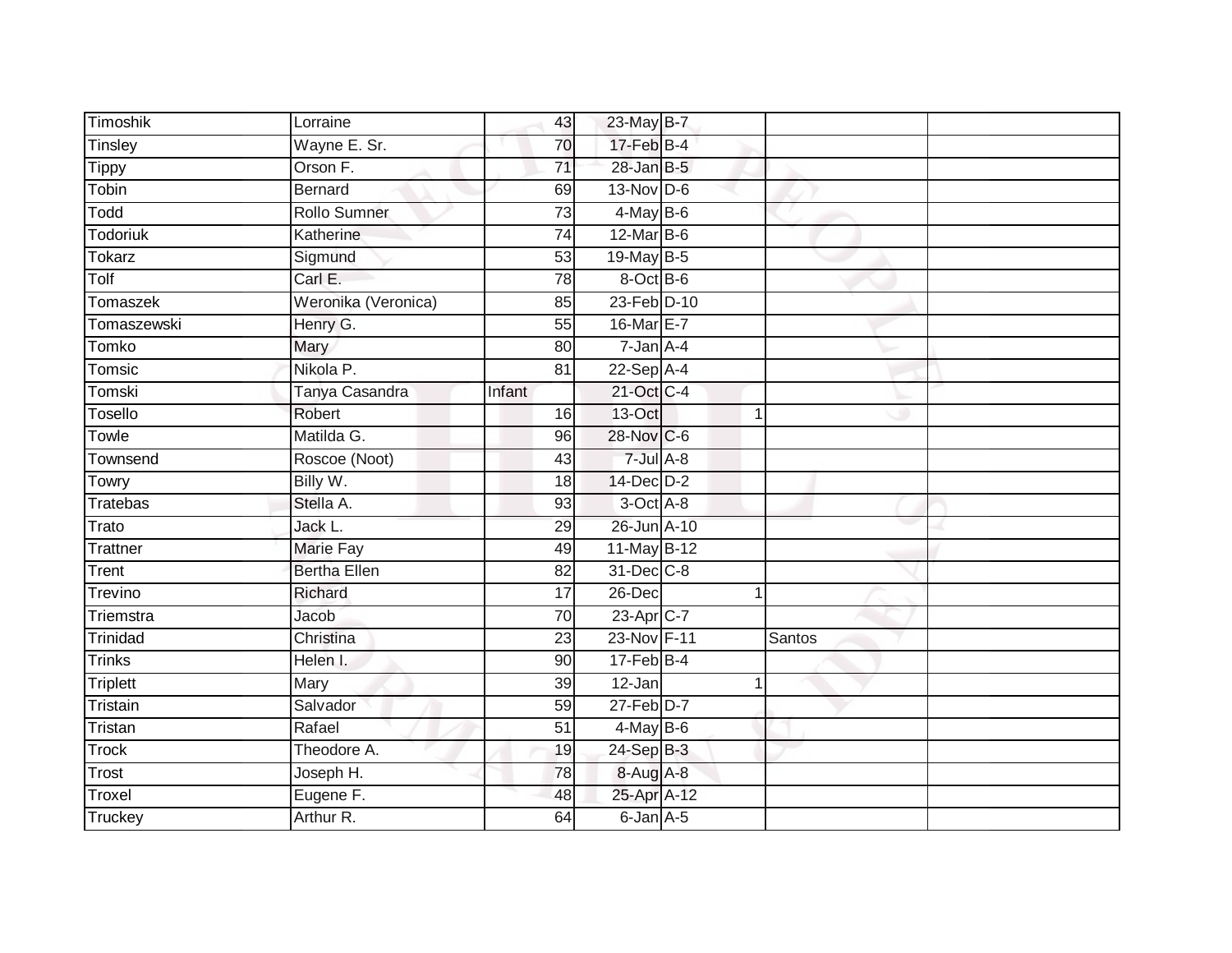| Tryon           | <b>Fay Thomas</b>     | 55              | $1-AprA-8$      |           |  |
|-----------------|-----------------------|-----------------|-----------------|-----------|--|
| Trzcinski       | <b>Helen</b>          | 72              | 29-Sep B-3      |           |  |
| <b>Trzeciak</b> | <b>Barney</b>         | 74              | 28-Aug A-12     |           |  |
| <b>Trzeciak</b> | Paul                  | 78              | 11-Aug $B-5$    |           |  |
| Trzoski         | Walter J.             | 63              | 30-Mar C-2      |           |  |
| Tucker          | Elpon B.              | 68              | 27-Apr B-10     |           |  |
| Tucker          | Flodie                | $\overline{59}$ | 17-Nov A-4      |           |  |
| <b>Turek</b>    | <b>Bessie</b>         |                 | $2$ -Oct $B$ -6 |           |  |
| Turich          | Robert                | $\overline{74}$ | 19-Mar B-10     |           |  |
| Turman          | Agnes A.              | 74              | 26-Aug B-3      |           |  |
| Turnquist       | Ada O.                | 93              | 4-Apr B-4       |           |  |
| Tworkowska      | <b>Bessie</b>         | 81              | $24$ -Jun $B-5$ |           |  |
| <b>Tyler</b>    | <b>Effie Mae</b>      | 74              | 12-Dec A-18     |           |  |
| <b>Tysall</b>   | Thomas J.             | 41              | 16-Apr C-7      |           |  |
| <b>Ubik</b>     | Peter M.              | 76              | 31-Aug A-12     |           |  |
| <b>Udovich</b>  | Margaret              | 74              | 7-Mar A-10      |           |  |
| <b>Uhles</b>    | $Carl R$ .            | 46              | $1-Apr$ A-8     |           |  |
| <b>Ullstam</b>  | Walter A.             | 61              | 4-Aug A-6       |           |  |
| Underwood       | Susie V.              | 32              | 9-Mar C-4       |           |  |
| Upshaw          | Abbie                 | 47              | 31-Aug A-12     |           |  |
| Upshaw          | Washington            | 68              | $17$ -Jan D-7   |           |  |
| Uranowski       | Victor J.             | 53              | $11$ -Jul B-4   |           |  |
| Urbanski        | Cecelia               | 68              | $1$ -Jun $B-4$  | Szczudlak |  |
| Urbanski        | Edwin D.              | 41              | 9-Feb B-10      |           |  |
| Vale            | Harold E.             | 54              | 30-Jun B-9      |           |  |
| Van Amstel      | John P.               | 75              | $6$ -Jan $A$ -5 |           |  |
| Van Der Giessen | Denise L.             | 19              | $3-Nov$ B-4     |           |  |
| Van Gorp        | <b>Raymond Ronald</b> | 32              | $21$ -Jul B-4   |           |  |
| Van Heest       | John                  | 69              | $27$ -Jan B-5   |           |  |
| Van Til         | Josie H.              | 54              | 24-Jun B-5      |           |  |
| VanAlstyne      | Lillian               | 75              | $7$ -Jul $A-8$  |           |  |
| Vander Schel    | Cornelia              | $\overline{90}$ | 8-Jan A-12      |           |  |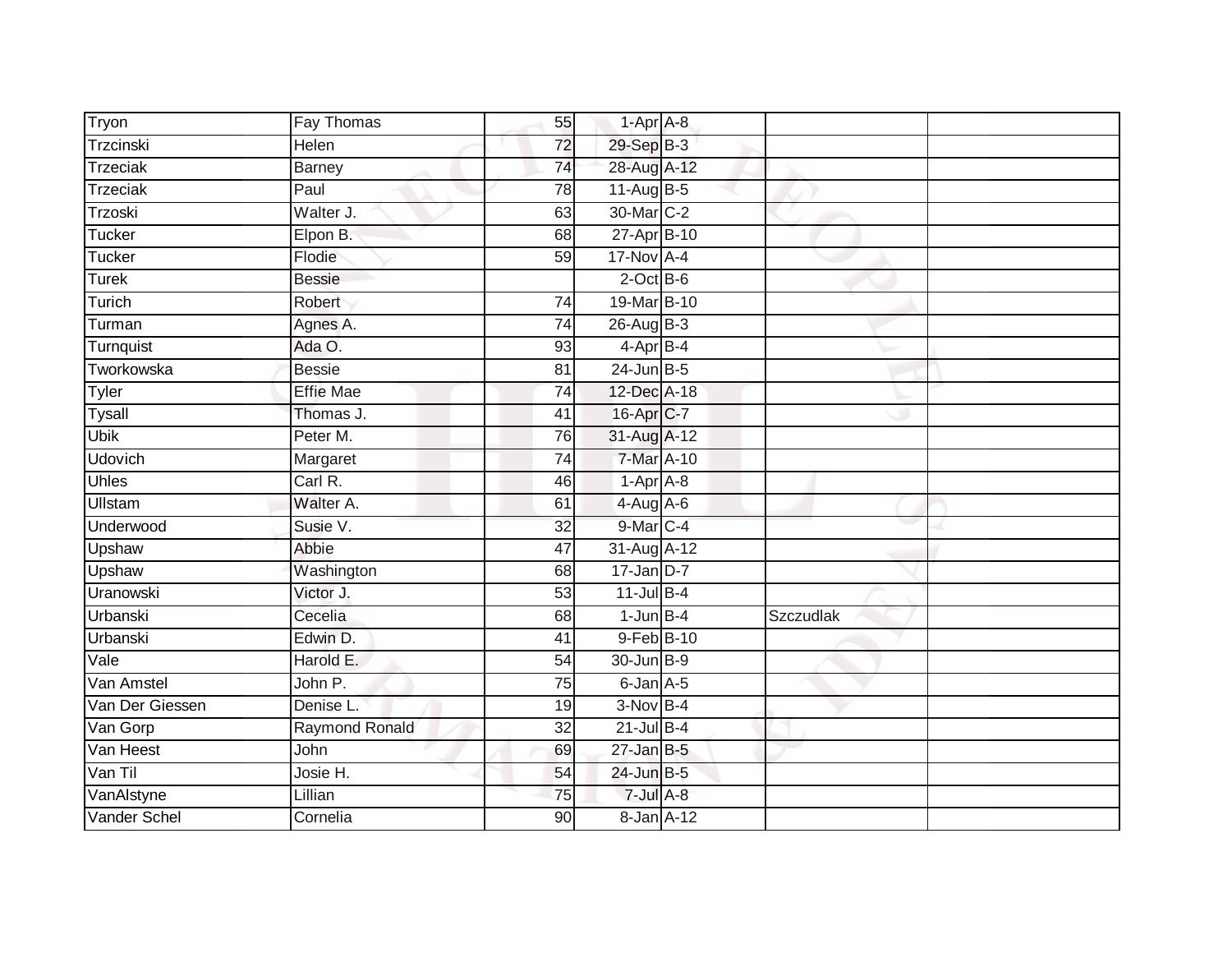| VanDerWall                 | Peter                          | 75              | 14-Nov B-10      |          |  |
|----------------------------|--------------------------------|-----------------|------------------|----------|--|
| VanderWoude                | Sam                            | 68              | 11-Sep B-6       |          |  |
| Vanes                      | Robert H.                      | 79              | 18-Jul C-6       |          |  |
| Vanvelsen                  | Cornelius                      | 84              | $19$ -Jan B-5    |          |  |
| $\overline{\text{V}}$ argo | Andrew P.                      | 64              | $28$ -Jul C-4    |          |  |
| $\overline{\text{V}}$ argo | John J.                        | 69              | 25-Nov B-4       |          |  |
| Vargo                      | Joseph W.                      | 48              | 6-Oct A-4        |          |  |
| Vargo                      | Stephen Sr.                    | 52              | $11-Sep$ B-6     |          |  |
| Vasquez                    | Frank                          | 80              | $8-Sep$ $C-5$    |          |  |
| Vasquez                    | Simon R.                       | $\overline{75}$ | 29-Aug A-10      |          |  |
| Vastinar                   | Helen C.                       | 49              | $11-Sep$ B-6     | Pacholec |  |
| Vater                      | Harold H.                      | 58              | $26$ -AugB-3     |          |  |
| Vater                      | John F. K.                     | 56              | 31-Aug A-12      |          |  |
| Vater                      | Richard                        | 58              | 6-Mar A-12       |          |  |
| Vaughn                     | James D.                       | $\overline{71}$ | $3$ -Jan $B-3$   |          |  |
| Vaught                     | <b>Hazel Victoria</b>          | 24              | $9$ -Jan $A$ -6  |          |  |
| Vauter                     | George H.                      | $\overline{71}$ | 16-Nov D-15      |          |  |
| Vavrek                     | Mary                           | 84              | $21$ -May $A-10$ |          |  |
| Velligan                   | Kristina                       | 73              | 29-Aug A-10      |          |  |
| Vera                       | Venancio Jr. (Benny)<br>(Pfc.) | 20              | 10-Aug B-12      |          |  |
| Verboom                    | Beulah E.                      | 67              | 4-Mar B-6        |          |  |
| Vertes                     | Frank                          | 52              | $27$ -Jan B-5    |          |  |
| Vesich                     | Jovan                          | 52              | 30-Nov C-8       |          |  |
| Vezmar                     | Rade                           | 76              | 26-Dec B-8       |          |  |
| Vickari                    | Richard (Rzasa)                | 5               | 23-Nov F-11      |          |  |
| Videbeck                   | Mary M.                        | 61              | 25-Mar B-6       |          |  |
| Vink                       | anna                           | $\overline{77}$ | $13$ -May B-4    | Cause    |  |
| Virus                      | Joseph                         | 82              | 15-Sep A-8       |          |  |
| Vlajnich                   | Rose                           | 76              | 2-Nov C-6        | Gmazel   |  |
| Vlaskovsky                 | Loyola                         | 54              | 16-Oct B-8       |          |  |
| Vogeding                   | Emma                           | 80              | 30-Sep C-4       |          |  |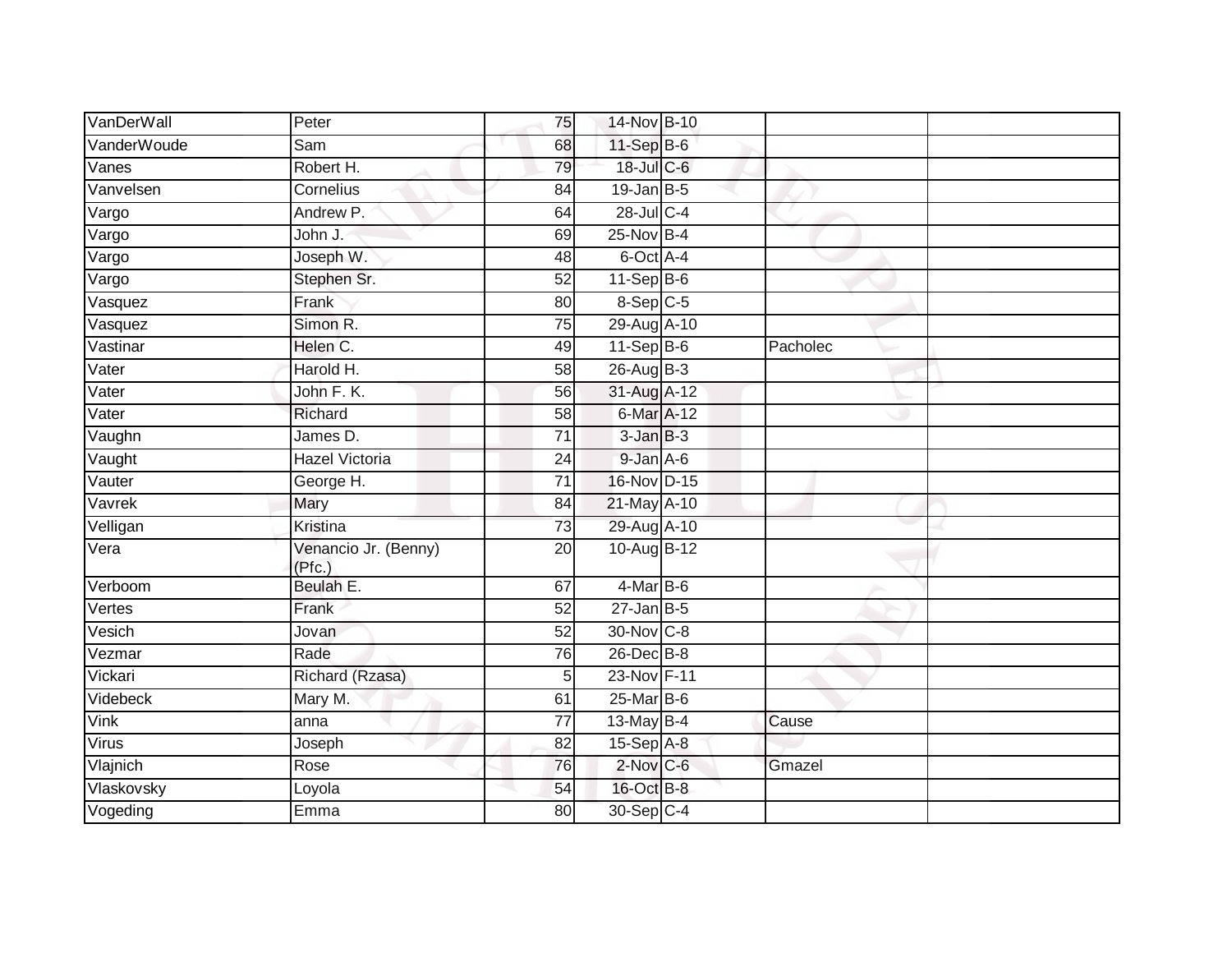| Vojvoda    | John                                 | 79              | 28-Feb A-14       |        |  |
|------------|--------------------------------------|-----------------|-------------------|--------|--|
| Volari     | Mary                                 | 81              | $7$ -May $B$ -6   | Lucas  |  |
| Volkman    | Elmer W.                             | 68              | 24-Aug C-12       |        |  |
| Voltz      | Dorothy Frances                      | 57              | 11-Mar C-4        |        |  |
| Votruba    | Louis                                |                 | $17 -$ Jul B-6    |        |  |
| Vuchinas   | Michael                              | $\overline{81}$ | $27$ -Feb $D-7$   |        |  |
| Vuckovich  | George                               | 75              | $8 - Jun$ $B - 3$ |        |  |
| Vukovich   | Daniel                               | 80              | $1-Oct$ E-2       |        |  |
| Waddell    | Josephine Carie                      | 62              | 8-Sep C-5         |        |  |
| Wade       | <b>Charles</b>                       | $\overline{36}$ | 30-Jun B-9        |        |  |
| Wagenblast | Clarence E.                          | 41              | 19-Aug A-8        |        |  |
| Wagner     | Anna F.                              | 83              | 29-Oct B-3        |        |  |
| Wagner     | Edna Reeve                           | 57              | 11-Nov C-4        |        |  |
| Wagner     | William                              | $\overline{74}$ | 16-Feb B-11       |        |  |
| Waicunas   | Steven G.                            | $\overline{75}$ | 12-Aug B-4        |        |  |
| Waite      | John W.                              | 73              | 27-Mar A-10       |        |  |
| Wajda      | Edmund F.                            | 41              | $2$ -Jun $A-8$    |        |  |
| Walerczyk  | <b>Stanley</b>                       | $\overline{73}$ | $10$ -Feb $C$ -6  |        |  |
| Walker     | Evelyn                               | 51              | 5-Feb D-6         | Lindzy |  |
| Walker     | James G.                             | 75              | $6$ -Jul $B-4$    |        |  |
| Walker     | Otho Steve                           | 75              | 26-Mar B-4        |        |  |
| Walker     | Percy                                | 78              | $23-Sep$ B-4      |        |  |
| Wallace    | Alfred                               | 82              | 3-Mar B-3         |        |  |
| Wallace    | Marjorie P.                          | 46              | $31$ -Jan $B-8$   |        |  |
| Wallace    | Theodore R.                          | 58              | $22$ -Jun B-4     |        |  |
| Wallet     | Pearl                                | 49              | 25-Nov B-4        |        |  |
| Walsko     | Mike Sr.                             |                 | $24$ -Jan B-5     |        |  |
| Walters    | <b>Clarence Franklin</b><br>(Farmer) | $\overline{73}$ | 11-Aug $B-5$      |        |  |
| Wanio      | Louis J. Jr.                         | 48              | 13-Feb A-8        |        |  |
| Ward       | Arthur S.                            | 80              | 19-Dec B-8        |        |  |
| Ward       | Hubert Jr. (Speed)                   | 53              | 13-Aug B-12       |        |  |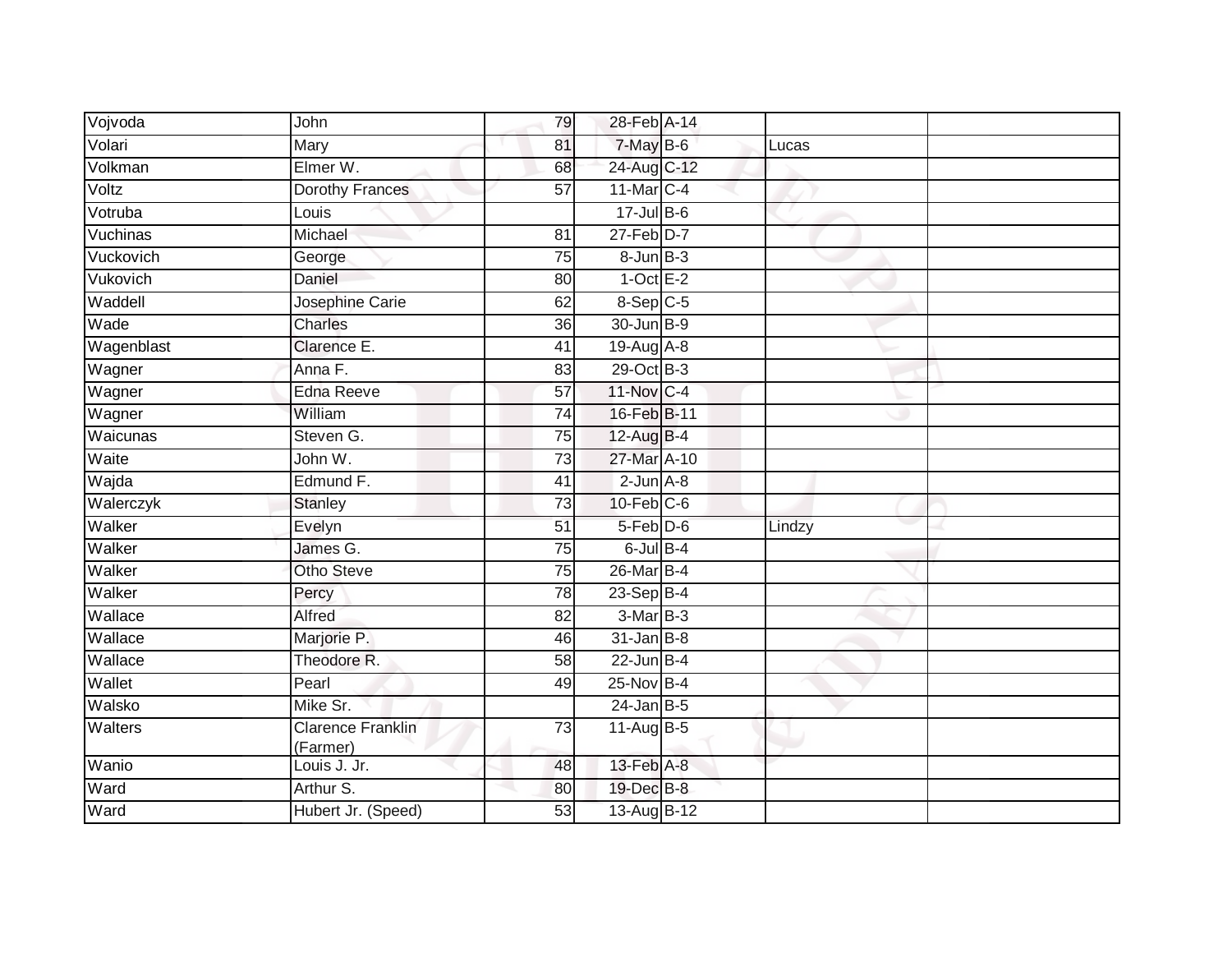| Ward         | John L.          | 50              | 5-Mar D-4         |               |         |                          |
|--------------|------------------|-----------------|-------------------|---------------|---------|--------------------------|
| Ward         | Orville H.       | 92              | 7-Apr A-8         |               |         |                          |
| Ward         | Sharon S.        | 16              | $9$ -Jul $C$ -6   |               |         |                          |
| Wardell      | Kenneth          | 19              | 27-Jun            | 1             |         |                          |
| Warner       | Richard          | 35              | 21-Apr            | $\mathbf 1$   |         |                          |
| Warot        | Alex             | 69              | $9$ -May $C$ -6   |               |         |                          |
| Warot        | Katherine        | 91              | $22$ -AugB-5      |               |         |                          |
| Warwick      | Gertie           | 68              | $17$ -Feb $B$ -4  |               |         |                          |
| Wasilowski   | Anne             | 61              | 20-Feb D-10       |               |         |                          |
| Wasylenko    | Frances B.       | 48              | 28-May B-9        |               | Deren   |                          |
| Watkins      | Bertha M.        | 59              | $6$ -Feb $A$ -8   |               |         |                          |
| Watkins      | Raymond L.       | 65              | $25$ -Mar $B$ -6  |               |         |                          |
| Watt         | Brian K.         | 9               | 12-Sep 1, A-14    |               |         |                          |
| Watt         | Theresa E.       | 34              | 12-Sep 1, A-14    |               |         |                          |
| Watters      | Bessie K.        | 67              | 20-Oct B-6        |               |         |                          |
| Weathers     | Frederick E. Jr. | 40              |                   | 6-Nov 1, A-14 |         | Picture included on page |
| Weaver       | Adelaide         | 82              | <b>7-Nov A-10</b> |               |         |                          |
| Weaver       | Leo W.           | $\overline{71}$ | 29-Oct B-3        |               |         |                          |
| Weaver       | Rhea             | 69              | $27 - Aug$ B-7    |               |         |                          |
| Webster      | <b>Charles</b>   | 65              | 6-Nov A-14        |               |         |                          |
| Wedding      | Thomas A. (AI)   | 57              | 15-Jan C-10       |               |         |                          |
| Wedig        | Edward Joseph    | 60              | $2$ -Mar $E-2$    |               |         |                          |
| Weigley      | Ladislau (Louis) | $\overline{57}$ | 21-Sep D-12       |               |         |                          |
| Weiss        | Arthur J.        | 84              |                   | 1-Dec 1, C-3  |         |                          |
| <b>Weiss</b> | <b>Helen</b>     | 62              | $12$ -May B-5     |               |         |                          |
| Weissman     | Charles (Dr.)    | 58              | 26-Dec B-8        |               |         |                          |
| Wells        | Agnes V.         | 61              | $13$ -Jan $A-8$   |               | Planalp |                          |
| Wellsand     | Helen            | 90              | $11$ -Jun $D-2$   |               |         |                          |
| Welsby       | Roy R.           | 80              | 18-Mar C-4        |               |         |                          |
| Welty        | Anna M.          | 77              | $10$ -Feb $C$ -6  |               |         |                          |
| Werbicki     | Anna             | 72              | 6-Aug B-6         |               |         |                          |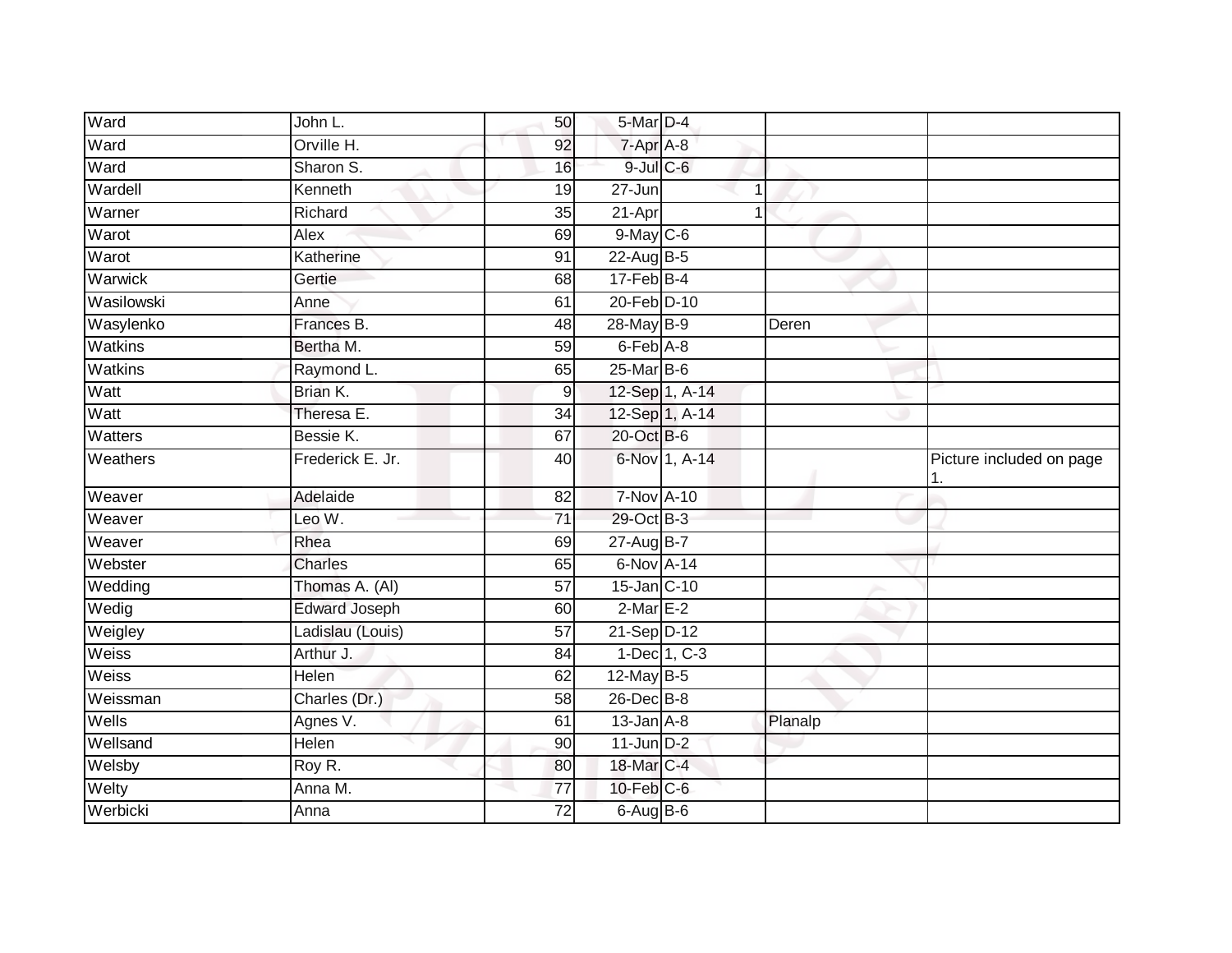| West        | Arnold H. (Pop)      | 74              | 20-Jun B-7           |   |         |  |
|-------------|----------------------|-----------------|----------------------|---|---------|--|
| West        | John B.              | 53              | 10-Nov A-8           |   |         |  |
| Westerfield | Edmond               | 61              | $23$ -Jul $D-7$      |   |         |  |
| Westerwelle | Donna Jean           | 27              | $2-Sep$ B-10         |   |         |  |
| Westerwelle | Lorraine Rita        | $\overline{43}$ | $23$ -Dec $B-6$      |   | Hoffman |  |
| Weyls       | Anne M.              |                 | 4-Nov C-4            |   |         |  |
| Wheeler     | Harold W.            | 67              | 29-Jan C-10          |   |         |  |
| Wheeler     | Olive M.             | 82              | 25-Aug A-4           |   |         |  |
| Whipple     | Horace               | 30              | $24$ -Feb $B-4$      |   |         |  |
| Whitaker    | <b>Betty Jean</b>    | 38              | $3$ -Jan $B-3$       |   |         |  |
| Whitaker    | Fred Darrel (Pfc.)   | 21              | $21$ -Feb $C-8$      |   |         |  |
| White       | <b>Charles Louis</b> | 20              | $13$ -Apr $B$ -8     |   |         |  |
| White       | Gene Lewis (Sgt.)    | 22              | 8-Apr <sub>C-4</sub> |   |         |  |
| White       | Glenn                | 49              | 15-Dec B-11          |   |         |  |
| White       | W. C. (Rev.)         | 69              | $1$ -Jul $B-8$       |   |         |  |
| Whited      | Keith R. (Chip)      | 9 months        | 25-May C-8           |   |         |  |
| Whitehead   | Jimmy Ray            | $\overline{31}$ | 17-Apr B-7           |   |         |  |
| Whiting     | Della                | 74              | 13-Oct C-5           |   |         |  |
| Whitler     | Clara L.             | 67              | $6$ -Apr $B$ -3      |   |         |  |
| Wickliffe   | Royal                | 62              | $6$ -Jul $B-4$       |   |         |  |
| Widerberg   | Hilmer E.            | $\overline{71}$ | $14$ -Jan B-5        |   |         |  |
| Wielgos     | <b>Steve</b>         | 82              | 12-May B-5           |   |         |  |
| Wiers       | Pauline              | 78              | $10$ -Jun $B-4$      |   |         |  |
| Wiersema    | Martha               | 79              | 20-Nov B-8           |   |         |  |
| Wikel       | Harry                | 69              | $3-Nov$ B-4          |   |         |  |
| Wilfinger   | <b>Theresa</b>       | 78              | 5-Oct B-6            |   |         |  |
| Wilhoyte    | George W.            | 47              | 16-Mar E-7           |   |         |  |
| Wilk        | Edmund J.            | 41              | $19$ -Jun $A-8$      |   |         |  |
| Wilkin      | Frances              | 64              | 23-Jul D-7           |   | Baugh   |  |
| Wilkinson   | Roger G.             | 57              | 26-Dec               | 1 |         |  |
| Will        | Elizabeth C.         | $\overline{70}$ | 20-Nov B-8           |   |         |  |
| Williams    | Arnold N. (Bill)     | 53              | $12$ -Jun B-4        |   |         |  |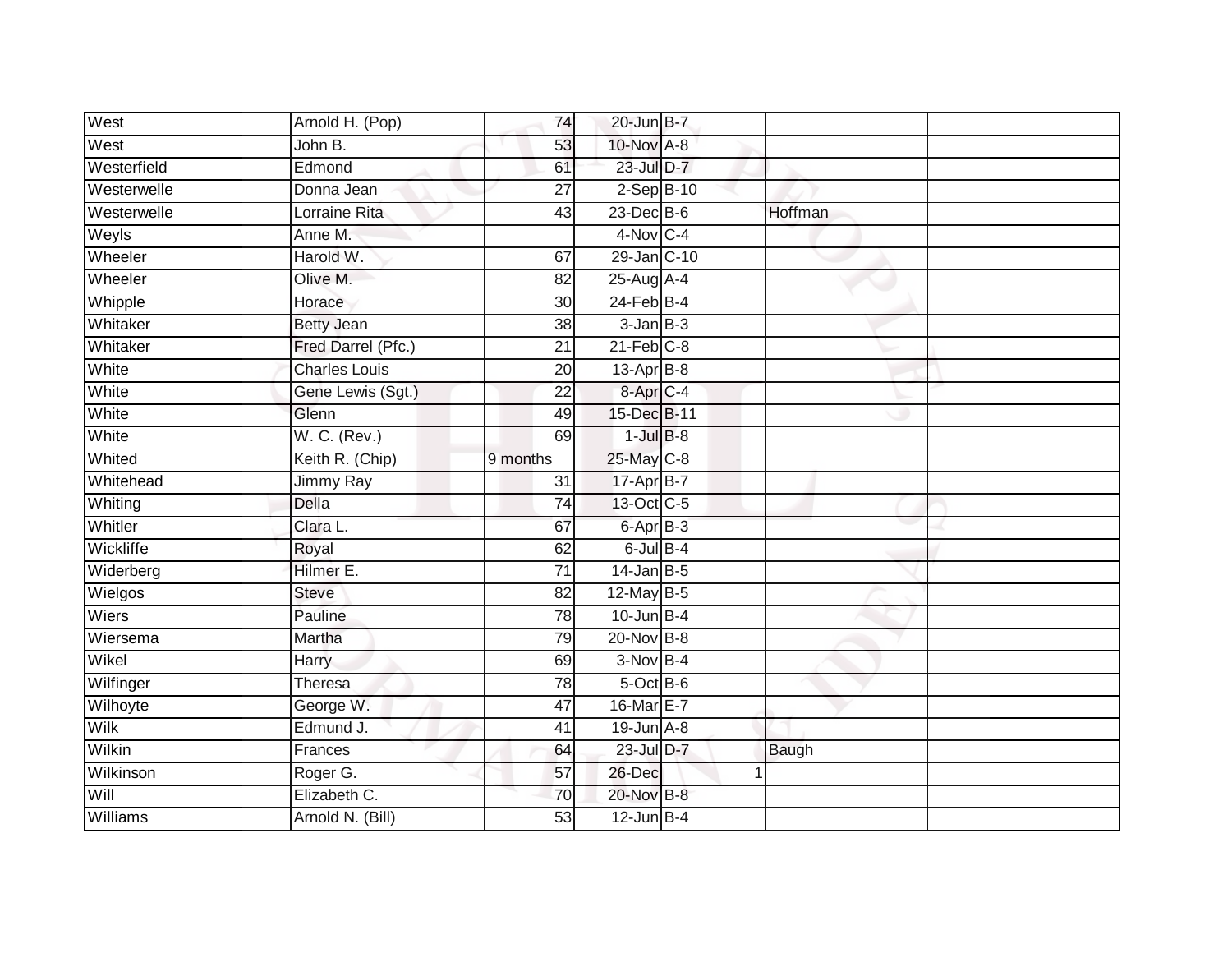| Williams   | Chalres               | 68              | 24-Mar B-4       |       |                   |
|------------|-----------------------|-----------------|------------------|-------|-------------------|
| Williams   | Charlie               | 55              | 27-Jun A-12      |       |                   |
| Williams   | Commodore P.          | 76              | 29-May B-6       |       |                   |
| Williams   | Elsie A.              | 67              | 9-Nov D-12       |       |                   |
| Williams   | Franklin D. (Spec. 4) | $\overline{21}$ | $20$ -Aug $C-8$  |       | Picture included. |
| Williams   | Garland L.            | 53              | $24$ -Jan B-5    |       |                   |
| Williams   | Geneva L.             | 73              | 9-Dec B-10       |       |                   |
| Williams   | James E.              | 56              | $3$ -Jan $B-3$   |       |                   |
| Williams   | Lenore                |                 | 30-Mar C-2       | Haugh |                   |
| Williams   | Lula                  | 54              | $16-Sep$ C-4     |       |                   |
| Williams   | Marie                 | 65              | $2$ -Mar $E-2$   |       |                   |
| Williams   | Mary Lou              | 60              | 20-Nov B-8       |       |                   |
| Williams   | Ronald                | 18              | 11-Nov C-4       |       |                   |
| Williams   | <b>Ruth</b>           |                 | $12$ -Jan $C-2$  |       |                   |
| Williamson | Paul W. Jr.           | 13              | $2$ -Nov $C$ -6  |       |                   |
| Willis     | Marion I.             | 65              | $1-May$ C-6      |       |                   |
| Willmes    | John                  | $\overline{77}$ | $22-Sep$ A-4     |       |                   |
| Wilson     | Bertha G.             | 82              | 10-Apr A-10      |       |                   |
| Wilson     | Estill E.             | 69              | 4-Mar B-6        |       |                   |
| Wilson     | Frances M.            | $\overline{58}$ | $9$ -Jun $B-3$   |       |                   |
| Wilson     | Frank E.              | 63              | $24-Sep$ B-3     |       |                   |
| Wilson     | Helen A.              | 84              | $21$ -Nov $B-3$  |       |                   |
| Wilson     | Leonard J.            | 50              | 9-Apr B-13       |       |                   |
| Wilson     | Lillie                | 66              | 7-Aug A-10       |       |                   |
| Wilson     | Myrtle E.             | 63              | $5$ -Dec $C$ -6  |       |                   |
| Wilson     | Norma L.              | 81              | $18$ -Feb $B-3$  |       |                   |
| Wilson     | <b>Susan Michalle</b> | 41/2<br>months  | $10$ -Feb $C$ -6 |       |                   |
| Wilson     | Viola                 | 44              | $22$ -Jun B-4    |       |                   |
| Winarski   | <b>Violet Marie</b>   | 49              | $9-$ Sep $B-5$   |       |                   |
| Winbush    | Milers III            | 49              | 19-Jun A-8       |       |                   |
| Winkelman  | Irwin                 | 53              | 8-Apr C-4        |       |                   |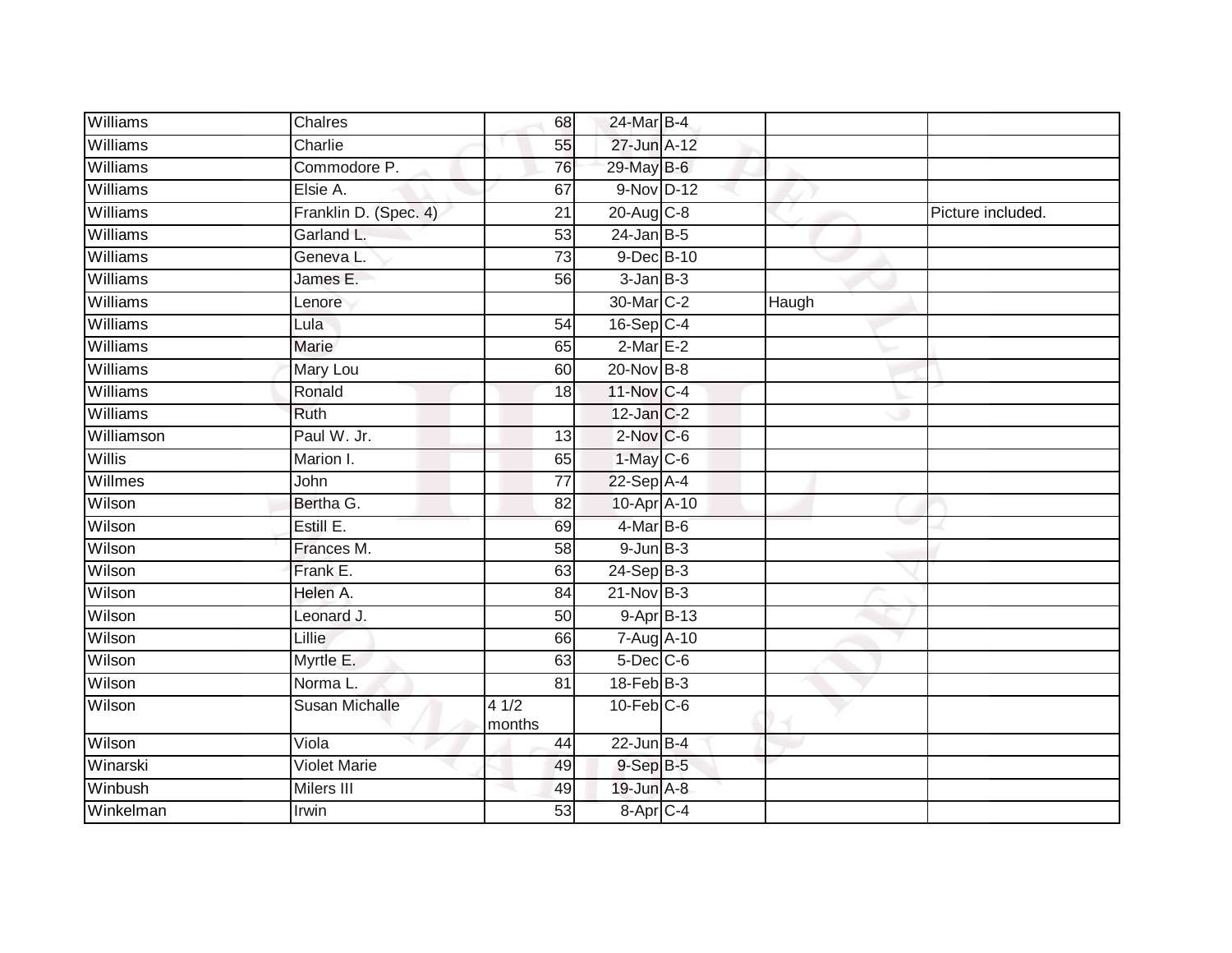| Winski      | Edith A.            | 66              | 20-Nov B-8                |              |                        |
|-------------|---------------------|-----------------|---------------------------|--------------|------------------------|
| Winston     | William G.          | 68              | 5-Sep D-4                 |              |                        |
| Winters     | Jacob               | 80              | $1$ -Oct $E-2$            |              |                        |
| Wisniewski  | Marlene K.          | $\overline{37}$ | 15-May B-4                | Fehrman      |                        |
| Wissinger   | Ethel P.            | 69              | 20-Aug C-8                |              |                        |
| Wittenhagen | Elmer (Dutch)       | 57              | 24-Aug C-12               |              |                        |
| Wittig      | Pauline H.          | 26              | 22-Aug B-5                |              |                        |
| Witvliet    | John                | 66              | 28-Aug A-13               |              |                        |
| Wleklinski  | Sylvester M.        | $\overline{70}$ | $1$ -Jul $B-8$            |              |                        |
| Wojdyla     | Michael             | 53              | 25-Aug A-4                |              |                        |
| Wojtak      | Mary                | 80              | 29-Oct B-3                |              |                        |
| Wojtowicz   | Rose M.             | 40              | $1-Apr$ A-8               |              |                        |
| Wolak       | Lucille D.          | 43              | 28-Sep B-8                |              |                        |
| Wolak       | Sophia              | 85              | 15-Oct B-12               |              | Also listed as Wollak. |
| Wolan       | <b>Barbara</b>      | 53              | 4-Nov C-4                 |              |                        |
| Wold        | Eugene              | 19              | 29-Apr                    | 1            |                        |
| Wolf        | Joseph A. (Mrs.)    | 86              | $6$ -Jul $B-4$            |              |                        |
| Wolfe       | Walter Lewis Jr.    | 39              | $17$ -Feb $B$ -4          |              |                        |
| Wolgemuth   | Bertha A.           | 86              | $2$ -Dec $A-8$            |              |                        |
| Wolgemuth   | Jacob A.            | 93              | 21-Oct C-4                |              |                        |
| Wondaal     | Martin Sr.          | 70              | 24-Oct A-12               |              |                        |
| Wood        | Ray O.              | 74              | $13$ -Jan $A-8$           |              |                        |
| Woodall     | Ernest J.           | 50              | 5-Nov B-4                 |              |                        |
| Woodall     | Vasie               | $\overline{17}$ | 15-May B-4                |              |                        |
| Woodberry   | Pierre              | 17 months       | $19-Sep$ <sub>C-5</sub>   |              |                        |
| Woods       | <b>May Belle</b>    | 86              | $20 - Apr$ <sub>C-4</sub> | <b>Brown</b> |                        |
| Woolard     | Dawn Marie          | 3 weeks         | $21$ -Dec $B-8$           |              |                        |
| Worder      | John E.             | 57              | $4-Aug$ A-6               |              |                        |
| Worley      | Mable B.            | 75              | 16-Jun B-4                |              |                        |
| Woronka     | Mary Frances (Rose) | 45              | 5-Oct B-6                 |              |                        |
| Worosz      | Elizabeth           | 84              | 30-Apr A-8                |              |                        |
| Worwa       | Bruno W. (Bob)      | 76              | $20$ -Oct B-6             |              |                        |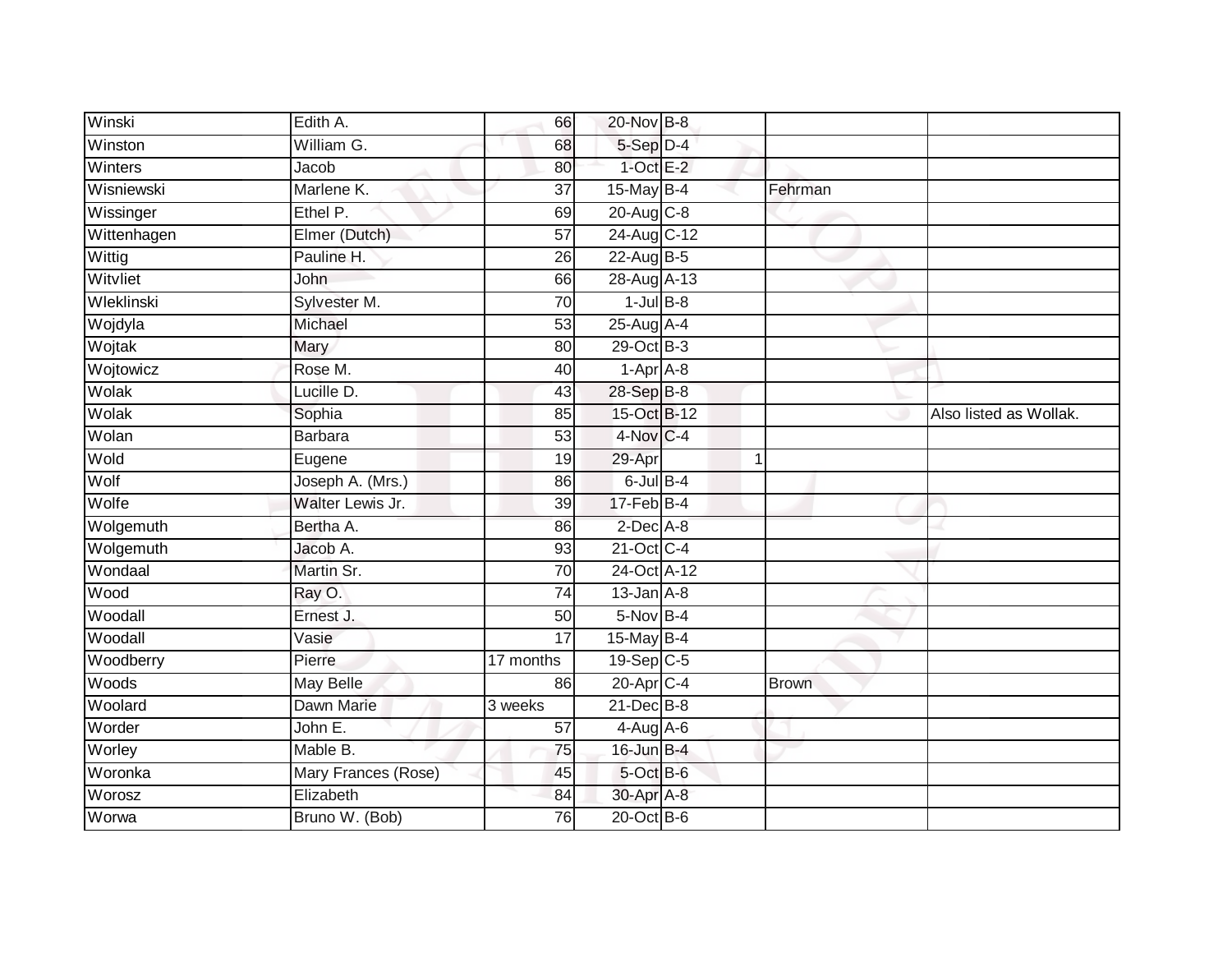| Wozny      | Mary                | 77              | 5-May B-5                  |   |            |                                  |
|------------|---------------------|-----------------|----------------------------|---|------------|----------------------------------|
| Wright     | <b>Edith Louise</b> | 44              | 12-Mar B-6                 |   |            |                                  |
| Wright     | Frank               | 76              | 26-Feb B-3                 |   |            |                                  |
| Wright     | Henry               | 36              | 27-Mar                     | 1 |            | Picture of incident<br>included. |
| Wright     | Percy W.            | 87              | $15$ -Jun B-6              |   |            |                                  |
| Wrona      | Joseph              | $\overline{72}$ | 6-Jan A-5                  |   |            |                                  |
| Wrzesien   | Josephine           | 93              | 14-Mar A-6                 |   | Bloniewski |                                  |
| Wunrow     | Walter F.           | 76              | $29$ -Jun $E-6$            |   |            |                                  |
| Yachanich  | Joseph              | 47              | 3-Aug A-12                 |   |            |                                  |
| Yakovatz   | Pete                | 76              | 9-Oct B-10                 |   |            |                                  |
| Yalowitz   | David B.            | 69              | $17 -$ Jul B-6             |   |            |                                  |
| Yancich    | Peter               | 83              | $2$ -May $C-9$             |   |            |                                  |
| Yant       | Mae E.              | 89              | $1-Dec$ $C-3$              |   | Fellman    |                                  |
| Yant       | Mary Elizabeth      | 92              | 31-Aug A-12                |   |            |                                  |
| Yarck      | Henry               | 82              | 24-Feb B-4                 |   |            |                                  |
| Yarutis    | Peter               | 83              | $1-OctE-2$                 |   |            |                                  |
| Yaskulski  | Henry S.            | 26              | 28-Sep B-8                 |   |            |                                  |
| Yates      | Irene K.            | 63              | $2$ -Oct $B$ -6            |   |            |                                  |
| Yates      | William             | 74              | 7-Feb A-11                 |   |            |                                  |
| Yearsich   | Irene (Renne)       | 48              | $2$ -Jan $B-4$             |   | Pavlovich  |                                  |
| Yehling    | Patsy Sue           | 22              | $19$ -Jan B-5              |   |            |                                  |
| Yelich     | <b>Nick</b>         | 85              | 8-May B-10                 |   |            |                                  |
| Yess       | Louis M.            | 78              | $12$ -Jan C-2              |   |            |                                  |
| Yesso      | Elizabeth           | 74              | 12-May B-5                 |   |            |                                  |
| Yoder      | Nora M.             |                 | $9$ -Jun $B-3$             |   |            |                                  |
| Yokubaitis | Mary                | 84              | 4-Dec B-4                  |   |            |                                  |
| Yonker     | Willis              | 62              | $7$ -Oct $\overline{B}$ -3 |   |            |                                  |
| York       | Fred                | 60              | 27-Apr B-10                |   |            |                                  |
| York       | Glen W.             |                 | 30-Nov C-8                 |   |            |                                  |
| Yothment   | Mike                | 78              | 4-Apr B-4                  |   |            |                                  |
| Young      | Anna                | 80              | 3-Nov B-4                  |   |            |                                  |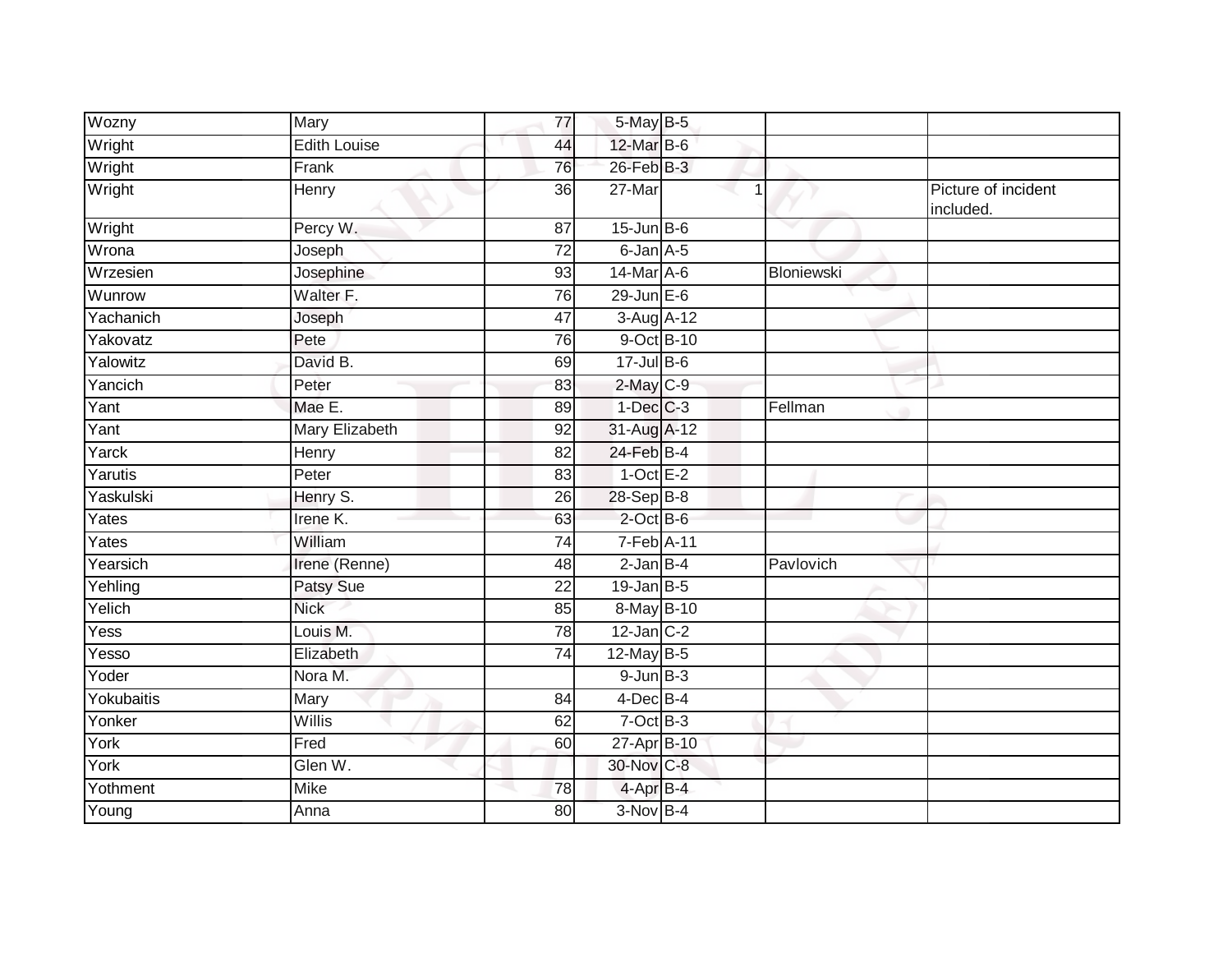| Young           | Frank C.             | 78              | 21-Mar B-12      |  |                   |
|-----------------|----------------------|-----------------|------------------|--|-------------------|
| Young           | Harold J.            | 59              | 21-May A-10      |  |                   |
| Young           | <b>Herman Carson</b> | 58              | $14$ -Jan B-5    |  |                   |
| Young           | Paul T. Sr.          | 61              | 9-Feb B-10       |  |                   |
| Young           | Willie               | 62              | $27$ -May B-6    |  |                   |
| Younge          | Earl Leroy           |                 | 22-Aug B-5       |  |                   |
| Yurgutis        | Anna                 | 81              | $12$ -Jan C-2    |  |                   |
| Yurkanin        | <b>Mike</b>          |                 | $20$ -Oct B-6    |  |                   |
| Zabinski        | Elizabeth            | 76              | $5$ -Oct $B$ -6  |  |                   |
| Zack            | Laura E.             | 52              | $27$ -Jul B-5    |  |                   |
| Zagorski        | <b>Mike</b>          | 73              | $30 - Jan$ $B-8$ |  |                   |
| Zajac           | Mary                 | 66              | $11$ -Feb $B$ -5 |  |                   |
| Zajac           | Michael J.           | 65              | 18-Jul C-6       |  |                   |
| Zajicek         | Mildred              | 66              | 26-Feb B-3       |  |                   |
| Zakrzewski      | Lucian               | $\overline{57}$ | 29-Dec C-6       |  |                   |
| Zapisek         | Sophie               | 60              | $14$ -Mar A-6    |  |                   |
| Zaranka         | Vincent (Bill)       | 59              | 23-Feb D-10      |  |                   |
| Zarkovich       | Martin               | 73              | 30-Oct 1, B-5    |  |                   |
| Zarnik          | Tony                 | 50              | 30-Jun B-9       |  |                   |
| Zavesky         | <b>Charles</b>       | 84              | $7$ -Dec $D-6$   |  |                   |
| Zavesky         | Joe Sr.              | 79              | $4$ -Feb B-5     |  |                   |
| <b>Zawislak</b> | Gregory John         | 7               | 15-May B-4       |  |                   |
| Zawislak        | Joseph               | 52              | 18-Apr B-5       |  |                   |
| Zaworski        | Walter H.            | 77              | $22$ -Jun B-4    |  |                   |
| Zbikowski       | Mary                 | 71              | $3-Aug$ A-12     |  |                   |
| Zbinden         | Anna                 | 84              | 26-Dec B-8       |  |                   |
| Zdrojewski      | Frank (Huddle)       | $\overline{73}$ | $2$ -Feb $B$ -14 |  |                   |
| Zelesky         | Walter               | $\overline{72}$ | $12$ -Jan $C-2$  |  |                   |
| Zencka          | Raymond              | 56              | 24-Jul B-10      |  |                   |
| Zengler         | Lucille              | 81              | 30-Oct B-5       |  |                   |
| Zevkovich       | Donald               | 17              | 9-Oct            |  | Picture included. |
| Zevkovich       | John (Janko)         | $\overline{80}$ | 27-Jun A-12      |  |                   |